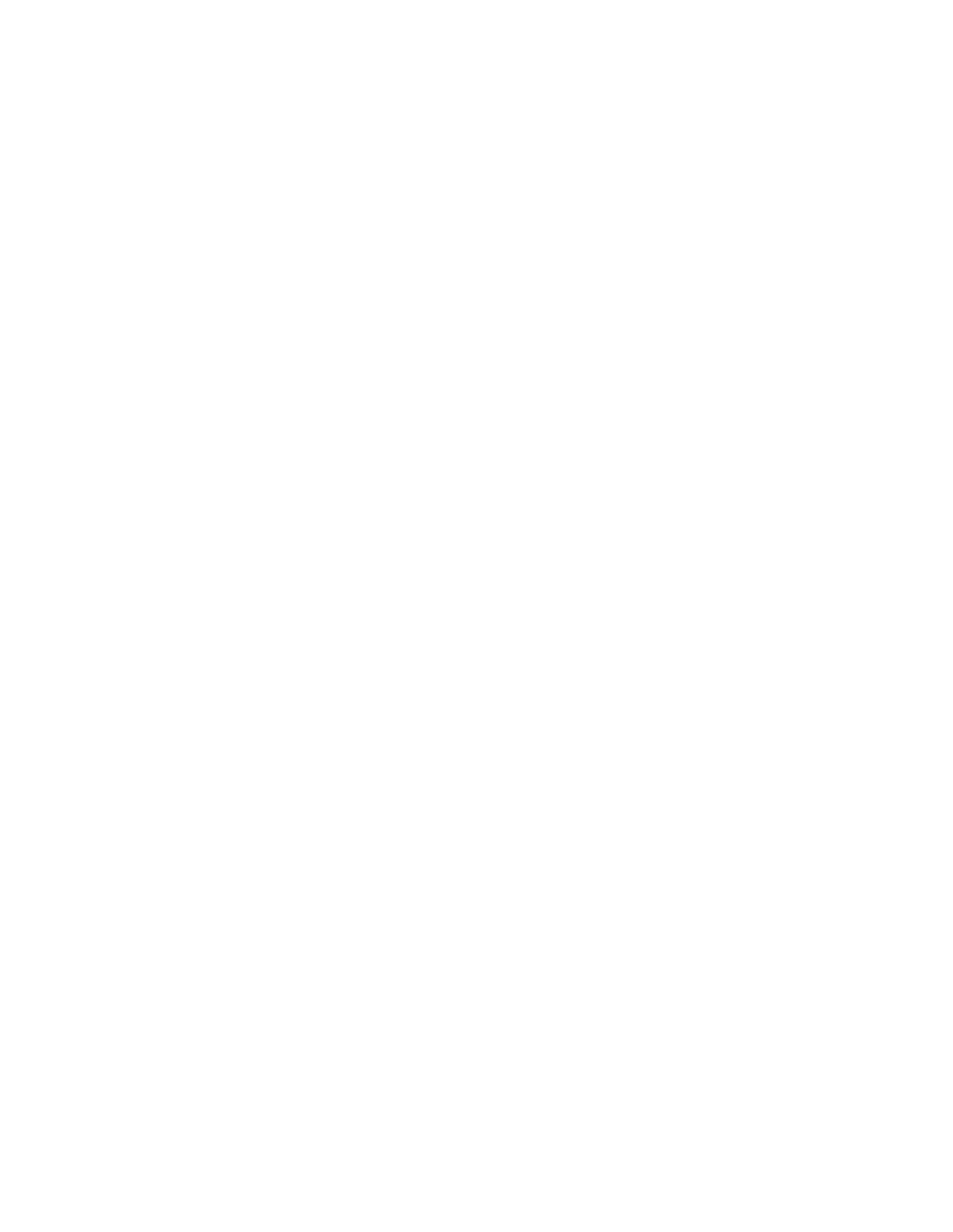# **Table of Contents**

|                                                                                          | $\overline{\mathbf{2}}$ |
|------------------------------------------------------------------------------------------|-------------------------|
|                                                                                          | $\overline{7}$          |
|                                                                                          | 8                       |
|                                                                                          | 8                       |
|                                                                                          | 8                       |
|                                                                                          | 13                      |
|                                                                                          | 14                      |
|                                                                                          | 14                      |
|                                                                                          | 14                      |
|                                                                                          | 15                      |
|                                                                                          | 16                      |
|                                                                                          |                         |
|                                                                                          | 16                      |
|                                                                                          | 17                      |
|                                                                                          | 17                      |
|                                                                                          | 22                      |
|                                                                                          | 26                      |
|                                                                                          | 28                      |
|                                                                                          | 29                      |
|                                                                                          | 31                      |
|                                                                                          | 31                      |
|                                                                                          | 32                      |
|                                                                                          | 33                      |
|                                                                                          | 34                      |
|                                                                                          | 36                      |
| Policies & Procedures for Student Organization Alcohol Events                            | 37                      |
|                                                                                          | 38                      |
|                                                                                          | 40                      |
|                                                                                          | 54                      |
|                                                                                          | 57                      |
|                                                                                          | 60                      |
|                                                                                          | 61                      |
|                                                                                          | 64                      |
|                                                                                          | 64                      |
|                                                                                          | 65                      |
|                                                                                          |                         |
|                                                                                          | 65                      |
| Board of Regents' Uniform Policy on Hazing Prevention Policy Statement                   | 67                      |
|                                                                                          | 67                      |
| Seeking Assistance and Reporting Hazing Activities                                       | 69                      |
|                                                                                          | 69                      |
|                                                                                          | 70                      |
|                                                                                          | 71                      |
|                                                                                          | 72                      |
|                                                                                          | 73                      |
|                                                                                          | 73                      |
|                                                                                          | 79                      |
|                                                                                          | 82                      |
|                                                                                          | 85                      |
|                                                                                          | 89                      |
|                                                                                          | 91                      |
|                                                                                          | 93                      |
| University Policy on Public Speech, Assembly and Demonstrations                          | 96                      |
|                                                                                          | 97                      |
|                                                                                          | 97                      |
|                                                                                          | 98                      |
|                                                                                          | 98                      |
|                                                                                          | 99                      |
|                                                                                          | 100                     |
|                                                                                          | 100                     |
|                                                                                          | 101                     |
|                                                                                          |                         |
| Food Policy and Procedures for Student Organizations and Departmental Units              | 102                     |
|                                                                                          | 104                     |
| Policy on Skateboards, Roller Skates, Rollerblades, Scooters, and Other Coasting Devices | 105                     |
|                                                                                          | 106                     |
|                                                                                          | 107                     |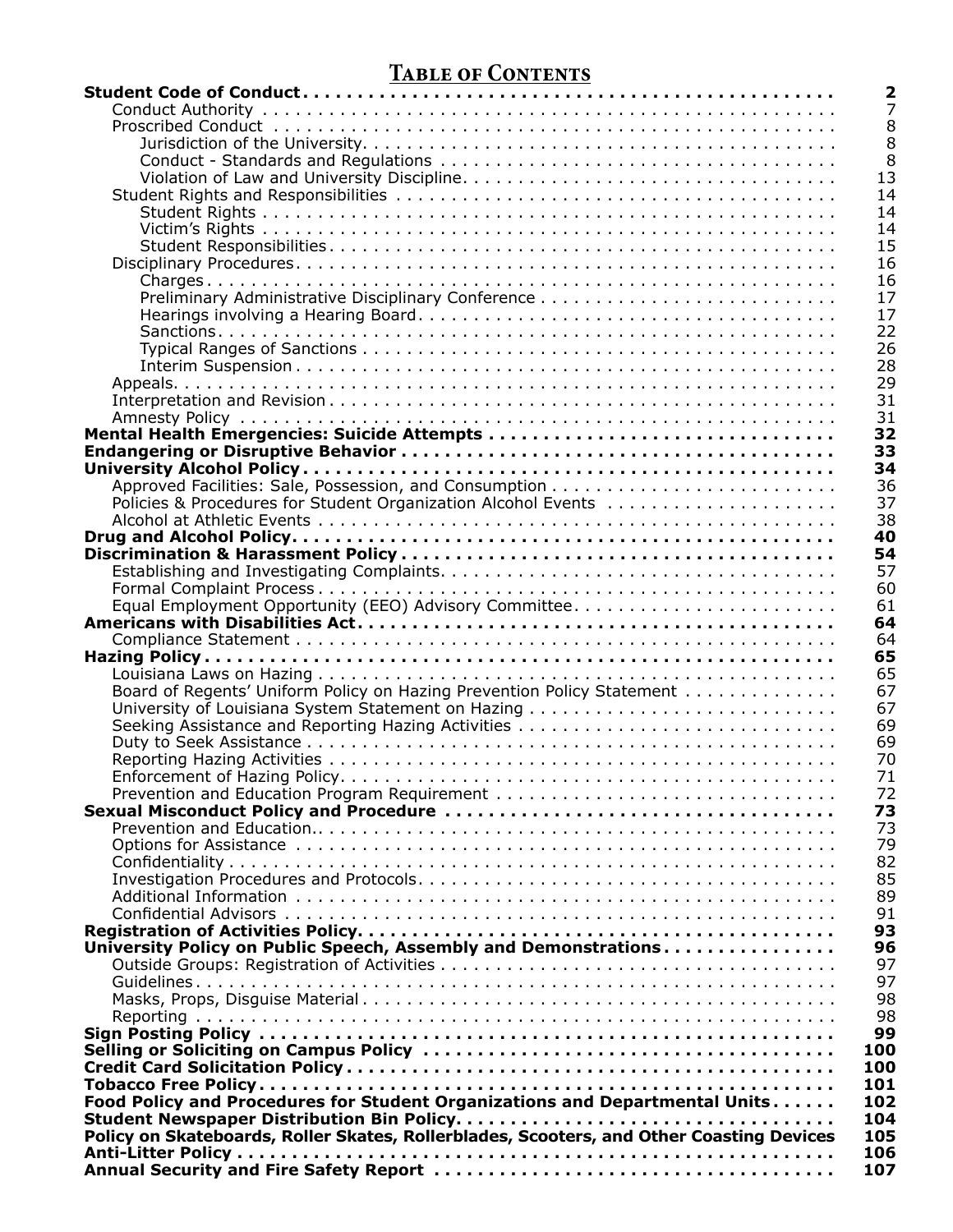# <span id="page-3-0"></span>**Student Code of Conduct**

# **ARTICLE I: PURPOSE**

Southeastern Louisiana University, in pursuit of its educational mission, seeks to teach student's citizenship, to value others and respect community. The University affirms that students, upon enrollment, do not lose the rights of, nor are they exempted from, fulfilling the obligations and duties of citizens. Students have the responsibility to familiarize themselves with the Student Code of Conduct and with University policies including, but not limited to, those pertaining to harassment, computer use, academic dishonesty, and traffic regulations. Students are expected to conduct themselves in a manner which supports the educational mission and functions of the University, as well as to comply with all federal, state, and local laws, and all applicable University policies.

**The University reserves the right to change the Student Code of Conduct at any time during the academic year. It is each student's responsibility to keep informed and comply with the Student Code of Conduct as well as other published rules and policies. A current copy of the Student Code of Conduct can be found at [www.southeastern.edu/studenthandbook.](http://www.southeastern.edu/studenthandbook) For additional information regarding the Student Code of Conduct Standards contact the Southeastern Louisiana University Office of Student Conduct at (985) 549-2213.**

#### **Revised October 17, 2018**

The information, policies, and procedures outlined in this handbook are accurate at the time of publication, but subject to change at any time without prior notification. For accurate and up-to-date information visit Southeastern's website at www.southeastern.edu, contact the Office of Public Information, watch The Southeastern Channel, listen to KSLU 90.9FM, or read The Lion's Roar newspaper.

This handbook is designed and published by the Department of Student Publications, a part of the Division for Student Affairs at Southeastern Louisiana University.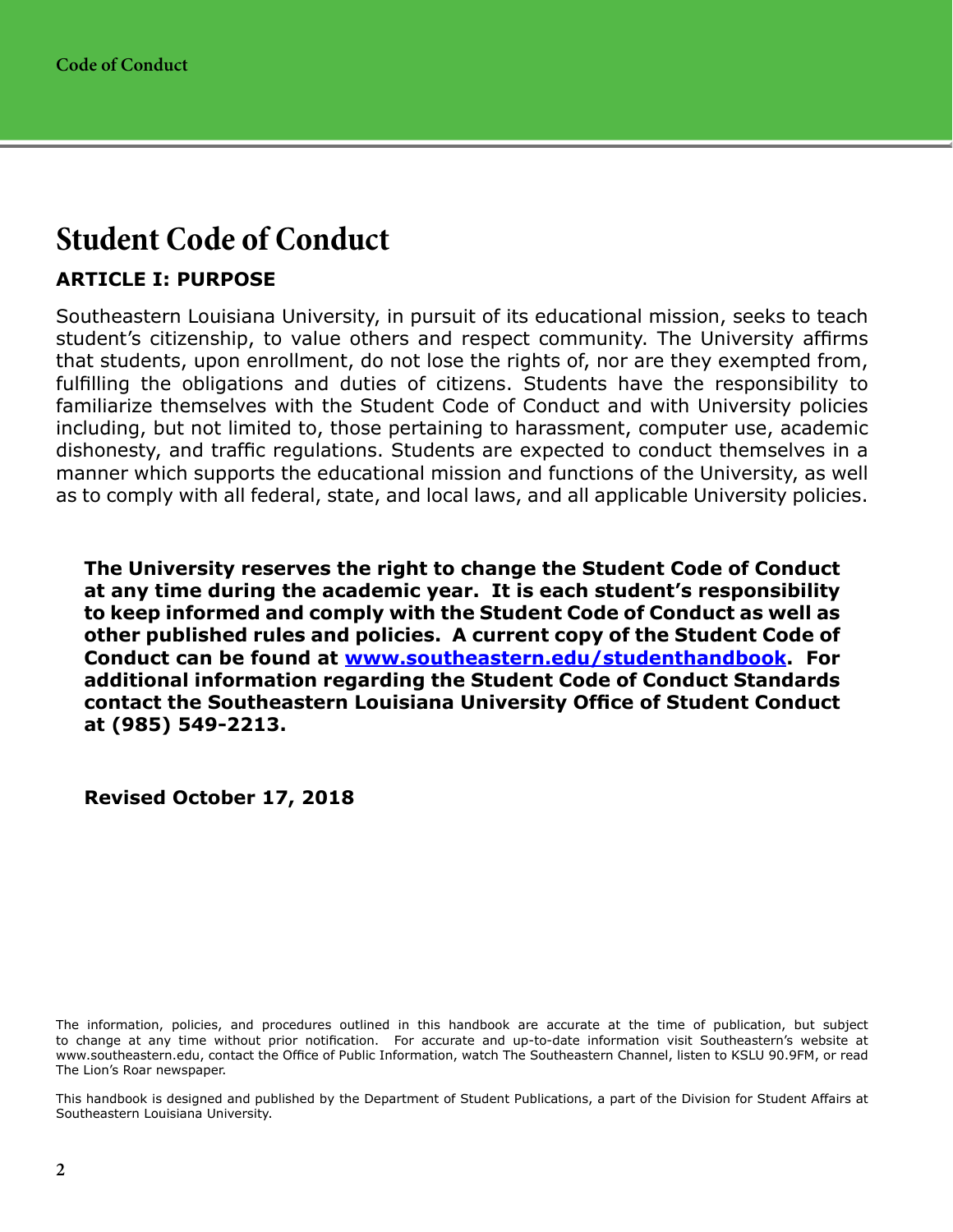## **ARTICLE II: DEFINITIONS**

The following definitions apply to terms and or phrases used in Southeastern Louisiana University Student Code of Conduct:

- **A.** The term "University" means Southeastern Louisiana University.
- **B.** The term "student" includes all persons taking courses at the University whether full time, part-time, dually enrolled, visiting, online, for non-credit, or pursuing undergraduate, graduate, professional studies or non-degree seeking. Also included are those who attend post-secondary educational institutions other than Southeastern Louisiana University and who reside in University residence halls. This Student Code also applies to all persons taking courses at satellite locations of the University.
- **C.** The term "organization" and/or "student organization" means any number of persons who have complied with the formal requirements for University recognition. These terms are interchangeable with the term "student" as it relates to all areas of the Student Code of Conduct unless otherwise stated. In other words, student organizations will be held responsible for abiding by the Student Code of Conduct as if they were individual students and are subject to all regulations and sanctions herein stated.
- **D.** The term "faculty member" means any person hired by the University to conduct classroom or academic activities.
- **E.** The term "staff member" means any person hired by the University to work and/ or perform administrative or other responsibilities.
- **F.** The term "University official" includes any person employed by the University, performing assigned administrative or professional responsibilities.
- **G.** The term "member of the University community" includes any person who is a student, faculty member, staff member, University official or any other person employed by or associated with the University. A person's status in a particular situation shall be determined by the Vice President for Student Affairs or the Chief Student Conduct Officer.
- **H.** The term "University premises" includes all land, buildings, facilities, and other property in the possession of or owned, used, or controlled by the University (including adjacent streets and sidewalks), either on the main campus or at satellite sites.
- **I.** The term "Conduct Authority" means those persons designated by the Vice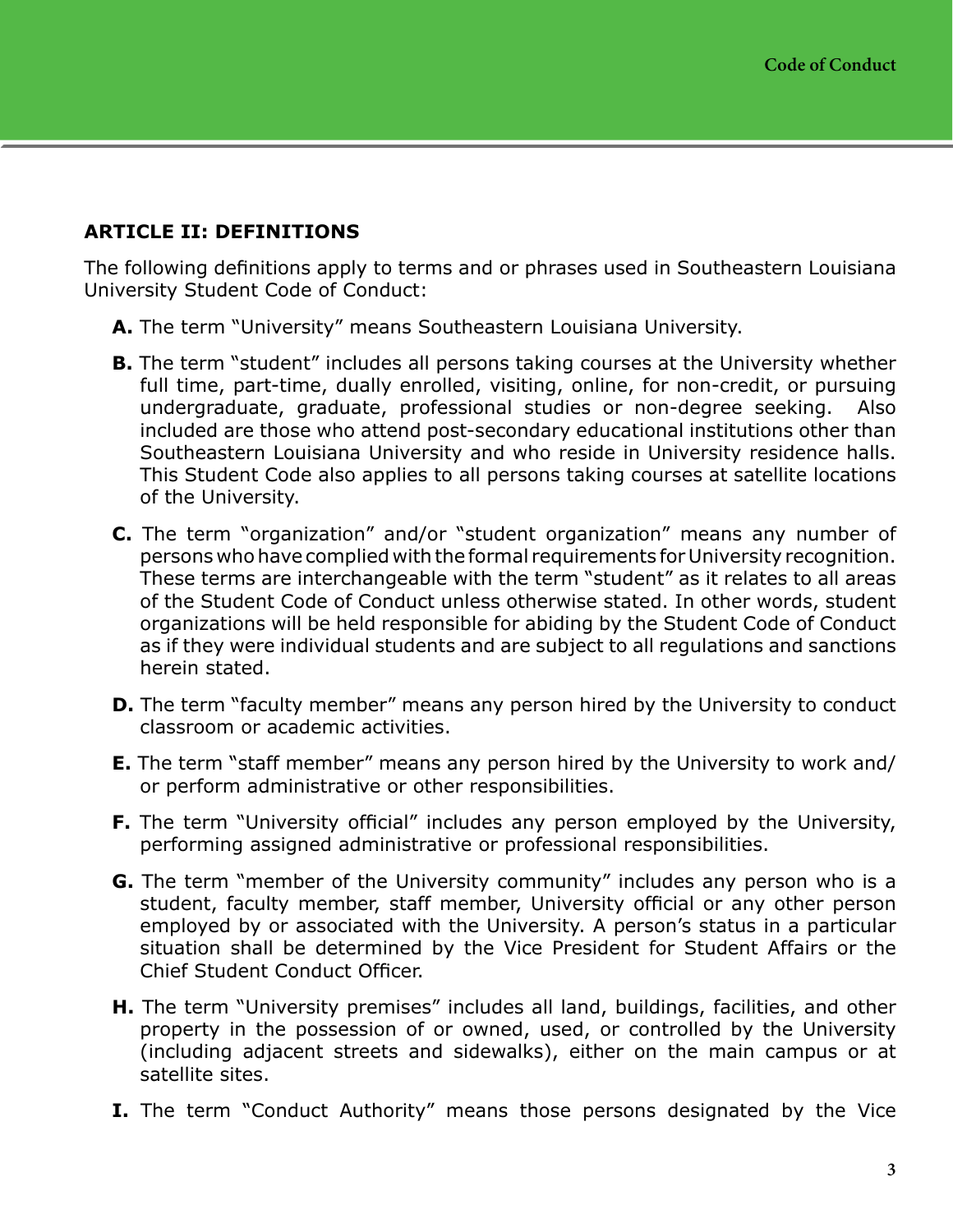President for Student Affairs to administer of the Student Code of Conduct. The Conduct Authority serves as Hearing Officers and Hearing Board Advisors. Nothing shall prevent the Vice President for Student Affairs from authorizing the Conduct Authority from imposing sanctions in all cases. The Conduct Authority consists of three types of conduct officers:

- 1. The term "Chief Student Conduct Officer" or Director for the Office of Student Advocacy and Accountability (OSAA) means that person designated by the Vice President for Student Affairs who is primarily responsible for administration of the Student Code of Conduct.
- 2. The term "Assistant Director of OSAA" means that person designated by the Vice President for Student Affairs and reports to the Chief Student Conduct Officer who is responsible for administration of the Student Code of Conduct.
- 3. The term "Residential Conduct Officer" means that person designated by the Director of University Housing who is responsible for administration of the Student Code of Conduct as it applies to on-campus residents who are involved in incidents that occur within the facilities and do not rise to the level of possible expulsion or suspension from the University.
- **J.** The term "Hearing Board Advisor" means the professional staff person designated by the Vice President for Student Affairs who serves in an advisory capacity to a hearing board.
- **K.** The term "hearing body" means any person or persons authorized by the Vice President for Student Affairs to determine whether a student has violated the Student Code of Conduct. There are two types of hearing bodies: (1) a Hearing Officer, and; (2) a Hearing Board.
	- 1. The term "Hearing Officer" or "Administrative Hearing Officer" means a University official authorized to administer the Student Code of Conduct, its corresponding administrative procedures, and to impose sanctions upon students found to have violated the Student Code of Conduct. Examples of Hearing Officers include, but are not limited to, the Chief Student Conduct Officer, the Assistant Director of OSAA, the Director of University Housing, and/or Residential Conduct Officers. Nothing shall prevent the Vice President for Student Affairs from authorizing a University Official to serve in the role of "Hearing Officer" or "Administrative Hearing Officer".
	- 2. Hearing Boards include:
		- a. Student Conduct Hearing Board: A committee of students and faculty and/or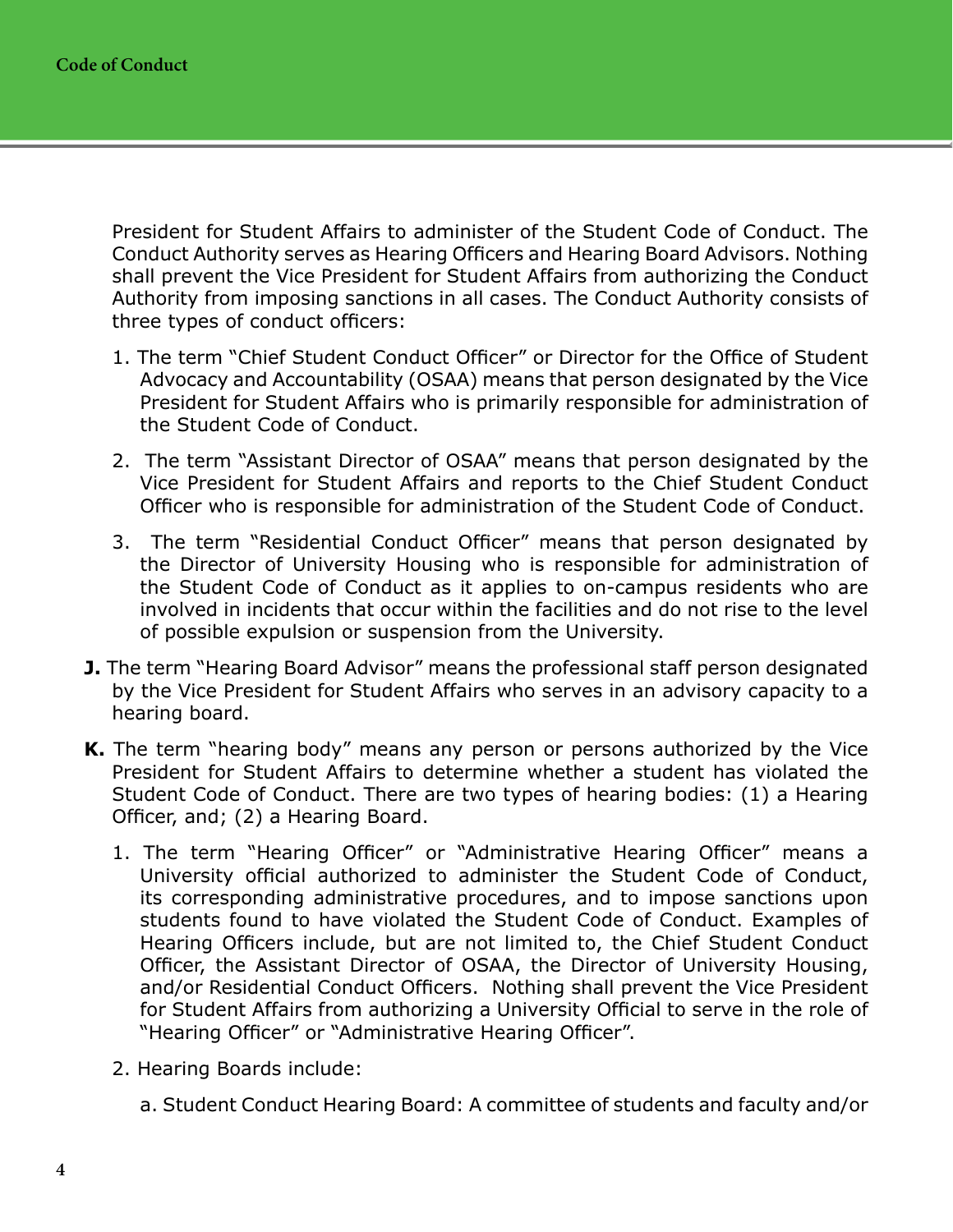staff members who hear discipline cases. This hearing board is authorized to determine whether a student and/or a student organization have violated the Student Code of Conduct and to recommend the imposition of sanctions. The board consists of at least two but no more than four members and a Chairperson (who votes only in case of a tie).

- b. Administrative Hearing Board: A group of faculty and/or staff who are appointed by the Vice President for Student Affairs, the Chief Student Conduct Officer, or designee to serve as the hearing body. The board consists of at least two but no more than four members and a chairperson (who votes only in case of a tie). An Administrative Hearing Board may be used in cases including, but not limited to those involving: scheduling difficulties, such as when a hearing is scheduled between academic semesters or during final examination periods; the sensitive nature of an incident, such as cases of alleged sexual harassment where a party involved is concerned with issues of confidentiality, and/or; other cases where the Vice President for Student Affairs, the Chief Student Conduct Officer or designee determines an administrative hearing is appropriate to the incident.
- **L.** The term "Mediator" means a University official authorized on a case-by-case basis by the Vice President for Student Affairs, the Chief Student Conduct Officer or designee to conduct an alternative dispute resolution process in cases where both parties agree to work to resolve an incident in a setting less formal than a hearing.
- **M.** The term "Complainant" means any member of the University community who submits a charge alleging that a student violated the Student Code.
- **N**. The term "Respondent" means any student accused of violating this Student Code.
- **O**. The term "Sanction" means any type of corrective or restorative action intended to remediate a violation of the Student Code of Conduct.
- **P.** The term "Witness" means anyone who has first hand knowledge of an incident. Witnesses play a voluntary role and may decline any involvement in the disciplinary process. Both the Complainant and Respondent shall have the right to call witnesses. Although both the complaining and responding parties are responsible for requesting the support of their own witnesses, nothing shall prevent the Chief Student Conduct Officer, the Assistant Director of OSAA, the Director of University Housing, the Residential Conduct Officer or designee from calling witnesses.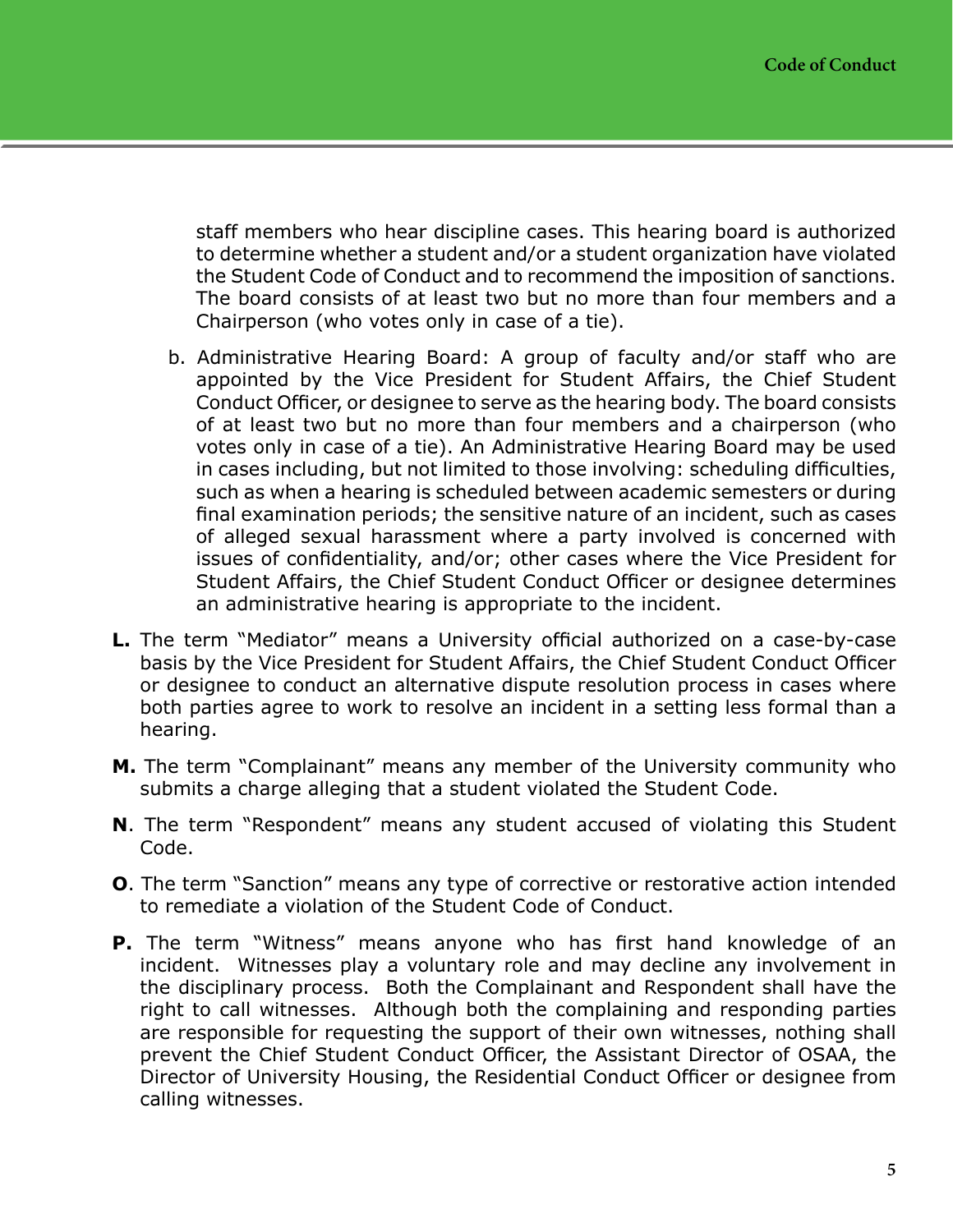- **Q**. The term "Administrative Discipline Conference" or "Discipline Conference" means a meeting between the student and the appropriate hearing officer. At that conference the Student Code of Conduct and applicable administrative procedures are discussed.
- **R.** The term "shall" is used in the imperative/mandatory sense.
- **S.** The term "may" is used in the permissive sense.
- **T.** The term "policy" is defined as all written regulations of the University.
- **U.** The term "cheating" includes, but is not limited to: (1) use of any unauthorized assistance in taking quizzes, tests, or examinations; (2) dependence upon the aid of sources beyond those authorized by the instructor in writing papers, preparing reports, solving problems, or carrying out other assignments; (3) the acquisition, without permission, of tests or other academic materials belonging to a member of the University faculty or staff; (4) engaging in any behavior specifically prohibited by a faculty member in the course syllabus or class discussion; (5) and/or other violations as defined by University policies.
- **V.** The term "plagiarism" includes, but is not limited to, the use, by paraphrase or direct quotation, of the published or unpublished work of another person without full and clear acknowledgment. It also includes stealing and passing off the ideas and/or words of another as one's own; using a created production without crediting the source; the unacknowledged use of materials prepared by another person or agency engaged in the selling of term papers or other academic materials; and/ or other violations as defined by University policies.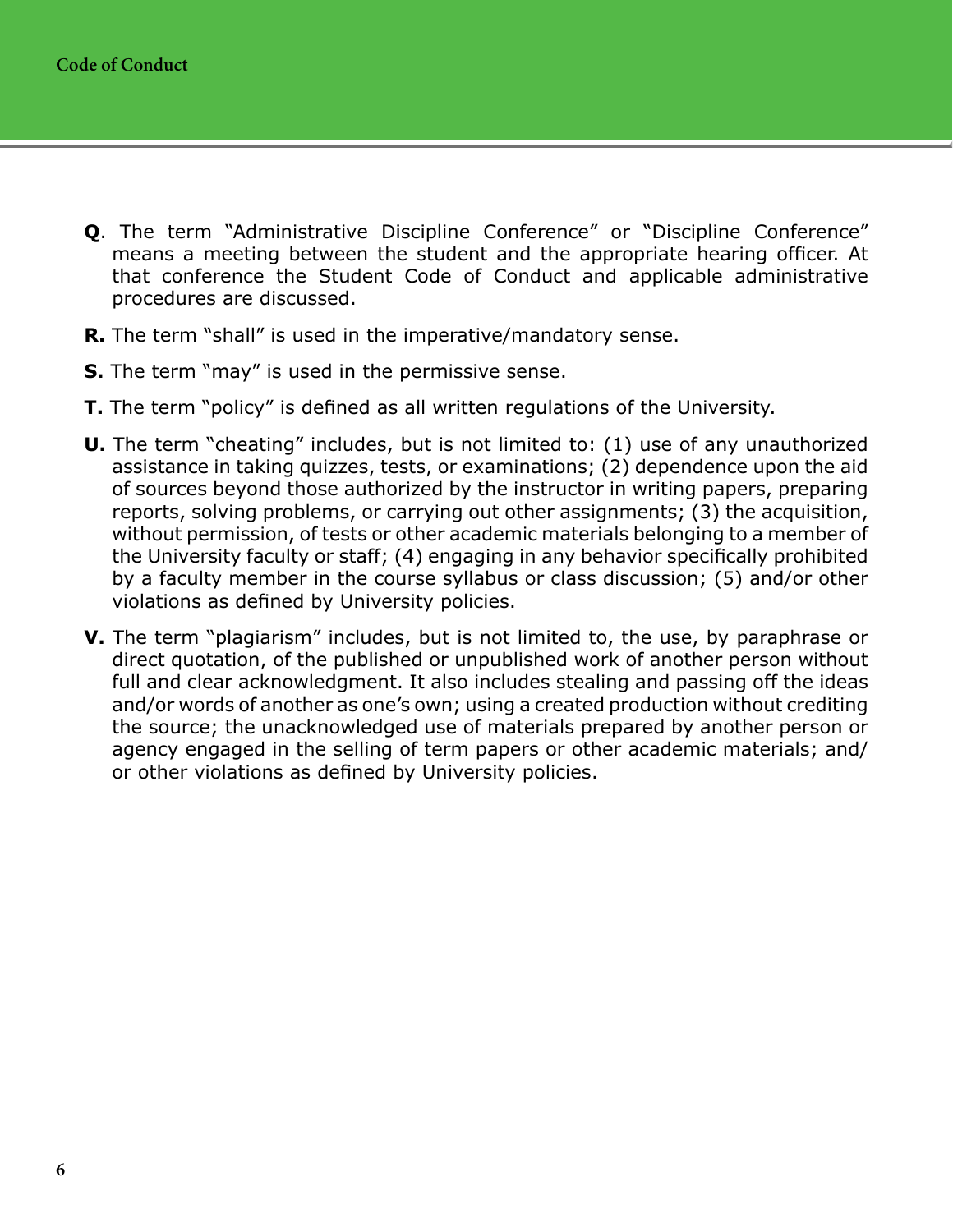## <span id="page-8-0"></span>**ARTICLE III: CONDUCT AUTHORITY**

- **A.** The Conduct Authority shall determine the composition of hearing bodies.
- **B.** The Vice President for Student Affairs and the Conduct Authority shall develop policies for the administration of the conduct program and procedural rules for the conduct of hearings which are consistent with provisions of the Student Code of Conduct.
- **C.** An Administrative Hearing Officer, Residential Conduct Officer, and/or a Hearing Board determines if a student or student organization is responsible for a breach of the Student Code of Conduct and any other University policy regarding student behavior. Hearing Boards recommend sanctions to the Conduct Authority. The only authority who can determine sanctions (as opposed to recommending those sanctions) is the Conduct Authority, and/or the administrator who hears the appeal.
- **D.** As a rule, all incidents which may result in suspension or expulsion from the University will be referred, after an initial disciplinary conference, to a Student Conduct Hearing Board or an Administrative Hearing Board. However, should the accused take responsibility for the alleged violation and choose not to proceed to a hearing board or panel, the Vice President for Student Affairs, the Conduct Authority, or designee may choose to honor the request. The request must be in writing and signed by the respondent.
- **E.** Decisions made by a hearing board and/or hearing officer shall be final, pending normal appeal procedures.
- **F**. After an initial contact with an administrative hearing officer, a mediator may be designated as arbitrator of a dispute within the campus community in cases where both parties agree to this alternative resolution. Both parties must agree to mediation and to be bound by the decision with no right of appeal. If the parties do not uphold the mediated agreement; if the parties do not appear at the designated mediation session; or, if the incident cannot be resolved in the mediation, the case may be resolved through a hearing. No case involving sexual misconduct or an act of violence shall be resolved through mediation.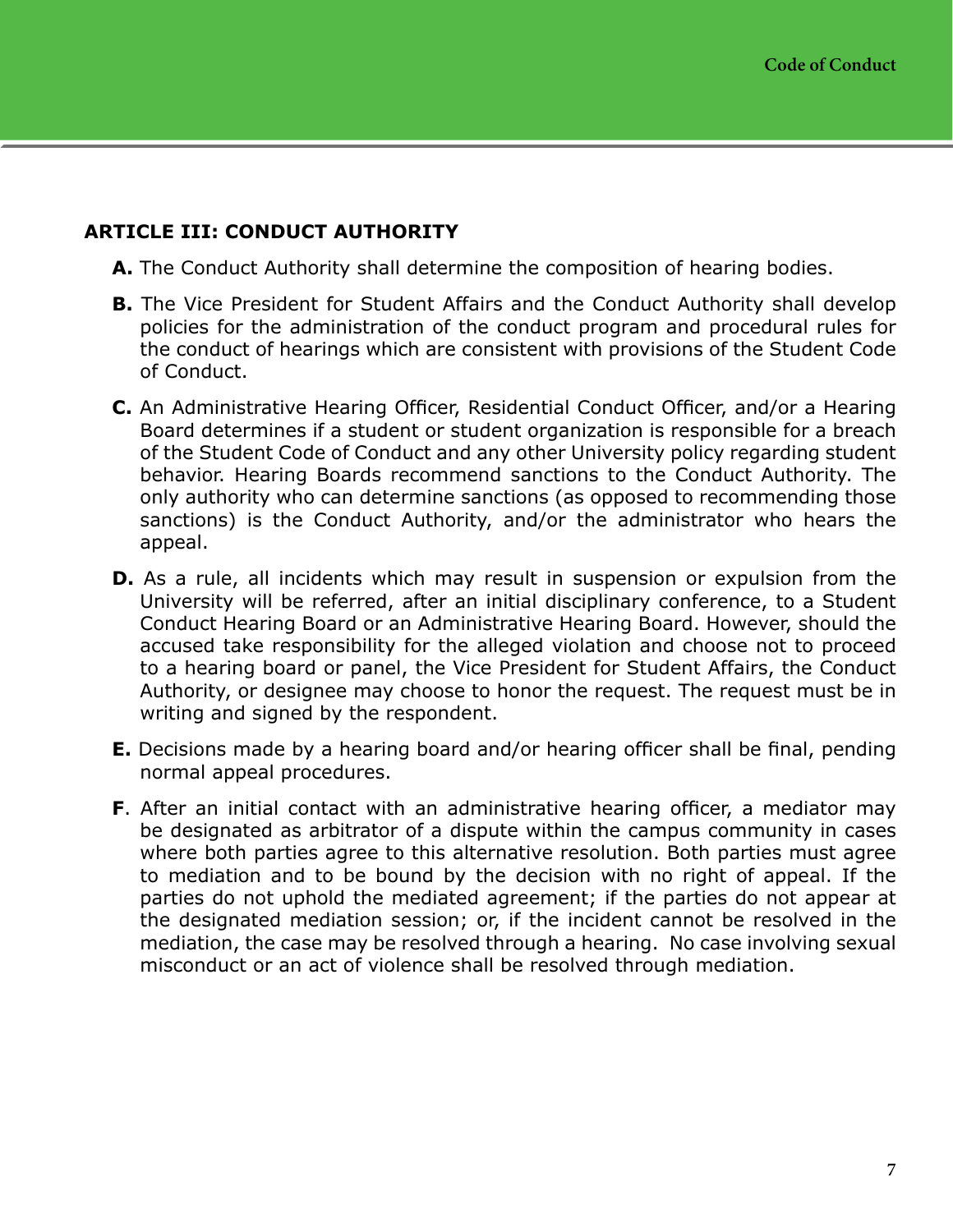# <span id="page-9-0"></span>**ARTICLE IV: PROSCRIBED CONDUCT**

### **A. Jurisdiction of the University**

Generally, University jurisdiction and discipline shall be limited to conduct which occurs on University premises, at University sponsored activities, or off-campus conduct that adversely affects the University Community and/or has a detrimental impact on the University's educational function.

### **B. Conduct - Standards and Regulations**

Any student found to have committed an act of misconduct, including but not limited to the following illustrations of misconduct, is subject to disciplinary action:

**1. Acts of dishonesty.** Acts of dishonesty are any form of fraudulent behavior.

Acts of dishonesty includes but is not limited to: •all other forms of academic dishonesty such as cheating or plagiarism; •furnishing false information to any University official, office, or other law enfrocement officer; •forgery, alteration, unauthorized possession, or misuse of University documents, records, instruments of identification (including faculty materials related to the educational process), or access devices (including keys); •tampering with the election of any University-recognized student organization or Universityrecognized event; •ineligible association in a student organization or University-recognized event; •collusion; •writing checks to the University on a closed account or on accounts with insufficient funds; •knowingly performing, attempting to perform, or assisting another in performing any acts of academic dishonesty, cheating on examinations, plagiarism, improper acknowledgment of sources in essays and the use of a single essay or paper in more than one course without permission are considered very serious offenses and shall be grounds for disciplinary action; • stealing, buying, or otherwise obtaining all or part of a non-administered test or academic document including, but not limited to: practice test, study guide's, lab reports; selling or giving away or engaging in bribery to get all or part of a non-administered test or academic document (practice test, study guides, lab reports) or any information about it is prohibited.

**2. Disorderly conduct.** Disorderly conduct is disruptive, lewd, indecent behavior or conduct which disrupts University functions.

Disorderly conduct includes all unruly behavior including but not limited to: •conduct which is a breach of peace; •obstructing the flow of pedestrian or vehicular traffic; •conducting a campus demonstration which disrupts the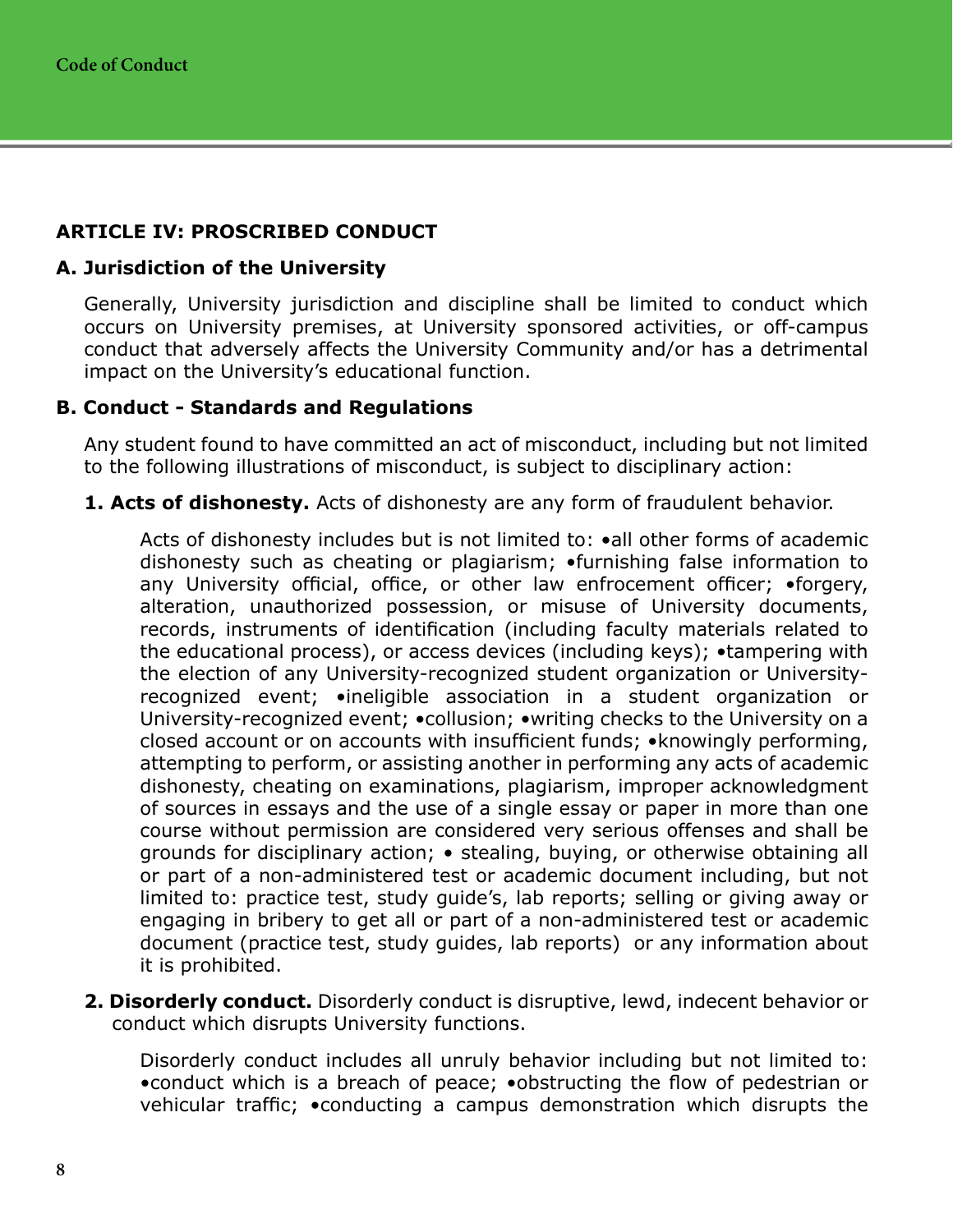operations of the University and infringes on the rights of other members of the University community; •creating excessive noise or aiding, abetting, or procuring another person to breach the peace; •interfering with the duties of a student, faculty/staff member or university official; •withholding information vital to any investigation carried out by an authorized agent of the University; •malfeasance of office in a student organization; •any unauthorized use of devices to make an audio or video record of any person without his or her prior knowledge or consent; •inappropriate use of coasting devices (skateboards, roller blades, bicycles, and similar wheeled devices) including but not limited to: riding on rails, curbs, benches, or any such fixtures that may be damaged by these activities.

**3. Abusive conduct.** Abusive conduct includes all forms of harassment, abusive, and violent behavior.

Abusive conduct includes all offenses which create an intimidating or offensive academic, work, or campus environment including but not limited to: •engaging in, attempting any form of physical abuse injurious to oneself, to another or to a group of people; •threatening, intimidating, humiliating, coercing, and/ or harassing in a manner which causes another person or group of people to be reasonably apprehensive; •endangering the health or safety of oneself or another person; •stalking; •bullying; •acts of bias; •abuse or harassment involving the use of telecommunications, computer equipment, and/or social media; •hazing as defined by Hazing Policy in the Student Handbook.

**4. Sexual misconduct.** Sexual misconduct is sexual harassment, abuse, assault; and/or any form of sex discrimination prohibited by Title IX. The is defined in the Student Handbook. The link below provides a full definition:

http://www.southeastern.edu/resources/policies/policy\_detail/sexual [misconduct.html](http://www.southeastern.edu/resources/policies/policy_detail/sexual_misconduct.html)

**5. Endangerment.** Endangerment involves endangering another's or one's own physical well-being.

Endangering behavior includes, but not limited to: •conduct that threatens or endangers the health or safety of oneself, another, or a group of people; •compromising the security of a residence hall or other university facility; •unsafe operation of a motor vehicle on University premises; •unsafe behavior including, but not limited to riding bicycles, skateboards, roller blades, paintball games/wars, and/or kicking or playing ball unsafely and/or in unauthorized areas on campus.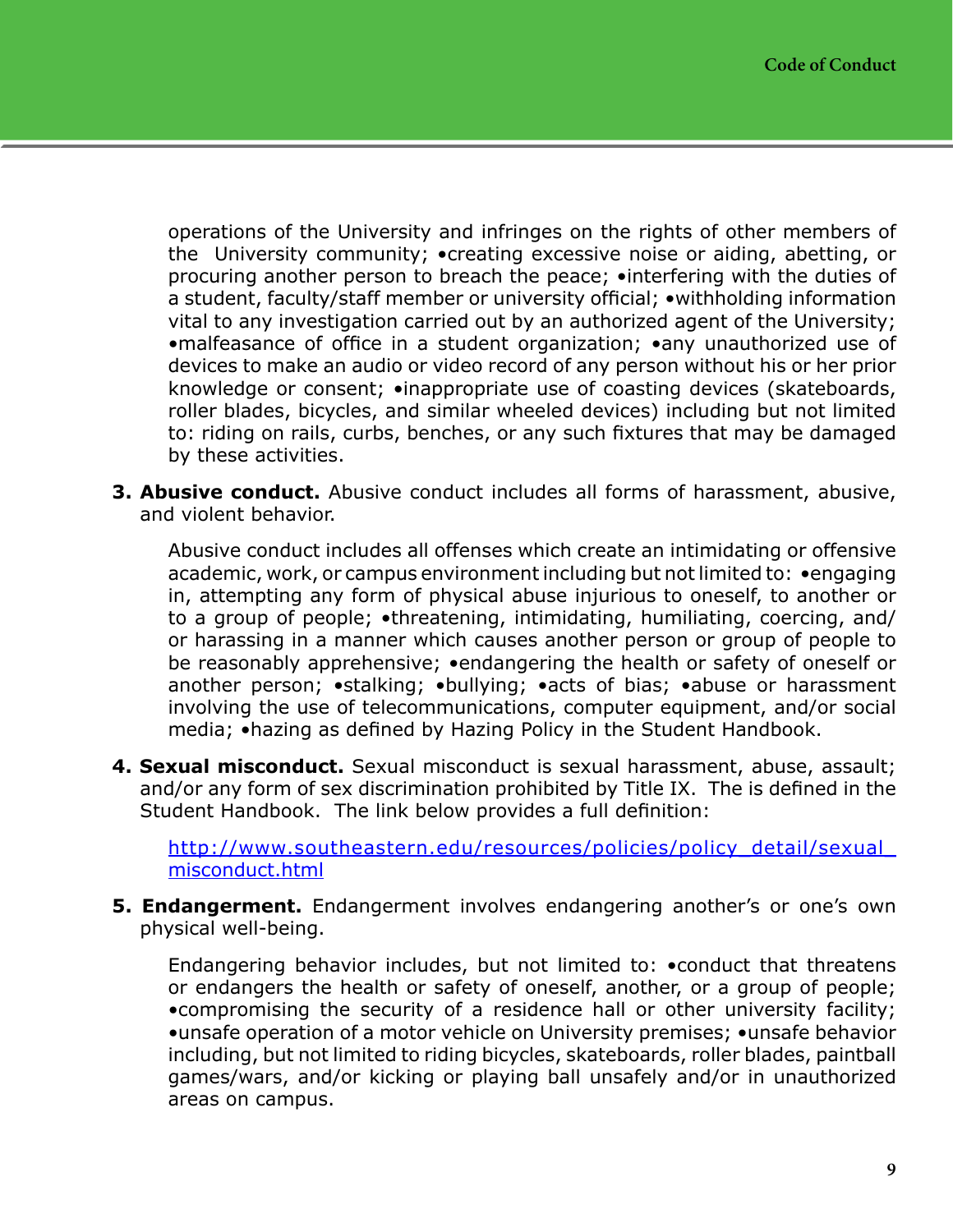**6. Use of drugs.** Use of drugs is the use, consumption, possession, manufacture, furnishing, procuring, purchasing, sale, and/or distribution of any form of drugs except as expressly permitted by law.

Use of drugs includes but not limited to: illicit drugs, narcotics, or other controlled substances; •synthetic drugs (including but not limited to marijuana, incense, bath salts, and other manufactured drugs); •drug paraphernalia (including but not limited to hookahs and other smoking devices, weights, scales, and rolling papers); •operating or attempting to operate a motor vehicle while under the influence of drugs.

**7. Use of alcohol.** The use of alcohol is the use, consumption, possession, manufacture, purchasing, sale, furnishing and/or distribution of alcoholic beverages on University property or at any of its activities (whether on or offcampus) except as expressly permitted by University regulations and the law.

The use of alcohol includes but not limited to:  $\bullet$ unauthorized use, consumption, possession; •use, consumption, possession and/or purchasing of alcoholic beverages by persons under twenty-one (21) years of age either through action or inaction; •furnishing, serving, and/or otherwise providing alcoholic beverages to persons under twenty-one (21) years of age; •operating or attempting to operate a motor vehicle while under the influence of alcohol; •public intoxication on University property; •failure to properly register events involving alcohol, as required by the University Alcohol and Drug Policy; • violations as noted in the University Alcohol and Drug Policy.

**8. Abuse of property.** The abuse of property includes all forms of property abuse.

Abuse of property includes but not limited to: •attempted or actual theft, unauthorized possession; •malicious misuse, or destruction of property; •damaging and/or vandalizing property; •unauthorized possession, duplication, or use of keys to any University premises; •unauthorized use of University premises; •unauthorized use of University names and images; •unauthorized possession of animals on campus; •smoking on campus; •unauthorized chalking; •littering, dumping, posting, and/or distribution of unauthorized materials.

- **9. Trespassing.** Trespassing is unauthorized presence on, in, or within any building or property owned or operated by the University; and/or, unauthorized visitation in a University residence hall including violations of established open house and/ or closing hours.
- **10. Weapons violation.** A weapons violation includes the possession or use of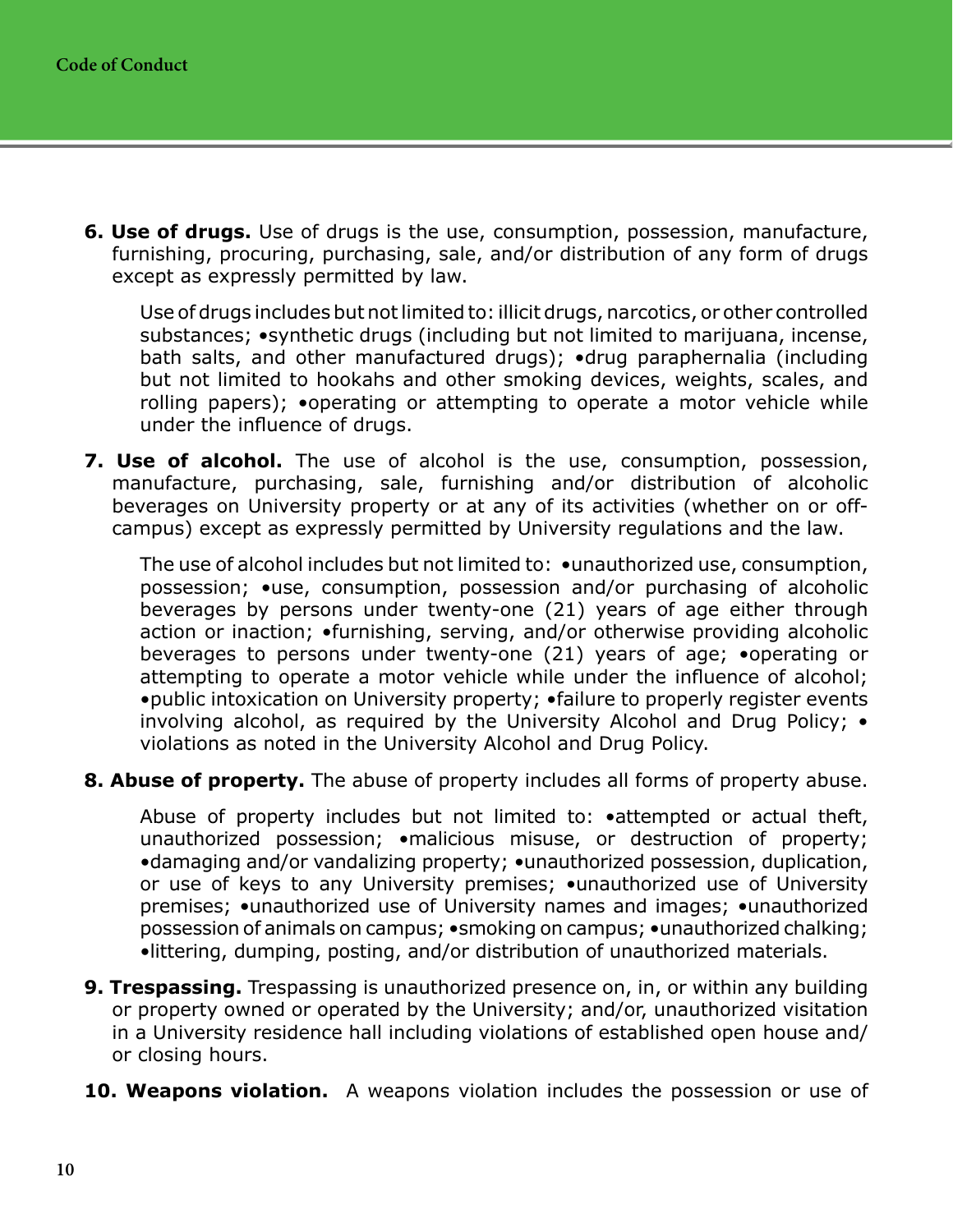weapons.

Weapons violations include but are not limited to: . possession or use of guns, and other firearms and knives with blades longer than five inches on University property; •any illegal or unauthorized possession, use, or threatening the use of firearms, knives, other weapons, or dangerous chemicals; •other violations in weapon policy or as defined by the Board of Supervisors of the University of Louisiana System Policies and Procedures [\(http://www.ulsystem.net/assets/](http://www.ulsystem.net/assets/docs/searchable/boards/Chpt_2_XXV_Weapons_on%20Campus.pdf) [docs/searchable/boards/Chpt\\_2\\_XXV\\_Weapons\\_on%20Campus.pdf](http://www.ulsystem.net/assets/docs/searchable/boards/Chpt_2_XXV_Weapons_on%20Campus.pdf)).

- 11. Explosives violation. An explosives violation includes the possession or use of explosives is any unauthorized possession or use of explosives including but not limited to: •threatening the use of explosives, bombs or incendiary devices, except as required for classroom instruction; • use of ammunition, fireworks and/ or firecrackers without official University permission.
- **12. Abuse of computers and other technology.** Abuse of computers and other technology is all forms of technology abuse.

Abuse of computers and other technology includes but is not limited to: •sending or posting obscene or abusive messages through electronic means; •unauthorized entry into a file, to use, read, change the contents, transfer, or for any other purpose; •misrepresentation of self or a student organization through computer or electronic means; •unauthorized use of another individual's identification and/or password; •use of computers and other technology to interfere with normal operation of the University computing system, the work of another member of the University community, or to harm a member of the University community; •all other violations as noted in the University policy on computer use.

**13. Safety violation.** A safety violation involves interfering with safety regulations, emergency evacuations, and/or equipment.

Safety violations include but are not limited to: •failing to leave a building or area during emergency evacuation, hindering another's exit during an alarm or evacuation; •tampering, or attempting to tamper with fire/safety equipment; •intentionally aiding, encouraging or starting a fire unless approved for academic purposes by the Vice President for Student Affairs or designee; •causing a fire on campus because of negligence; •possessing flammable liquids, burning candles, oil lamps, incense or other flammable items or substances that produce an offensive odor, in any building owned by the University, except as required for classroom instruction; •failing to park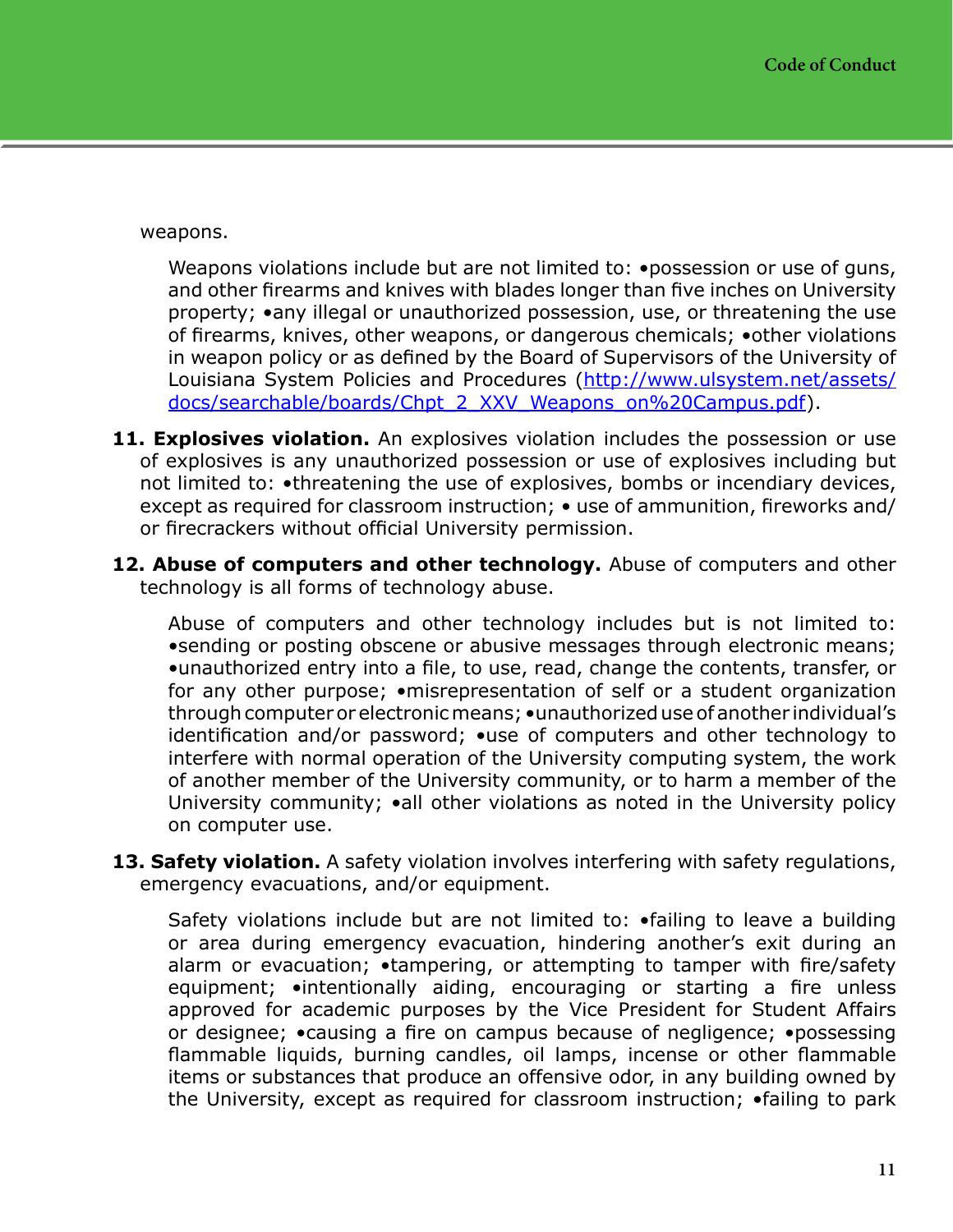bicycles in designated bike areas; •possession and/or use of any equipment not approved for use in your residential facility.

- **14. Violation of other published University policies, rules, or regulations.** Violation of other published University policies, rules, or regulations includes any failure to adhere to any published University policy. To view a full list of University Policies, please visit this link: [www.southeastern.edu/policies](http://www.southeastern.edu/policies)
- **15. Violation of federal, state, and/or local laws.** A Violation of federal, state, and/or local laws involves any conduct on University premises or at Universitysponsored or supervised functions which constitutes a violation of a federal, state, or local law; and/or, illegal activity occurring away from campus resulting in arrest, prosecution, or the imposition of the penalty prescribed by the federal, state, or local law where such violations have an adverse effect on the educational mission of the University.
- **16. Failure to comply.** Failure to comply is any refusal to comply with the directions of a University official in the performance of his/her duties.

Failure to comply includes but is not limited to:  $\bullet$  failing to identify one's self; •failing to respond to a disciplinary conference and/or a hearing summons; •failing to complete any sanction given by a hearing body or University official;

- •failing to meet financial obligations incurred by the student to the University.
- **17. Abuse of the campus discipline system.** Abuse of the campus discipline system involves interfering with the disciplinary process.

Abuse of the campus discipline system includes but is not limited to: •attempting to discourage an individual's proper participation in, or use of, the campus discipline system; •falsification, distortion, or misrepresentation of information before a hearing body; •disruption or interference with the orderly conduct of a campus disciplinary proceeding; •knowingly initiating campus discipline procedures without cause; •attempting to influence the impartiality of a member of a hearing body prior to, and/or during the course of a campus disciplinary proceeding; •harassment (verbal or physical) and/ or intimidation of a member of a hearing body prior to, during, and/or after a campus disciplinary proceeding; •influencing or attempting to influence another person to commit an abuse of the campus discipline system.

**18. Disruption.** Disturbing the peace and good order of the university and surrounding communities; •smoking in non-designated areas; ●bringing a guest, to any classroom setting without the prior authorization.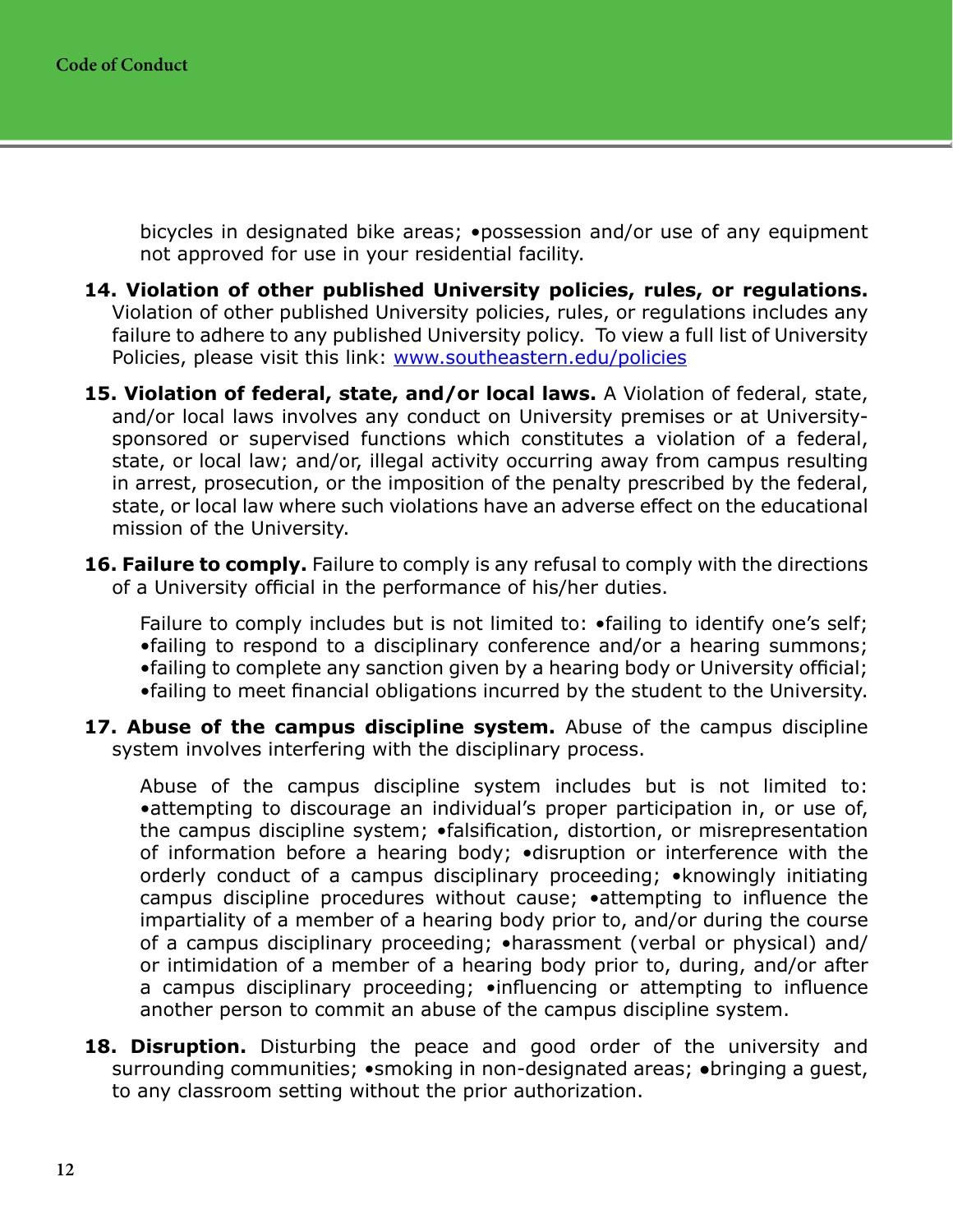<span id="page-14-0"></span>**19. Hazing.** Hazing means any intentional, knowing, or reckless act by a person acting alone or acting with others that is directed against another when both of the following apply:

(i) The person knew or should have known that such an act endangers the physical health or safety of the other person or causes severe emotional distress.

(ii) The act was associated with pledging, being initiated into, affiliating with, participating in, holding office in, or maintaining membership in any organization.

The link below provides the full definition of hazing along with specific examples: [https://www.southeastern.edu/resources/policies/policy\\_detail/hazing.html](https://www.southeastern.edu/resources/policies/policy_detail/hazing.html)

# **C. Violation of Law and University Discipline**

- 1. If a student is charged only with an off-campus violation of federal, state, or local laws, but not with any other violation of this code, disciplinary action may be taken and sanctions imposed for grave misconduct which has a detrimental impact on the University's educational function.
- 2. Students may be accountable to both external authorities and to the University for acts that constitute violations of federal, state, or local laws and this code. At the discretion of the Vice President for Student Affairs or the Chief Student Conduct Officer disciplinary proceedings will continue normally regardless of pending administrative, civil or criminal proceedings arising out of the same or other events. The outcomes of disciplinary proceedings will not be subject to challenge on the ground that criminal charges involving the same incident have been dismissed, reduced, or are pending.
- 3. When a student is charged by federal, state or local authorities with a violation of law, the University will not request or agree to special consideration for that individual because of his or her status as a student. If the alleged offense is also the subject of a proceeding before a hearing body under the Student Code of Conduct, however, the University may advise off-campus authorities of the existence of the Student Code of Conduct and of how such matters will be handled internally within the University community. The University will cooperate fully with law enforcement and other agencies in the enforcement of criminal law on campus and in the conditions imposed by criminal courts for the rehabilitation of student violators. Individual students and faculty/staff members, acting in their personal capacities, remain free to interact with governmental representatives as they deem appropriate.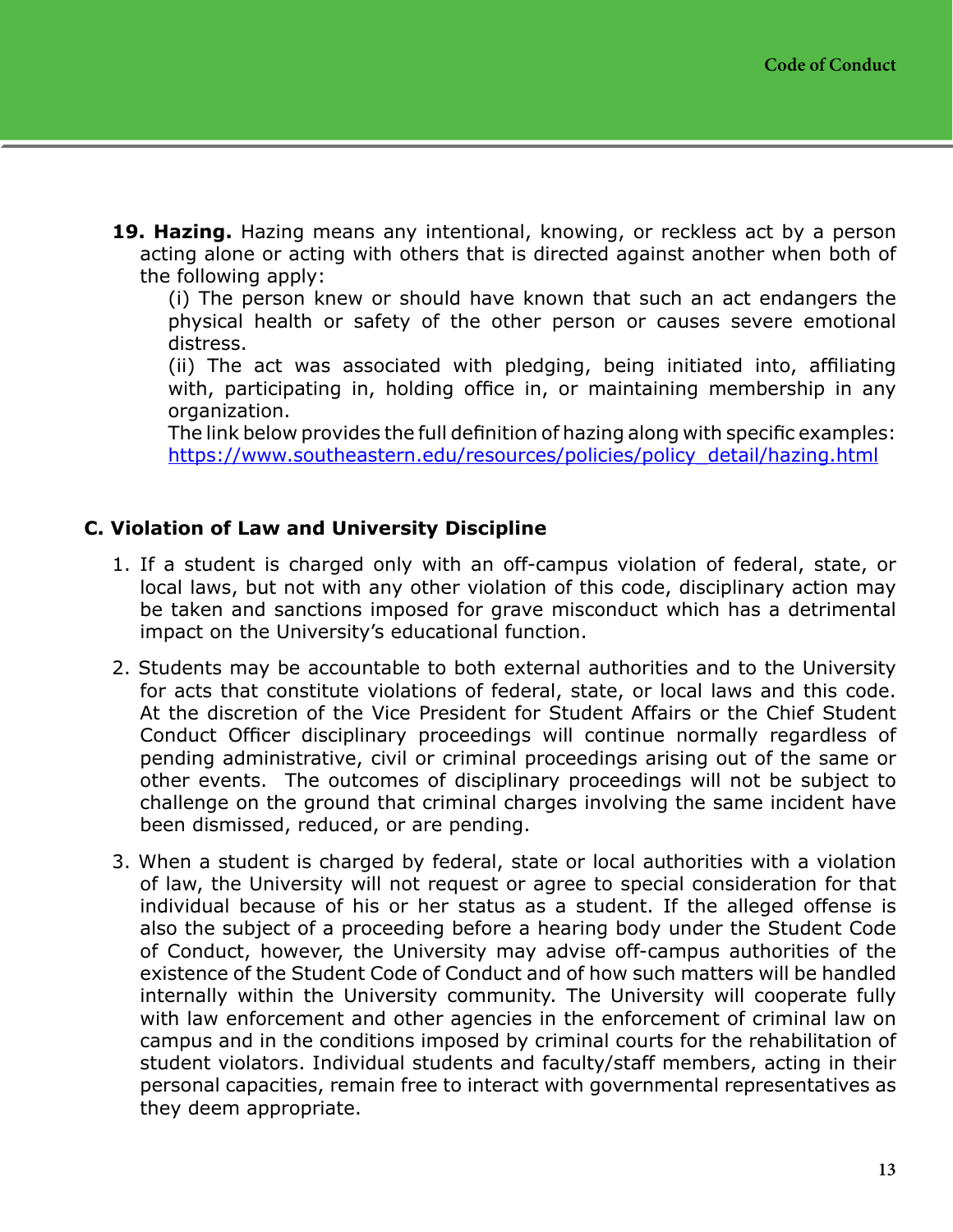# <span id="page-15-0"></span>**ARTICLE V: STUDENT RIGHTS AND RESPONSIBILITIES**

# **A. Student Rights**

### **The University affirms the following student rights and privileges in disciplinary proceedings:**

- 1. To be informed of the Student Code of Conduct and its corresponding procedures;
- 2. To petition for redress of a grievance arising from an incident which violates University policy and/or the Student Code of Conduct. Any member of the University community may file a discipline charge or complaint against a student when that person believes the student has violated any University policy;
- 3. To receive notice of any alleged violations of University policy and/or breaches of the Student Code of Conduct;
- 4. To have the benefit of an opportunity to be heard by an impartial Hearing Board or Hearing Officer in addressing an allegation/s of a violation of University policy;
- 5. To have an advisor, including an attorney, present in a disciplinary conference and/ or hearing. Advisors may not participate directly in a disciplinary conference and/ or hearing process nor may an advisor address any participant in the disciplinary conference and/or hearing process other than the student the advisor represents;
- 6. To examine evidence to be used against him or her at the administrative discipline conference or prior to a formal hearing;
- 7. To view the list of witnesses against him or her at the administrative discipline conference or prior to a formal hearing.

# **B. Victim's Rights**

#### **The University affords additional rights to student victims of acts of violence and harassment (i.e. such as sexual assault, rape, physical assault, hazing, sexual harassment, and stalking) in disciplinary proceedings:**

- 1. To be informed of available accommodations both on and off campus (i.e. notified of available counseling, changing academic and living arrangements);
- 2. To have a campus no contact order against the alleged student;
- 3. To have a hearing board comprised of representatives of both genders;
- 4. To have unrelated past behavior excluded from the hearing (i.e. irrelevant prior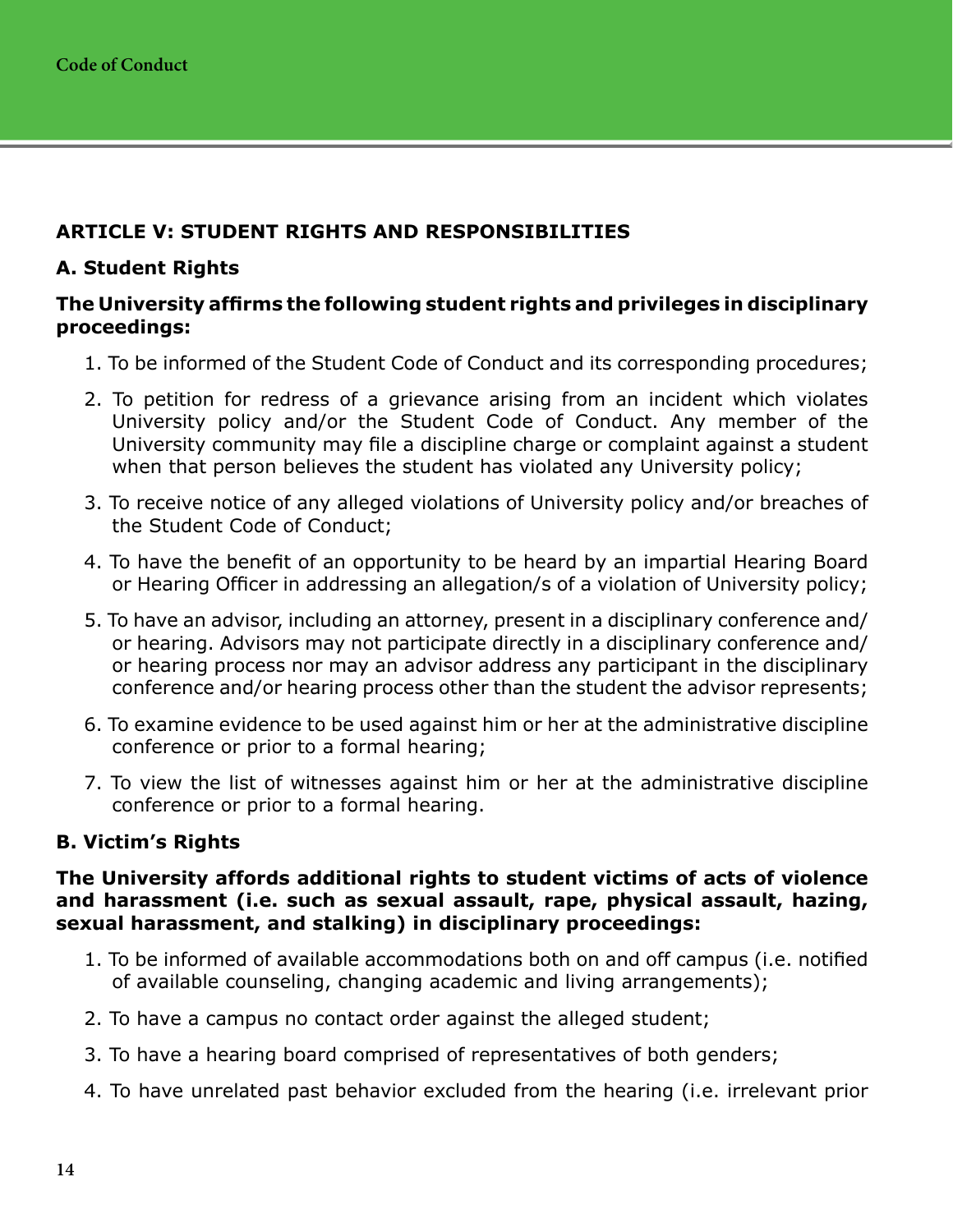<span id="page-16-0"></span>sexual history);

- 5. To testify with special accommodations (i.e. by phone, behind a screen, video, etc.);
- 6. To have no direct contact with the accused student during the hearing (i.e. questions from the accused student would be posed through the Board Chairperson and then relayed to the victim);
- 7. To provide questions to the Board Chairperson prior to or during the hearing that she/he may incorporate those into questioning the accused student;
- 8. To be informed of the names of all witnesses who will be called to give testimony;
- 9. To have an advisor present at all proceedings; in cases of Title IX offenses Confidential Advisor may be requested;
- 10. To request a recess during the hearing;
- 11. To be informed of outcome of the discipline process, simultaneously with the responding party;
- 12. To appeal the Hearing Board's decision as defined in Article VII, Section A of the Code of Student Conduct.

### **C. Student Responsibilities**

#### **The following responsibilities represent the standard of conduct at the University:**

- 1. To maintain a level of behavior consistent with the mission of the University;
- 2. To observe the laws of local, state, and federal government;
- 3. To read, become familiar with, and adhere to University policies;
- 4. To respect the personal and property rights of others;
- 5. To stay informed by reading communications from the University.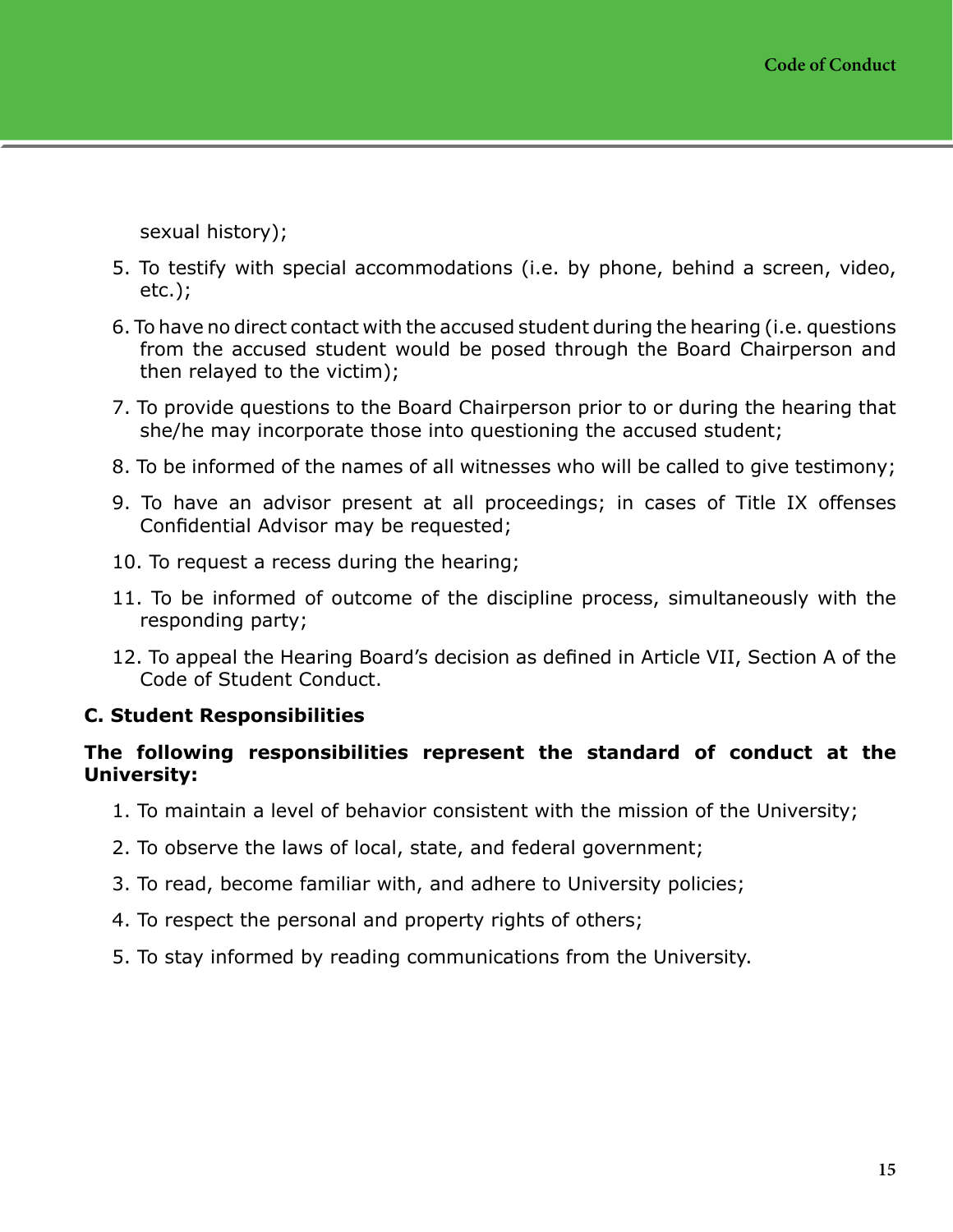# <span id="page-17-0"></span>**ARTICLE VI: DISCIPLINARY PROCEDURES**

## **A. Charges**

- 1. Complaints of misconduct against a student may be filed online at www. southeastern.edu/reportit by any member of the University community. Always, call 911 or University Police at 985-549-2222 in the case of an emergency. Complaints shall be prepared in writing and directed to the Office of Student Advocacy and Accountability, or, in violations occurring in the University residential facilities, to the Residential Conduct Officer or designee. In the disciplinary hearing, the complainant (person filing charges) bears the burden of proof. Persons considering filing complaints are encouraged to arrange for a meeting with a Conduct Officer prior to filing complaints to discuss filing and hearing procedures.
	- a. The written complaints should include:
		- 1. Full name, local address, and phone numbers of the complainant, accused, and witnesses, (and whenever possible, "W" numbers);
		- 2. The specific conduct standard, policy, and/or rule allegedly violated (this may be determined by the conduct officer);
		- 3. The date, time, location and persons involved in the incident under investigation;
		- 4. A narrative of the incident describing what occurred;
		- 5. Copies of pertinent witness statements, police and/or housing reports, along with a list of any other physical evidence (photographs, written documents, items, etc.), to be presented at the hearing; and,
	- b. Complaints should be submitted as soon as possible after the incident, preferably within ten (10) working days. Barring unusual or extenuating circumstances, such as sexual misconduct and acts of violence, complaints may not be accepted for incidents which occurred more than 30 working days prior to filing.
- 2. Students may not avoid campus disciplinary action by withdrawing or graduating from the University. Any complaints/charges or sanctions pending when a student leaves the University must be properly disposed of prior to releasing the student's records or the matter may be adjudicated without the respondent being present. The University may withhold awarding a degree otherwise earned until the completion of the process set forth in this Student Conduct Code, including the completion of all sanctions imposed, if any. Students who receive a disciplinary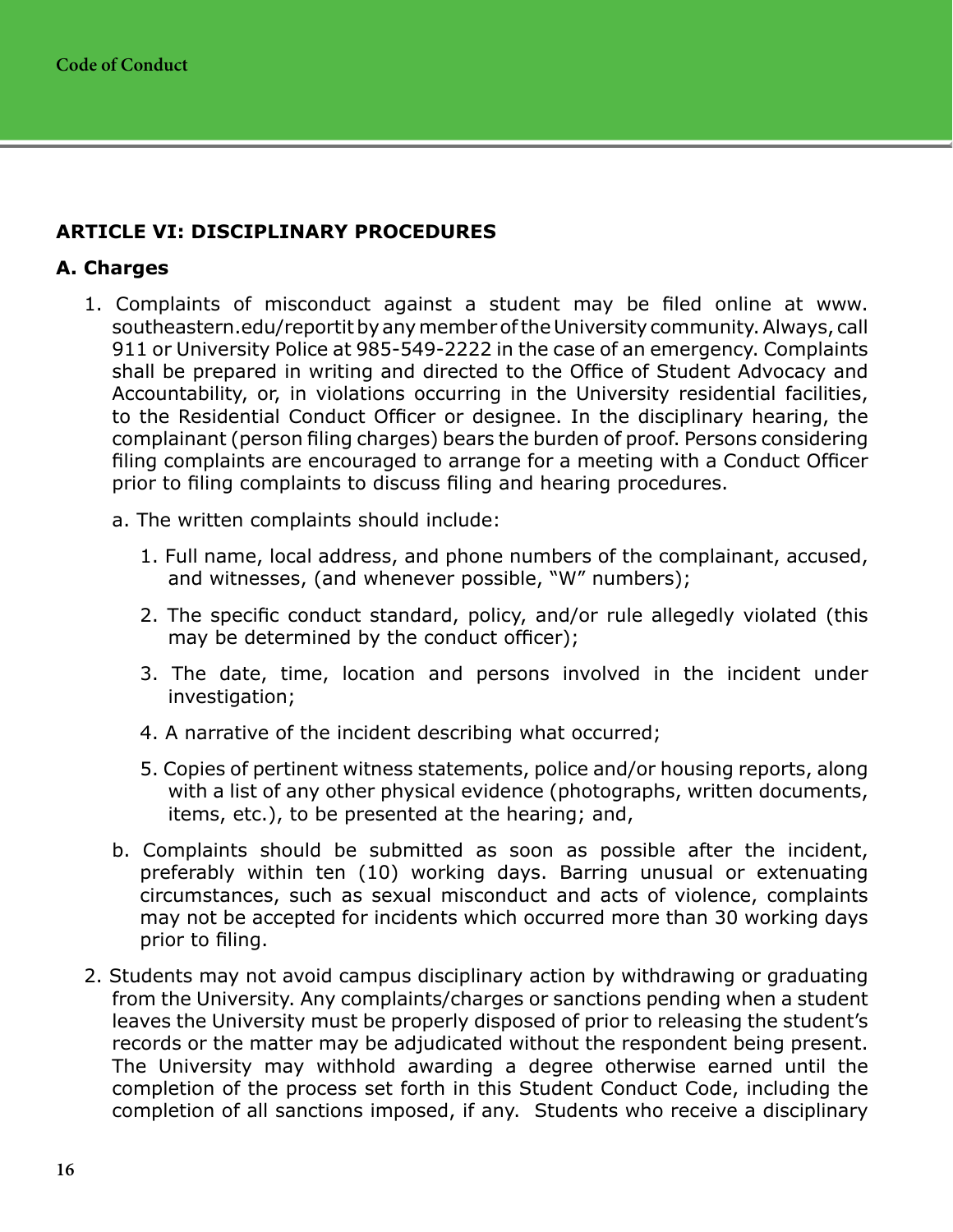<span id="page-18-0"></span>sanction involving separation from the University, and/or University housing are reminded that the University's normal refund policy will apply.

3. The Hearing Officer may conduct an investigation to determine if the complaint has merit and/or if the complaint can be disposed of administratively by mutual consent of the parties involved on a basis acceptable to the Hearing Officer.

### **B. Preliminary Administrative Disciplinary Conference**

- 1. Upon receipt of a properly filed complaint, a staff member of the appropriate conduct office shall notify the accused student by e-mail, regular mail or hand delivery that proceedings have been initiated. The letter indicates a scheduled meeting time with a Hearing Officer, or directs the student to schedule a preliminary/ administrative discipline conference within a specified amount of time. The letter also lists the alleged violation with which the student is being charged. Failure to comply with this directive may result in a full hearing board being scheduled.
- 2. The purpose of the preliminary administrative disciplinary conference is to provide the student an opportunity to review the alleged offense/s with the Hearing Officer, to examine evidence, to discuss the Student Code of Conduct and the discipline process. Students who do not have a copy of the Student Code of Conduct will be given one in this preliminary meeting or will be directed to an online copy. Further, the student and the Hearing Officer will determine if the matter can be resolved through mutual agreement, including, but not limited to, the charges/complaints being rendered null and void; an administrative agreement being signed which indicates the student assumes responsibility for a violation/s of the Student Code of Conduct; or, a referral to mediation. If at the administrative disciplinary conference, the respondent assumes responsibility for an infraction, the student may sign an administrative agreement and waive any further proceedings and/ or appeals. If the complaint cannot be disposed of by mutual consent, the matter will be referred to a hearing involving a Student Conduct Hearing Board, an Administrative Hearing Board, or a Hearing Officer.

# **C. Hearings involving a Hearing Board**

In cases which cannot be resolved in an Administrative Disciplinary Conference, and in those incidents which rise to the level of expulsion or suspension from the University or University Housing, the matter will be referred to a Student Conduct Hearing Board, or an Administrative Hearing Board. Hearings involving a hearing board are designed for both the complainant and respondent to present their accounts of an incident.

1. The accused student shall be given written notice of the hearing to inform him/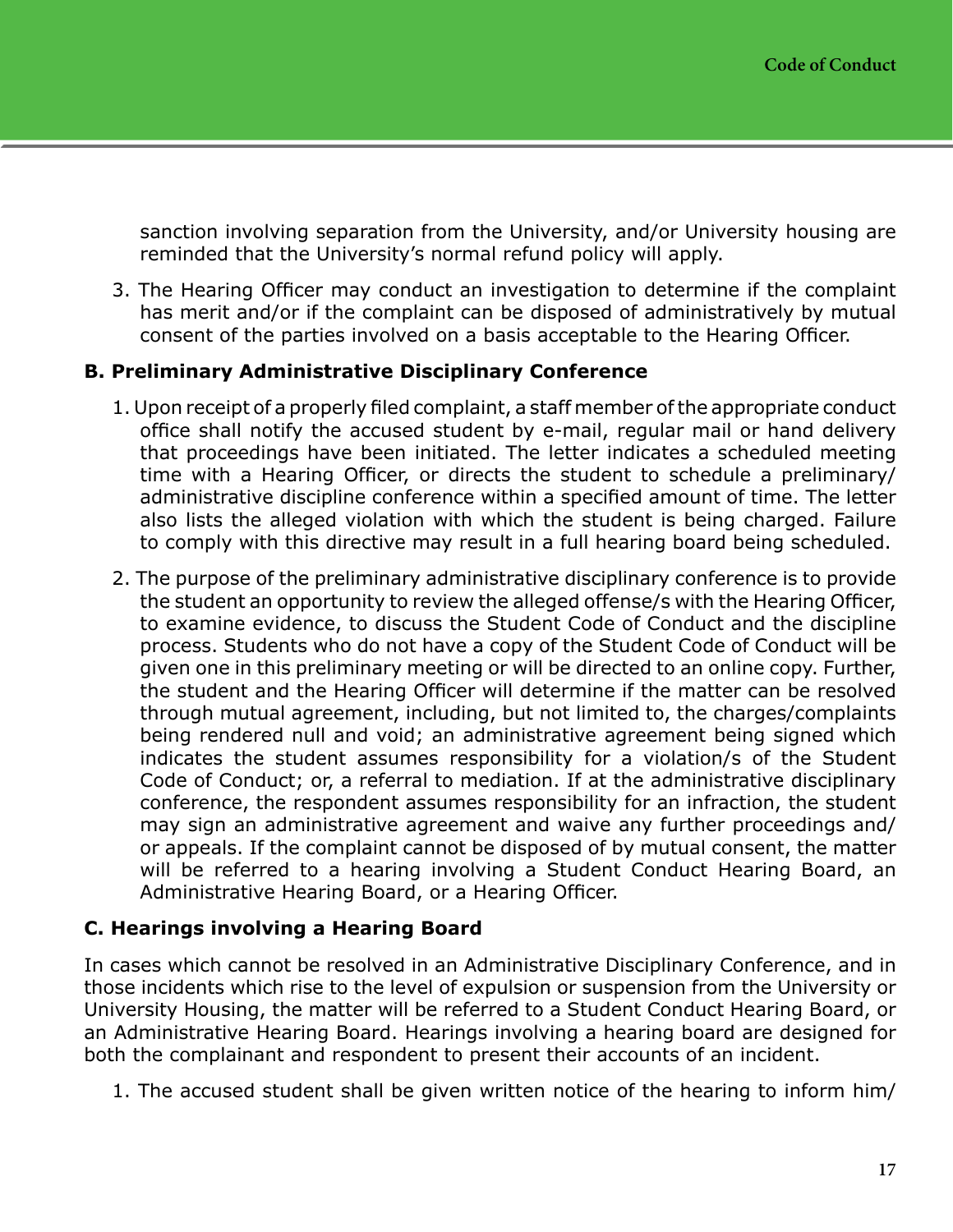her of the specific charge(s), of his/her rights as a student, and the date, time, and location of the hearing.

- a. Generally, a time set for a hearing will be no fewer than two or more than 15 working days after the student has been notified of the hearing. However, due to the nature of the academic year, if the incident occurs close to the end of a semester, or if the appropriate hearing body cannot be scheduled, the student's case will be heard as soon as a hearing can be scheduled.
- b. Maximum time limits for scheduling hearings may be extended at the discretion of the Vice President for Student Affairs and the Conduct Authority.
- c. Notice shall be sent/delivered to the last local/mailing address and/or E-mail account identified on the student's official records, and shall be considered delivered two working days after the letter has been posted.
- d. Students are responsible for notifying the University of their current contact information including physical/mailing/electronic addresses. Address changes must be made through the Office of Records and Registration. Failure to notify the University of the current local address, to collect one's mail from one's address, and/or to receive or sign for a discipline mailing does not void the fact that a notice was delivered.
- e. Hand delivered notices are considered to be delivered on the date they are given to the student.
- 2. The purpose of a disciplinary hearing is to determine if the accused student is responsible for violating one or more standards of the Student Code of Conduct, and to recommend any appropriate sanctions. A student is presumed to be not responsible until proven responsible in a disciplinary hearing. The burden of proof shall rest on the complainant.
- 3. Order of the Hearing

The hearing is structured such that the discussion proceeds in an orderly manner.

Below is the order that the hearing follows:

- The reading of the complaint/charges by the hearing chairperson;
- The entering of pleas by each respondent.
- There are three pleas: Responsible, Not Responsible, and No Plea, which indicates that the student does not know whether or not she/he is responsible, or means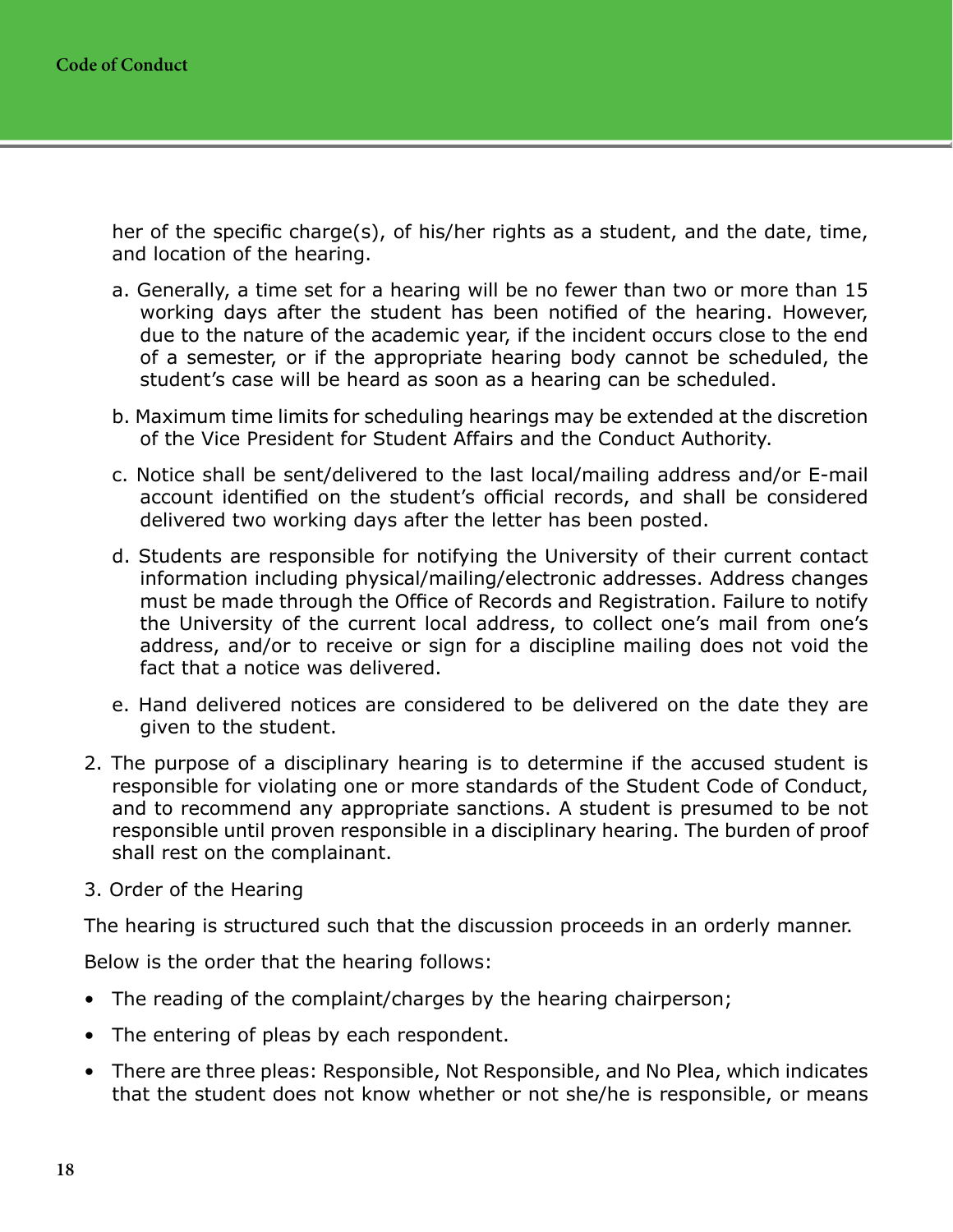the student is unwilling to say and is allowing the Board to decide.

- Statement of complainant and introduction of evidence;
- Questioning by the respondent and the Board and or the Hearing Board Advisor;
- Statement of the respondent and introduction of evidence;
- Questioning by the complainant and the Board, and the Hearing Board Advisor:
- Statement of the complainant's witnesses, followed by respondent's questions, and, then those of the Board and or the Hearing Board Advisor;
- Statements of the respondent's witnesses, followed by complainant's questions, and, then those of the Board, and or the Hearing Board Advisor;
- Additional questions by the Board, the Hearing Board Advisor, complainant, and/ or respondent;
- Closing statements, first by the complainant and then by the respondent;
- Deliberation of the Board;
- Recommendation of the Board to the advisor;
- Notification of the decision and, if necessary, sanctions. Delivery of the notice may be by hand, E-mail, or through the mail.
	- a. Closing statements shall be specific to the incident involved and may include any reiteration of previously stated facts, written statements of character by a third party, and/or any other comments involving the case. Closing statements are the final opportunity for the respondent and the complainant to provide any additional information which will facilitate the Board's decision, including recommendations for sanctions. Closing statements may be limited to a specified time constraint at the Board and or the Hearing Board Advisor's discretion.
- 4. A hearing before a Hearing Board shall be conducted according to the following guidelines:
	- a. Hearings normally shall be conducted in private. Only the hearing body/officer, respondent, complainant, their designated advisors, the recorder, and persons identified with the University community as having an educational need to know, may be present for the beginning of the hearing. Each witness will be called into the hearing individually to give testimony. Subject to the approval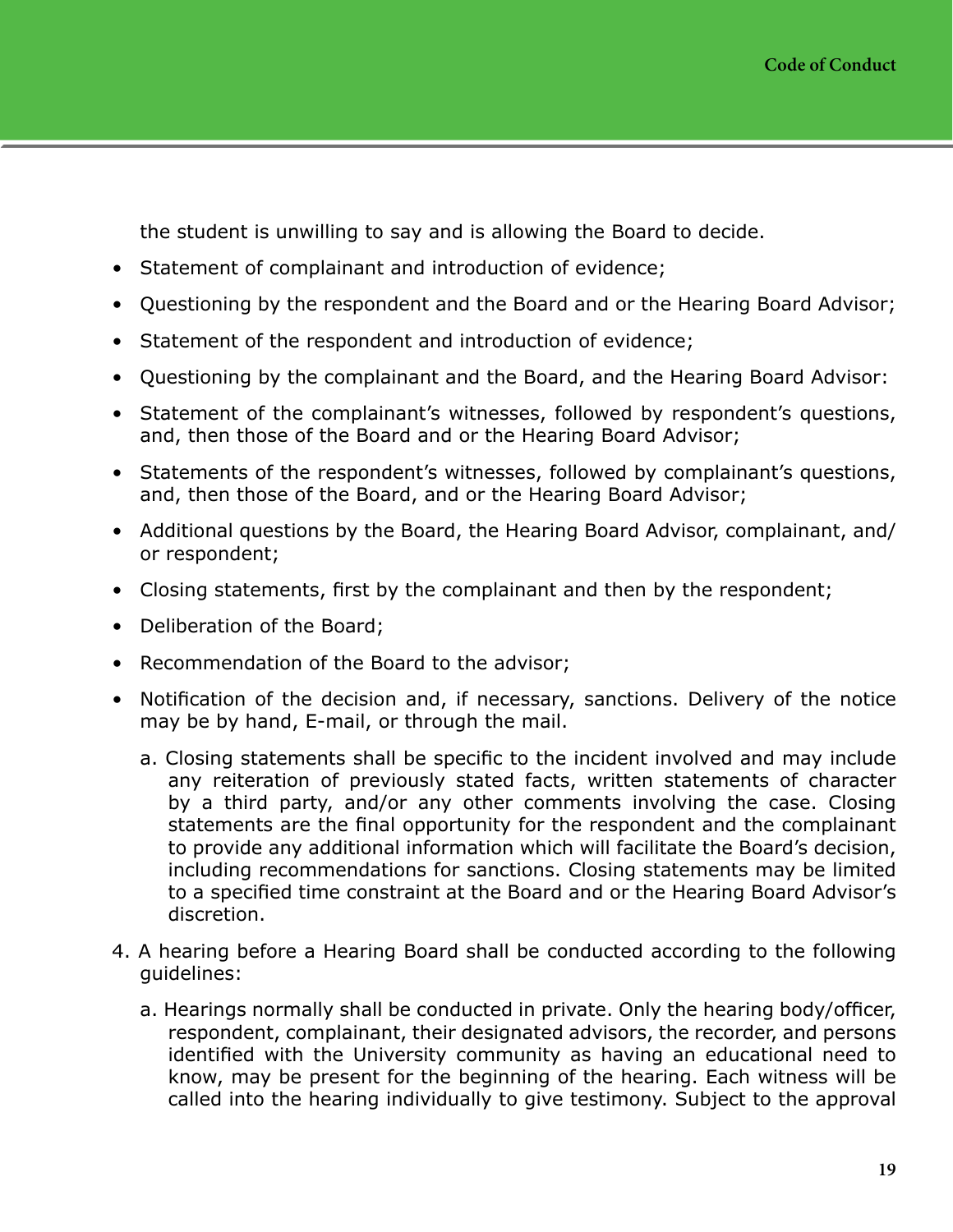of the Hearing Board Advisor and the parties involved, an observer may be admitted, but shall not have the privilege of participating in the hearing. Written requests for a waiver of rights to a private hearing, along with proper documented approval from all parties outlined above, must be submitted to the Conduct Authority at least 48 hours prior to the hearing. Admission of any person to the hearing shall be at the discretion of the hearing body and/or the Hearing Board Advisor. Only the hearing body/officer and persons identified with the University community as having an educational need to know may be present during deliberations.

- b. In hearings involving more than one respondent student, the Hearing Board Advisor, at his or her discretion, may permit the hearing concerning each student to be conducted separately.
- c. The complainant and the respondent have the right to be assisted by any advisor they choose, at their own expense. The complainant and the respondent are responsible for presenting their own cases and; therefore, advisors are not permitted to speak or to participate directly in any hearing before a hearing body. Written notification of the name and relationship of an advisor to the complainant or respondent must be submitted to the Hearing Board Advisor at least 24 hours prior to the hearing.
- d. The complainant, the respondent and the hearing body shall have the privilege of presenting witnesses, subject to questioning. All parties are responsible for notifying their witnesses of the date and time of the hearing. Written notification of the names and relationships of witnesses to the complainant or respondent must be submitted to the Hearing Board Advisor at least 24 hours prior to the hearing.
- e. Respondents have the right to remain silent, although present, at disciplinary hearings. They may refuse to answer any question or questions and shall participate in the remainder of the hearing. Remaining silent or refusing to answer questions shall not be construed as an admission of responsibility, or used against the student.
- f. Statements given in disciplinary hearings are confidential in nature and may not be discussed outside of the hearing and/or discipline process.
- g. Lying or intentionally misleading the Board/Hearing Officer will not be tolerated, and may be referred for disciplinary action.
- h. Pertinent records, exhibits and written statements may be accepted as evidence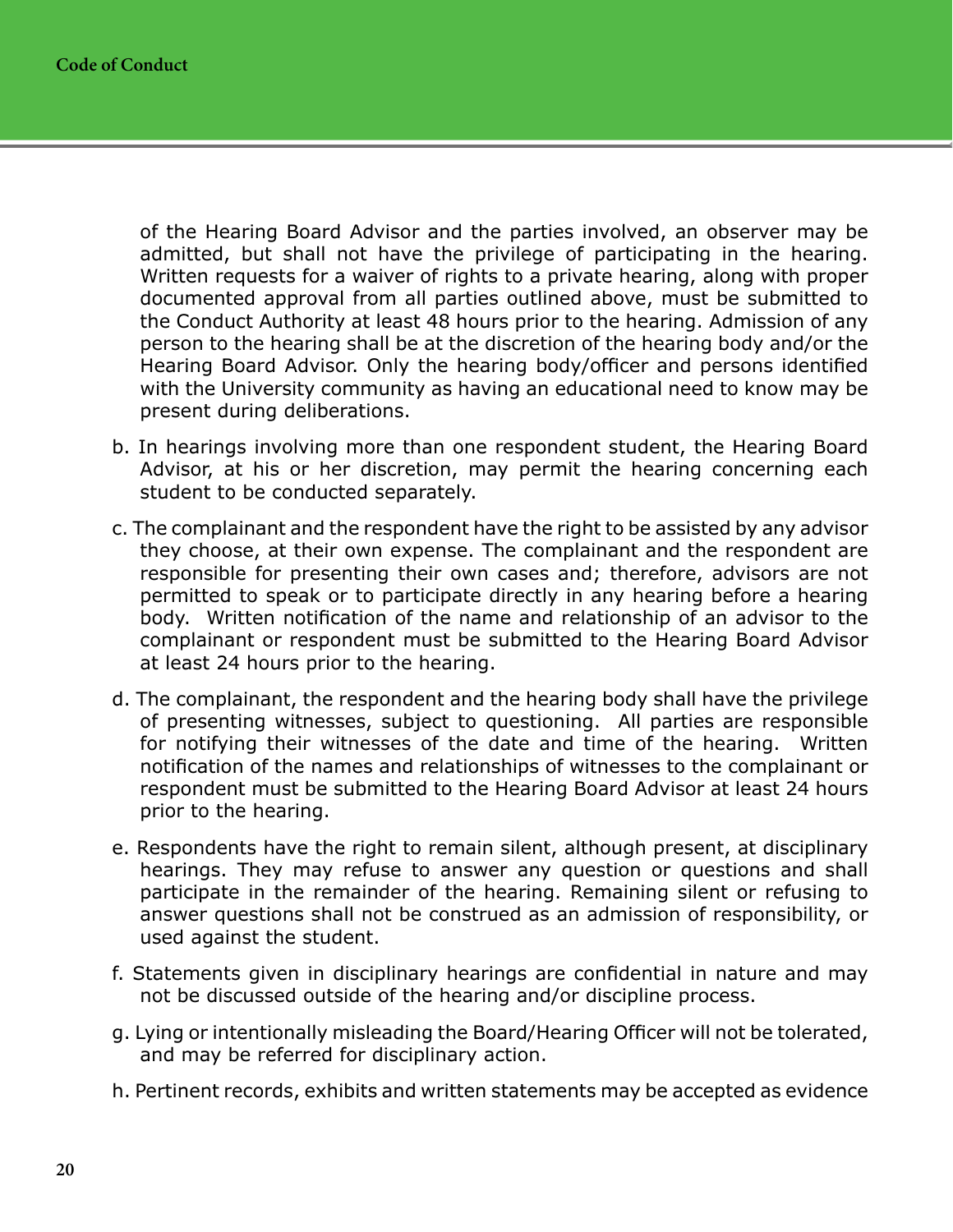for consideration by a hearing body at the discretion of the chairperson and/ or the Hearing Board Advisor.

- i. All procedural questions are subject to the final decision of the chairperson of the hearing body and/or the Hearing Board Advisor.
- j. After the hearing, the hearing body shall determine (by majority vote) whether the student violated each section of the Student Code of Conduct the student is charged with violating.
- k. Hearing body deliberations to determine responsibility shall be conducted in confidential, closed sessions, as are any sanctioning portions.
- l. The hearing body's determination of responsibility shall be made if a preponderance of the information, that is, the facts and information, presented in the hearing are such that the hearing officer or hearing board finds it more likely than not that the respondent is responsible for the offense as charged.
- m. Strict rules of evidence do not apply at campus disciplinary hearings. Although first hand testimony is preferable, written statements, hearsay testimony and other evidence are allowed, subject to the discretion of the hearing chair and/ or Hearing Board Advisor.
- n. Following the final decision of the hearing body, the respondent, will be informed of the determination and recommended sanction, if any, within ten business days. In cases of sexual assault and/or physical violence, the complainant shall also be informed simultaneously of the determination.
- 5. There shall be a record, usually an audio tape recording, of all hearings before a Hearing Board. Deliberations shall not be recorded. The official hearing record will be a transcription of the audio tape recording. An official hearing record may be made at the expense of the appellant. Students are cautioned that information contained in official hearing records is strictly confidential, and should only be used in matters of campus appeals. The record shall be the property of the University.
- 6. The Hearing Board may accommodate concerns for the personal safety, wellbeing, and/or fears of confrontation of the Complainant, Respondent, and/or other witness during the hearing by providing separate facilities, by using a visual screen, and/or by permitting participation by telephone, videophone, closed circuit television, video conferencing, videotape, audio tape, written statement, indirect questioning, or other means, where and as determined in the sole judgment of the Conduct Authority to be appropriate.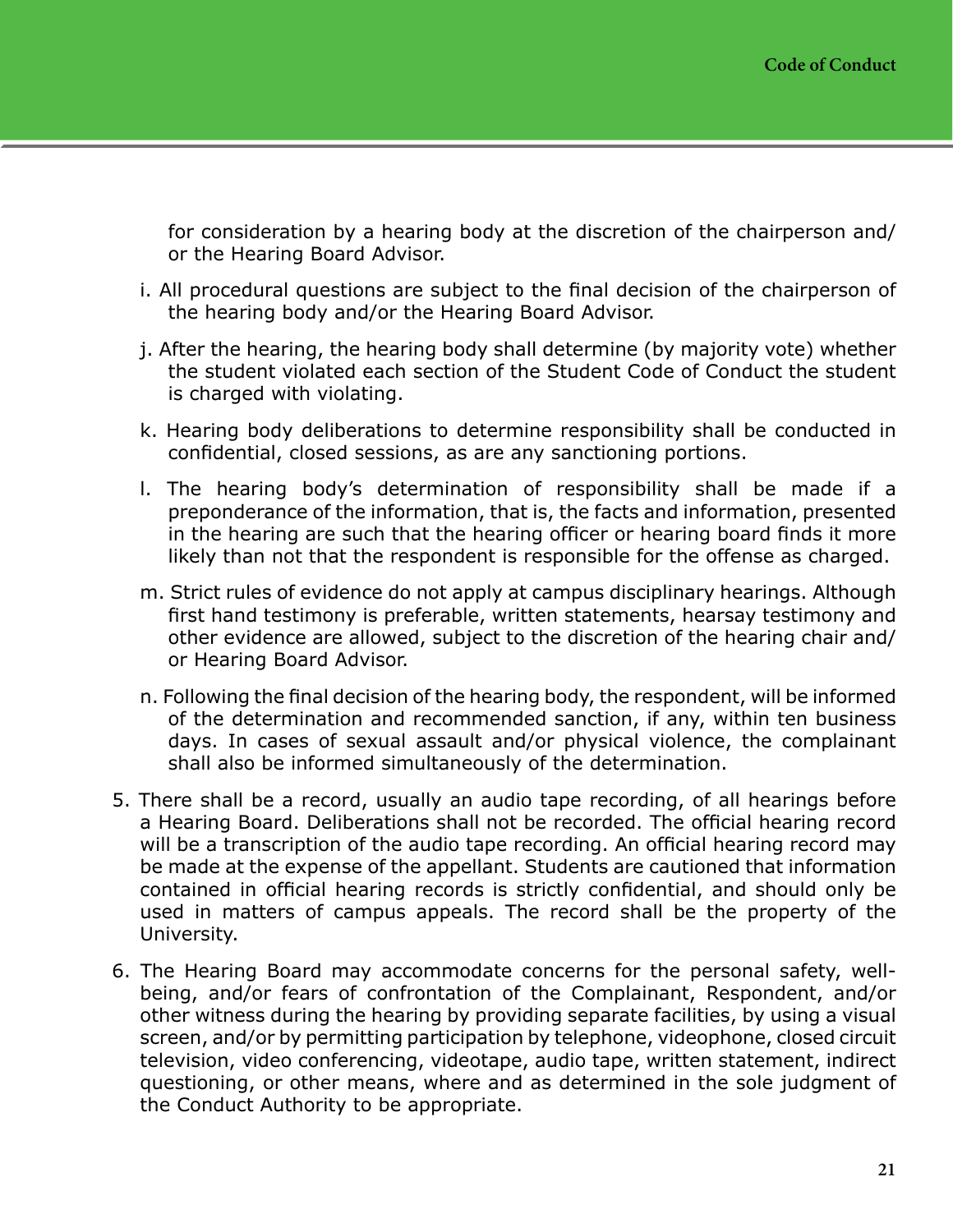- <span id="page-23-0"></span>7. Except in the case of a student charged with failing to obey the summons of a hearing body or University official, no student may be found to have violated the Student Code of Conduct solely because the student failed to appear before a hearing body. In all cases, the evidence in support of the complainant(s) charge(s) shall be presented and considered, whether or not the respondent is present.
- 8. Refer to the specific policy for further details of other University policies.

# **D. Sanctions**

The following sanctions, individually or in combination, may be imposed upon any student or student group/organization found to have violated the Student code of Conduct. This list is neither exhaustive nor in order of severity and may be enlarged upon or modified to meet the particular circumstance of any given situation.

- 1. Loss of Privileges removal of specified privileges for a designated period of time, including but not limited to, loss of privileges such as living in university owned housing, room/hall selection, open house, visitation, party registration, guest registration, holding elective or appointive office, pledging or initiation into campus organizations, and/or having motor vehicles, stereos or other equipment on campus. When the designated time period ends, the student is eligible for reinstatement of privileges; however, conditions for reinstatement may be specified in the original sanction.
- 2. Fines the student or student group/organization may be assessed an administrative fee at the discretion of the Vice President for Student Affairs, the Chief Student Conduct Officer, the Assistant Director of OSAA, Director of University Housing, or the Residential Conduct Officer. If assessed, the following shall apply:
	- Missed Disciplinary Conferences: \$50.00
	- Missed Hearings: \$100.00
	- Alcohol: \$50.00
	- Damage to Property: Full Restitution
	- Violation of Coasting Policy: \$100.00; plus full restitution (if property is damaged)
	- Damage to Oaks/Village Gate Operations: \$100; plus Full Restitution
	- Drugs: \$100.00
	- Fire Safety: \$50.00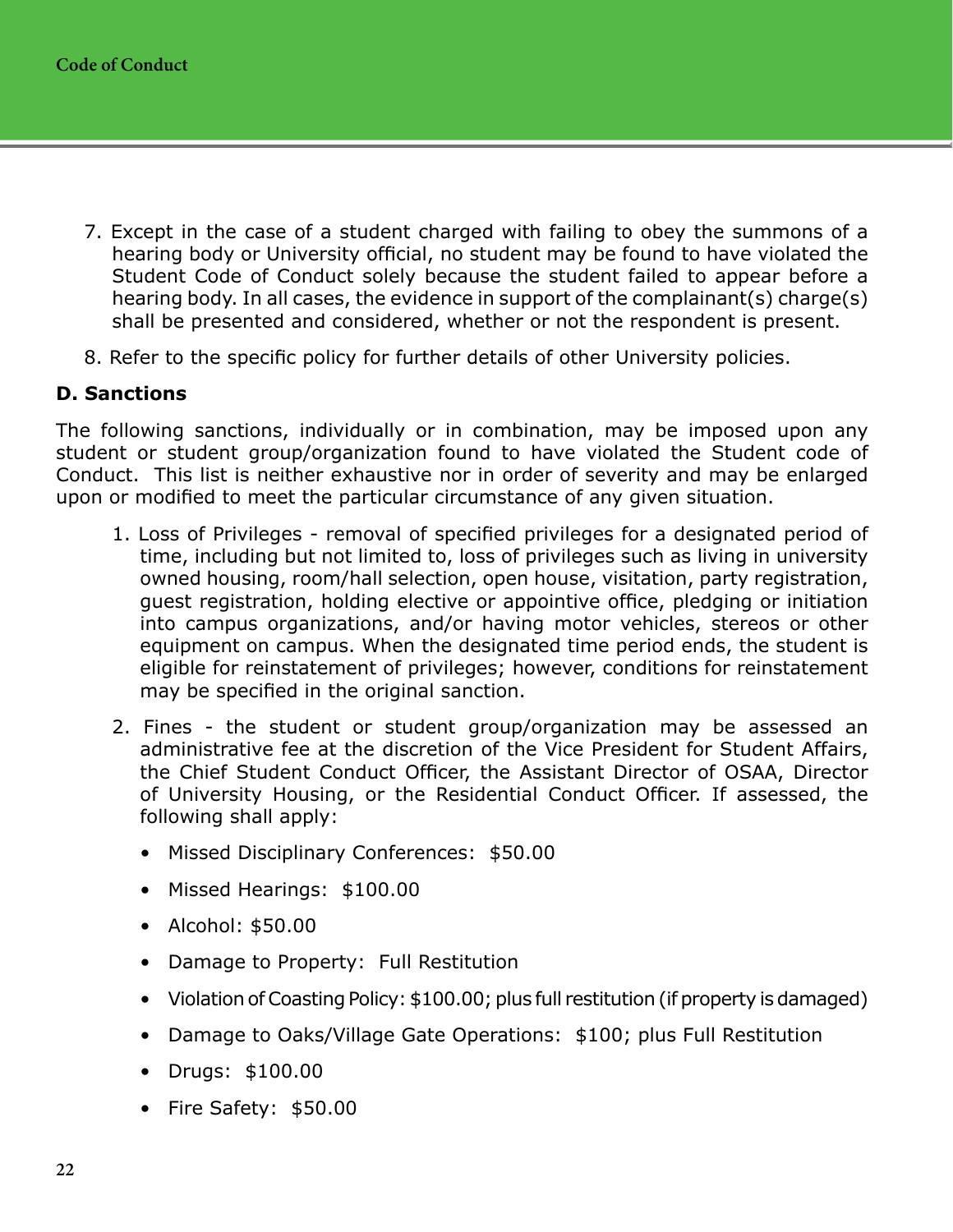- Littering: \$50.00
- Use of Tobacco Products on Campus: \$50.00
- Tobacco Spitting: \$50.00
- Repeat Offenses: Doubled
- Restitution compensation for loss, damage, or injury. This may take the form of appropriate service and/or monetary or material replacement.
- 3. Discretionary Sanctions: students or student groups/organizations may be assigned disciplinary sanctions based on the nature of the incident and needs of the student or student organization.
	- Notification of parents and/or guardians;
	- Counseling conference(s);
	- Educational activities may be assigned to a student to encourage and facilitate positive behavioral change and developmental growth. These include but are not limited to, attendance/participation at educational programs, academic tutoring in the CSE, creation of documents, and community service.;
	- Evaluation by a member of the University Counseling Center or by a licensed mental health professional based on the review by a member of the University Counseling Center;
	- Residence hall transfers and/or service to the university, the local community, or other related discretionary assignments;
	- Written assignments or projects.
	- No Contact Order
- 4. Warning a written reprimand for violation of specified regulations. Warning is for a designated period of time and includes the probability of more severe disciplinary sanctions if the student is found to be violating any institutional regulation(s) during the warning period.
- 5. University Disciplinary Probation final warning status and a written reprimand for violation of specified regulations. University Disciplinary Probation removes a student from good disciplinary standing for a designated period of time and places the student on final warning status. If the student is found to be in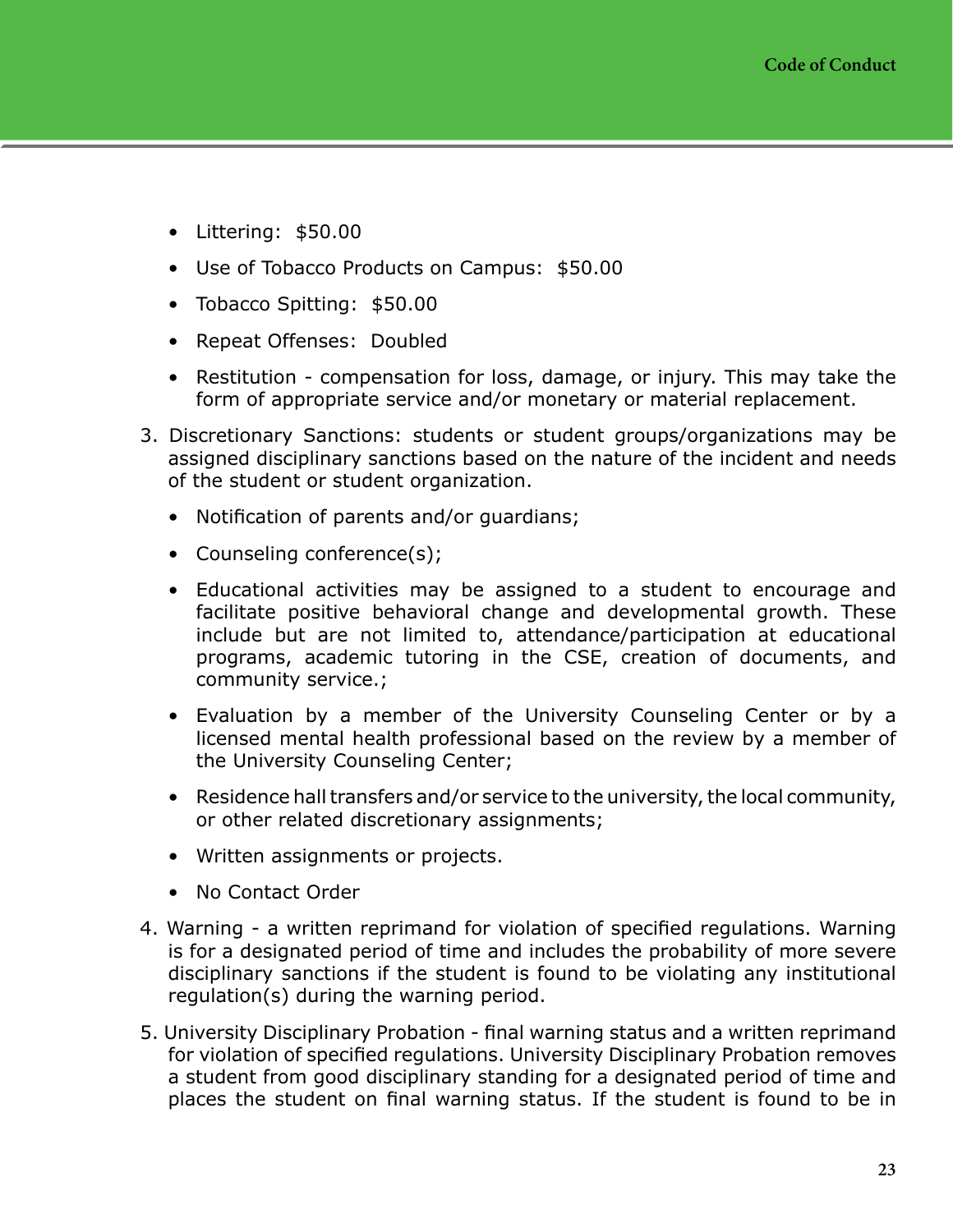violation of any institutional regulation(s), particularly during the probationary period, separation from the institution may occur.

- 6. Residence Hall Probation final warning status and a written reprimand for violation of specified regulations. Residence Hall Probation removes a student from good disciplinary standing within the residence halls for a designated period of time and places the student on final warning status. If the student is found to be in violation of any institutional regulation(s), particularly during the probationary period, separation from the residence halls may occur.
- 7. Residence Hall Suspension separation of the student from the residence halls for a definite period of time, after which the student is eligible to return.

 Conditions for readmission may be specified. Suspended students are restricted from visiting or entering any residential facility operated by the University during the period of separation. When separated from the residence halls, students should be aware that they may forfeit their residence hall deposits and fees subject to any refund policies. Students should direct all inquiries in this matter to the Office of University Housing.

- 8. Residence Hall Expulsion permanent separation of the student from the residence halls. Expelled students are restricted from visiting or entering any residential facility operated by the University during the period of expulsion.
- 9. Disciplinary Suspension involuntary separation of the student from the University for a definite period of time after which the student is eligible to return assuming no intervening serious misconduct has occurred and any prerequisite conditions for readmission have been met. The student is placed on Disciplinary Probation for a definite period of time following the return to the University. Conditions for readmission may be specified. Students who are involuntarily separated from the University are restricted from visiting or entering Southeastern Louisiana University premises for the period during which their sanction is in effect without advance written authorization from the Chief Student Conduct Officer. A hold may be placed on the ability to register and or the records of students involuntarily separated from the University for the period of separation.
- 10. Disciplinary Dismissal involuntary separation of the student from the University for a definite period of time after which the student may apply for readmission. There is no guarantee of readmission. Conditions for consideration of readmission may be specified. Consideration of readmission must be addressed to the Chief Student Conduct Officer and will not be considered for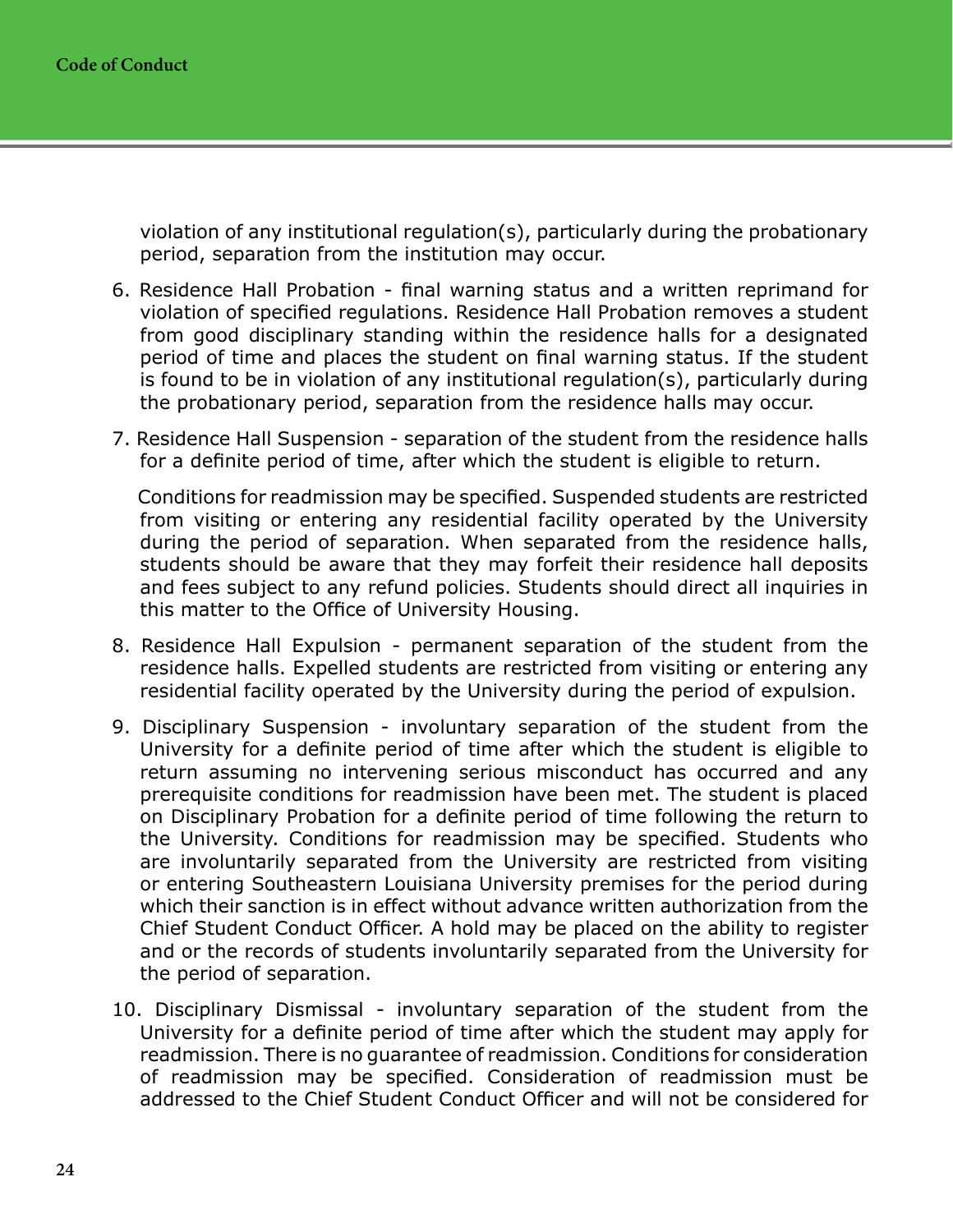at least one calendar year beginning with the date of dismissal. Students who are involuntarily separated from the University are restricted from visiting or entering Southeastern Louisiana University premises for the period during which their sanction is in effect without advance written authorization from the Chief Student Conduct Officer. A hold may be placed on the ability to register and or the records of students involuntarily separated from the University for the period of separation. The student is placed on Disciplinary Probation for a definite period of time following the return to the University.

- 11. Disciplinary Expulsion Permanent separation of the student from the University. Students who are involuntarily separated from the University are restricted from visiting or entering Southeastern Louisiana University premises without advance written authorization from the Chief Student Conduct Officer. A hold may be placed on the ability to register and or the records of students involuntarily separated from the University for the period of separation.
- 12. Withholding Degree The University may withhold awarding a degree otherwise earned until the completion of the process set forth in this Student Conduct Code, including the completion of all sanctions imposed, if any.

*\*More than one of the sanctions listed above may be imposed for any single violation. Disciplinary sanctions shall not be made part of the student's permanent academic record, but shall become part of the student's confidential disciplinary record. Confidential disciplinary records remain on file with the Office of Student Advocacy and Accountability seven years after the incident date. Confidential disciplinary records may be expunged at the student's written request one year after his/her graduation from the University in minor cases that do not involve separation from the institution. Open cases that await completion of a disciplinary action shall remain part of the student's permanent disciplinary record. Confidential disciplinary records involving the imposition of sanctions entailing separation from the institution are kept indefinitely.*

Additionally, the following sanctions may be imposed upon groups or organizations:

- 1. Those sanctions listed above in Section D 1, a-l.
- 2. Recommendation for Charter Revocation: An official request to a national office that the local chapter's charter be revoked.
- 3. Deactivation loss of privileges, including loss of university recognition, either permanently or for a specified period of time.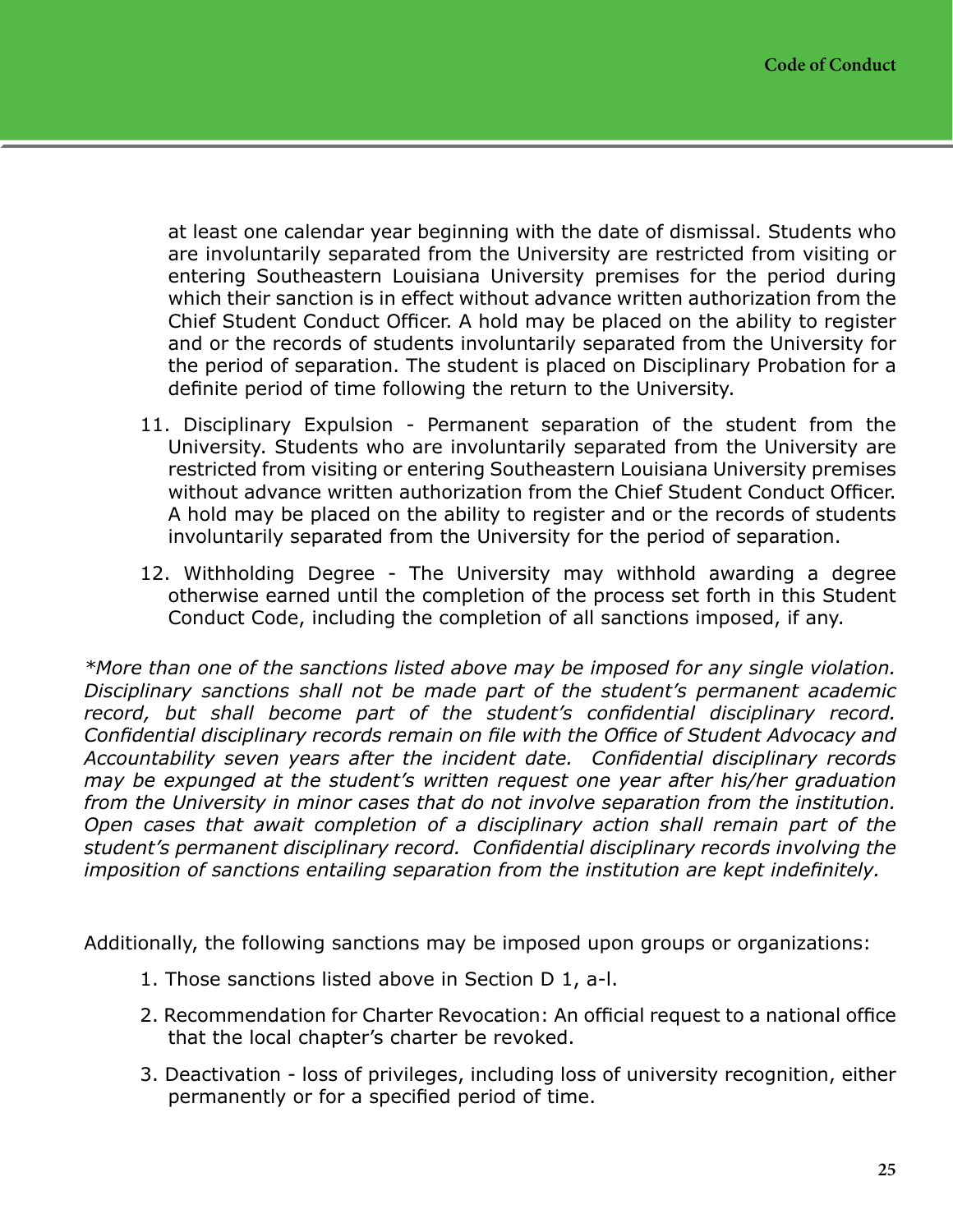<span id="page-27-0"></span>In each case in which a hearing body determines that a student has violated the Student Code of Conduct, the sanction(s) shall be recommended by the hearing body but final determination will be imposed by the Hearing Board Advisor. Sanctions are not limited to those recommended by the hearing body but may be modified by the Conduct Authority.

Following the hearing, the Hearing Board Advisor shall advise the Respondent in writing of the determination of the sanction(s) imposed, if any. In cases of sexual assault and/ or physical violence, the complainant shall also be informed simultaneously of the determination.

# **E. Typical Ranges of Sanctions**

Sanctioning ranges established by the University exist for students found responsible for violating certain sections of the Student Code of Conduct.

However, ranges exist to provide a guide and are not mandatory as each case is determined on a case-by-case basis, taking into account intervening variables, the determination of the Hearing Officer or Board of the student's realization and understanding of his/ her actions, whether the student has been involved in past infractions of the Student Code of Conduct, and the individual circumstances of the incident. Thus, ranges may be increased, decreased or changed as needed. The following sanctioning ranges exist as follows for first-time offenses:

1. Alcohol Violation:

a. Referral to an alcohol assessment, an alcohol education program and/or mandatory counseling/treatment;

- b. Community service hours;
- c. Disciplinary Probation for up to one year;

d. If the student is a resident, Residence Hall Probation up to Residential Hall Suspension and;

e. If the student is under the age of 21, parental notification at the discretion of the Hearing Officer;

- f. Fine/administrative assessment;
- g. Loss of parking privileges for offences related to driving under the influence.
- 2. Incidents involving illegal drug use: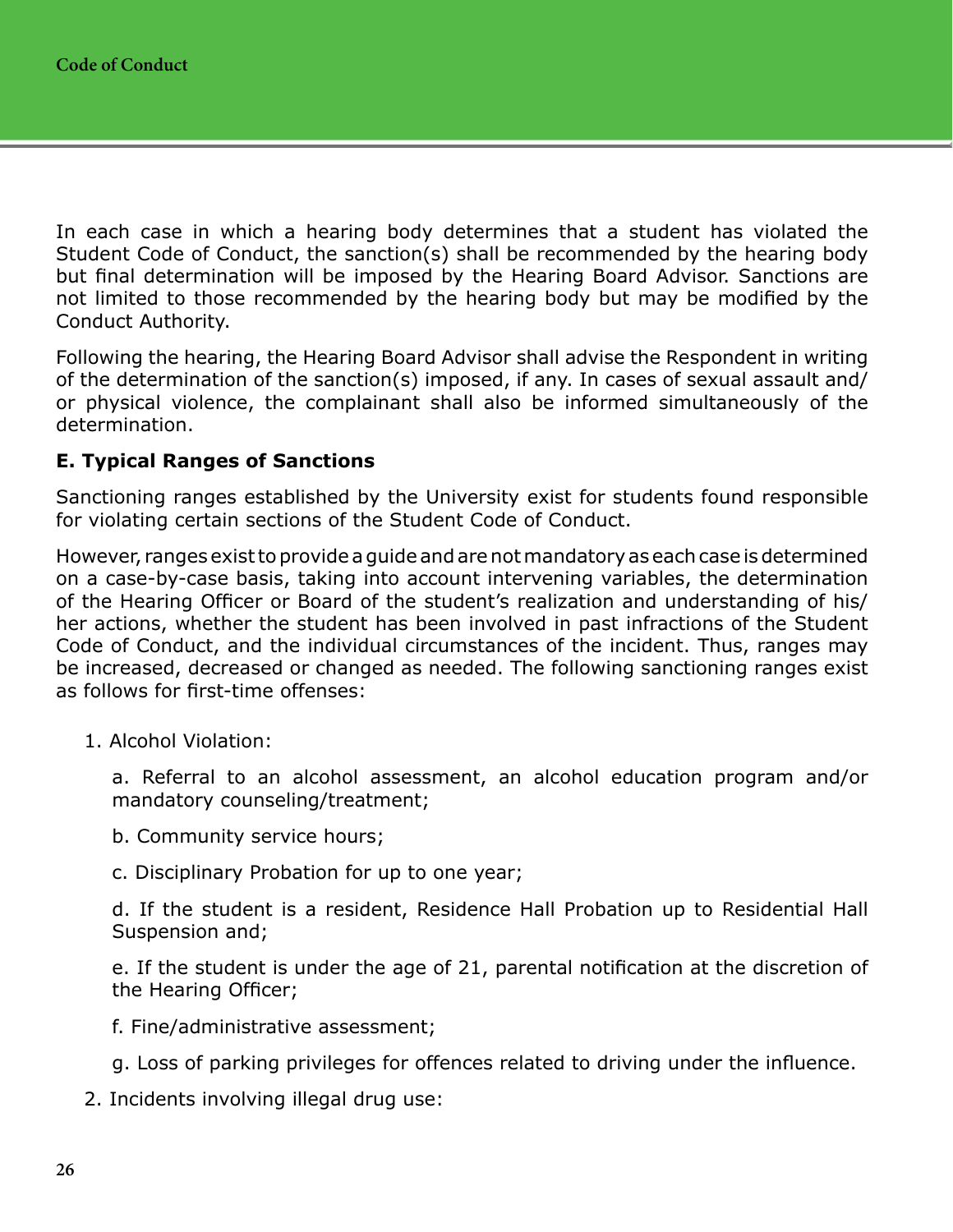a. Referred to a substance abuse assessment and/or mandatory counseling/ treatment;

- b. Educational program or course;
- c. Educational service hours and/or an administrative assessment;
- d. Disciplinary Probation for two years up to Expulsion;

e. If the student is a resident, Residence Hall Suspension for one year or more, and;

f. If the student is under the age of 21, parental notification at the discretion of the Hearing Officer.

- g. Fine/administrative assessment. Fines double per additional violation.
- 3. Incidents involving sales or furnishing of illegal drugs:
	- a. University Disciplinary Dismissal for two years up to Expulsion;
	- b. Substance abuse counseling/treatment completion prior to return;
	- c. Educational service hours and/or an administrative assessment upon return;
	- d. Disciplinary Probation upon return;

e. If the student is a resident, Residence Hall Expulsion with no eligibility to reapply.

#### 4. Incidents involving Violence to Persons:

- a. Mandatory counseling Assessment
- b. Community service hours;
- c. No Contact Order
- d. Educational program or course;
- e. Disciplinary Probation for one year up to Expulsion, and;

f. If the student is a resident, Residence Hall Probation up to Residence Hall Expulsion.

- 5. Incidents involving disruption and or Disorderly Conduct:
	- a. Educational service hours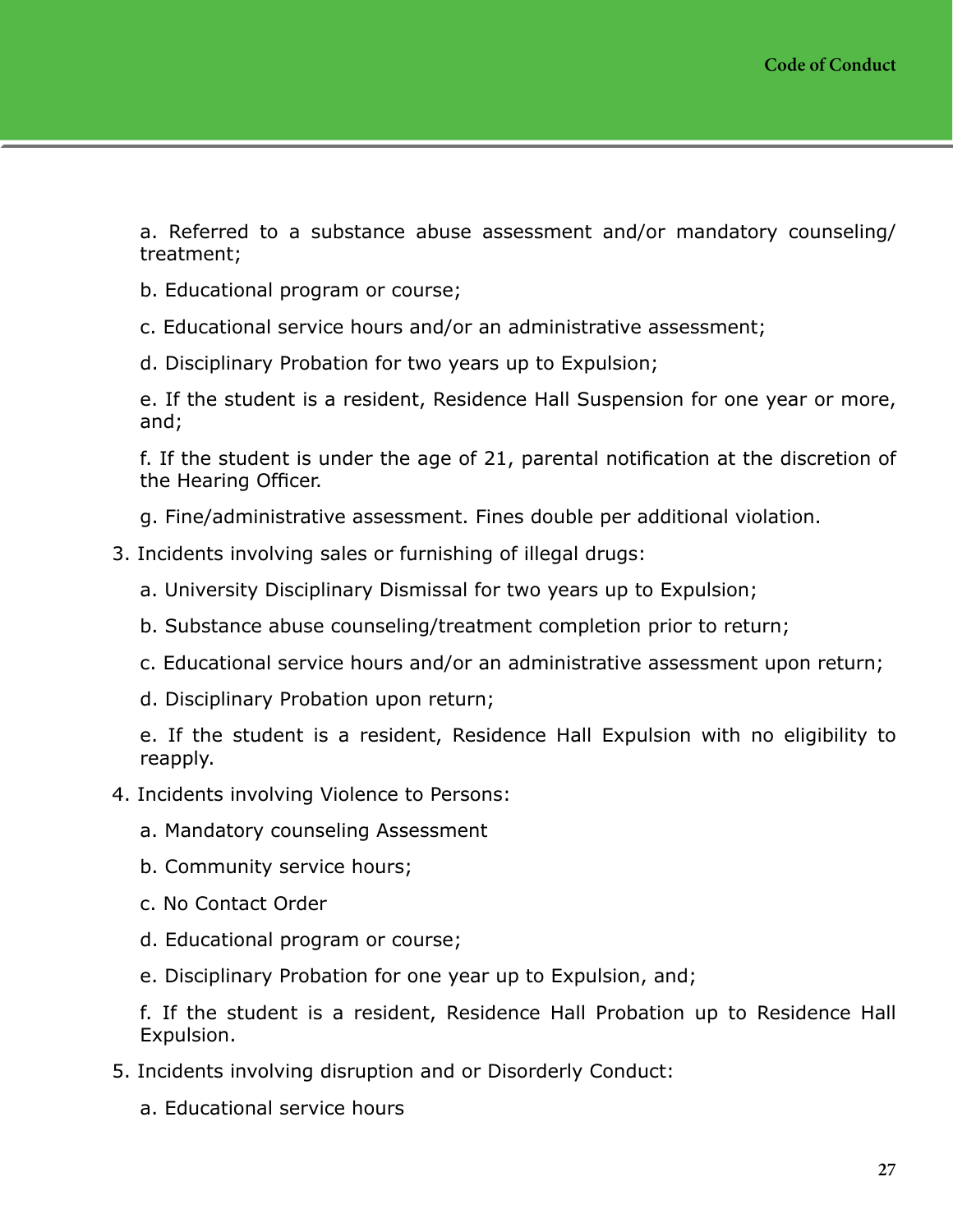<span id="page-29-0"></span>b. Disciplinary Probation to Discipline Suspension, and;

c. If the student is a resident, Residence Hall Probation up to Residence Hall Suspension.

d. Written Assignment; i.e. reflection paper, etc.

e. Counseling Referral

### 6. Incidents involving damage or abuse to property:

a. Restitution;

b. Disciplinary Probation for one year up to Suspension for one year or more, and;

c. If the student is a resident, Residence Hall Probation for one year up to Residence Hall Expulsion.

d. Educational service hours and/or an administrative assessment.

7. Incidents involving a violation of the sexual misconduct policy (excluding sexual assault)

- a. Disciplinary Probation for one year up to suspension;
- b. Mandatory Counseling Assessment

c. If the student is a resident, Residence Hall Probation for one year up to Resident Hall Suspension or Expulsion.

8. Incidents involving sexual assault

a. Suspension for one year up to Expulsion.

### **F. Interim Suspension**

In certain circumstances where there is a perceived threat of safety to the University Community, the Vice President for Student Affairs, the Chief Student Conduct Officer, the Assistant Director of OSAA, or designee, may impose a University or residence hall suspension prior to final disposition of the matter. Upon issuance of an Interim Suspension, the Chief Conduct Officer, the Assistant Director of OSAA, or designee, shall endeavor to contact the Student, advise the student that an Interim Suspension is in effect, and provide the Student with an opportunity to address the alleged misconduct.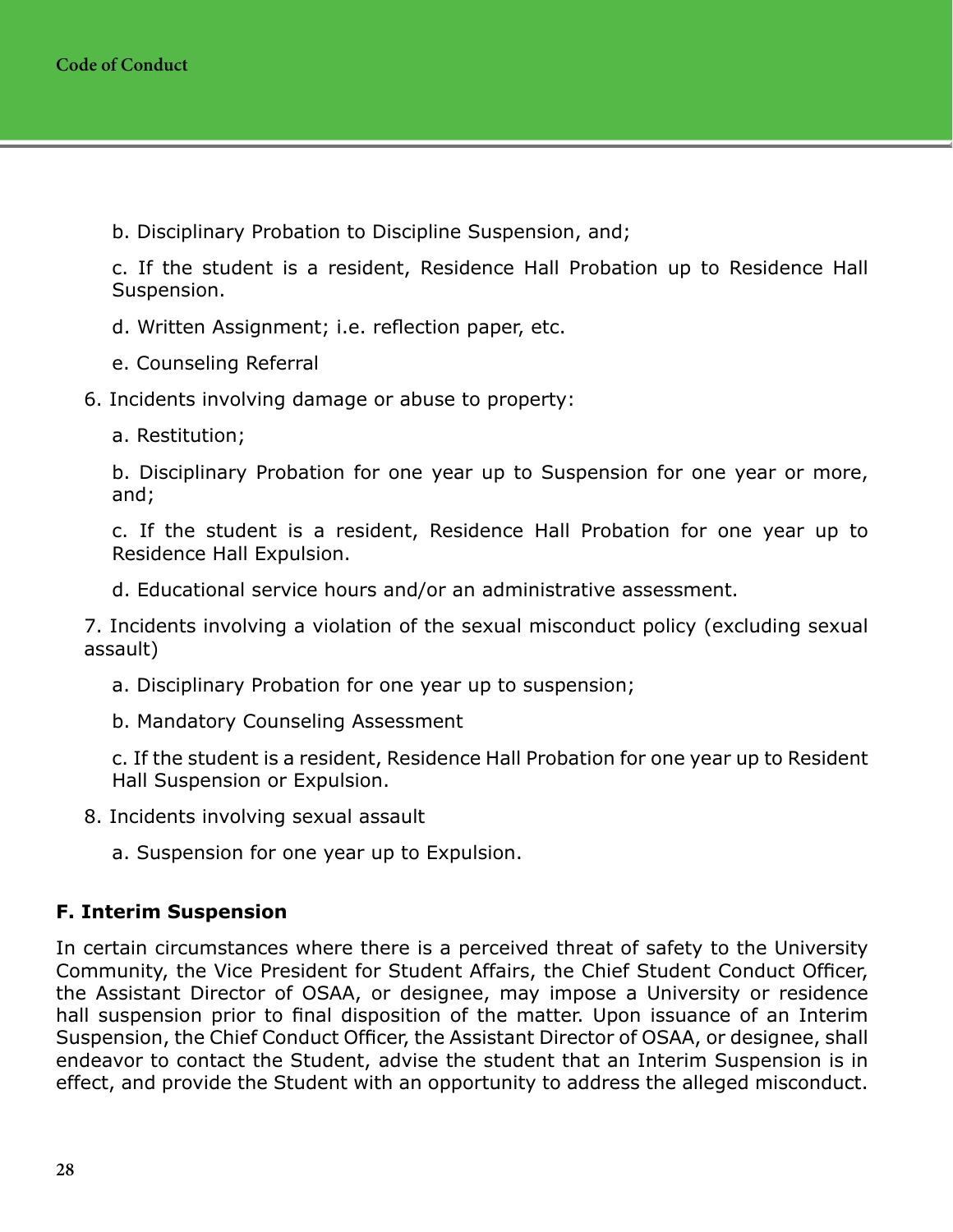<span id="page-30-0"></span>Living on campus is a privilege, not a right. The University reserves the right to terminate this privilege, at any time, for inappropriate behavior by a student.

- 1. Interim suspension may be imposed only:
	- a. To ensure the safety and well being of members of the University community or preservation of University property;
	- b. To ensure the student's physical or emotional safety or well-being; or,
	- c. If the student poses a threat of disruption of or interference with normal University operations.
- 2. During the interim suspension, the Vice President for Student Affairs, the Chief Student Conduct Officer, the Assistant Director of OSAA or designee may deny the student access to any or all of the following: residence halls; the entire campus (including classes); designated areas of campus; contact with certain individuals; and/or, all other University activities and/or privileges for which the student might otherwise be eligible.

# **ARTICLE VII: APPEALS**

A. A decision reached by the hearing body or a sanction imposed by the Conduct Authority may be appealed by accused students. A decision reached by the hearing body or a sanction may also be appealed by a complainant in cases involving acts of violence and harassment (i.e. such as sexual assault, rape, physical assault, hazing, sexual harassment, and stalking). An appeal must be directed to the Vice President for Student Affairs or his/her designee within ten (10) working days of being notified of the decision. If the student is notified of the decision by letter, the student has ten (10) working days from the posted dated stamped on the envelope to make an appeal. Such appeals shall be in writing and shall be delivered to the Vice President for Student Affairs and/or Chief Student Conduct Officer or his/her designee. The rendered sanction is in effect as of the date identified on the sanction letter, or until an appeal is granted. The Vice President for Student Affairs or his/her designee, may choose to suspend the outcome of a hearing while the appeal is being reviewed. Generally, a time set for an appeal response will be no more than ten (10) working days after the student has delivered the appeal. However, time limits for an appeal response may be extended at the discretion of the Vice President for Student Affairs, the Chief Student Conduct Officer, the Assistant Director of OSAA, and the Director of University Housing.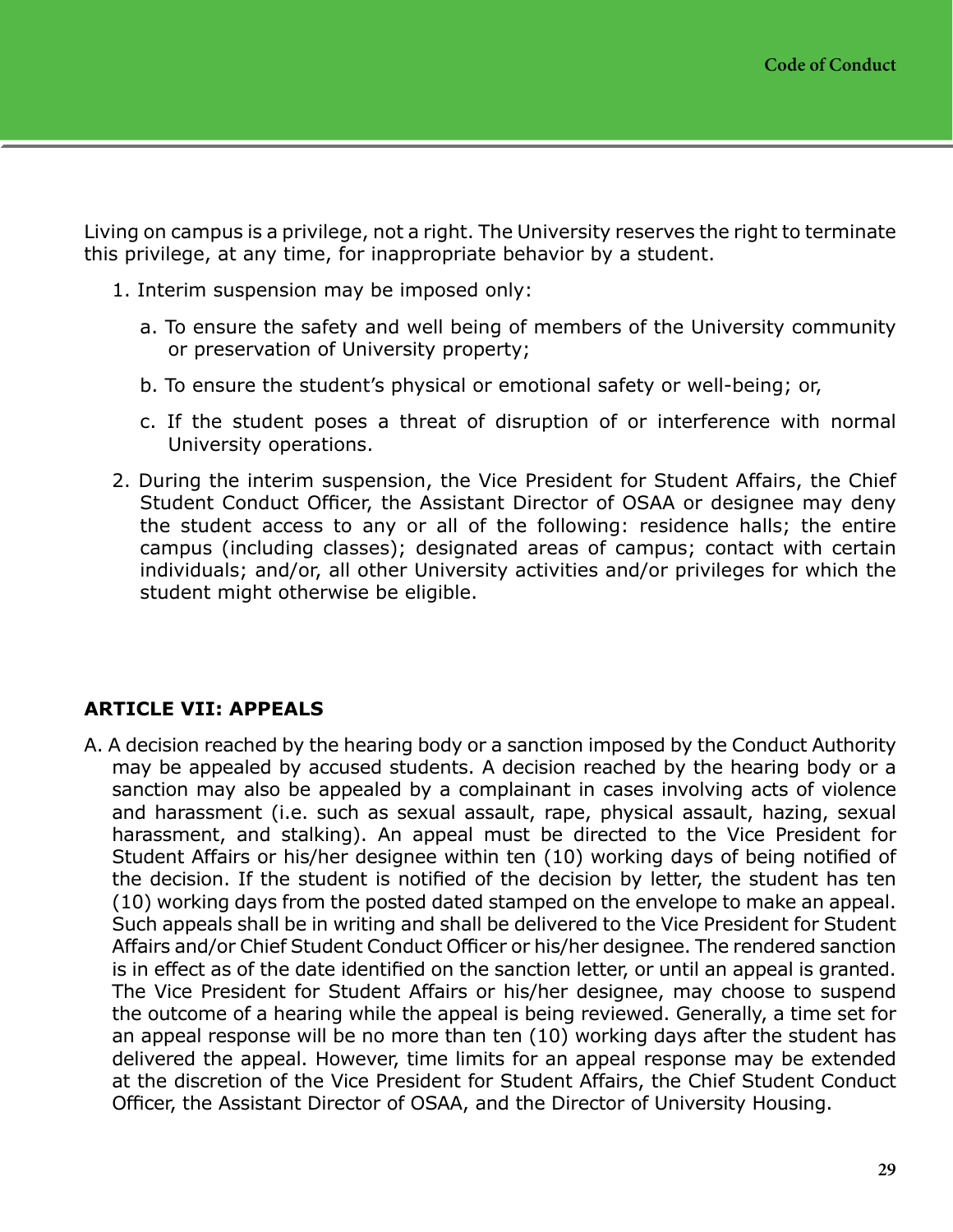- 1. Appeals of decisions and/or sanctions involving individuals or student organizations must be submitted to the Vice President for Student Affairs.
- 2. A student may appeal the decision of the Vice President for Student Affairs to the President of the University or his/her designee if the sanction is one of suspension from the University for a period of one academic year, or if the sanction is of greater severity. For appeals regarding less severe sanctions, the final appeal shall be at the Vice President for Student Affairs level.
- 3. A student may appeal the decision of the University President to the Board of Supervisors for the University of Louisiana System if the sanction is one of suspension from the University for a period of one academic year, or if the sanction is of greater severity. For appeals regarding less severe sanctions, the final appeal shall be at the University level. If the student chooses to appeal to the Board of Supervisors after all administrative procedures have been exhausted at the University level, the appeal must be submitted to the President of the University of Louisiana System which refers the appeal to the Board of Supervisors for the University of Louisiana System. The appeal must be made within 30 calendar days of the University's decision. The Board's review is limited to a determination of compliance with established and appropriate procedures at the University level. The student shall be notified of the Board's decision.
- B. Except as required to explain the basis of new information, an appeal at the University level may be limited to a review of the written statement by the party requesting the appeal and/or written documents pertaining to the case. The scope of review shall be limited to consideration of the following questions:
	- 1. Whether the discipline process was conducted fairly and in conformity with the properly prescribed procedures;
	- 2. Whether to consider new information, sufficient to alter a decision, or other relevant facts not brought out in the original hearing, because such information and/or facts were not known to the person appealing at the time of the original Student Conduct Board Hearing.
	- 3. Whether the sanction or remedy imposed was in due proportion to the gravity and nature of the conduct.
- C. If an appeal is upheld in cases involving appeals by students who have been found to have breached the Student Code of Conduct, the President and Vice President for Student Affairs or his/her designee may either:
	- 1. Reduce, change, or dismiss the sanctions of the hearing body;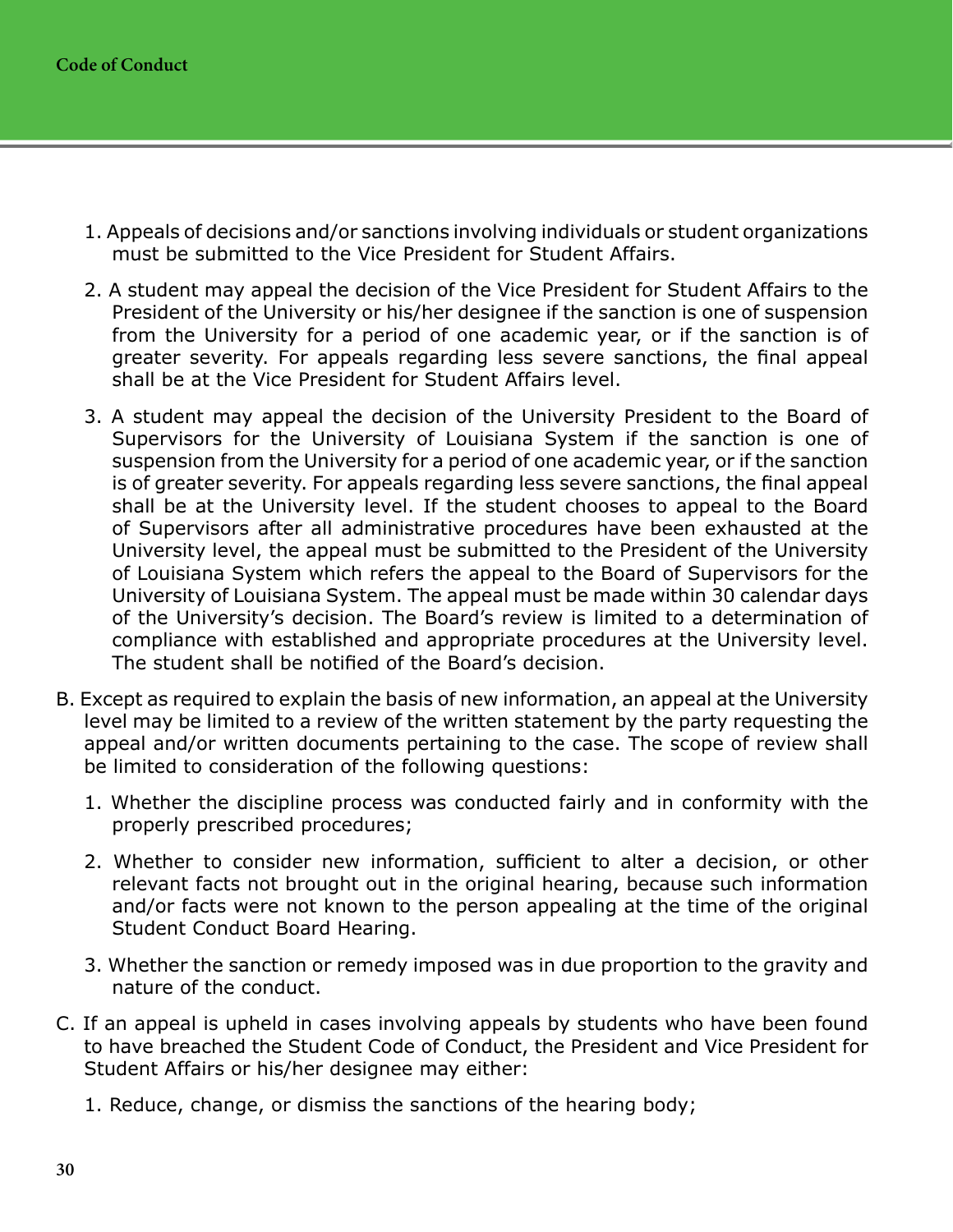- <span id="page-32-0"></span>2. Remand the case to a new hearing body although nothing shall prevent the same Student Conduct Advisor from serving as advisor to this new hearing body.
- D. It is important for students who file grievances with the University of Louisiana System Board of Supervisors to understand the following:
	- 1. The Board of Supervisors does not consider appeals for academic matters, but only matters pertaining to appeals of university rulings on conduct.
	- 2. The Board of Supervisors conducts reviews of student appeals via materials provided by the student grievant and the university.
	- 3. Review by the Board of Supervisors consists of an exhaustive examination of procedures followed by the university in regard to due process and not the specific details of the grievance matter.
	- 4. The University of Louisiana System student grievance process does not provide the benefit of a hearing by the student directly to the Board of Supervisors.

# **ARTICLE VIII: INTERPRETATION AND REVISION**

- A. Any questions of interpretation regarding the Student Code of Conduct shall be referred to the Vice President for Student Affairs, Chief Student Conduct Officer, the Assistant Director of OSAA or his/her designee for final determination.
- B. The Student Code of Conduct shall be reviewed periodically under the direction of the Vice President for Student Affairs or designee.

# **Amnesty Policy**

In certain cases, the Office of Student Advocacy & Accountability will grant amnesty. Amnesty is defined as pardon or reprieve from an offense or violation. The purpose of the Amnesty is to remove barriers and increase the likelihood that students who require emergency medical assistance because of high-risk behaviors (alcohol and/or drug use) will seek such assistance. In addition, to promote community responsibility and bystander intervention, those students who take reasonable action to prevent, stop, or report violations of the Student Code of Conduct may be protected by amnesty. All incidents will be assessed by The Office of Student Advocacy and Accountability to determine if amnesty will be granted.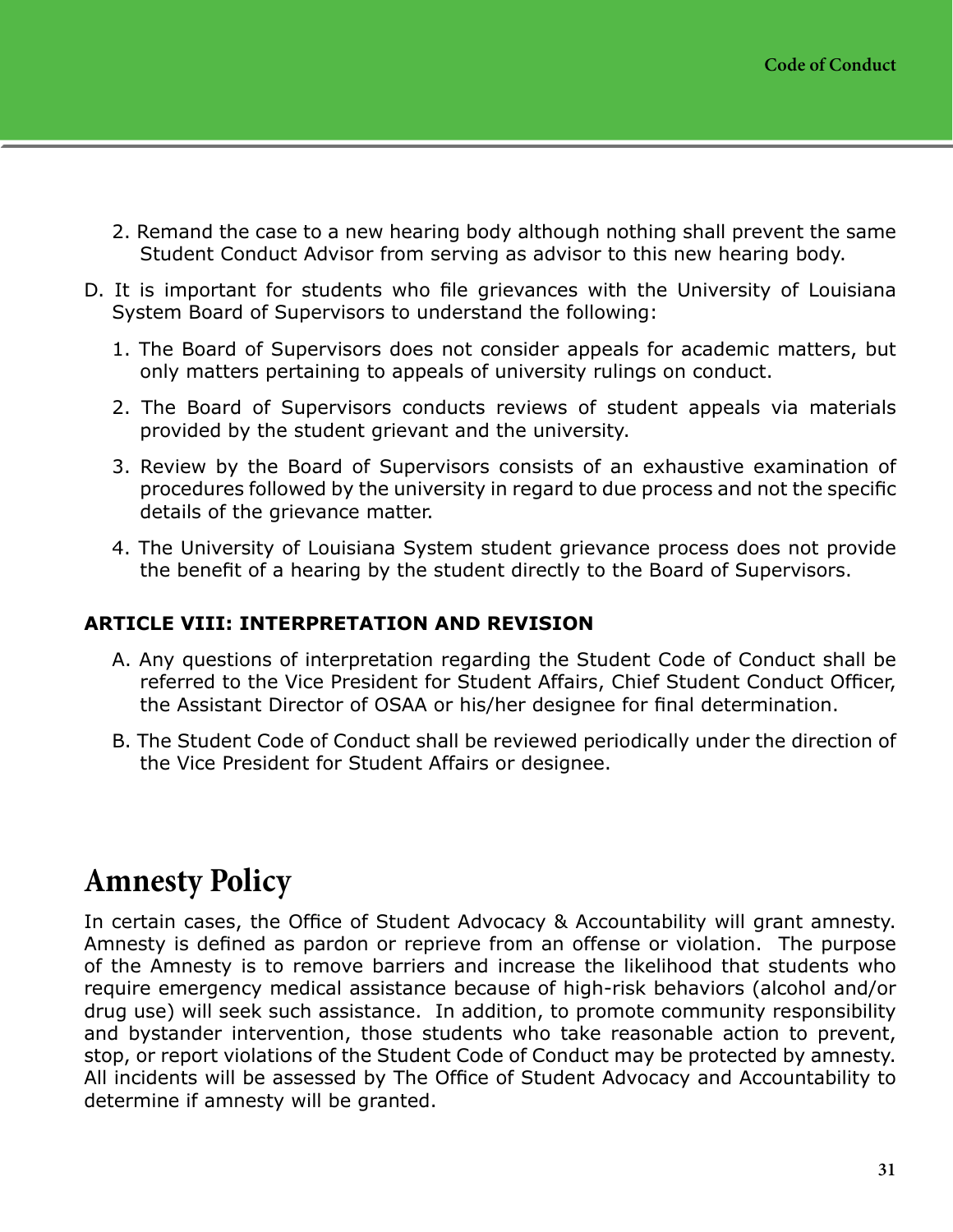# <span id="page-33-0"></span>**Mental Health Emergencies: Suicide Attempts**

- 1. Contact University Police upon observing or becoming aware of a suicide attempt. Give the location of the individual's condition to the police officer/dispatcher.
- 2. Follow the directions as given by the officer/dispatcher.
- 3. University Police, upon notification of a suicide attempt, will take action(s) as appropriate to:
	- a. Instruct the caller what to do.
	- b. Dispatch officer(s) to the scene.
	- c. Contact ambulance/medical facility.
	- d. Contact University administrators:
		- 1) University Counseling Center person on call
		- 2) Contact the Dean of Students

3) Division for Student Affairs will notify the subject's parents, significant other, or legal guardian.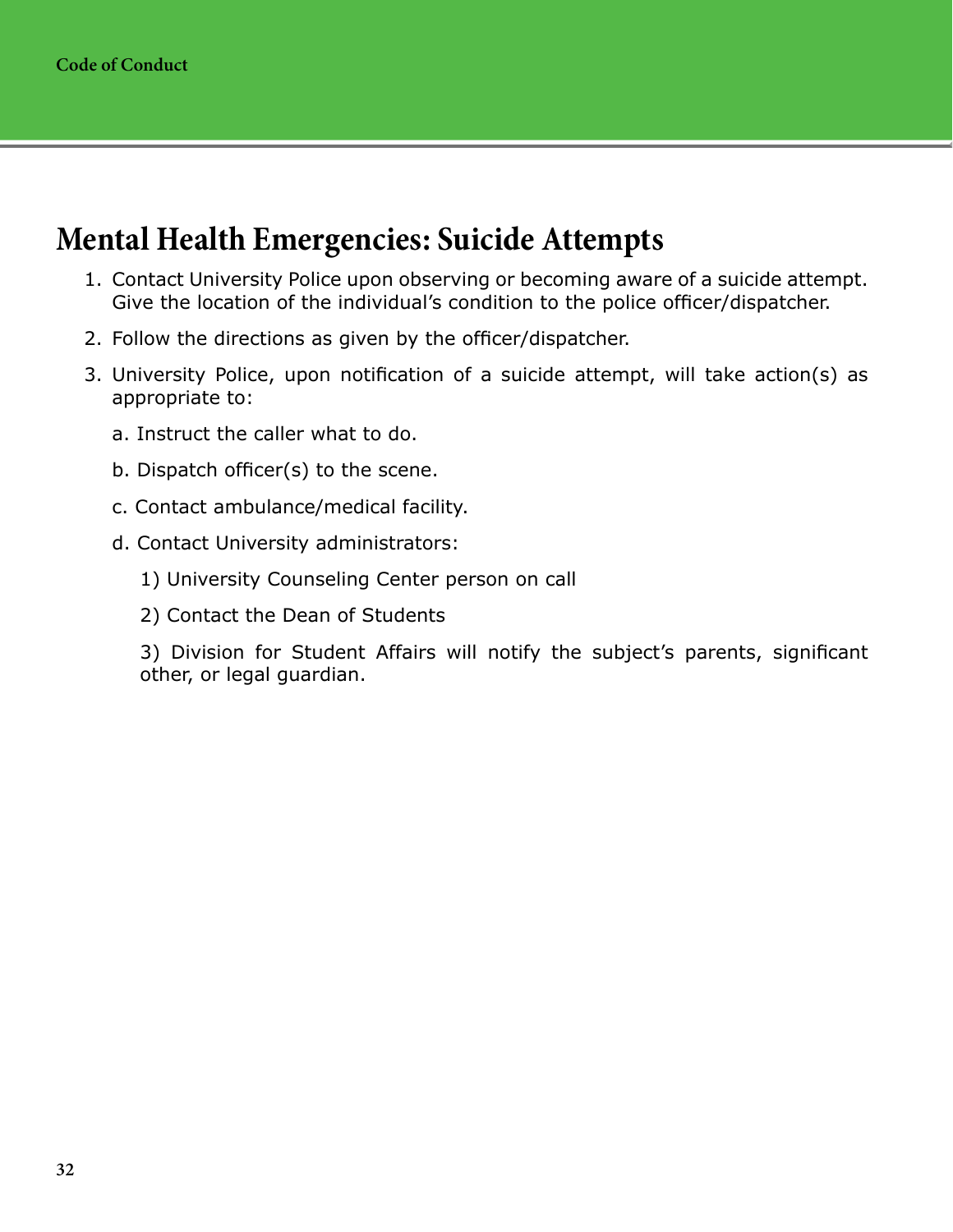# <span id="page-34-0"></span>**Endangering or Disruptive Behavior**

Students who endanger their own, another, or a group of people's physical well-being; or, disrupt the campus community, may be suspended on an interim basis from the residence halls and/or the University. To be considered for reinstatement to the residence halls and/or the University, the student may be required to provide the Chief Student Conduct Officer with a Behavioral Assessment completed and signed by a Physician indicating that the student is not a threat to himself/herself or the campus community. This form may be obtained from the Office of Student Advocacy and Accountability or University Campus Police Department. Additionally, the parents, legal guardian, and/or significant other may be notified of the incident. Students are advised that endangering and/or disruptive behavior is a violation of the Student Code of Conduct and may result in disciplinary action by the University.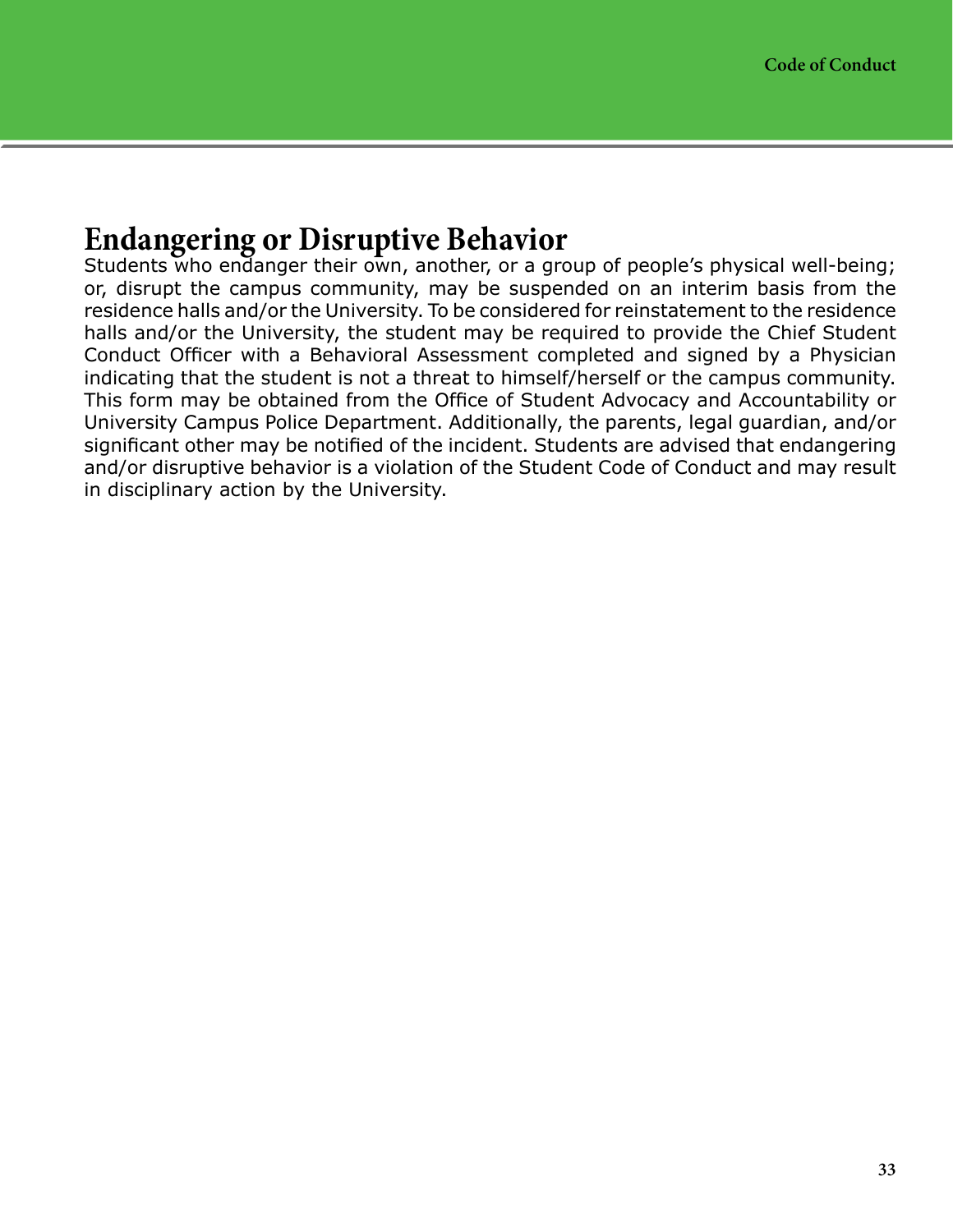# <span id="page-35-0"></span>**University Alcohol Policy**

# **POLICY STATEMENT**

Southeastern Louisiana University is committed to the health, safety, and well-being of each member of the University community. In order to further student learning and promote the University's academic mission, Southeastern fosters an environment of personal responsibility and respectful citizenship. This means that all members of the university community – students, faculty, and staff - in addition to visitors – have a shared responsibility in safeguarding a healthy learning environment in which inappropriate behaviors and the associated negative consequences of alcohol misuse are addressed in a manner appropriate to the circumstance.

# **PURPOSE OF POLICY**

The University, as outlined in the following policy, strives to create a culture that supports students who have made the decision to not use alcohol, as well as encourage, through education, students who choose to drink alcohol to do so in a safe, legal, and responsible manner.

The possession, use, sale, distribution, or manufacture of alcohol may be done only in accordance with the provisions of federal and state laws, local laws and ordinances, and University regulations, including this policy. Louisiana state law prohibits the purchase, public possession or consumption of any alcoholic beverage by persons under the age

# **APPLICABILITY**

This policy applies to all Southeastern students, faculty, staff, and visitors.

# **POLICY PROCEDURE**

### **Legal Sanctions**

Students and employees are reminded that local, state, and federal laws provide for various legal sanctions and penalties for unlawful possession or distribution of alcohol. These sanction include, but are not limited to, incarceration and monetary fines.

### **University Sanctions**

Students found to be in violation of this policy will be afforded due process as prescribed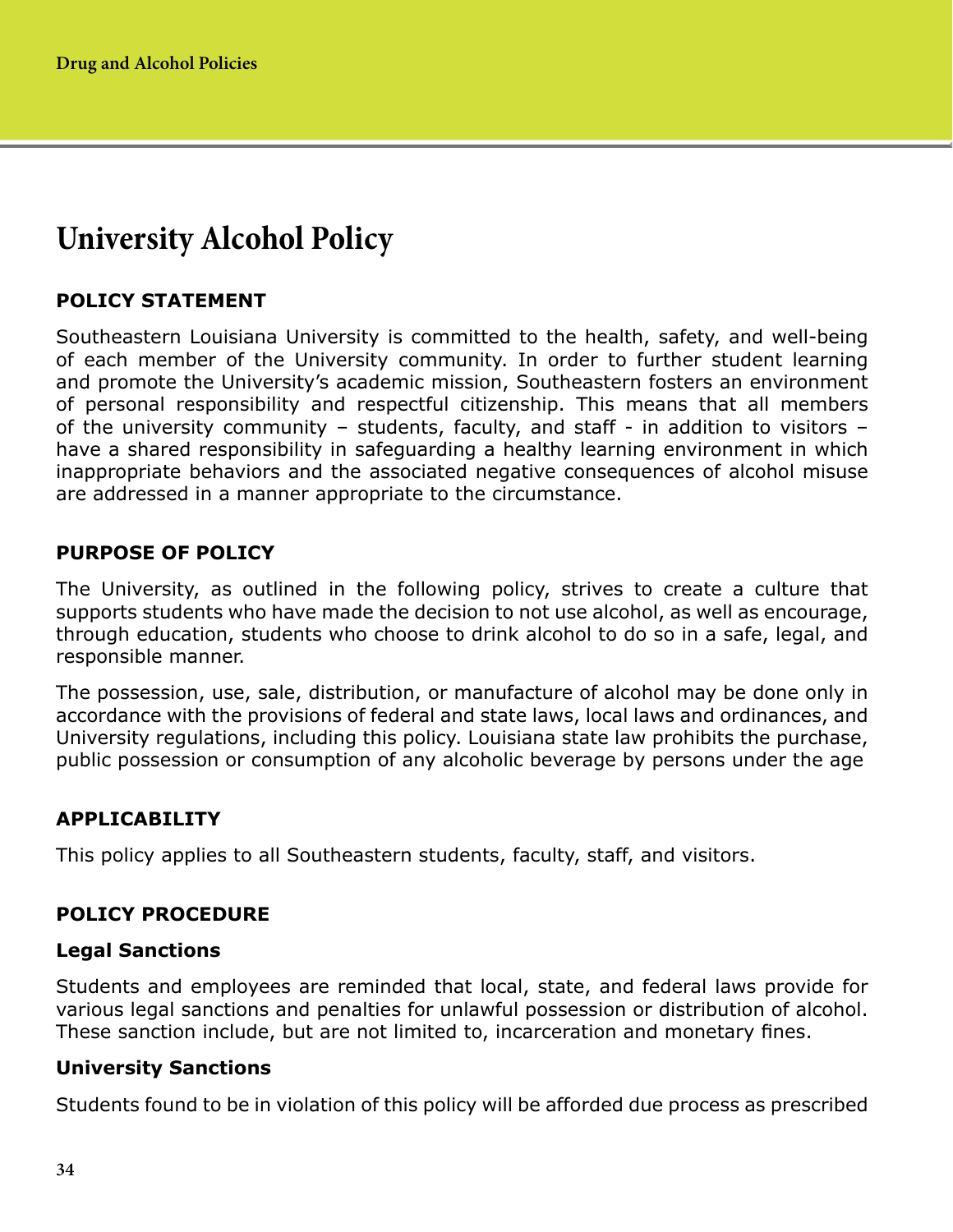in the University Code of Student Conduct. Sanctions for policy violations include a disciplinary warning, up to and including expulsion from the University.

Students may also be referred for counseling and/or referral for individual assessment; referral may be included as a condition of any sanction.

## **Definitions**

"**Alcoholic Beverage**" means beer, wine, or distilled spirits (liquor) as defined by state law.

"**Purchase**" means acquisition by the payment of money or other consideration.

"**Public Possession**" means the possession of any alcoholic beverage for any reason, including consumption, on any street or highway or in any public place or any place open to the public, including a club, which is de facto open to the public.

"**Student**" includes all persons taking courses at the University whether full time, part time, dually enrolled, visiting, online, for non-credit, or pursuing undergraduate, graduate, professional studies or non-degree seeking. Also included are those who attend post-secondary educational institutions other than Southeastern Louisiana University and who reside in University residence halls.

"**Employee**" means the employee of a grantee or contractor directly engaged in the performance of work pursuant to the provision of the grant or contract described in section 5152 or 5153.

## **Section I. University Regulations**

This policy will apply to all University students, employees, and guests.

All students, employees, and guests are strictly prohibited from the unlawful possession, manufacture, use, or distribution alcohol on University property or as part of any University activity, whether on or off campus. This policy will extend to any other sites that the University might operate or be in attendance.

The following conduct is prohibited except as permitted by University regulations and the law:

- The use, consumption, possession, manufacture, purchase, sale, furnishing, and/or distribution of alcoholic beverages (any beverage containing 1% or more alcohol by volume) on University property, or at any of its activities (whether on or off campus)
- The use, consumption, possession and/or purchase of alcoholic beverages by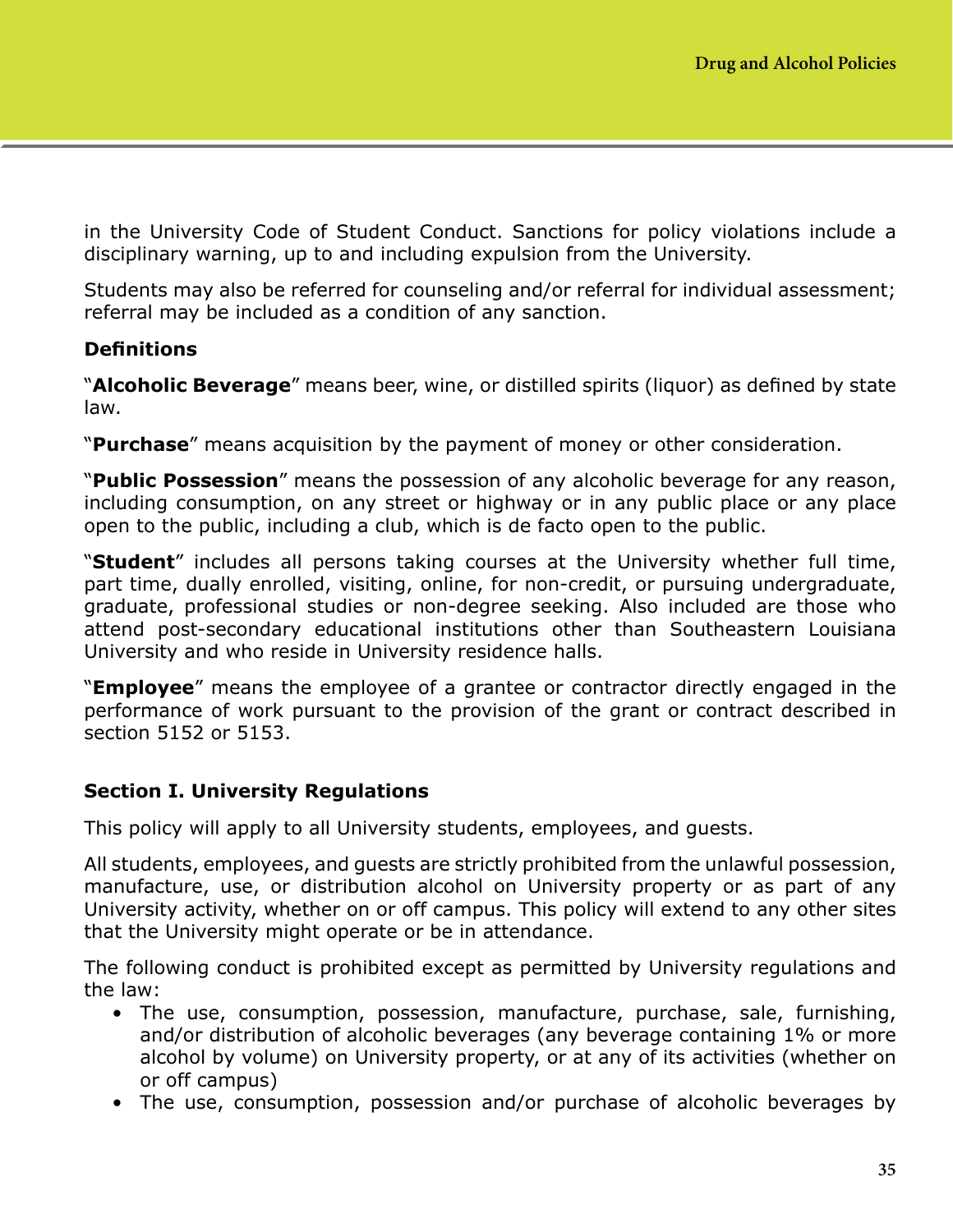persons under 21 years of age

- Possession, consumption, sale, manufacture, or furnishing of alcoholic beverages in the residence hall or residence hall room is prohibited. Students residing in Southeastern Oaks Apartments may possess alcohol in their room dwelling as long as all residents are of the legal age to possess and consume alcohol. Alcohol may not be present in common areas of the apartment if ALL residents in the apartment are not of legal age
- In all other cases, persons age 21 or older may possess and consume alcohol on campus only when the following conditions are met
	- When alcohol is served by a University Authorized vendor/Server
	- When alcoholic beverages are served and/or consumed at a University Approved Site
	- When alcoholic beverages are served and consumed during a student organization's event that has been approved by the Dean of Students office
- Operating or attempting to operate a motor vehicle while intoxicated
- Public intoxication on University property
- Furnishing, serving, and/or otherwise providing alcoholic beverages to persons under 21 years of age
- Reporting to work, class, or performing work for the State while under the influence of and impaired by alcohol
- Vendors/servers are responsible for assuring that no person under the age of 21 is served alcohol.
- Other violations as noted in the University Alcohol Policy

## **Section II: Approved Facilities: Sale, Possession, and Consumption**

The purpose of this section is to designate those areas on campus where legal consumption of alcohol will be allowed, and to establish under what conditions group events may involve alcohol. This policy will apply to the sale, possession, or consumption of alcohol in or at any University sponsored or registered event. State law prohibits the purchase, public possession or consumption of any alcoholic beverage by persons under the age of 21. For the purposes of this policy, all areas of the University are considered "public" places. The possession, consumption, sale or furnishing of alcoholic beverages is prohibited except in those areas where such activities are specifically allowed.

- War Memorial Student
- Union University Center
- Southeastern Oaks (Subject to terms of lease, only those 21 years of age or older)
- Columbia Theater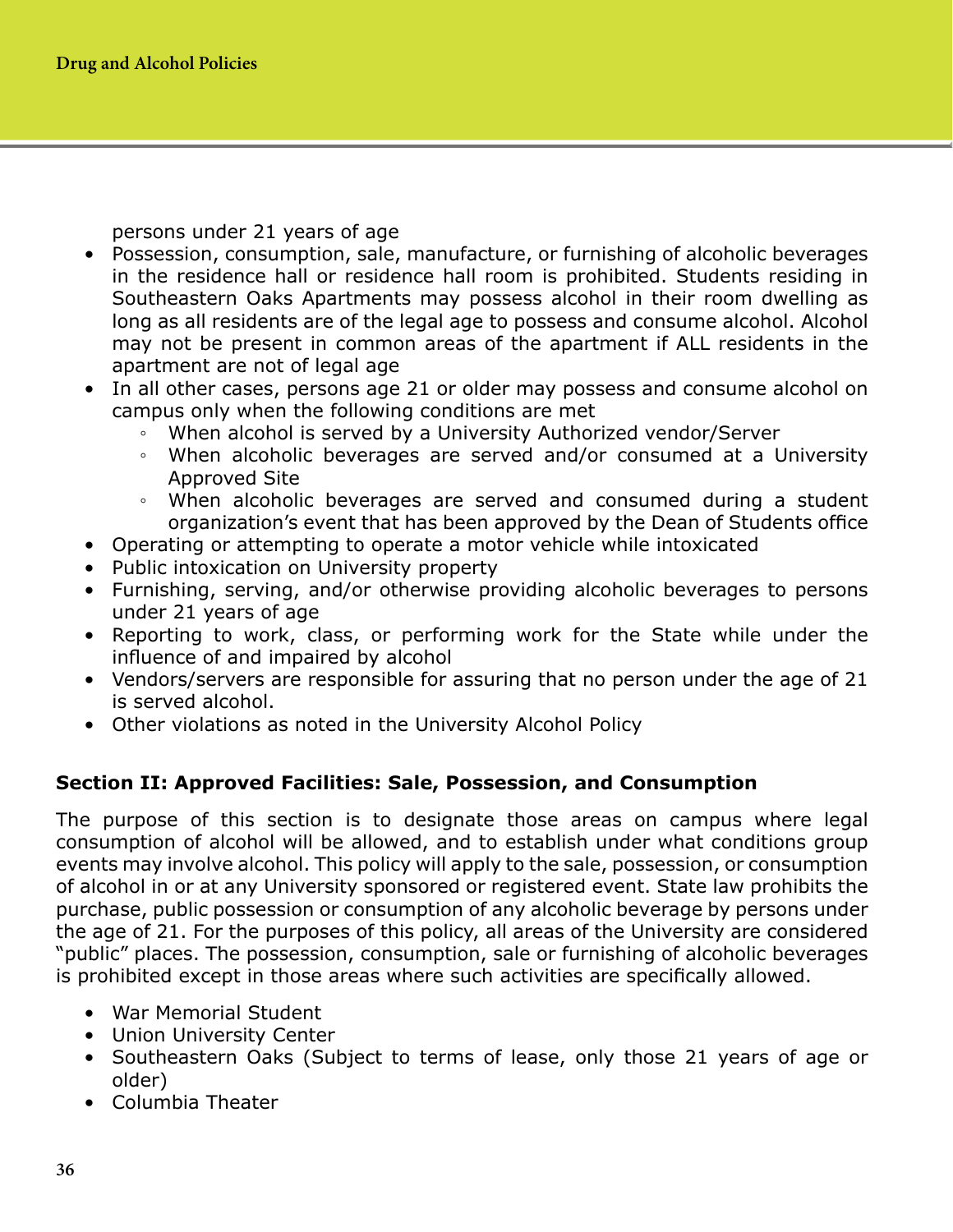- Alumni Center
- Alumni Field
- Strawberry Stadium
- North Oak Park
- Tennis Complex
- Soccer Complex
- Track and Field Complex
- Pennington Center

Other areas as specifically approved by the Vice President for Student Affairs or his/her designee.

# **Section III. Policies & Procedures for Student Organization Alcohol Events**

# *In addition to the above regulations, the following policies shall apply:*

- A. General
	- Organizations may not distribute alcoholic beverages free of charge to anyone.
	- Alcoholic beverages may not be purchased with organizational or departmental funds nor may the purchase of same for members or guests be undertaken or coordinated by any member, individually, or collectively.
	- No organization may co-sponsor an event with an alcohol distributor, charitable organization, tavern (establishment generating more than half of annual gross sales from alcohol), where alcohol is given away, sold, or otherwise provided to those present.
	- Alcohol on campus will be allowed only at catered Food Service events and will be sold by Dining Services personnel or approved licensed servers.
	- Alcohol, bar tabs, coupons for free or reduced price drinks, etc., may not be awarded as prizes for any raffles or other events.
	- Alcohol may not be distributed free of charge by an alcohol company or distributor at any student organization event under any other circumstance on campus.
	- The cost of alcoholic beverages may not be included in the cost of an admission ticket, cover charge, or any other assessment required of members or guests.
	- BYOAB (Bring your own alcoholic beverage) events will not be allowed on campus (tailgating is the only exception).
	- No alcoholic beverages in bulk form (keg, etc.) may be purchased or used. Kegs of beer will not be allowed. A keg is considered a common source of alcohol. Providing a common source of any alcoholic beverage—be it beer, alcoholic punch, or an open bar—implies that it is provided by or on behalf of the organization,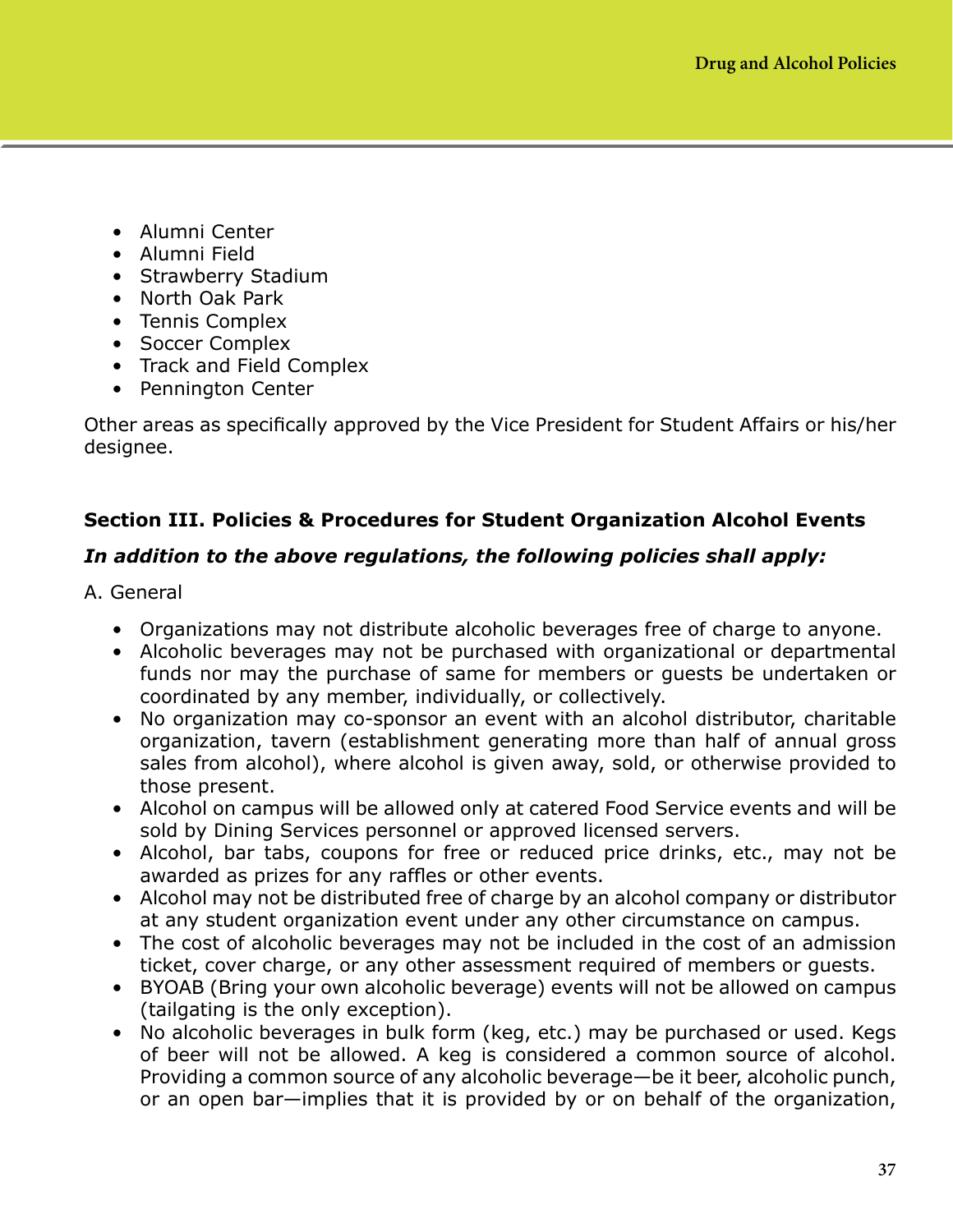regardless of who actually purchased it.

- All alcohol events must be registered with the Office of the Dean of Students. An organization is only allowed to register/sponsor a total of three (3) alcohol events Sunday through Thursday during each semester. Events on Fridays and Saturdays are not subject to this limitation, but are subject to the requirement that they be registered with the Office of the Dean of Students.
- No events involving alcohol will be approved for the fourteen (14) calendar days prior to and including finals; this includes the weekend between the two weeks.
- No events involving alcohol will be approved during any University closure (including but not limited to Fall Break, Spring Break, Thanksgiving, Mardi Gras, semester breaks, etc.).
- B. Student Organization Event

Any event may be considered a student organization event if one or more of the following occur:

- The event was pre-planned or premeditated (flyers, emails, social media).
- The event was discussed or planned during a meeting.
- The majority of organizations members knew of and/or attended the event.
- Organizational resources were used in any way (i.e. entertainment, transportation, food, beverages, decorations, advertisement, etc.).
- A significant portion of attendees were invited by members of the organization.

In addition, an event could be considered a student organization event if a non-member perceives the event as being sponsored by an organization.

Please refer to the Student Organization Alcohol Event Procedures for a full list of action items organization must complete before events where alcohol is served will be approved.

# **Section IV. Alcohol at Athletic Events**

Public events provide an avenue for the University to meet its core values of excellence, community, diversity, and learning. In support of these values, events should be conducted in an environment that is safe and enjoyable for all. As public events have great potential to attract a variety of spectators, the following policy has been developed for these events:

- A. General
	- No alcoholic beverage may be possessed, distributed, served, or consumed by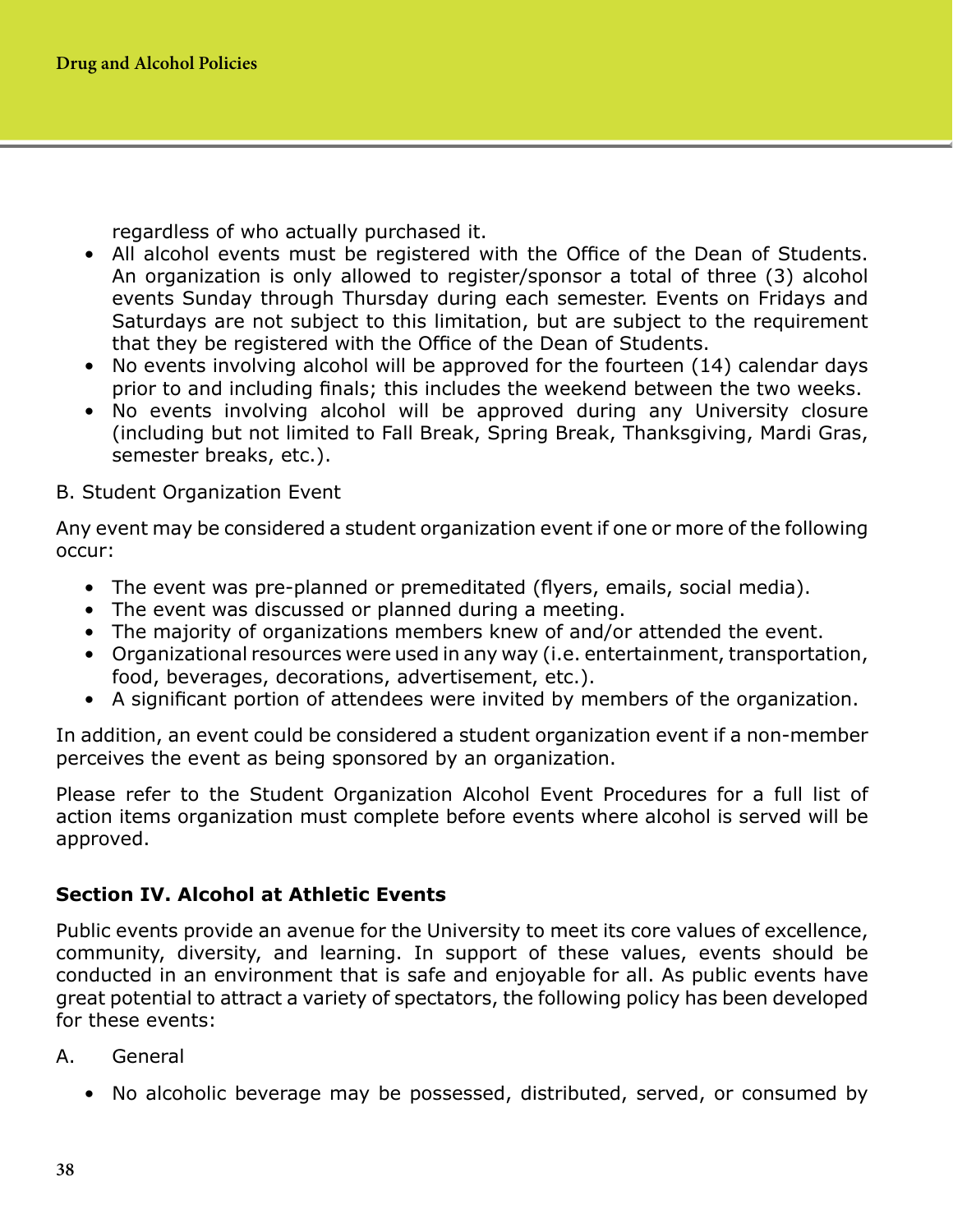persons under the age of 21.

- Tailgating will be limited to home games unless otherwise approved by the Dean of Students for University sponsored events.
- For home games that occur during a regular school day, tailgating activities will be allowed after 5:00
- p.m. For home games that occur on days when school is not in session, tailgating will be allowed starting at 5:00 p.m. the night before the game.
- All glass containers and cans are prohibited. Any beverage consumed must be poured in a paper or plastic cup.
- No oversized or common source containers of any sort (including but not limited to kegs, punch bowls, beer balls, party balls) are permitted.
- Alcohol drinking games, funneling or any other activity deemed by the University, as inappropriate, are prohibited.
- Individuals(s) or groups engaging in inappropriate or disruptive behavior will be directed by law enforcement personnel to cease and desist from doing so and are subject to University, local or state action.
- At home games, alcohol cannot be brought into the venue and all persons entering the venue are subject to a reasonable check/search of personal bags, purses, coats, etc. Anyone found in possession of alcoholic beverages (other than those sold in the venue) and/or other items deemed dangerous or inappropriate by the University will be refused admission to the game. Any individual found in possession of said items will be evicted from the venue and will not be allowed to re-enter the venue for the remainder of the calendar day on which the game is held. Alcohol may be purchased inside the venue by those of legal age with valid identification.
- Cups, containers, ice chests, etc. may not be brought into the venue.
- Failure to follow these rules and regulations may result in eviction from campus with possible University, local, or state action to follow.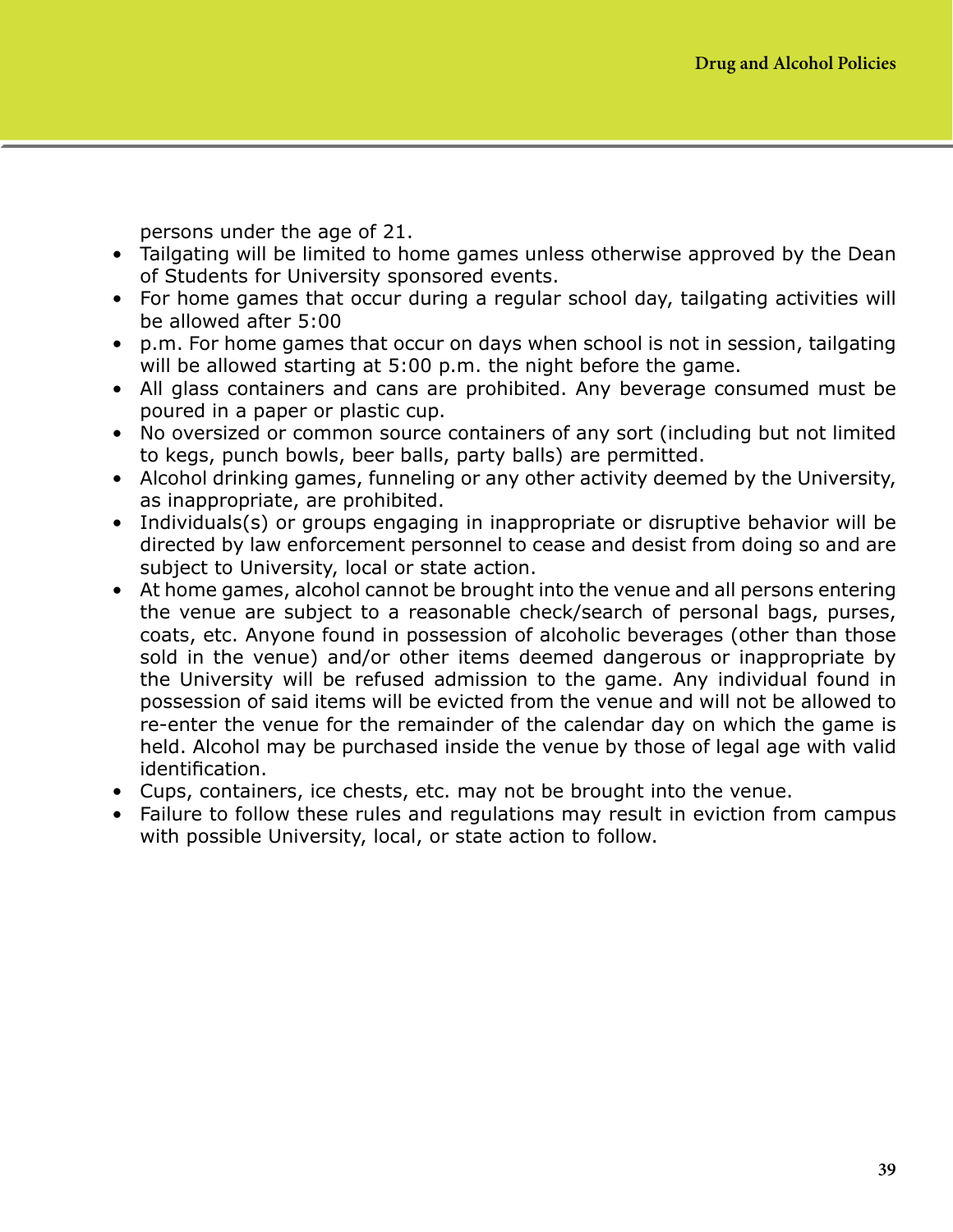# **Drug and Alcohol Policy**

As required by the Drug-Free Schools and Communities Act Amendment of 1989, Public Law 101.226. Sec. 22, Drug-Free Schools and Campuses, this document has been prepared and is published and distributed to all students and employees in compliance with title 34 of the code of Federal Regulations Part 86.

# **Preamble**

Southeastern Louisiana University strives to provide a safe, productive, healthy and supportive environment for students, faculty, staff, and guests. Recognizing that the abuse of alcohol and other drug use is a major societal concern and health problem, Southeastern sets forth this policy to guide community members in making knowledgeable choices, which foster ethical, healthy, and responsible lifetime behaviors. It is the purpose of this policy to establish a comprehensive program to address these issues.

## **I. Standards of Conduct**

This policy will apply to all University students, employees, and guests. All students, employees, and guests are strictly prohibited from the unlawful possession, manufacture, use, or distribution of illicit drugs and alcohol on University property or as part of any University activity, whether on or off campus. This policy will extend to any other sites, which the University might operate or be in attendance.

The following conduct is prohibited except as permitted by University regulations and the law: the use, consumption, possession, manufacture, furnishing, sale and/or distribution of illicit drugs, narcotics, or other controlled substances, including marijuana; the use, possession, manufacture, purchase, sale, furnishing, and/or distribution of drug paraphernalia; the use, consumption, possession, manufacture, purchase, sale, furnishing, and/or distribution of alcoholic beverages (any beverage containing 1% or more alcohol by volume) on University property, or at any of its activities (whether on or off campus); the use, consumption, possession and/or purchase of alcoholic beverages by persons under 21 years of age; operating or attempting to operate a motor vehicle while intoxicated; public intoxication on University property; furnishing, serving, and/or otherwise providing alcoholic beverages to persons under 21 years of age; failure to properly register events involving alcohol, as required by the University Alcohol Policy; reporting to work, class, or performing work for the State while under the influence of and impaired by illegal drugs or alcohol; the illegal use, or possession, distribution, manufacture, or sale of controlled substances by employees at the work site, or while the employee is on official state business, on duty or on call for duty; and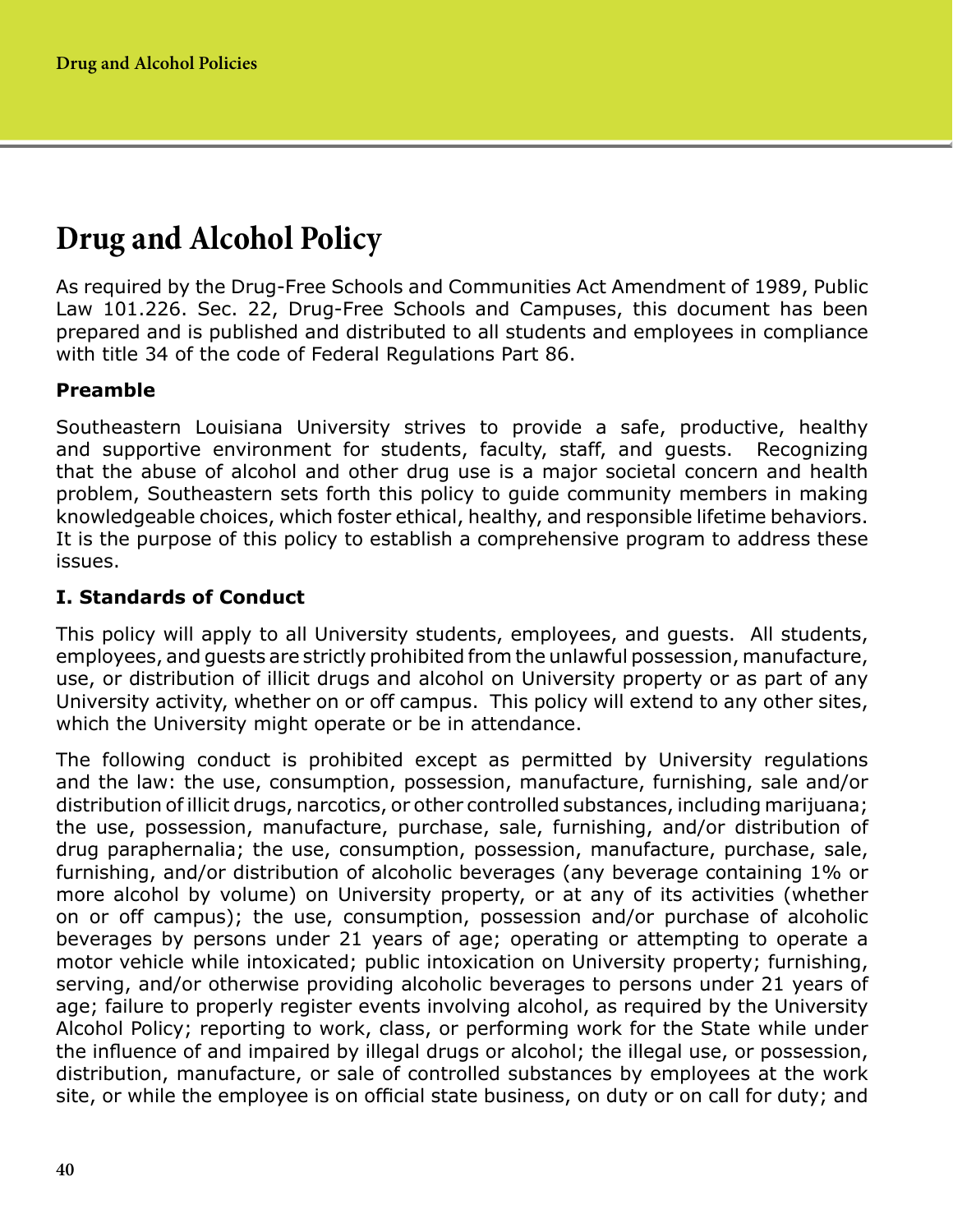other violations as noted in the University Alcohol Policy.

Students and employees who violate the provisions of this policy will be subject to sanctions which could include, but is not limited to, criminal prosecution, suspension, termination and/or expulsion. Students and employees should refer to the following for additional information: Student Handbook, Classified Handbook, Faculty Handbook and the Graduate Assistant Handbook; Drug-Free Schools and Community Act Amendment of 1989; and State and Federal Drug-Free Workplace Policies.

## **II. Alcohol**

The following statutes are cited to provide information concerning certain laws and penalties pertaining to the unlawful use of alcohol. This list is not intended to be exhaustive and failure to include any statute will not excuse behavior which violates that or any other statute.

## **A. Local Law**

Hammond Code Ord. No. 936 Sec. 21-66: Makes it unlawful to possess any open container containing alcohol in or upon the parking lot or other property of any premises licensed to sell alcohol. Violations of this Code provides for a fine not exceeding \$200, or imprisonment for not more than 60 days or both.

Hammond Code Ord. No. 936 Sec. 21-67: Makes it unlawful for any person to remove an open container containing alcohol from any business, lounge, restaurant, or establishment. Violations of this Code provides for a fine not to exceed \$200, or imprisonment for not more than 60 days or both.

## **B. State Law**

Act 639 - House Bill #716

To prohibit the sale of alcoholic beverages to persons under 21 years of age; to prohibit the purchase of alcoholic beverages on behalf of persons under 21 years of age; to increase the fine for the unlawful purchase of alcoholic beverages by an adult on behalf of a minor, and to provide for related matters.

#### LA. R.S. 14:93.10 Definitions

**"Purchase**" means acquisition by the payment of money or other consideration.

"**Public possession**" means the possession of any alcoholic beverage for any reason, including consumption, on any street or highway or in any public place or any place open to the public, including a club, which is de facto open to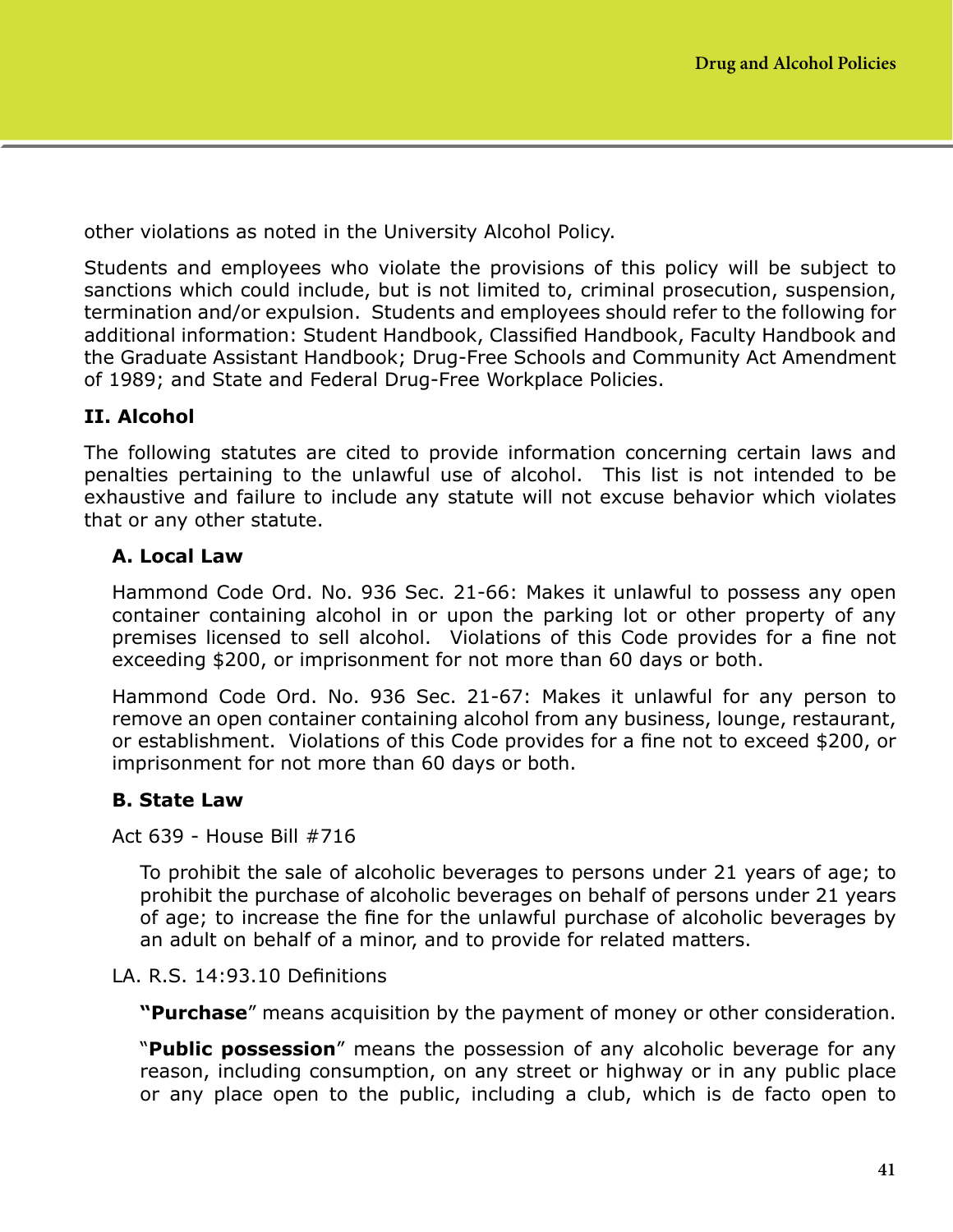the public. "Public possession" does not include the following: the possession or consumption of any alcoholic beverage for an established religious purpose; at a function sponsored by a bona fide nonprofit organization under 26 U.S.C 501c where an individual had received or purchased a ticket for admittance; when a person under 21 years of age is accompanied by a parent or legal guardian 21 years of age or older; for medical purposes when prescribed or administered by a licensed physician, pharmacist, dentist, nurse, hospital, or medical institution; in private residences; and the sale, handling, transport, or service in dispensing of alcoholic beverages pursuant to lawful employment of a person under 21 years of age by a duly licensed manufacturer, wholesaler, or retailer of beverage alcohol.

**Alcoholic beverage**" means beer, distilled spirits, and wine containing 1/2 of 1% or more alcohol by volume. Beer includes but is not limited to ale, lager, porter, stout, sake, and similar fermented beverages brewed or produced from malt wholly or in part or from any substitute thereof. Distilled spirits include alcohol, ethanol, or spirits or wine in any form, including all dilutions and mixtures thereof from whatever process produced.

- LA. RS 14:93.11: Unlawful sales to persons under 21 is selling or otherwise delivering for value of any alcoholic beverage to any person under 21 years of age. Lack of knowledge of the person's age shall not be a defense. Whoever violates the provisions of this Section shall be fined not more than \$100 or imprisoned for not more than 6 months, or both.
- LA. RS 14:93.12: It is unlawful for any person under 21 years of age to purchase or have public possession of any alcoholic beverage. Whoever violates the provisions of this Section shall be fined not more than \$100 or imprisoned for not more than 6 months, or both.
- LA. RS 14:93.13: It is unlawful for any person, other than a parent or legal guardian as specified in RS 14:93.10, to purchase on behalf of a person under 21 years of age any alcoholic beverage. Whoever violates the provision of this Section shall be fined not more than \$500 or imprisoned for not more than 30 days, or both.
- LA. RS 14:98: Prohibits operating any motor vehicle, aircraft, watercraft, vessel, or other means of conveyance when: the operator is under the influence of alcoholic beverages; or the operator's blood alcohol concentration is 0.08 percent or more for persons over 21 years of age, or 0.02 percent or greater for persons under 21 years of age; or the operator is under the influence of any controlled dangerous substance as set forth in RS 40:964. Whoever violates the provisions of this Section shall upon first conviction receive a fine of not less than \$125 nor more than \$500 and imprisonment for not less than 10 days nor more than 6 months;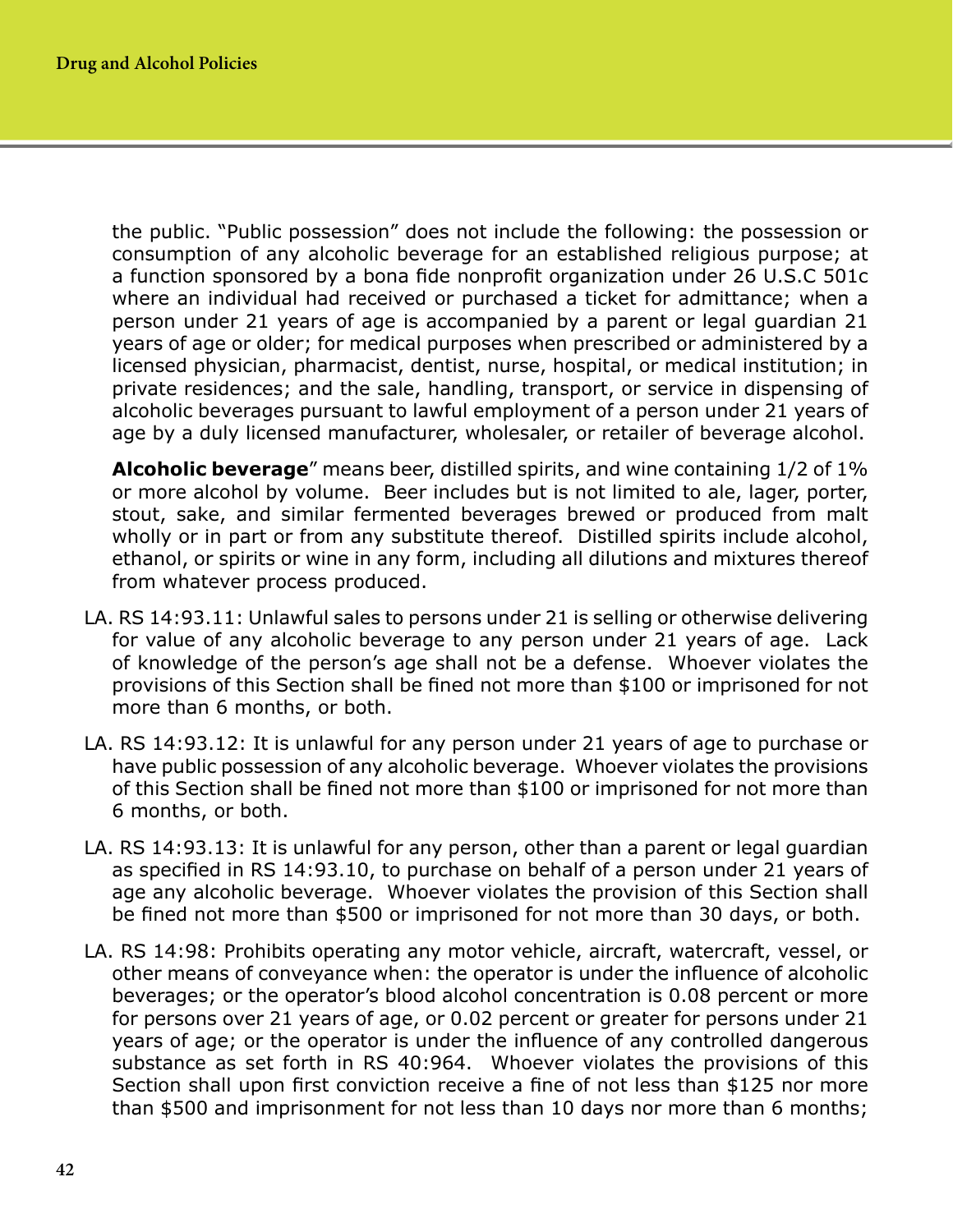license suspended for 90 days. For second conviction within 5 years - a fine of not less than \$300 and not more than \$1000 and imprisonment for not less than 30 days nor more than 6 months; license suspended for one year. For a third conviction within five years - imprisonment with or without hard labor for not less than 1 year nor more than 5 years and may be fined not more than \$2000; license suspended for two years and it also becomes a felony. For a fourth conviction within five years - imprisonment at hard labor for not less than 10 nor more than 30 years.

Underage Driving Under the Influence, the maximum penalties for persons under the age of 21 include a criminal record, a loss of driver's license for 6 months, a fine of \$100-\$250, and participation in substance abuse and driver improvement programs. Penalties increase with subsequent violations to include jail time and vehicle seizure.

LA. R.S.49:1015: Provides a public employer may require, as a condition of continued employment, samples from his employees to test for the presence of drugs following an accident during the course and scope of his employment, under other circumstances which result in reasonable suspicion that drugs are being used, or as part of a monitoring program established by the employer to assure compliance with terms of a rehabilitation agreement. A public employer may require samples from prospective employees, as a condition of hiring, to test for the presence of drugs. A public employer may implement a program of random drug testing of those employees who occupy safety-sensitive or securitysensitive positions. Any public employee drug testing shall occur pursuant to a written policy, duly promulgated, and shall comply with the provisions of this chapter.

#### **III. Controlled Dangerous Substances - Relevant State and Federal Statutes and Penalties**

## **A. Federal Law**

34 CFR Part 86 RIN 1880-AA46 Drug-Free Schools and Campuses - The Drug-Free Schools and Communities Act Amendments of 1989, Public Law 101-226

Require that as a condition of receiving funds or any other form of financial assistance under any Federal program, an institution of higher education (IHE), State educational agency (LEA) must certify that it has adopted and implemented a program to prevent the unlawful possession, use, or distribution of illicit drugs and alcohol by students and employees. The regulations specify the content of the drug prevention program to be adopted and implemented;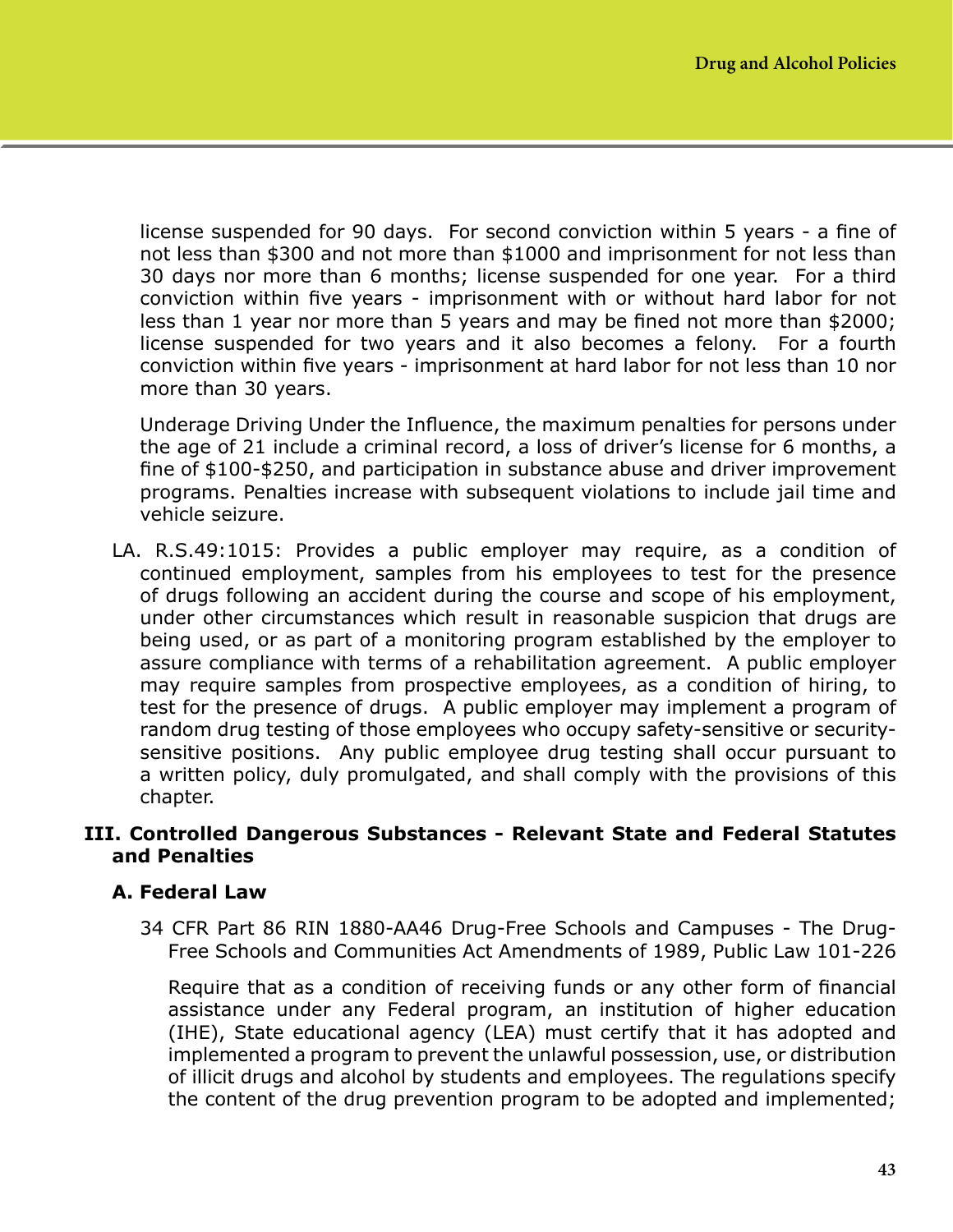the nature of the certification requirements; the response and sanctions to be applied for failure to comply with the requirements of this part; and the appeal process.

#### 102 STAT 4304 PUBLIC LAW 100-690-Drug-Free Workplace

No person, other than an individual, shall receive a grant from any Federal agency unless such a person has certified to the granting agency that it will provide a drug-free workplace by publishing a statement notifying employees that the unlawful manufacture, distribution, dispensation, possession, or use of a controlled substance is prohibited in the grantee's workplace and specifying the actions that will be taken against employees for such violation of such prohibition; and by establishing a drug-free awareness program to inform employees about the dangers of drug abuse in the workplace, the grantee's policy of maintaining a drug-free workplace, any available drug counseling, rehabilitation, and employee assistance programs; and the penalties that may be imposed upon employees for drug abuse violations. It a requirement that each employee to be engaged in the performance of such grant be given a copy of the statement required by subparagraph (a) that notifies them that as a condition of employment in such grant, the employee will: abide by the terms of the statement; and notify the employer of any criminal drug statute conviction for a violation occurring in the workplace no later than 5 days after such conviction. The granting agency must also be notified within 10 days after receiving notice of a conviction under subparagraph (d)(ii) from an employee or otherwise receiving actual notice of such conviction; and by imposing a sanction on, or requiring the satisfactory participation in a drug abuse assistance or rehabilitation program by any employee who is convicted, as required by section 5154.

No Federal agency shall make a grant to any individual unless such individual certifies to the agency as a condition of such grant that the individual will not engage in unlawful manufacture, distribution, dispensation, possession, or use of a controlled substance in conducting any activity with such grant. Grounds for suspension, termination, or debarment - each grant awarded by a Federal agency shall be subject to suspension of payments under the grant or termination of the grant, or both, and the grantee thereunder shall be subject to suspension or debarment, in accordance with the requirements of this section if the agency head of the granting agency or his official designee determines, in writing, that such a number of employees of such grantee have been convicted of violations of criminal drug statutes for violations occurring in the workplace as to indicate that the grantee has failed to make a good faith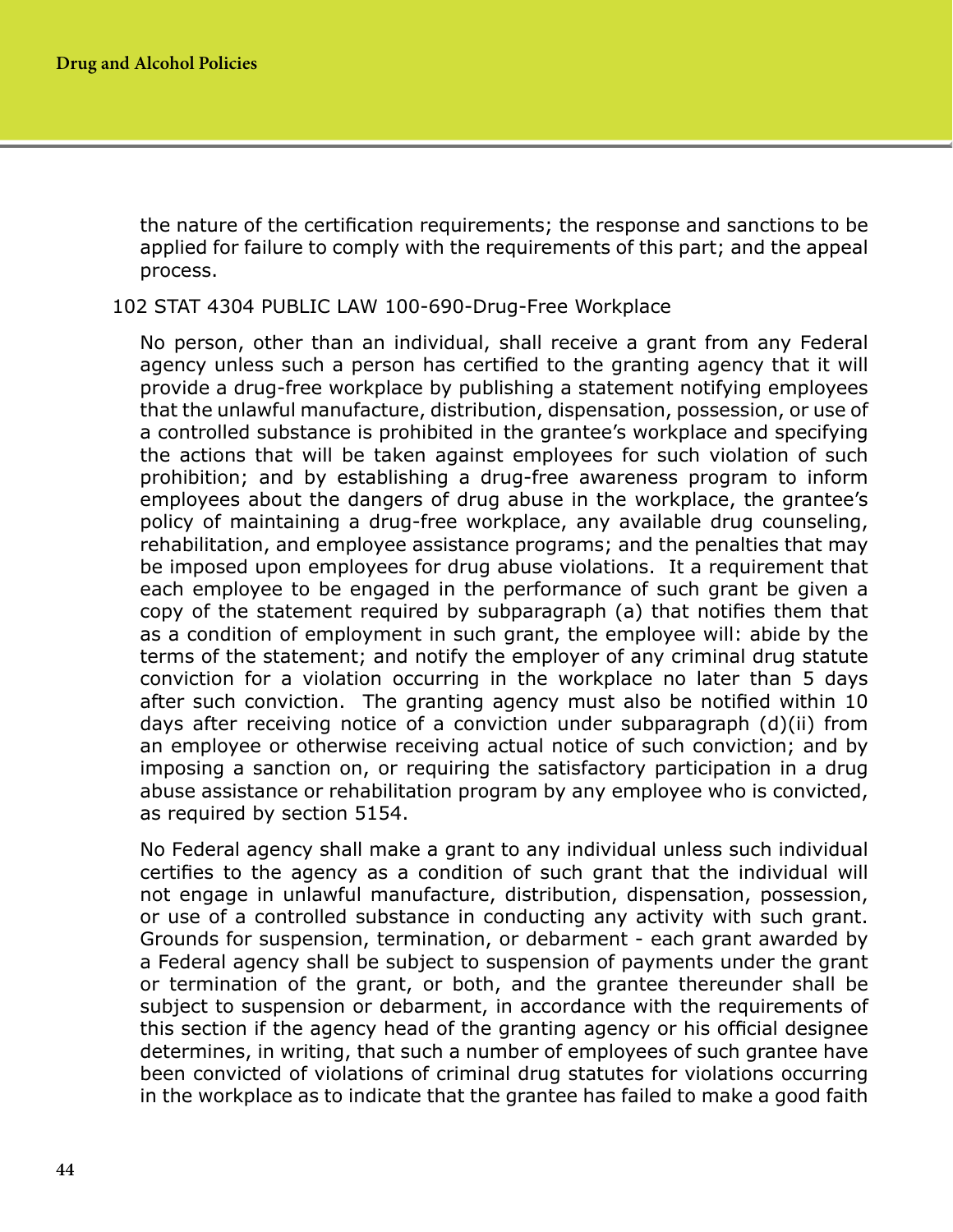effort to provide a drug-free workplace as required in subsection (a) (i). A suspension of payments, termination, or suspension or debarment proceedings subject to this subsection shall be conducted in accordance with applicable law, including Executive Order 12549 or any superseding Executive Order and any regulation promulgated to implement such law or Executive Order.

Upon issuance of any final decision under this subsection requiring debarment of a grantee, such grantee shall be ineligible for award of any grant from any Federal agency and for participation in future grant from any Federal agency for a period specified in the decision, not to exceed 5 years.

Sec. 5154. Employee Sanctions & Remedies

A grantee or contractor shall, within 30 days after receiving notice from an employee of a conviction will: take appropriate personnel action against such employee up to and including termination; or require such employee to satisfactorily participate in a drug abuse assistance or rehabilitation program approved for such purposes by a Federal, State, or local health, law enforcement, or other appropriate agency.

## **Sec. 5157 Definitions**

**Drug-free workplace** means a site for the performance of work done in connection with a specific grant or contract described in section 5152 or 5153 of an entity at which employees of such entity are prohibited from engaging in the unlawful manufacture, distribution, dispensation, possession, or use of a controlled substance in accordance with the requirements of this Act.

**Employee** means the employee of a grantee or contractor directly engaged in the performance of work pursuant to the provision of the grant or contract described in section 5152 or 5153.

**Controlled substance** means a controlled substance in schedule I through V of section 202 of the Controlled Substances Act (21 U.S.C. 812);

**Conviction** means a find of guilt (including a plea of nolo contendere) or imposition of sentence, or both, by any judicial body charged with the responsibility to determine violations of the federal or state criminal drug statutes;

**Criminal drug statute** means a criminal statute involving manufacture, distribution, dispensation, use, or possession of any controlled substance;

**Grantee** means the department, division, or other unit of a person responsible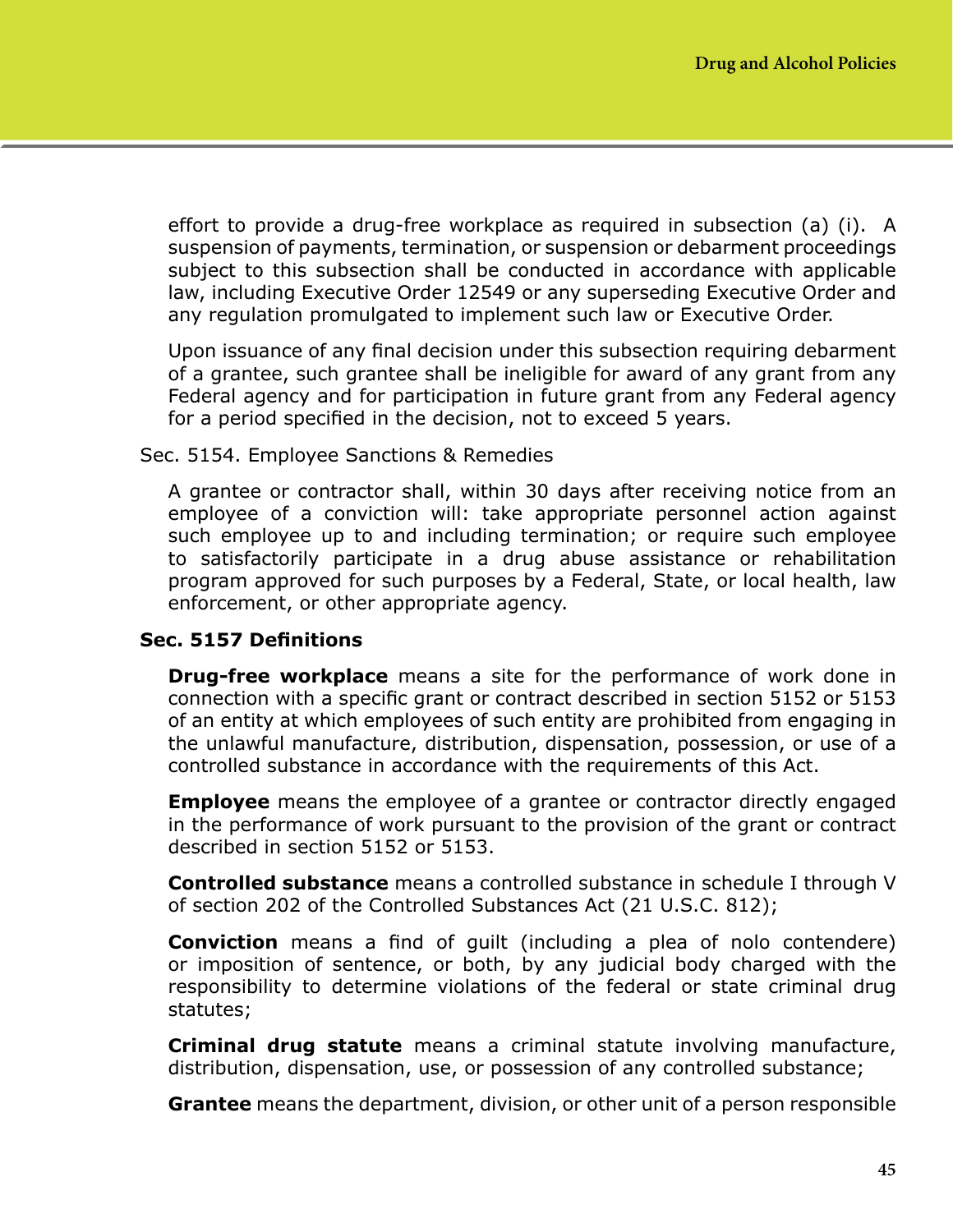for the performance under the grant;

**Contractor** means the department, division, or unit of a person responsible for the performance under the contract; and

**Federal Agency** means an agency as that term is defined in section 552(f) of title 5, United States Code.

## **Controlled Substance & Alcohol Use and Testing**

This rule requires employers to test drivers who are required to obtain commercial driver's licenses (CDLs) for the illegal use of alcohol and controlled substances.

## **The Louisiana Uniform Controlled Dangerous Substance Law (LA RS 40:961-100)**

Establishes five schedules of illicit drugs, which may not be manufactured, distributed or possessed without legal authority to do so, e.g., pharmacists, physicians, etc. While the composition of the schedules is too lengthy to report here, that information is available in the Office of the Dean of Students. Listed below are the penalties for manufacture, distribution, and/or possession of drugs in each schedule.

## **Louisiana Uniform Controlled Dangerous Substance Law LA RS 40:966 Manufacture; Distribution**

## **Schedule I**

LA. RS 40:966 - For narcotic drugs; life imprisonment at hard labor. Maximum fine of \$15,000. For other drugs in Schedule I: 5 to 30 years at hard labor. Maximum fine of \$15,000.

## **Schedule II**

LA. RS 40:967 - For narcotic drugs, amphetamines or methamphetamines: 5 to 30 years at hard labor. Maximum fine of \$15,000. For pentazocine: 7 to 10 years at hard labor. Maximum fine of \$15,000. Production of amphetamines, methamphetamines, or cocaine: 20 to 50 years at hard labor. Maximum fine of \$500,000. For other Schedule II drugs: Maximum of 10 years at hard labor. Maximum fine of \$15,000.

## **Schedules III & IV**

LA. RS 40:968-969 - Maximum of 10 years at hard labor. Maximum fine of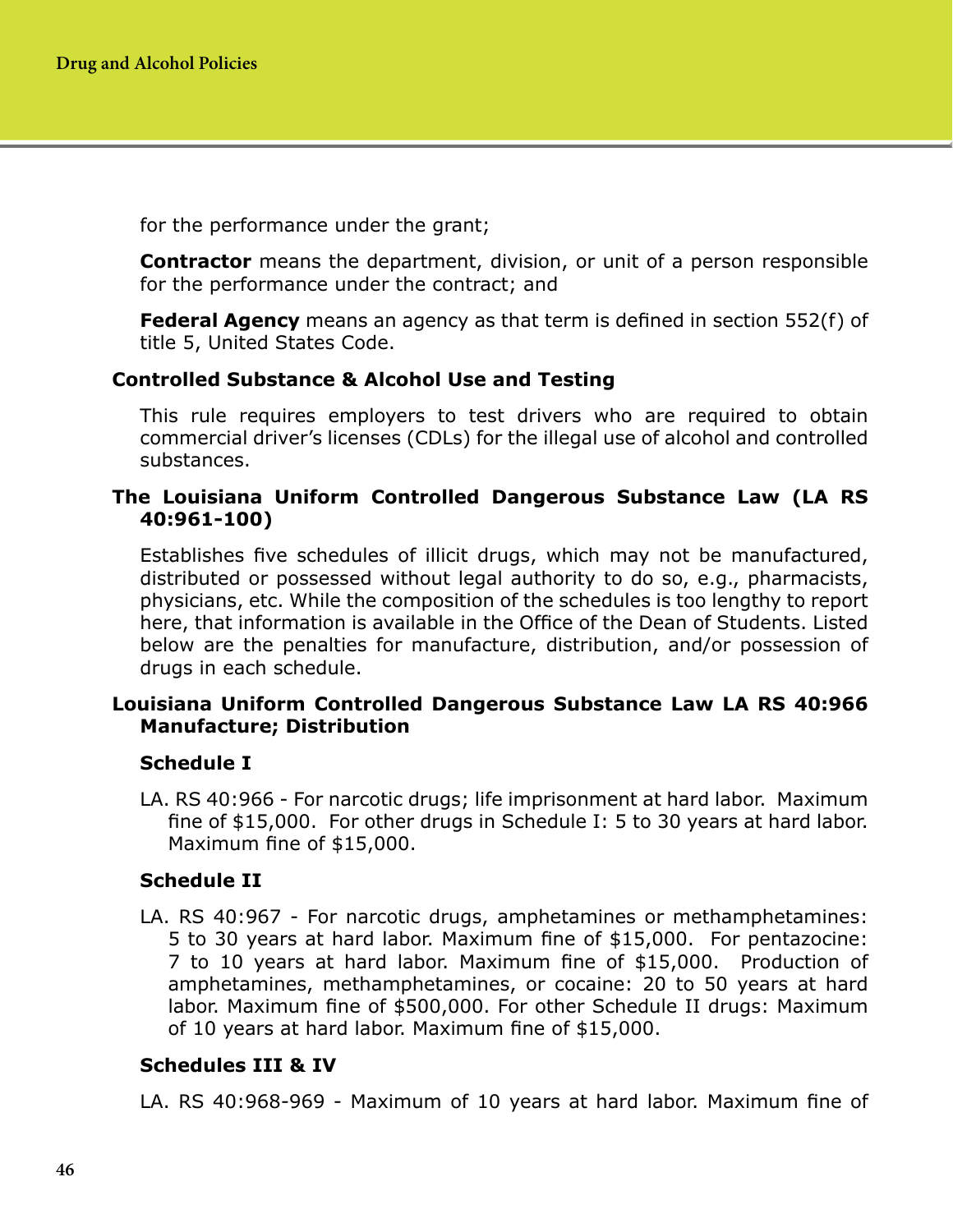\$15,000.

#### **Schedule V**

LA. RS 40:970 - Maximum of 5 years at hard labor. Maximum fine of \$5000. For second or subsequent offenses, the penalties are twice those applicable for first offenses.

#### **LA. RS 40:980: Distribution to Persons Under the Age of 18**

Persons over 25 to person under 18: For distribution of narcotic drugs in Schedule I and II the sentence is life at hard labor. Persons at least 18 to persons under 18 and at least 3 years their junior: for distribution of narcotic drugs in Schedules I and II the penalty is imprisonment for up to twice that authorized in RS 40:966-967 or not more than twice the fine, or both. Persons at least 18 to persons under 18 and at least 3 years their junior: for distribution of any other controlled substance in Schedules I - IV, the penalty is imprisonment for up to twice that authorized in RS 40:966-967, or not more than twice the fine, or both.

## **LA. RS 40:981.1: Distribution to a Student**

Distributing any drug in Schedules I-V will be punished by a term of imprisonment of not more than twice that authorized in RS 40:966-970, or by payment of not more than twice the fine, or both.

#### **LA. RS 40:981.3: Violation of Controlled Dangerous Substance Law On or Near School Property**

Any person who violates a felony provision of RS 40:966-970 on or within 1,000 feet of school property, or on a school bus shall be punished as follows: first conviction - maximum fine and not less than half nor more than the maximum term of imprisonment in RS 40:966-970; and second conviction maximum fine and maximum term of imprisonment in RS 40:966-970.

#### **Possession**

LA. RS 40:966: For narcotic drugs: four to 10 years at hard labor. Maximum fine of \$5,000. For phencyclidine: four to 20 years with or without hard labor. Maximum fine of \$5,000. For other drugs in Schedule I except marijuana: Maximum of five years at hard labor. Maximum fine of \$5,000.

Possession of Marijuana Under 60 pounds: First conviction: Fine of not more than \$500, imprisonment of not more than six months, or both. Second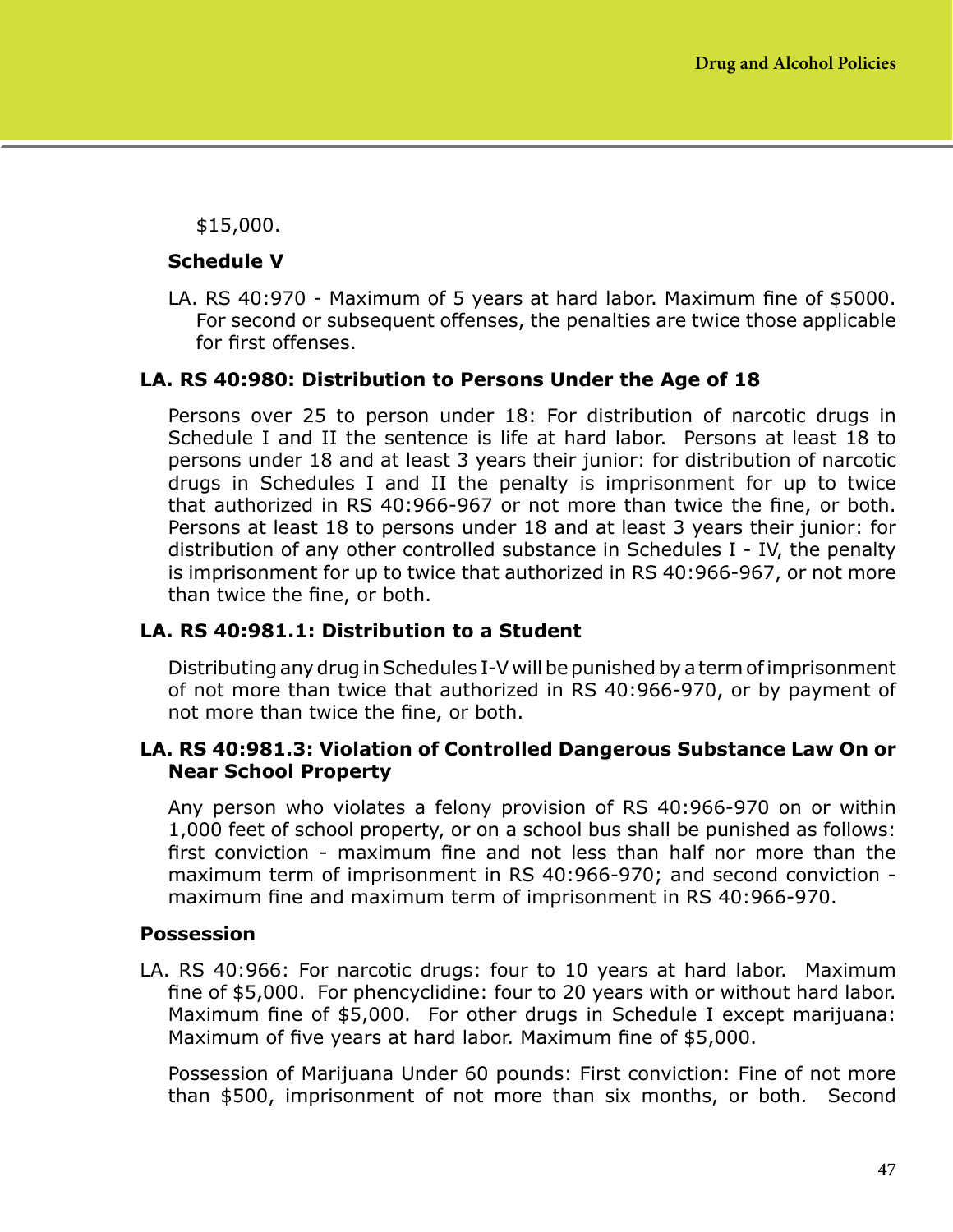conviction: Fine of not more than \$2,000, imprisonment with or without hard labor of not more than five years, or both. Third or subsequent conviction: Imprisonment with or without hard labor for not over 20 years.

Possession of Marijuana over 60 pounds: For 60 pounds or more but less than 2,000 pounds: Imprisonment at hard labor for not less than five years, nor more than 15 years and a fine of not less than \$25,000 nor more than \$50,000. For 2,000 pounds or more but less than 10,000 pounds: Imprisonment at hard labor for not less than 10 years, nor more than 40 years and a fine of not less than \$50,000 nor more than \$200,000. For 10,000 pounds or more: Imprisonment at hard labor for not less than 25 years, nor more than 40 years and a fine of not less than \$200,000 nor more than \$500,000.

## **Schedule II**

LA. RS 40:967

For pentazocine: two to five years with or without hard labor. Maximum fine of \$5,000.

For cocaine, amphetamines and methamphetamines: 28-199 grams: 5 to 30 years at hard labor. Fine of \$50,000 to \$150,000. 200-399 grams: 10 to 30 years at hard labor. Fine of \$100,000 to \$250,000. 400 or more grams: 15 to 30 years at hard labor. Fine of \$250,000 to \$600,000.

For other drugs in Schedule II: Maximum of five years with or without hard labor. Maximum fine of \$5,000.

#### **Schedules III, IV, V**

LA. RS 968-970

Maximum of five years with or without hard labor. Maximum fine of \$5,000. Except as otherwise stated, penalties for second or subsequent convictions are twice those for a first conviction.

#### **IV. Prevention, Intervention, Education, Mental Health Counseling, and Rehabilitation Programs for Students and Employees**

It is the policy of the University Counseling Center to treat chemical dependency from a "disease concept" approach with abstinence of major mood altering chemicals (alcohol and other drugs) as the basic premise of this approach. The Center recognizes that recovery from chemical dependency is a lifelong process and that involvement in ongoing support programs, such as Alcoholics Anonymous, is an essential element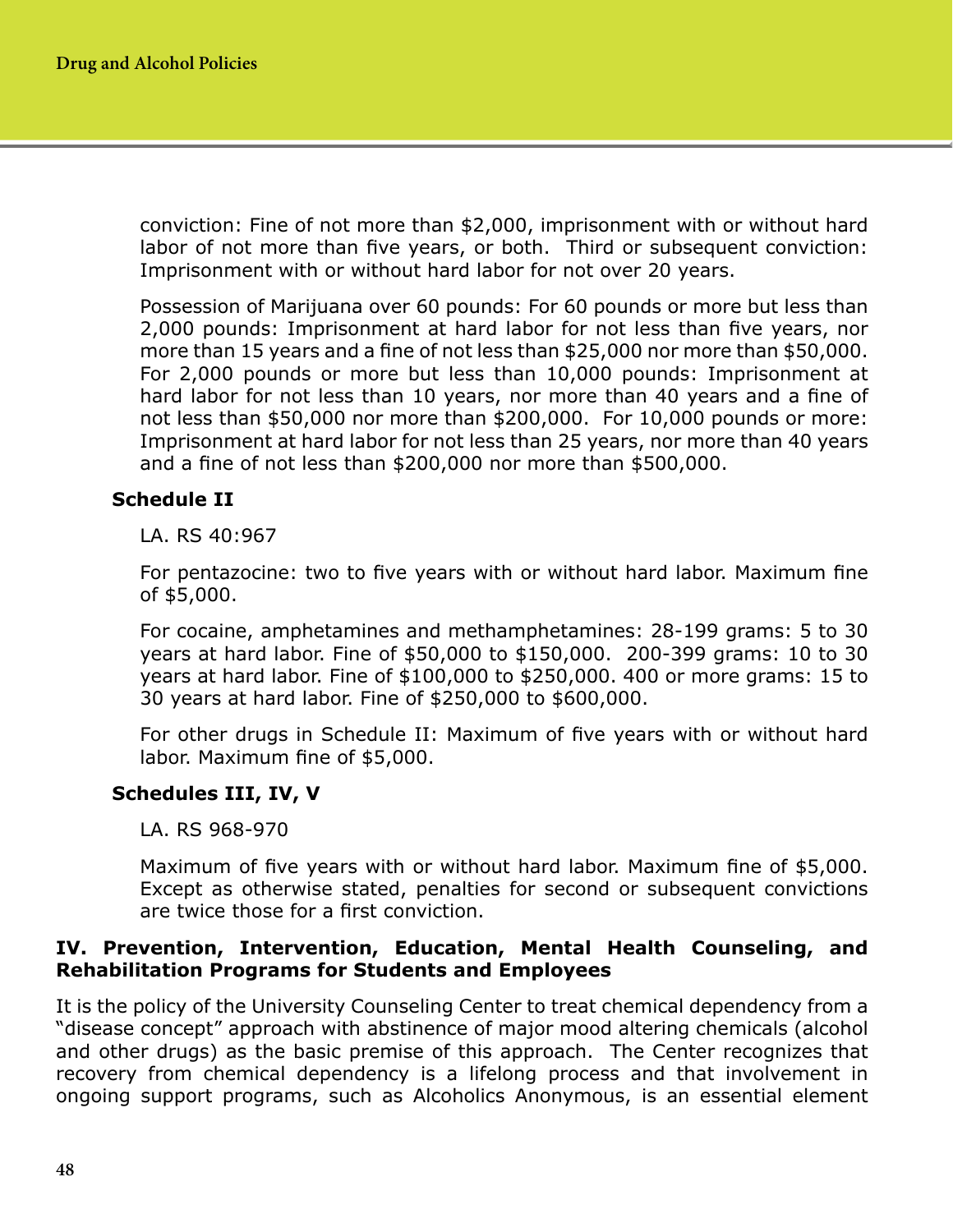in maintaining recovery. When appropriate and feasible, clients may be referred to chemical dependency treatment centers.

The following services can be provided through the University Counseling Center: education and intervention training; evaluation and assessment; individual therapy; referral to appropriate treatment milieu including individual and/or group counseling at the University Counseling Center, 12-Step Meetings such as Alcoholics Anonymous or Narcotic Anonymous, inpatient and outpatient chemical dependency treatment referral information available, tracking of individual's progress if treated other than at the University Counseling Center; follow-ups such as aftercare counseling (individual and group), family counseling for co-dependents (individual and group); referral to adjunct services such as ALANON, Co-dependency Support Groups, Adult Children of Alcoholics, Spouse Abuse or other support groups and/or treatment programs for Adult Children of Alcoholics and for Codependents; consultation services - The University Counseling Center maintains contact with a number of treatment centers.

## **Sanctions**

Southeastern Louisiana University will impose sanctions on any student, employee, or guest who violates any university, local, State, or Federal regulation concerning the unlawful possession, consumption, distribution or manufacture of drugs or alcohol. If the university does not take action and the individual is later convicted in criminal court, the university reserves the right to impose sanctions as described in this policy. In all cases individuals will be afforded their rights of due process as defined by statute and/or court decisions.

## Employees

In accordance with the State of Louisiana Substance Abuse and Drug-free Workplace Policy, Southeastern Louisiana University will strive to maintain a drugfree workplace and a work force free from other substance abuse. Employees are required by federal law to notify the employing state agency head or designee within five working days of conviction under any criminal drug statute where such conviction occurred in the workplace, while on official business, during work hours, when on call for duty, or any activities or class. Southeastern Louisiana University personnel are to notify the Human Resource Office. The following sanctions or other actions may be imposed on employees who violate this policy: referral to a rehabilitation program; suspension from duty and pay; termination of employment; referral for criminal prosecution; and restrictions of use of any motorized vehicle(s) on campus.

## **Students**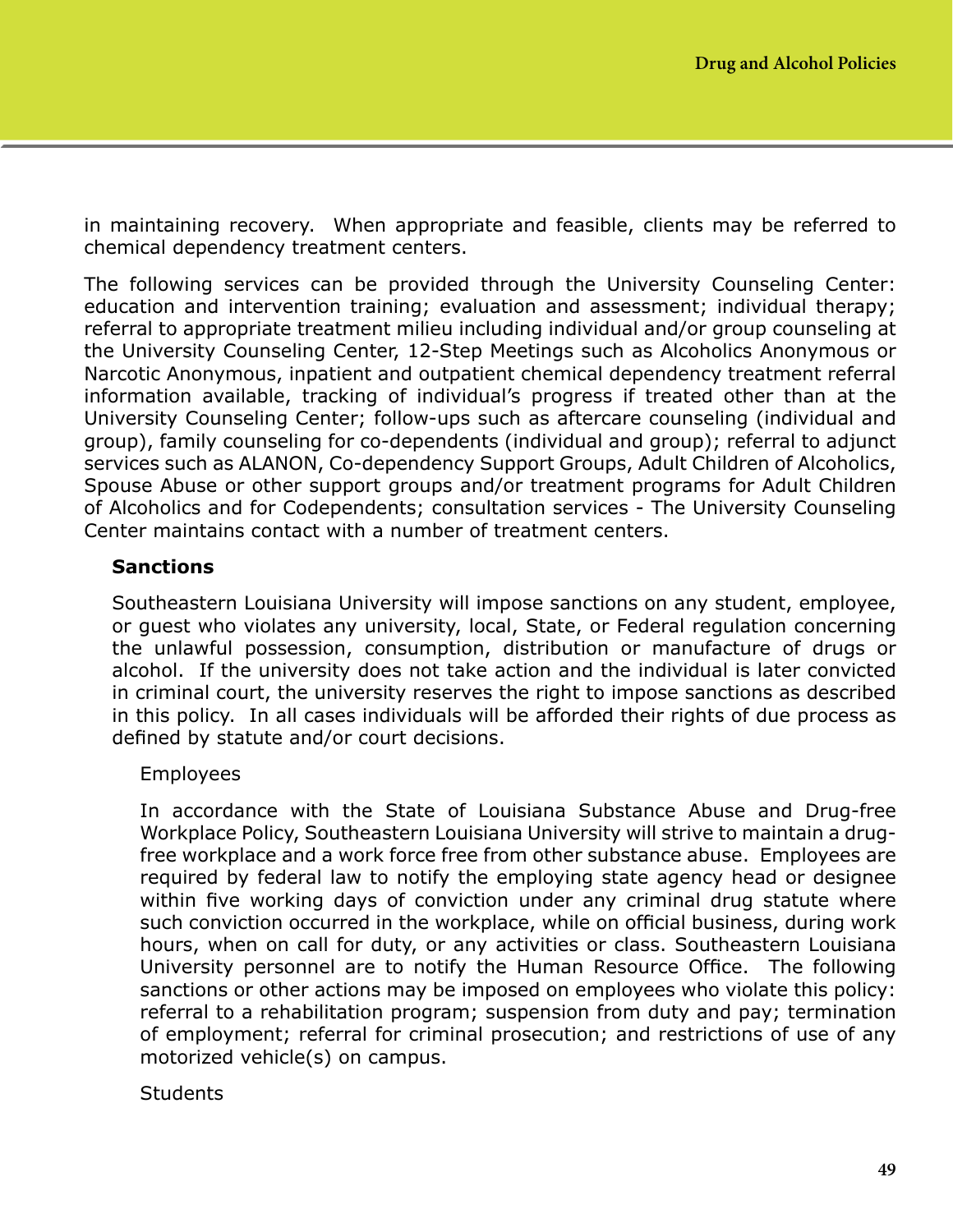Students and/or organizations who violate any of the provisions of this policy are subject to sanctions as outlined in the Student Code of Conduct. In addition the following sanctions may be added: loss of financial aid and possible repayment of any aid received after the violation occurred; completion of an approved rehabilitation program; counseling; restriction of use of any motorized vehicle(s) on campus; removal from elective or appointive office or standing committee and/or membership in recognized university organizations; community Service; parental notification - while the University recognizes that students are adults who must make their own decisions and assume responsibility for their actions, it also promotes partnerships between parents/guardians and students to facilitate development, learning, and a more successful university life. Therefore, Southeastern may send written notification and/or make phone contact to parents/ guardians of students under the age of 21 who have been found responsible for violating the University's Drug and Alcohol Policy; and other actions may be approved by the university disciplinary committee or the Vice President for Student Affairs or his/her designee.

#### Guests

Guests may be barred from campus and turned over to the District Attorney for further actions.

## **VI. Health Risks Associated with Alcohol and Substance Abuse**

Alcohol and substance abuse lead to health problems, decreased productivity and crime. Alcohol and substance abuse are especially destructive to education and learning, inhibiting educational, social and interpersonal development. Alcohol consumption causes a number of marked changes in behavior. Even low doses significantly impair the judgment and coordination required to drive a car safely, increasing the likelihood that the driver will be involved in an accident. Low to moderate doses of alcohol also increases the incidence of a variety of aggressive acts, including, spouse and child abuse. Moderate to high doses of alcohol cause marked impairments in higher mental functions, severely altering a person's ability to learn and remember information. Very high doses cause respiratory depression and death. If combined with other depressants of the central nervous system, much lower doses of alcohol will produce the effects just described.

Repeated use of alcohol can lead to dependence. Sudden cessation of alcohol intake is likely to produce withdrawal symptoms, including severe anxiety, tremors, hallucinations, and convulsions. Alcohol withdrawal can be life threatening. Long-term consumption of large quantities of alcohol, particularly when combined with poor nutrition, can also lead to permanent damage to vital organs such as the brain and liver.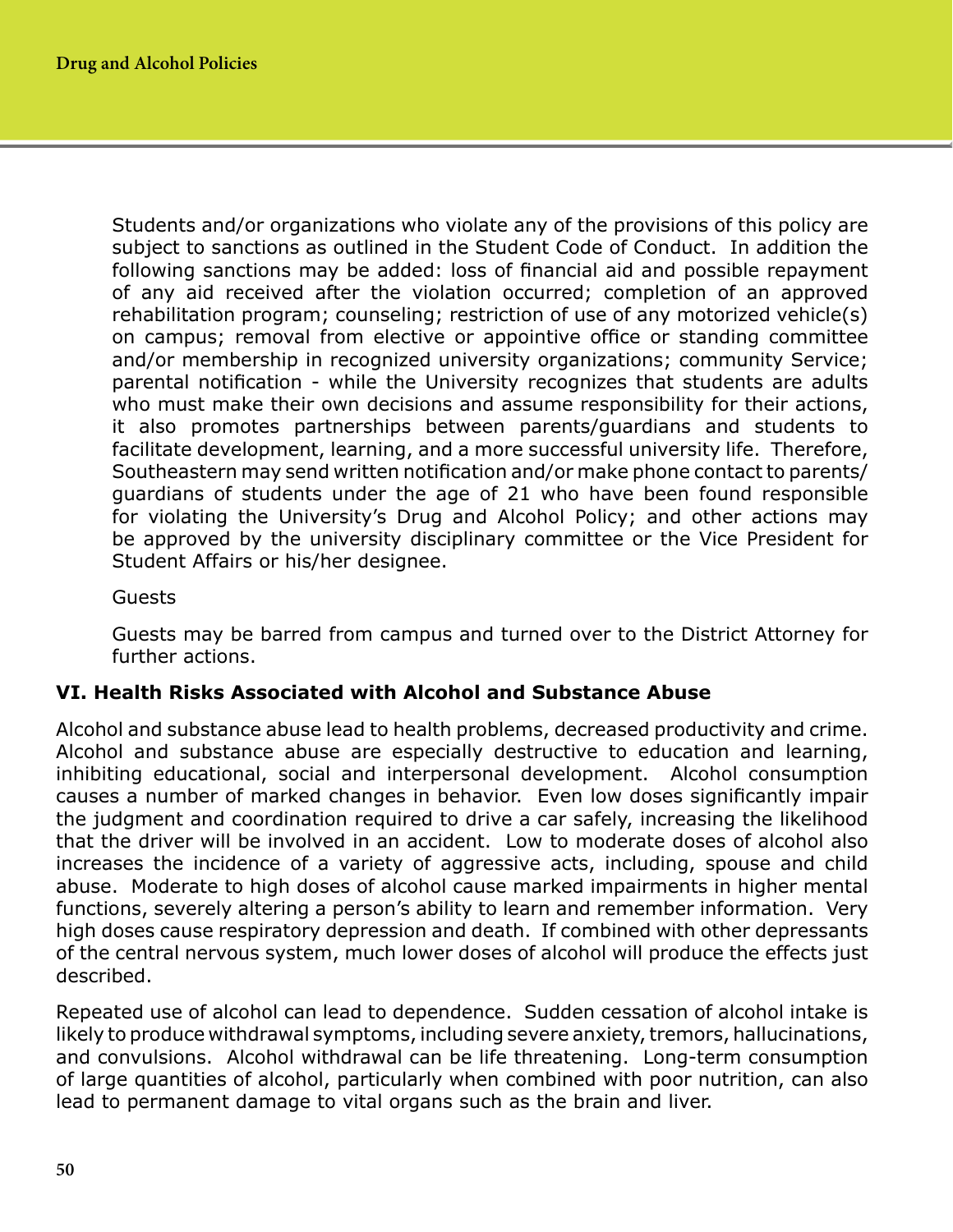Mothers who drink alcohol during pregnancy may give birth to infants with fetal alcohol syndrome. These infants have irreversibly physical abnormalities and mental retardation. In addition, research indicated that children of alcoholic parents are at greater risk than other youngsters of becoming alcoholics. Use and/or abuse of controlled substances have the potential to cause psychological and/or physical dependence. The health risks associated with substances covered by the "Controlled Substances Act are described in the Table's Controlled Substances-Uses and Effects."

# **Controlled Substances - Uses & Effects**

## **Narcotics**

- Possible Effects: euphoria, drowsiness, respiratory, depression, constricted pupils, nausea.
- Effects of Overdose: slow and shallow breathing, clammy skin, convulsions, coma, possible death.
- Withdrawal Syndrome: watery eyes, runny nose, yawning, loss of appetite, irritability, tremors, panic, cramps, nausea, chills and sweating.
- Duration: 3 to 6 hours for most. Dependence: most high physical and high psychological
- Drugs: Opium, Morphine, Codeine, Heroin, Methadone, Meperidine, Hydromorphone

## **Depressants**

- Possible Effects: slurred speech, disorientation, drunken behavior without odor of alcohol.
- Effects of Overdose: shallow respiration, clammy skin, dilated pupils, weak and rapid pulse, coma, possible death.
- Withdrawal Syndrome: anxiety, insomnia, tremors, delirium, convulsions, possible death.

Duration: Varies from 1 to 16 hours for barbiturates, to 4 to 8 for most others.

Dependence: Varies from low on Benzodiazepines to high on Quaaludes.

Drugs: Chloral Hydrate, Barbiturates, Benzodiazepines, Quaaludes.

## **Stimulants**

Possible Effects: increased alertness, excitation, euphoria, increased pulse rate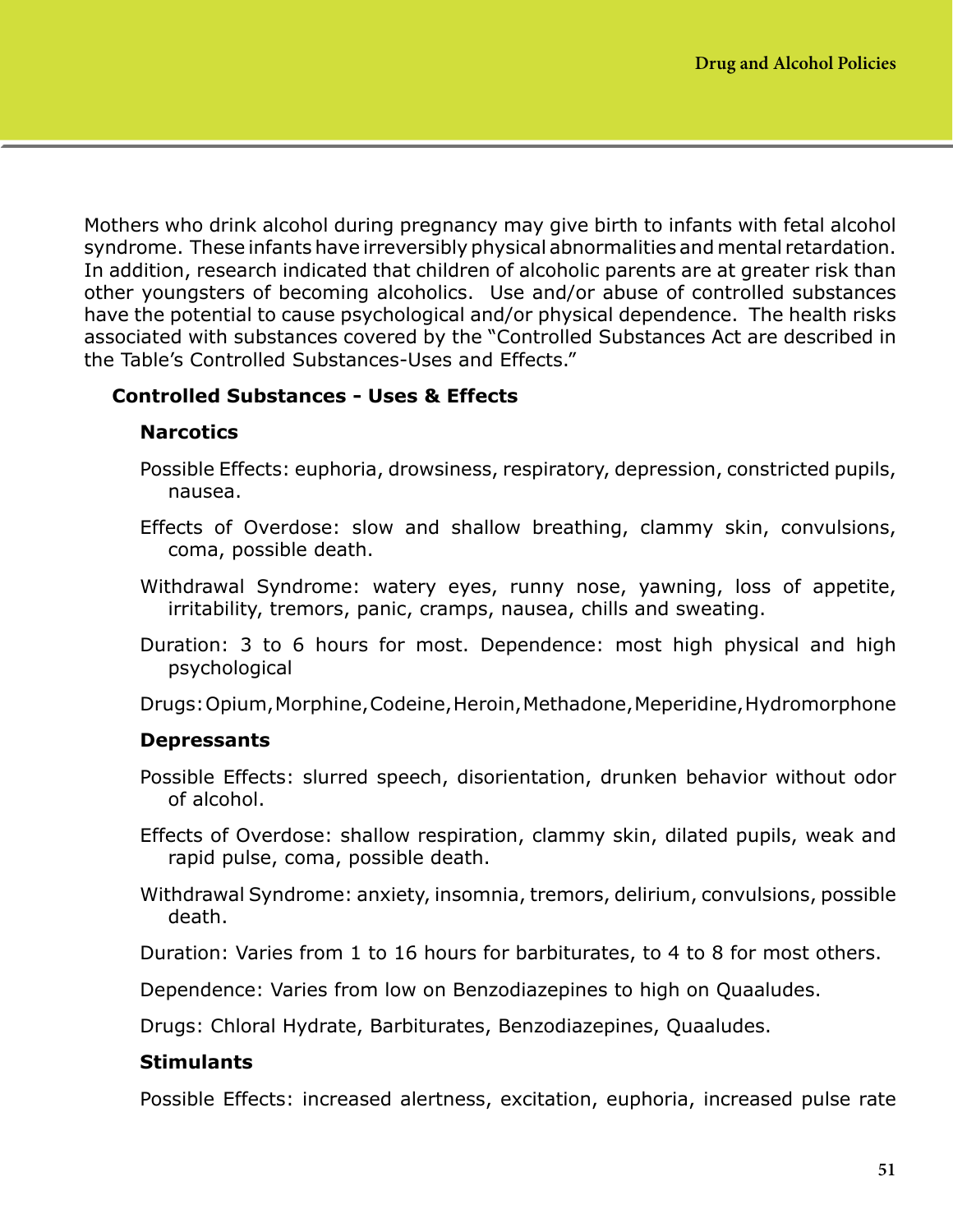and blood pressure, insomnia, loss of appetite.

Effects of Overdose: agitation, increase in body temperature, hallucinations, convulsions, possible death.

Withdrawal Syndrome: apathy, long periods of sleep, irritability, depression, disorientation.

Duration: 1 to 4 hours

Dependence: Physical possible, psychological mostly high.

Drugs: Cocaine, Amphetamines, Phenmetrazine, Methylphenidate.

#### **Hallucinogens**

Possible Effects: illusions and hallucinations, poor perception of time and distance.

Effects of Overdose: longer more intense "trip" episodes, psychosis, possible death.

Withdrawal Syndrome: Not reported Duration: varies from 8 to 12 hours to days.

Dependence: none to unknown physically, unknown to high psychologically.

Drugs: LSD, Mescaline and Peyote, PCP, Phencyclidine Analogues, Amphetamine Variants.

#### **Cannabis**

Possible Effects: euphoria, increased appetite, relaxed inhibitions, disoriented behavior.

Effects of Overdose : fatigue, paranoia, possible psychosis.

Withdrawal Syndrome: insomnia, hyperactivity and decreased appetite mentioned.

Duration: 2 to 4 hours Dependence: unknown physically, moderate psychologically.

Drug: Marijuana, Hashish, Hashish Oil.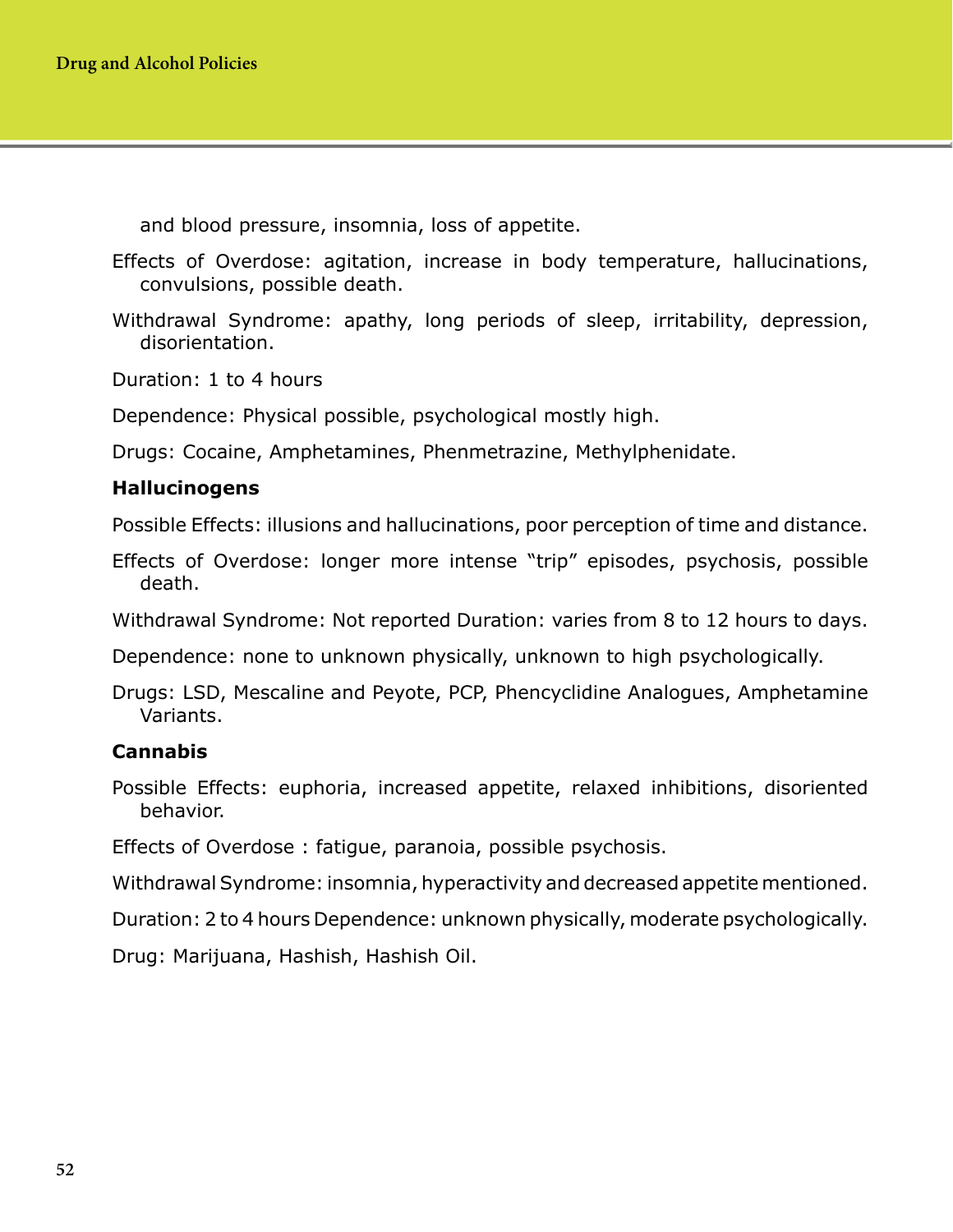## **VII. REVIEW**

This policy will be reviewed biennially by a university appointed committee to determine effectiveness and implement changes to the program if they are needed and to ensure that the sanctions described in Part V are consistently enforced.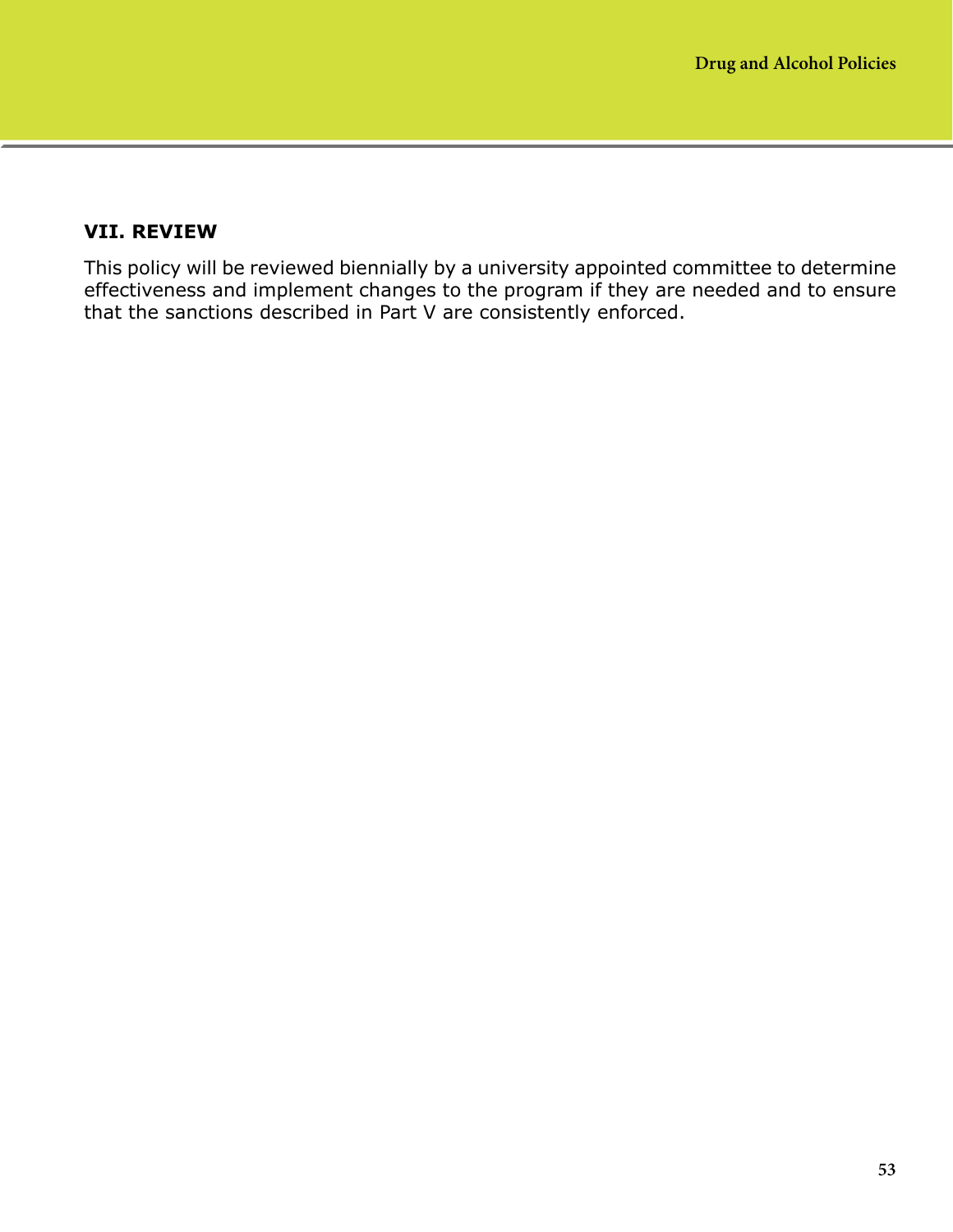# **Discrimination & Harassment Policy**

Southeastern Louisiana University is committed to maintaining an educational and workplace environment free of any type of discrimination and/or harassment which is illegal and which will not be tolerated. In furtherance of that commitment, this policy forbids discrimination and/or harassment of any kind by or against any applicant, employee, student, or any other individual/group of individuals on the basis of race, color, gender, religion, sexual orientation, gender identity, national origin, disability, genetic information, age, veteran status, political affiliation, citizenship, or retirement status.

This policy is part of our commitment to comply with the requirements and objectives set forth by Presidential Executive Order 11246, Title VII of the Civil Rights Act of 1964, the Age Discrimination in Employment Act of 1967, the Veterans Employment and Readjustment Act of 1972, the Equal Employment Opportunity Act of 1972, Section 901 of Title IX of the Educational Amendments of 1972, the Rehabilitation Act of 1973, the Vietnam Era Veterans' Readjustment Assistance Act of 1974, the Americans with Disabilities Act of 1990, the Civil Rights Act of 1991, the Genetic Information Nondiscrimination Act of 2008, Louisiana Executive Order 13, all as amended, and Louisiana Executive Order JBE 16-11.

This policy does not apply if a student/s feels as though they are a victim of sexual harassment. Such situations are covered under the Sexual Misconduct Policy of the University located at [www.southeastern.edu/resources/policies/assets\\_sexual](http://www.southeastern.edu/resources/policies/assets_sexual misconduct.pdf) [misconduct.pdf](http://www.southeastern.edu/resources/policies/assets_sexual misconduct.pdf) and students are encouraged to utilize the complaint process set forth within that policy. All other cases of sexual harassment are covered under this policy.

Inquiries regarding compliance with Title IX may be directed to the University's EEO/ ADA & Title IX Compliance Officer or the Director of the Office for Civil Rights, U.S. Department of Education.

## **I. DEFINITIONS**

- A. Complaint: Allegations of discrimination and/or harassment filed in good faith and in accordance with established procedures
- B. Discrimination: Taking adverse action against, or offering preferential treatment to, an individual/group of individuals based on protected characteristics or status rather than individual merit.
- C. Harassment: Unwelcome and objectively offensive physical, verbal, or nonverbal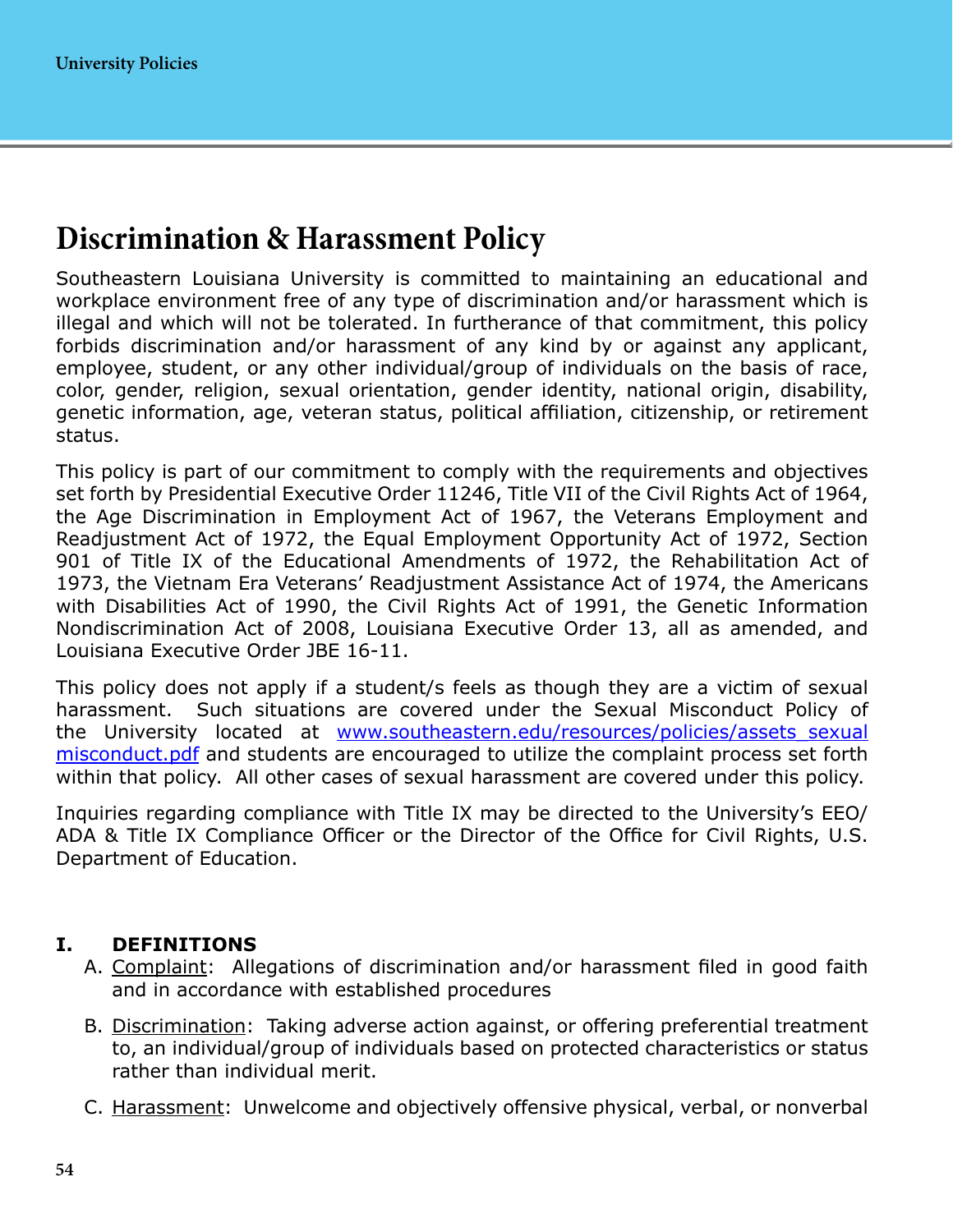conduct regarding the protected characteristics/status of others, which is so severe or pervasive that it creates an intimidating, hostile or offensive environment and/or interferes with an individual/group of individuals' work or educational activities. This conduct need not have intent to harm; if severe enough, it does not have to consist of repeated incidents; and it need not be directed against a specific individual/group of individuals.

- D. Sexual Harassment: Unwelcome conduct of a sexual nature when (i) submission to such conduct is made either explicitly or implicitly a term or condition of an individual/group of individuals' employment or education; (ii) submission to or rejection of such conduct by an individual/group of individuals is used as the basis for a decision affecting that individual/group of individuals' employment or education; or (iii) such conduct has the purpose or effect of unreasonably interfering with an individual/group of individuals' employment or education, or creating an intimidating, hostile, or offensive employment or educational environment, and has no legitimate relationship to employment, the subject matter of a course, educational programs (including, but not limited to, athletics) or academic research. Sexual harassment also includes non-sexual harassment or discrimination of an individual/group of individuals because of the individual/ group of individuals' sex and/or gender, including harassment based on the person's nonconformity with gender stereotypes.
- E. Protected Characteristics/Status: race, color, gender, religion, sexual orientation, national origin, disability, genetic information, age, veteran status or retirement status.
- F. Retaliation: Any adverse action taken against an individual/group of individuals who has complained about discrimination, harassment or other unlawful practice, or who may have participated in a court or administrative investigation, hearing or litigation relating to workplace conduct or discrimination or harassment by filing a charge or acting as a witness. Retaliation is prohibited under Title IX as well as University policy. This includes overt or covert acts of reprisal, interference, restraint, penalty, discrimination, intimidation, or harassment against an individual/group of individuals exercising rights under this policy. To establish a claim of retaliation, the individual/group of individuals need not be a member of a protected group or class. Individuals/groups of individuals who assist others in raising a complaint of prohibited discrimination and/or harassment by offering advice and moral support, or by giving testimony or evidence in support of a complaint, are similarly protected. This protection exists even if the complaint is eventually dismissed or found to be lacking in merit. The process for filing a complaint of retaliation is set forth in the University's Retaliation Policy.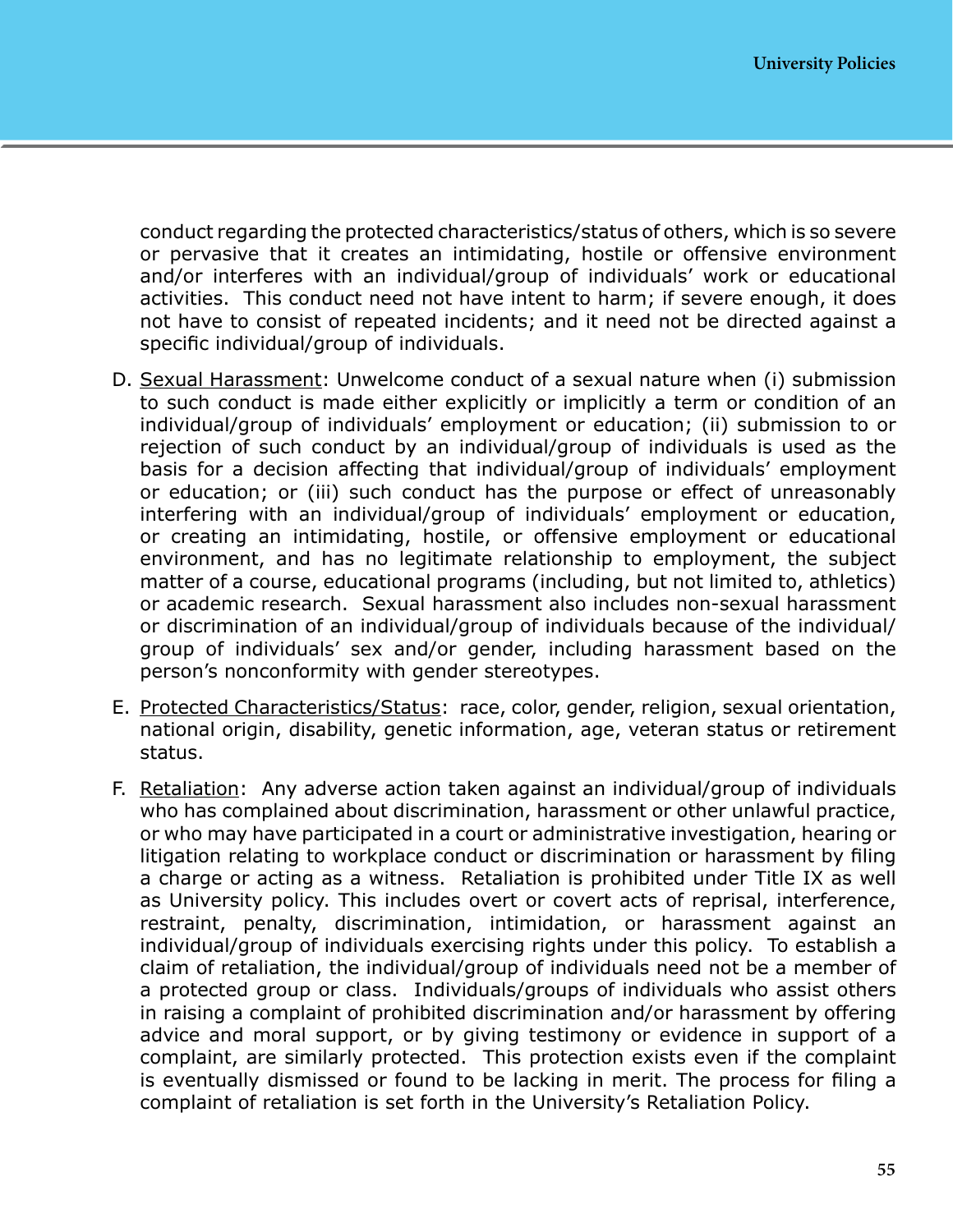# **II. PROHIBITED CONDUCT**

A. Discrimination

Examples include but are not limited to:

- Denying or granting employment promotions or other advancement opportunities based on an individual/group of individuals' protected characteristics/status;
- Granting/denying preference in education, educational programs or employment based on an individual/group of individuals' protected characteristics/status;
- Excluding any individual/group of individuals, from participation in, or denying the benefits of, any education program or activity, based upon their protected characteristic or status;
- Assigning grades based on an individual/group of individuals' protected characteristics/status;
- Making work assignments based on an individual/group of individuals' protected characteristics/status;
- Denial of leave based on an individual/group of individuals' protected characteristics/status.
- B. Harassment

Examples include but are not limited to:

- Verbal threats, offensive jokes, epithets, derogatory comments, ridicule, mockery or slurs;
- Gratuitous visual displays such as posters, photographs, cartoons, drawings, or gestures;
- Unwanted physical contact such as touching, intimidation or blocking normal movement.
- C. Sexual Harassment

Examples include but are not limited to:

• Making unwanted sexual advances, including touching, kissing, hugging, or massaging;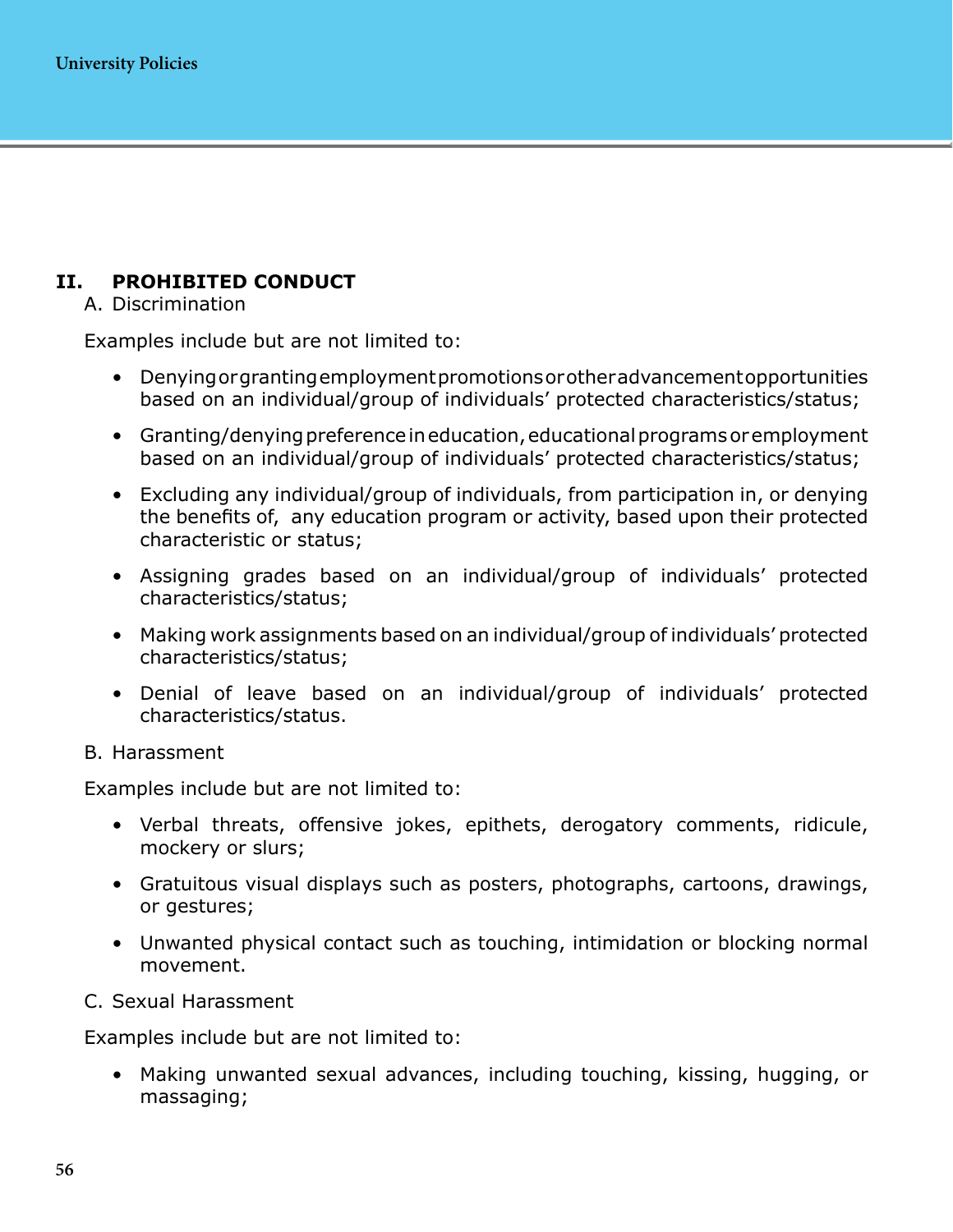- Making sexual gestures or visual displays such as leering;
- Offering employment or academic benefits in exchange for sexual favors;
- Gratuitous displays of sexually suggestive objects, pictures, cartoons, or drawings;
- Sending suggestive or obscene letters, notes, or invitations;
- Engaging in graphic sexual commentary about an individual's body.

#### **III. ESTABLISHING AND INVESTIGATING COMPLAINTS**

- A. Evidence
	- 1. Direct Evidence: In order to establish direct evidence of discrimination and/ or harassment, there must be proof that the adverse action or preferential treatment was a result of a protected category/status. Such evidence is any written or verbal statement by an official that he/she took actions against, or offered preferential treatment to, an individual/group of individuals because of their protected category/status
	- 2. Circumstantial Evidence: A violation can also be established if there is circumstantial evidence of discrimination and/or harassment. Typically this link can be demonstrated based on the following:
		- Suspicious timing of the adverse action against, or preferential treatment of, the individual/group of individuals; ambiguous statements by the accused; an accused's conduct toward other employees/students in the same protected group as the individual/group of individuals; and "other bits and pieces" of evidence "from which an inference of discriminatory intent and/or harassment might be drawn";
		- Evidence that other individuals similarly situated to the individual/group of individuals but are not members of the same protected group "received systematically better treatment"; and
		- Evidence that the individual was qualified for a position, but was replaced by or passed over for the position in favor of someone not in the same protected group as the individual and that the employer's stated reason for not choosing the individual was pre-textual.
	- 3. Non-discriminatory/Non-Harrassing Reason: Discrimination and/or harassment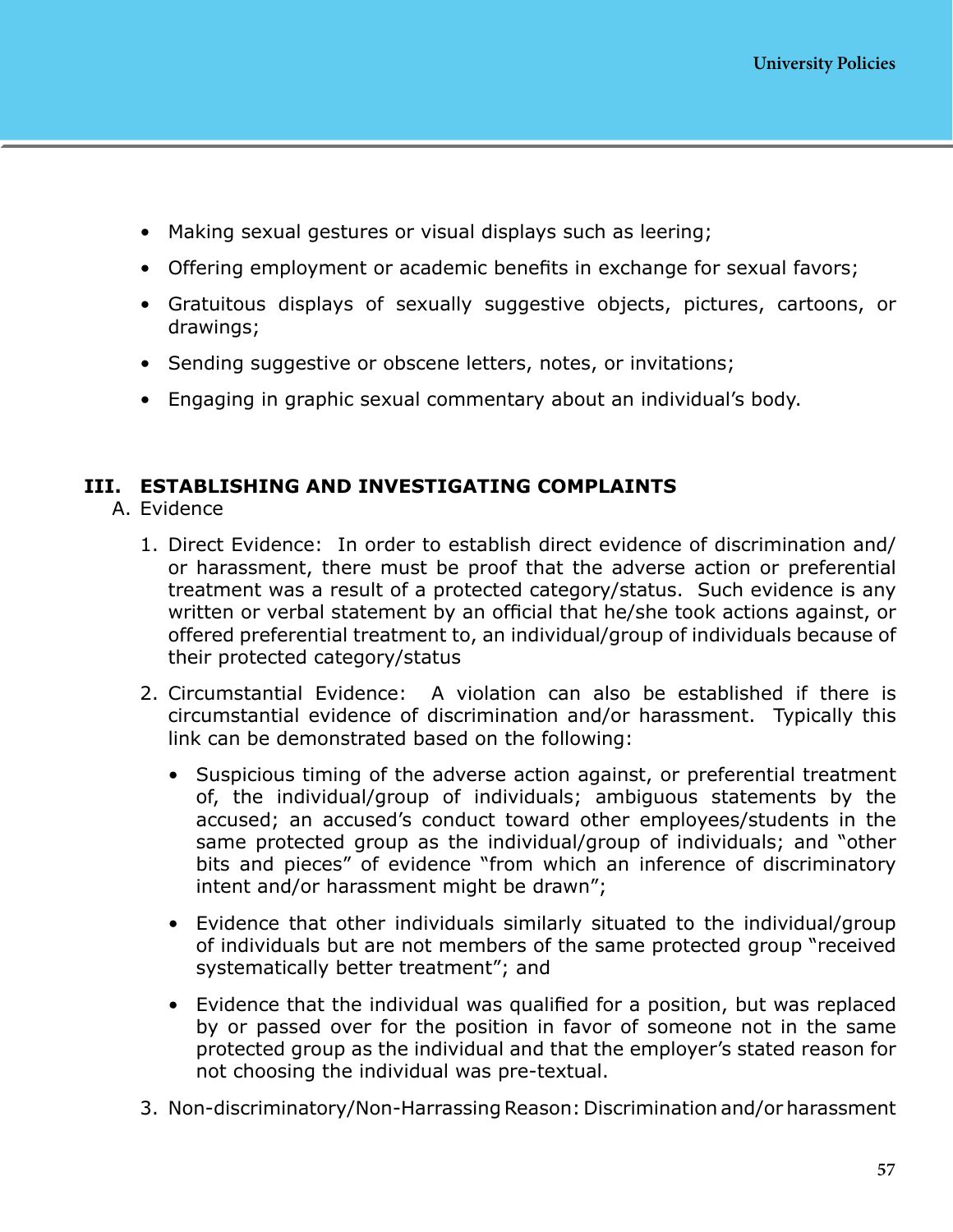can be established if the entity fails to provide evidence of a legitimate and nonretaliatory/non-harassing reason for adverse employment actions/adverse educational actions/preferential treatment. Common legitimate reasons for adverse employment actions/adverse educational actions/preferential treatment include poor job performance, inadequate qualifications for the position sought; violation of work rules or insubordination; poor academic performance, and violation of university academic policies, rules or regulations.

- 4. Pretext to Motive: Even if an entity produces evidence of a legitimate reason for the adverse action/preferential treatment, a violation can still be found if the reason is a pretext to hide actual motive. This can be proved through evidence that an individual/group of individuals was treated differently from similarly situated individuals or subjected to heightened scrutiny.
- 5. Standard of Review: The preponderance of the evidence standard will be used for investigation allegations of discrimination and harassment.
- B. Confidentiality

The University will respect the confidentiality of all parties and witnesses as much as possible, consistent with the University's legal obligations. Breaches of confidentiality or privacy committed by anyone receiving a report of harassment or discrimination or investigating the report of same may be considered a separate violation of the Policy and may result in the disciplinary sanctions.

C. Interim Measures

Upon receiving a report of harassment or discrimination Southeastern will immediately offer any interim measures appropriate to the circumstances – including, but not limited to, temporary changes in classes, residence hall assignments, work assignments, etc. Both parties will be advised regarding the university policy on retaliation.

D. Reporting and Investigation Process

Each of the Universities that comprise the UL System shall designate an EEO/ ADA/Title IX Compliance Officer. The responsibilities of the Compliance Officer for each University include receiving and investigation of complaints of unlawful discrimination/harassment at the University. The name and contact information for the individual designated by the University as its Compliance Officer is as follows: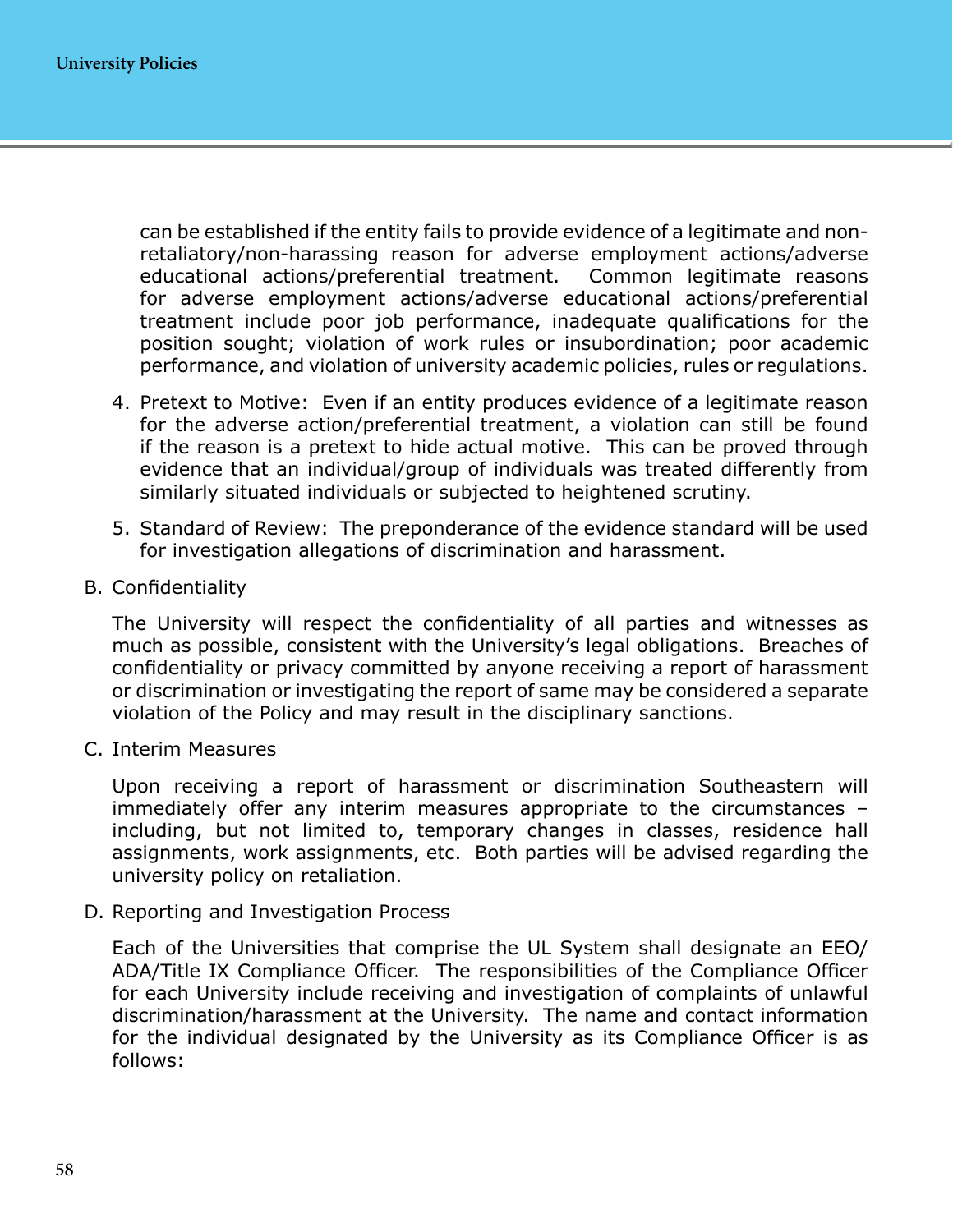Gene Pregeant University Compliance Officer Rm. 120, Dyson Hall SLU Box 10328 985/549-5888 gpregeant@selu.edu

The Compliance Officer can serve in other capacities or roles within the University, but will report directly to the respective University President regarding all complaints of unlawful discrimination/harassment.

If a complaint of unlawful discrimination/harassment is against the Compliance Officer, the complainant shall complain directly to the University President. Complaints of unlawful discrimination/harassment against the University President shall be made directly to the University of Louisiana System Compliance Officer whose name and contact information is:

> Bruce Janet Interim EEO Coordinator/Officer UL System Claiborne Building 1201 N. Third, Suite7-3000 Baton Rouge, LA 70802 225-342-6950

**Complaint Procedures** – Complaints, whether informal or formal, should be reported as soon as possible after any alleged incident of discrimination or harassment has occurred. There is no deadline or required timeframe within which unlawful discrimination or harassment must be reported. However, a large proximity of time in between the alleged discrimination/harassment and the reporting may negatively affect the investigation.

**Informal Complaints** – A complaint of unlawful discrimination/harassment does not have to begin at the Informal Complaint stage. However, use of the Informal Complaint process may allow a matter to be resolved quickly if the complainant/complainants believes that the circumstances make the Informal Complaint process appropriate for a particular situation. Informal complaints should be made in writing within 10 business days of the date that the individual/group of individuals knew or had reason to know of the alleged discrimination/harassment. Although attempts will be made to address all complaints of discrimination/harassment, complaints that are made more than 30 calendar days after complainant/complainants knew or should have known about the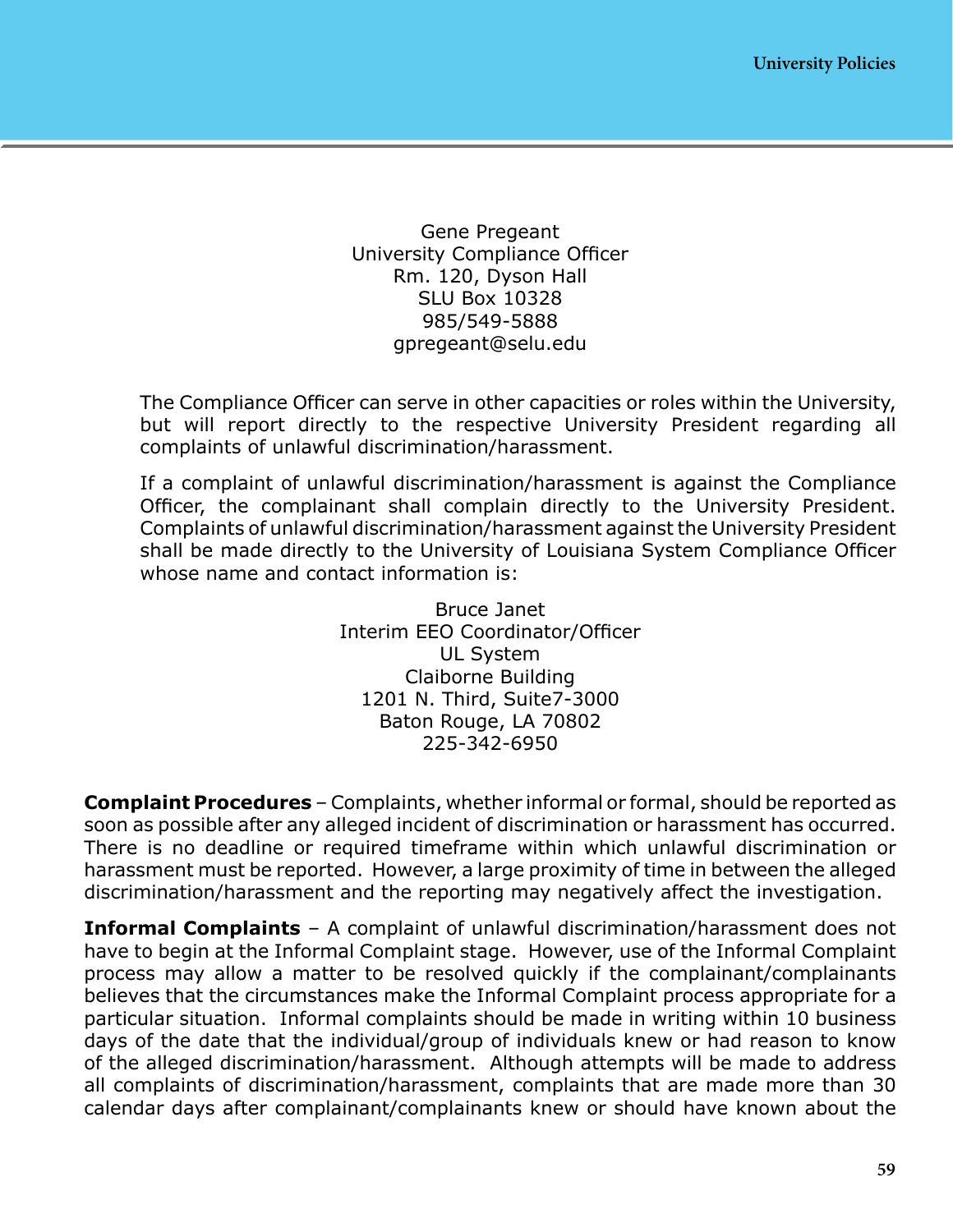alleged conduct will be more difficult or impossible to investigate depending on the facts involved.

Informal complaints can be resolved through informal meetings (either separate or together) with the complainant/complainants and person/persons engaging in the alleged conduct and informal information gathering. Supervisors and department heads, and other administrators may be involved in resolving an informal complaint. If the Complainant is not satisfied with the results of an informal complaint, a Level 1 Complaint can be filed to begin the Formal Complaint Process. The Compliance Officer may document the resolution of an Informal Complaint.

Should an individual utilizing this campus process he/she may simultaneously exercise their right to proceed with criminal charges based upon the same behavior/conduct. Regardless of simultaneous criminal charges the University will still conduct its own investigation.

## **Formal Complaint Process**

**Level 1** – Written complaints of discrimination/harassment should be submitted to the University's Compliance Officer within 10 business days of the alleged incident if the complainant/complainants does not wish to use the informal complaint process. This is not a deadline that will prevent a claim of unlawful discrimination/harassment from being heard by the Compliance Officer. However, complaints that are made more than 30 calendar days after the complainant/complainants knew or should have known about the alleged conduct will be more difficult or impossible to investigate depending on the facts involved.

**Initial Meeting with Complainant.** As soon as is practicable, the individual investigating the complaint shall contact the complainant and schedule an initial meeting. At the initial meeting the Compliance Officer will provide a copy of this policy which explains the process and rights of all parties, request additional information regarding the reported incident, and explain the investigatory process;

**Process.** The Compliance Officer will either conduct an investigation or authorize an investigation, where all parties area given the opportunity to present witnesses and evidence.

**Notice of Allegations to Respondent.** At the outset of an investigation, the investigator will provide the respondent prompt (ten working days) notice of the allegations against him or her in writing together with a copy of/link to this Policy. A written notice of all documents will be provided to the complainant concurrently with respondent.

**Investigation Time Frame.** The investigation should begin within five working days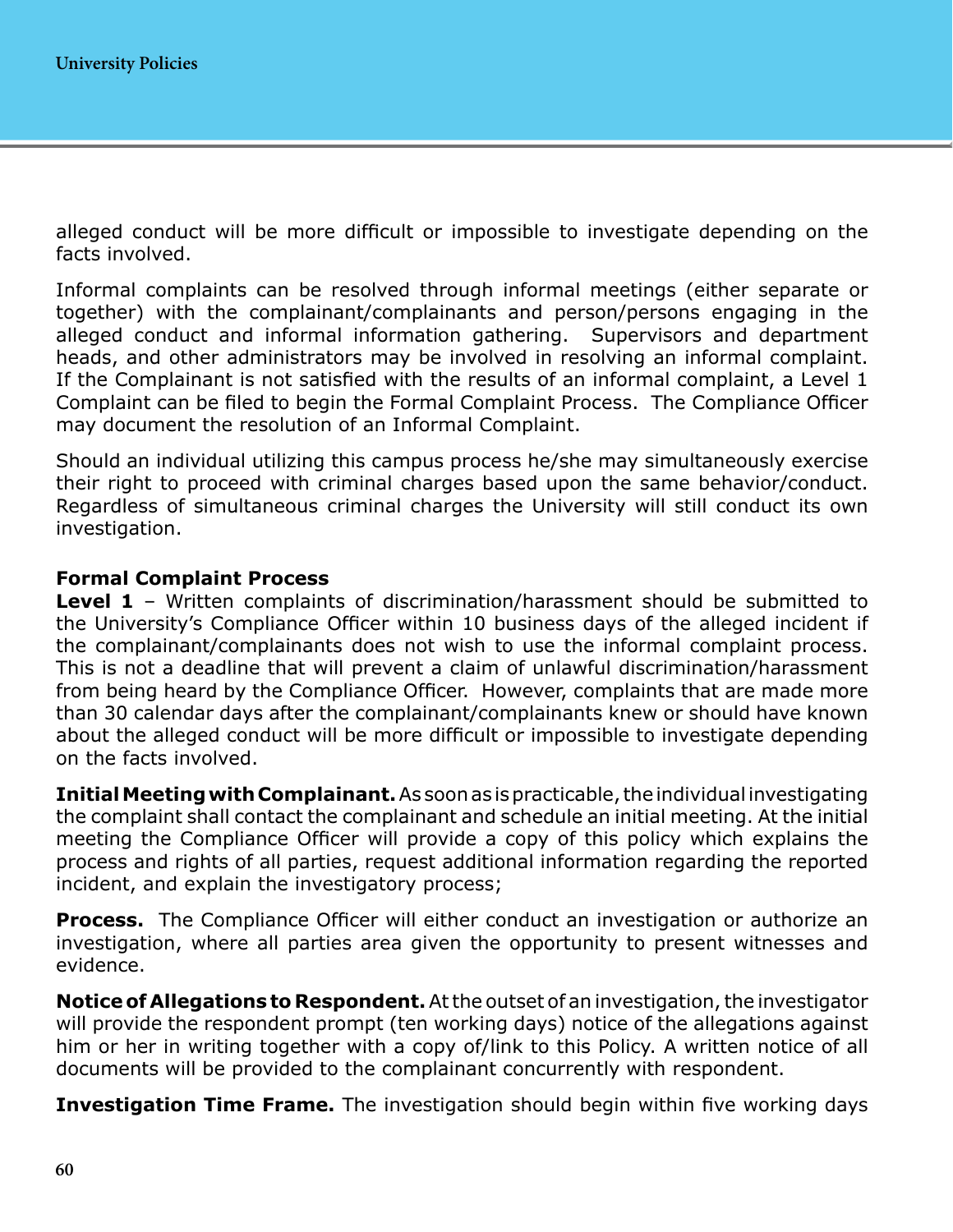of the notice to the respondent and must be concluded within a reasonable time frame, preferably no longer than ten working days.

**Written Summary.** The Compliance Office will then issue to both parties a written summary of the outcome of the investigation within a reasonable timeframe (within ten working days of the completion of the investigation). A copy of the Compliance Officer's written summary of the investigation will be accessible to both parties.

**Preventative measures.** If an investigation confirms either that discrimination or harassment has occurred or that conduct in violation of the policy has occurred, immediate and appropriate action to stop any such conduct and reasonable steps to prevent any further harassment, discrimination, or retaliation shall be taken.

**Level 2** – If either party to a complaint of unlawful retaliation wishes to appeal the Level 1 decision, an appeal of the written decision must be made in writing within 10 business days of the receipt of the Level 1 Complaint determination. The appeal should be sent to the Office of the President of the University who will forward the appeal to the University EEO Advisory Committee for a review and determination.

## **Equal Employment Opportunity (EEO) Advisory Committee**

Each University shall create an EEO Advisory Standing Committee composed of members of the faculty and staff from various departments. The EEO Committee should include individuals representing the interests of classified and unclassified staff and should reflect the diverse workforce the campus. The EEO Committee for each University will communicate regularly regarding issues related to policy implementation including University climate and systemic concerns. In addition to its other responsibilities, a sub-group of between three (3) to five (5) of the EEO Advisory Committee Members shall serve as the Level 2 appeal review committee for this Discrimination/Harassment process.

Each university shall maintain a pool of trained investigators who are employees of the universities who have had formal training in investigation techniques, policies, and procedures for purposes of resolving administrative complaints and actions within the campus environment. Such individuals should have knowledge in interviewing, evidence collection, and report writing, and will be the primary individuals responsible for making initial inquires of complainants and respondents in a variety of administrative proceedings.

Prior to the EEO Advisory Committee's review, a trained investigator appointed by the President of the university will: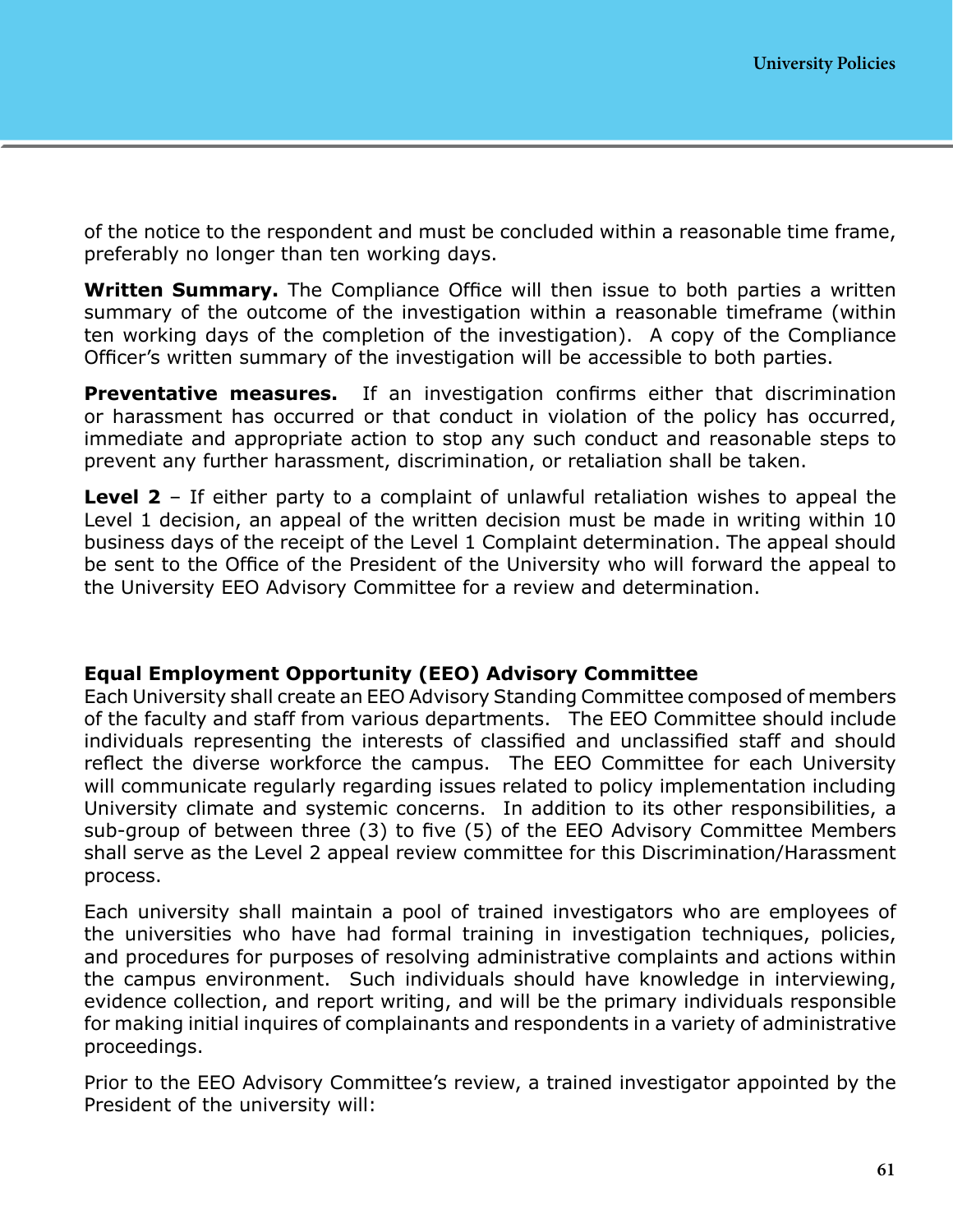- 1. Review and investigate the Level 1 complaint decision;
- 2. Collect and clarify additional available facts about the alleged incident;
- 3. Meet with the complainant/complainants and the accused individual, separately, if appropriate.
- 4. The trained investigator will provide a report to the EEO Advisory Committee. The EEO Advisory Committee will review the Level 1 decision and the appeal as well as the investigator's report, and will make a determination regarding the Level 1 decision and will provide detailed findings along with any recommendations for appropriate action to the President of the University for consideration. Recommendations may include: uphold the Level 1 decision in full or in part or render an alternative decision in full or in part. The President of the University will review the report submitted by the EEO Advisory Committee and, depending upon the nature and severity of the charge(s), the President may approve the recommended action or may recommend an alternate resolution.

The complainant/complainants and the accused individual will be notified of the decisions at each level. The complainant/complainants will also be notified of all elements of the decision that directly relate to the complainant, involve general campus wide changes, or are otherwise required by state or federal law.

#### IV. SANCTIONS

Following an investigation, if a faculty or staff member is found in violation of the policy, that individual may be subject to disciplinary action, and the sanctions may include reprimand, probation, suspension, demotion, reassignment, and termination. In the event that personnel action is determined necessary and appropriate with respect to the accused, the University should use its appropriate personnel polices after a determination regarding the allegations.

#### V. TRAINING

The Compliance Officer on each campus shall identify the human resources personnel as well as the managerial and supervisory personnel on each campus each year. The individuals shall be provided annual training by the Compliance Officer or designee on the Anti-Discrimination and Harassment Policy and shall have access to the Compliance Officer to address any questions or concerns that arise with respect to this policy. The Compliance Officer shall have access to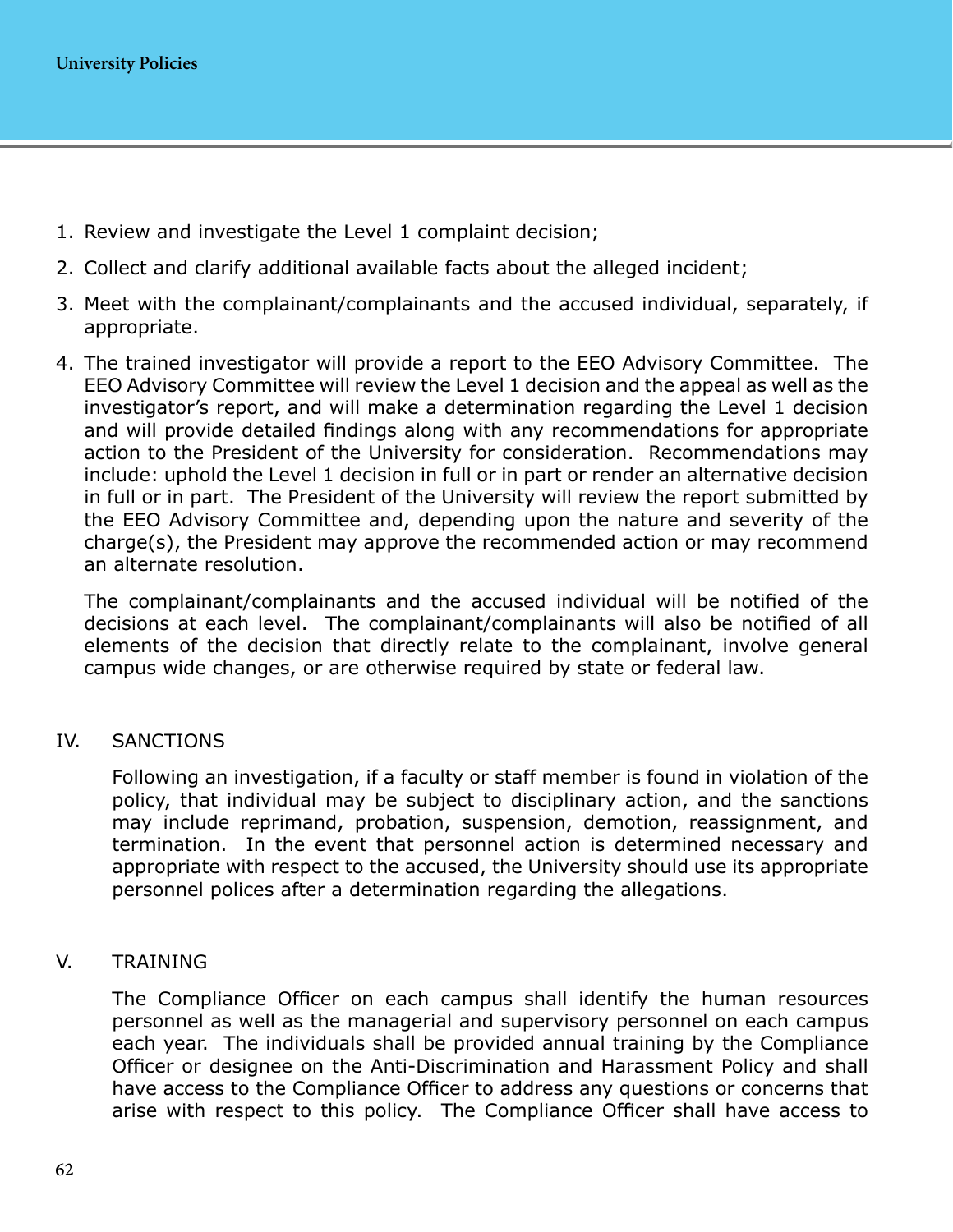and shall use the UL System EEO Coordinator/Officer as a resource as needed to ensure compliance with this policy.

The EEO Committee shall also receive training with respect to how to properly review and analyze complaints of retaliation as part of their annual EEO Training.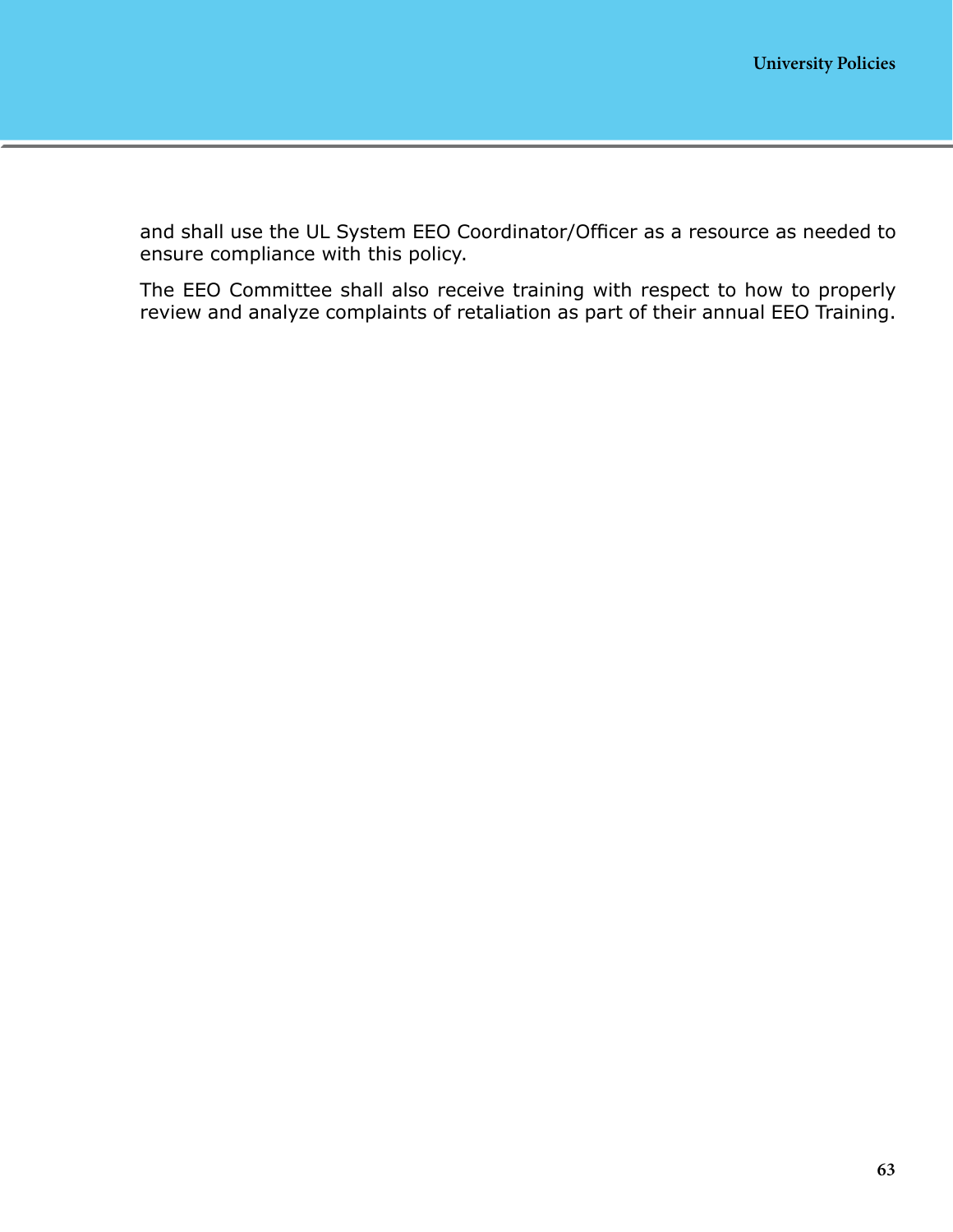# **Americans with Disabilities Act**

## **Compliance Statement**

- Southeastern has adopted an internal grievance procedure providing for prompt and equitable resolutions of complaints alleging any action prohibited by the U.S. Department of Justice regulations implementing Title II of the Americans with Disabilities Act. Title II states, in part, that "no otherwise qualified disabled individual shall, solely by reason of such disability, be excluded from the participation in, be denied the benefits of, or be subjected to discrimination in programs or activities sponsored by a public entity.
- Complaints should be addressed to EEO/ADA Compliance Officer, SLU Box 10328, Hammond, LA 70402, 985-549-5888, who has been designated to coordinate ADA compliance efforts.
	- 1. A complaint should be filed in writing, contain the name and address of the person filing it and a brief description of the alleged violation of the regulations.
	- 2. A complaint should be filed within 10 days after the complainant becomes aware of the alleged violation. (Processing of allegations of discrimination which occurred before this grievance procedure was in place will be considered on a case-by-case basis).
	- 3. An investigation, as may be appropriate, shall follow a filing of a complaint. The investigation shall be conducted by the EEO/ADA Compliance Officer. These rules contemplate informal but thorough investigations, affording all interested persons and their representatives, if any, an opportunity to submit evidence relevant to a complaint.
	- 4. A written determination as to the validity of the complaint and a description of the resolution, if any, shall be issued by the EEO/ADA Compliance Officer and a copy forwarded to the complainant no later than 30 days after its filing.
	- 5. The EEO/ADA Compliance Officer shall maintain the files and records of Southeastern Louisiana University.

Students who have exhausted the internal administrative remedies of the University

may choose to file a complaint alleging discrimination with the Office of Civil Rights: Dallas Office U. S. Department of Education 1999 Bryan Street, Suite 2600 Dallas, Texas 75201 Telephone: 214-880-2459 FAX: 214-880-3082; TDD: 214-880-2456 Email: OCR\_Dallas@ed.gov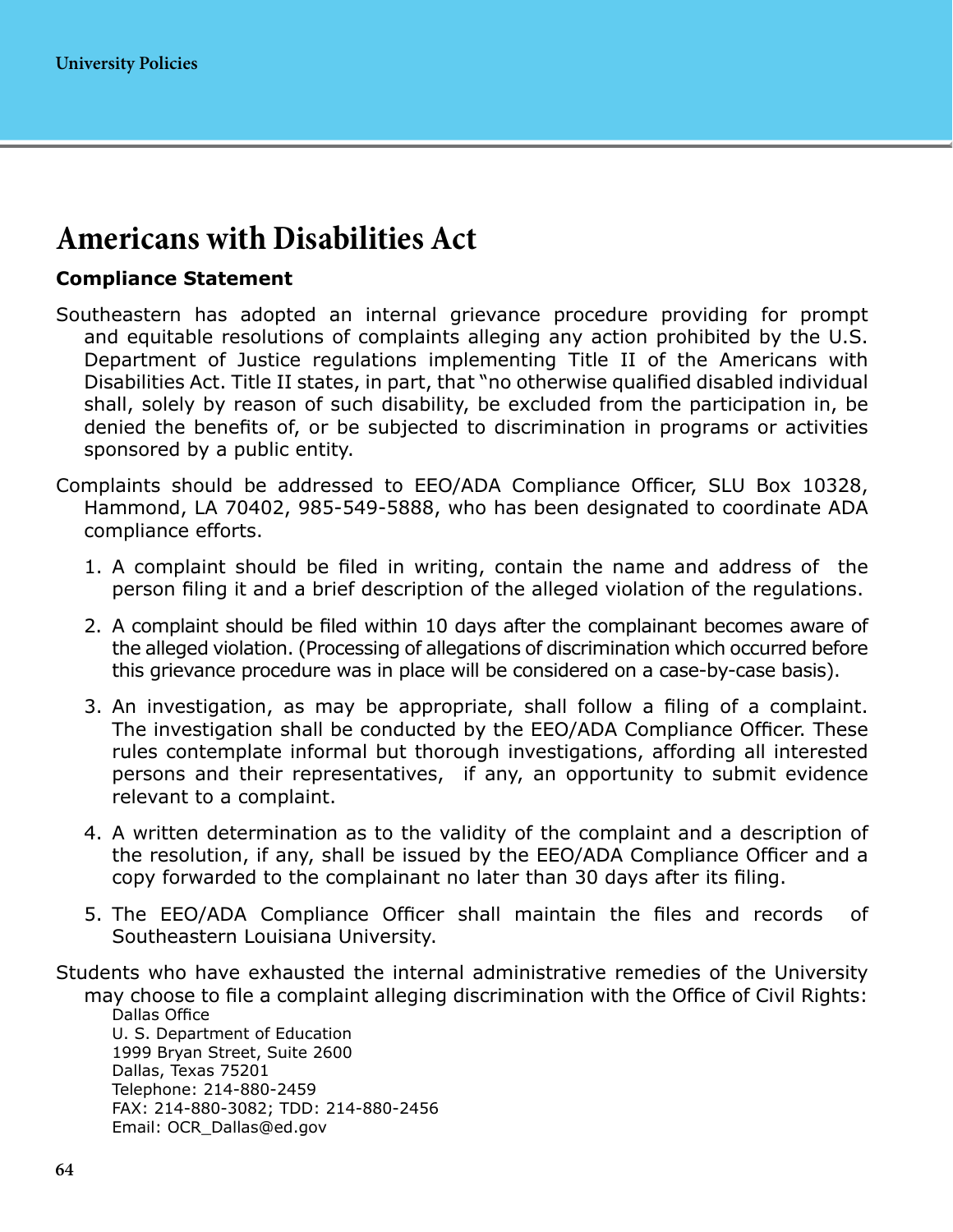# **Hazing Policy**

# **Policy Statement**

Southeastern Louisiana University ("the University") is committed to the safety and wellness of our students. This commitment is reflected in our adherence to relevant federal and state regulations; and through the development of policies and procedures to maintain a safe educational environment.

## **Purpose of Policy**

The University does not tolerate hazing, including the physical, mental or psychological abuse of any individual or individuals. All allegations of hazing will be fully investigated by the appropriate authorities. Any organization, and/or individuals within an organization, found responsible of hazing may face disciplinary action up to and/or including expulsion from the University and/or criminal charges.

## **Applicability**

This policy applies to all Southeastern students, faculty and staff.

## **Policy Procedure**

## **Definitions and Regulations against Hazing**

The University adheres to the Southeastern Louisiana University Hazing Policy, University of Louisiana System policy on hazing (S-II.XXIII.-1); the Board of Regents Uniform Policy on Hazing Prevention, and applicable state laws as described below:

## **Louisiana Laws on Hazing**

## **RS 17:1801 Amended: Hazing Prohibited**

Hazing in any form, or the use of any method of initiation into organizations in any education institution supported wholly or in part by public funds, which is likely to cause bodily danger or physical punishment to any student or other person attending any such institution is prohibited.

Whoever violates the provisions of this Section shall be expelled, suspended, or dismissed from the education institution and not permitted to return for at least one semester, quarter, or comparable academic period. In addition, the person violating such provisions may also be subject to the provisions of R.S. 14:40.8.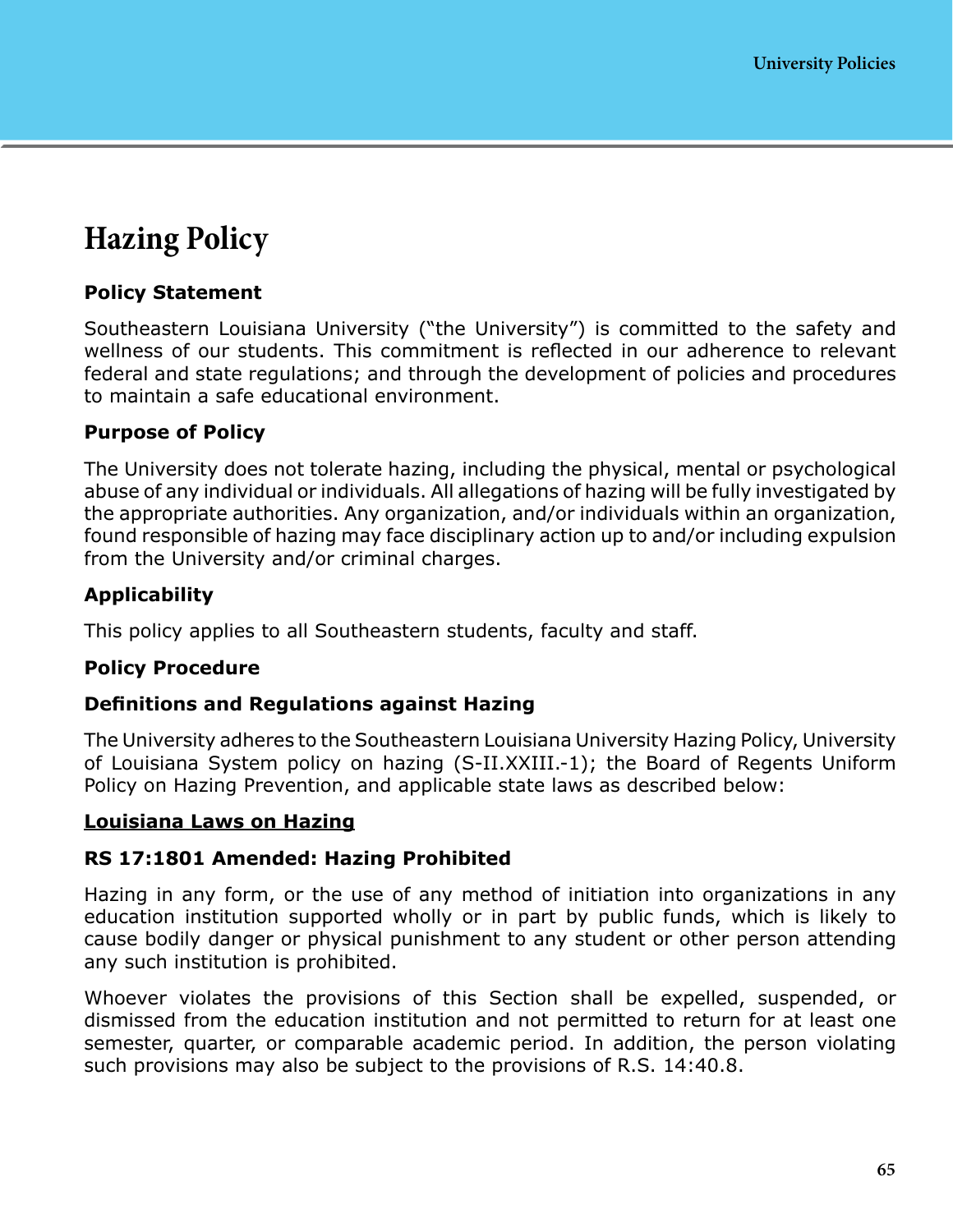## **RS 14:40.8 Criminal Hazing**

It shall be unlawful for any person to commit an act of hazing. Any person who commits an act of hazing shall be fined up to one thousand dollars, imprisoned for up to six months, or both.

If the hazing results in the serious bodily injury or death of the victim, or the hazing involves forced or coerced alcohol consumption that results in the victim having a blood alcohol concentration of at least .30 percent by weight based on grams of alcohol per one hundred cubic centimeters of blood, any person who commits an act of hazing shall be fined up to ten thousand dollars and imprisoned, with or without hard labor, for up to five years.

If any person serving as a representative or officer of an organization, including any representative, director, trustee, or officer of any national or parent organization, is a sanctioned or recognized member at the time of the hazing, knew and failed to report to law enforcement that one or more of the organization's members were hazing another person, the organization may be subject to the following:

- a. Payment of a fine up to ten thousand dollars.
- b. Forfeiture of any public fuds received by the organization.
- c. Forfeiture of all rights and privileges of being an organization that is organized and operating at the education institution for a specific period of time as determined by the court.

If the hazing results in the serious bodily injury or death of the victim, or results in the victim having a blood alcohol concentration of at least .30 percent by weight based on grams of alcohol per one hundred cubic centimeters of blood, the period of time shall be for not less than four years.

A national or parent organization that receives a report alleging the commission of an act or acts of hazing may conduct a timely and efficient investigation to substantiate or determine the veracity of the allegations prior to making a report to law enforcement. The investigation shall be completed no later than fourteen days after the date on which the report was received alleging the commission of an act or acts of hazing.

## **R.S. 14:502 Failure to Seek Assistance**

Any person at the scene of an emergency who knows that another person has suffered serious bodily injury shall, to the extent that the person can do so without danger or peril to self or others, give reasonable assistance to the injured person. Reasonable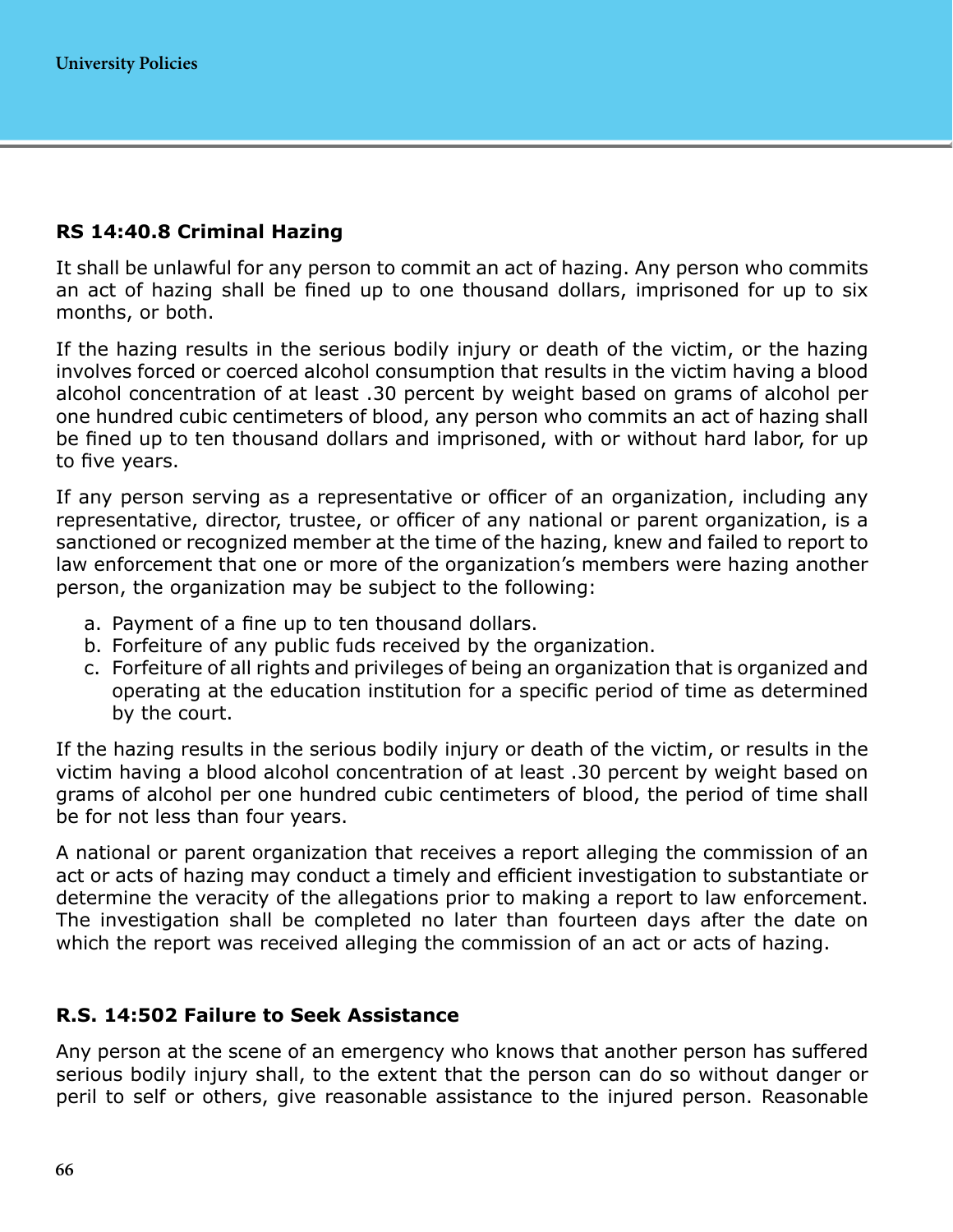assistance includes immediately seeking or reporting the need for medical assistance from an appropriate authority.

Any person who engages in reckless behavior that results in the serious bodily injury of any person shall, to the extent that the person can do so without danger or peril to self or others, give reasonable assistance to the person. Reasonable assistance includes immediately seeking or reporting the need for medical assistance from an appropriate authority.

Any person who violates the provisions of this Section shall be fined not more than one thousand dollars, imprisoned with or without hard labor for not more than one year, or both. If the serious bodily injury results in the death of the person, any person who violates the provisions of this Section shall be fined not more than two thousand dollars, imprisoned with or without hard labor for not more than five years, or both.

## **Board of Regents' Uniform Policy on Hazing Prevention Policy Statement**

The Board of Regents (BOR) does not condone hazing in any form at any of the public postsecondary education institutions in the state. All Louisiana public postsecondary institutions shall prohibit hazing and take all reasonable measures to prevent hazing, including without limitation: adoption of effective policies; clear communication to campus organizations; students and other stakeholders of laws and policies; prompt and faithful enforcement thereof; education; and training. All Louisiana public postsecondary institutions shall be committed to providing a supportive educational environment free from hazing, one that promotes its students' mental and physical well-being, and safety and respect for one's self and others. All Louisiana public postsecondary institutions shall implement policies and procedures to prevent acts of hazing in compliance with policy and shall take prompt and appropriate action to investigate and effectively discipline those accused of such conduct in a manner consistent with all applicable laws.

## **University of Louisiana System Statement on Hazing**

The University of Louisiana System ("the System") is committed to maintaining a supportive, educational environment that fosters respect for the dignity and rights of all its community members. This commitment reflects the System's adherence to its mission, to its various policies supporting its mission, and to relevant state and federal laws. As such, acts of hazing are considered irresponsible, intolerable and inconsistent with the System's mission. Student organizations and/or individual members found to have engaged in hazing shall be in violation of the System's Policy and may be in violation of state law (R.S. 14:40.8).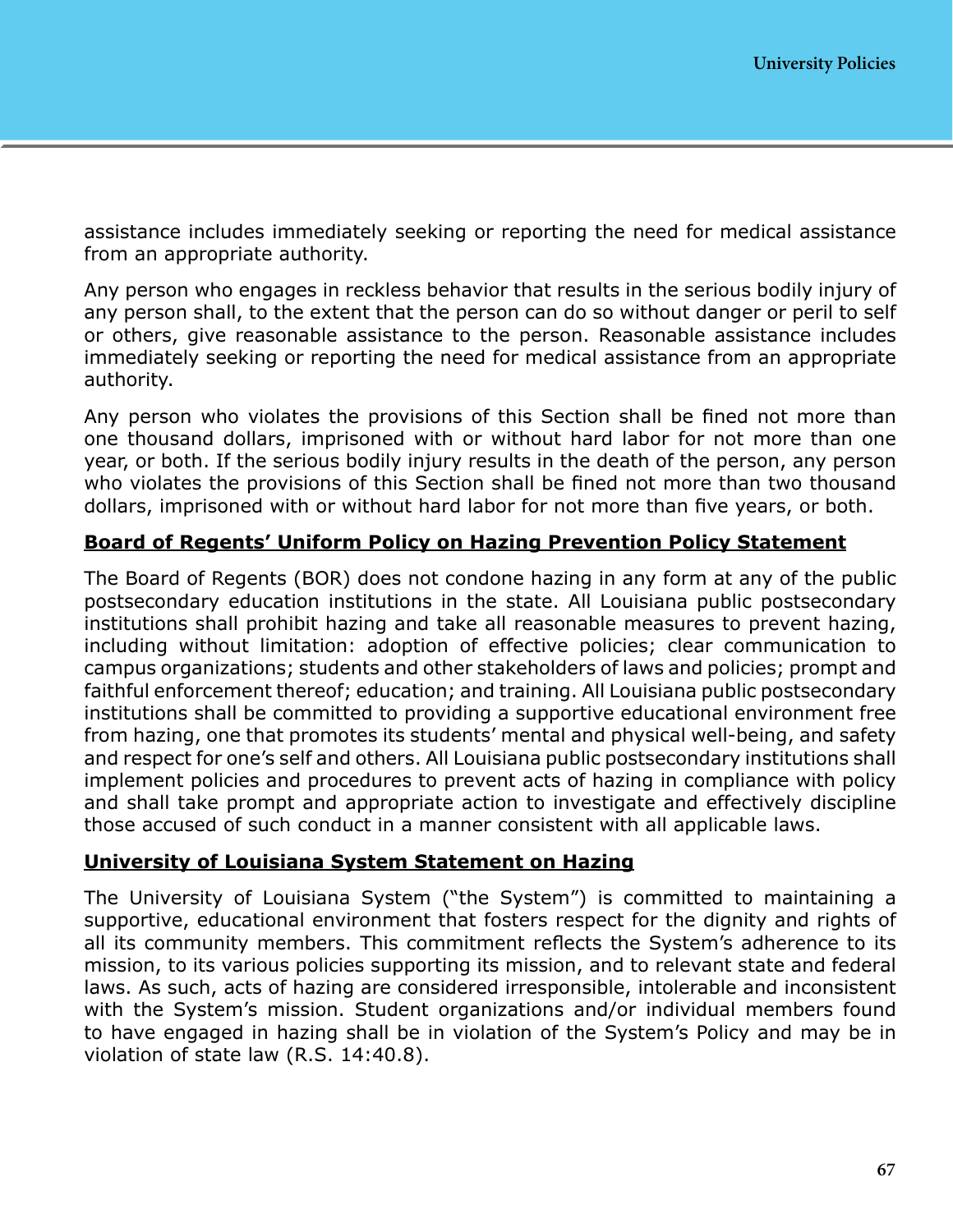# **Definition**

Louisiana Law defines Hazing as any intentional, knowing, or reckless act by a person acting alone or acting with others that is directed against another when both of the following apply:

The person knew or should have known that such an act endangers the physical health or safety of the other person or causes severe emotional distress.

The act was associated with pledging, being initiated into, affiliating with, participating in, holding office in or maintaining membership in any organization.

Hazing includes but is not limited to any of the following acts associated with pledging, being initiated into, affiliating with, participating in, holding office in, or maintaining membership in any organization:

Physical brutality, such as whipping, beating, paddling, striking, branding, electric shocking, placing of a harmful substance on the body, or similar activity.

Physical activity such as sleep deprivation, exposure to the elements, confinement in a small space, or calisthenics, that subjects the other person to an unreasonable risk of harm or that adversely affects the physical health or safety of the individual or causes severe emotional distress.

Activity involving consumption of food, liquid, or any other substance including, but not limited to, an alcoholic beverage or drug, that subjects the individual to an unreasonable risk of harm that adversely affects the physical health or safety of the individual or causes severe emotional distress.

Activity that induces, causes, or requires an individual to perform a duty or task that involves the commission of a crime or an act of hazing.

## **Hazing actions and situations include, but are not limited to the following:**

- Activities or events that facilitate rapid drinking, drinking games, intoxication or impairment, and forced consumption of both palatable food and, or any other substance.
- Any action taken or situation created that may cause pain, injury, excessive physical stress or fatigue including, but not limited to the following: paddling, slapping, tackling, pushing, and exercise that is not part of a reasonable allorganization athletic event.
- Activities that involve the use of rope, string, elastic, or any device or material utilized to restrain or confine an individual.
- Activities involving lineups, interrogation, or verbal abuse.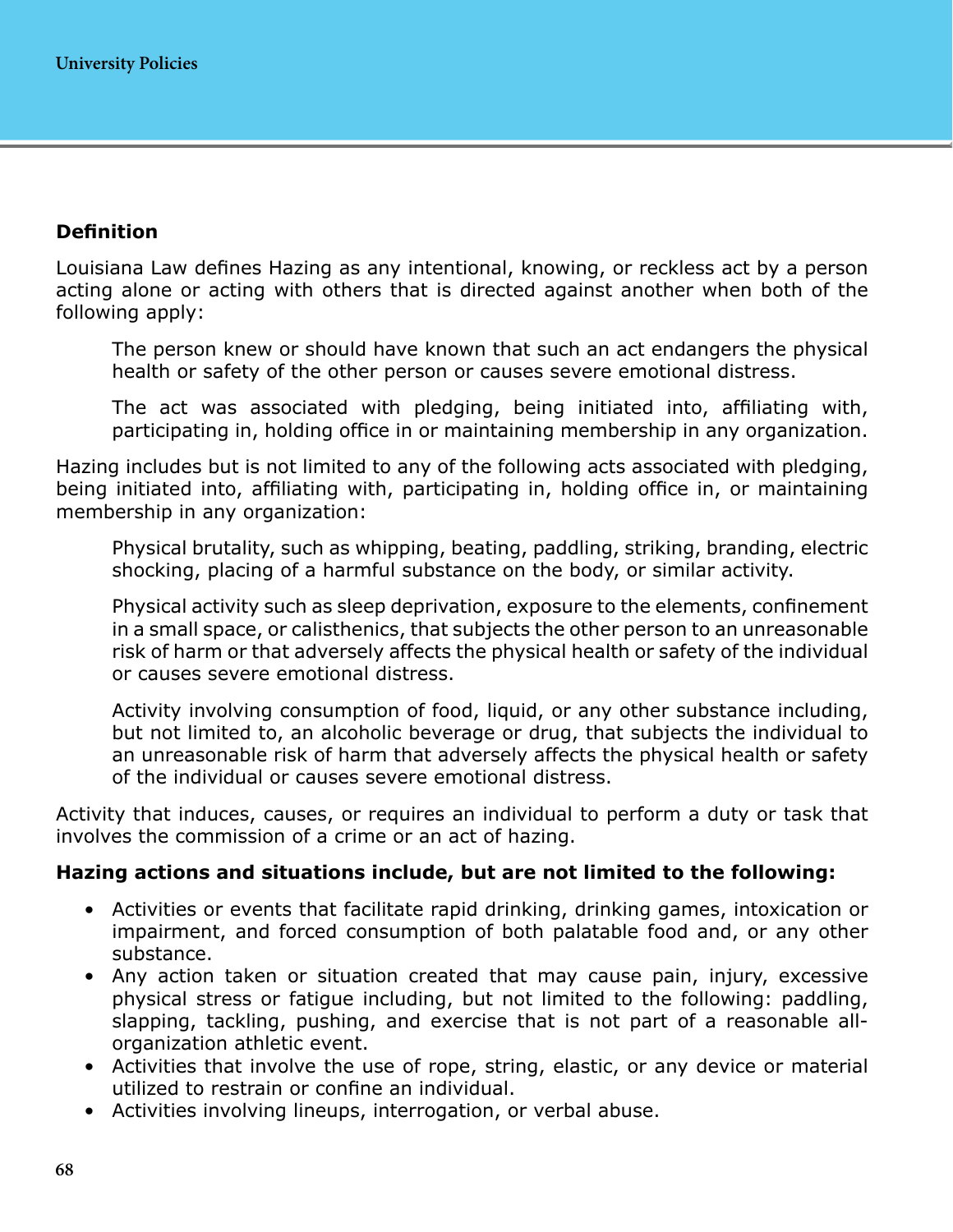- Theft of property.
- Transportation against an individual's will such as kidnapping and/or abandonment at distant locations.
- Scavenger hunts
- Activities or expectations that are so time consuming as to significantly interfere with class work, study time, and sleep.
- Requirements that financially take advantage of individuals within the group (Requiring an individual to purchase items as punishment).
- The use of obscenities and vulgarities in dress, language or action.
- Sexual degrading activities, including stripping, simulation of sexual acts or sexually explicit cheers, chants, and songs.
- Conducting any form of personal servitude including, but not limited to driving individuals to class, cleaning another individual's room, serving meals to another individual, washing another individual's car; etc.
- Activities that cause psychological stress including, but not limited to, any deception designed to convince a student that he/she will not be initiated, will be removed, or will be injured during any activity.
- Dressing alike in specific costumes or clothing (this does not apply to dress attire required for business or ritual meetings).
- Activities that cause psychological stress, including but not limited to, any deception designed to convince a student that they will not be made a member of the organization or group, will be removed, or will be injured during the activity.
- Forcing or requiring the violation of University Policy, Federal, State or local law including, but not limited to, burglary, defacement, trespassing, animal cruelty, academic dishonesty, and providing false or misleading information.

Consent is not a defense. It is not a defense to prosecution of an offense that the person against whom the hazing was directed consented to or acquiesced in the hazing activity.

## **Seeking Assistance and Reporting Hazing Activities**

Southeastern cares about the safety and wellbeing of its students. If you are being hazed or know someone in your student group or organization who is hazing or being hazed, we want you to be aware of your options in seeking assistance and reporting.

# **Duty to Seek Assistance**

If someone suffers bodily injury as a result of hazing, individuals present or with knowledge of the emergency must seek assistance for the injured individual. Reasonable assistance includes immediately seeking medical assistance or reporting the need for medical assistance from an appropriate authority including: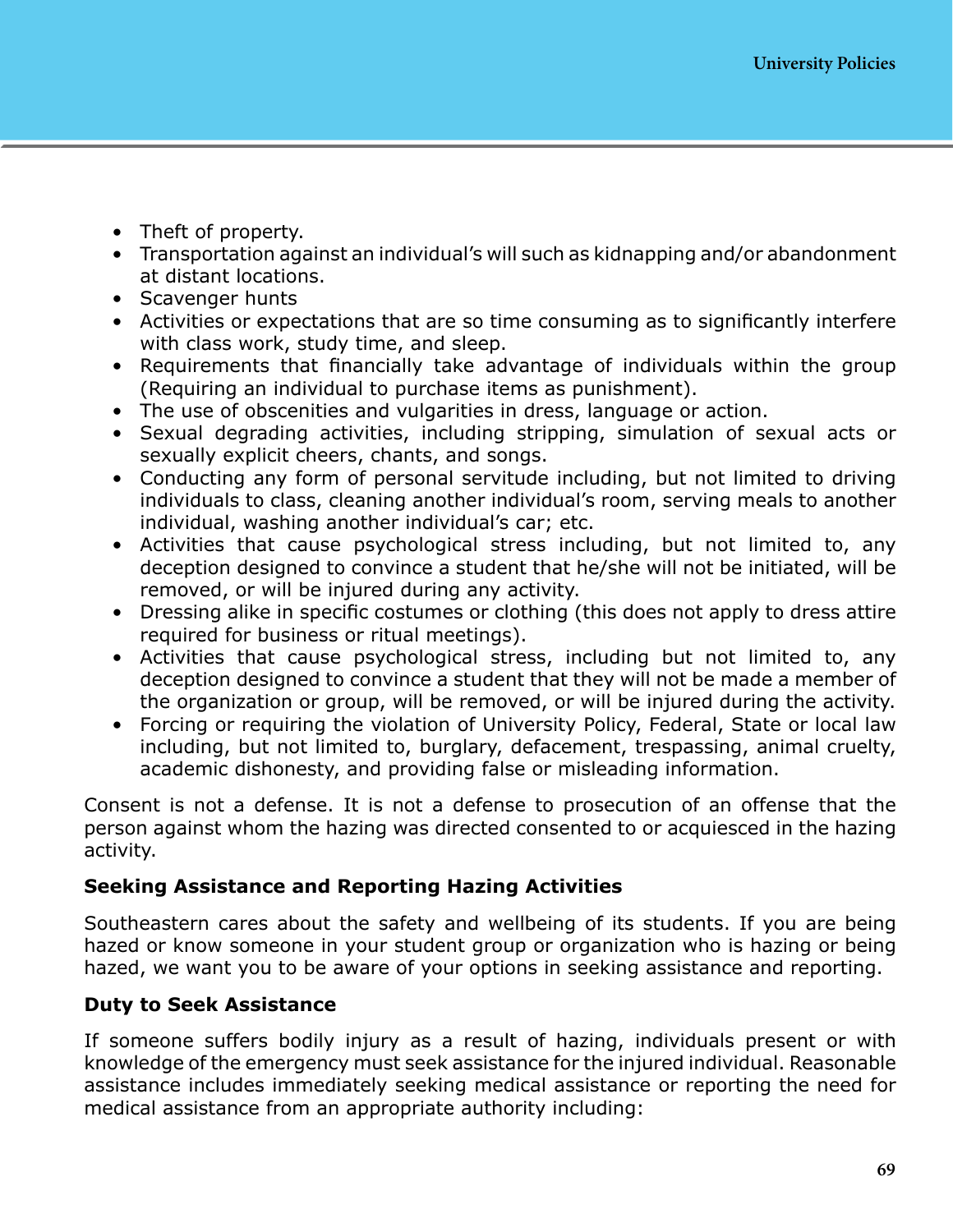- Southeastern Louisiana University Police Department Pride Hall 985-549-2222
- Southeastern Louisiana University Health Center War Memorial Student Union Annex 985-549-2242
- North Oaks Medical Center 15790 Paul Vega Md. Drive, Hammond, LA
- Hammond Police Department: 911
- Tangipahoa Parish Sheriff's Office: 911

Failure to give assistance for an injured person could result in a fine and/or imprisonment.

# **Reporting Hazing Activities**

If you are being hazed or know someone in your student group or organization who is hazing or being hazed, come forward and report to any of the following offices:

- University Police Department: 985-549-2222 [police@southeastern.edu](mailto:police%40southeastern.edu?subject=) [Anonymous Reporting Form](https://www.southeastern.edu/admin/police/anonymous_reporting/index.html)
- Office of Student Advocacy and Accountability 985-549-2213 [Incident Reporting Form](https://www2.southeastern.edu/external/apps/incident_report/login)
- Office for Student Engagement 985-549-2120 [student.engagement@southeastern.edu](mailto:student.engagement%40southeastern.edu?subject=)
- University Housing 985-549-2118 [universityhousing@southeastern.edu](mailto:universityhousing%40southeastern.edu?subject=)
- Athletic Department 985-549-2395 [lionscompliance@southeastern.edu](mailto:lionscompliance%40southeastern.edu?subject=)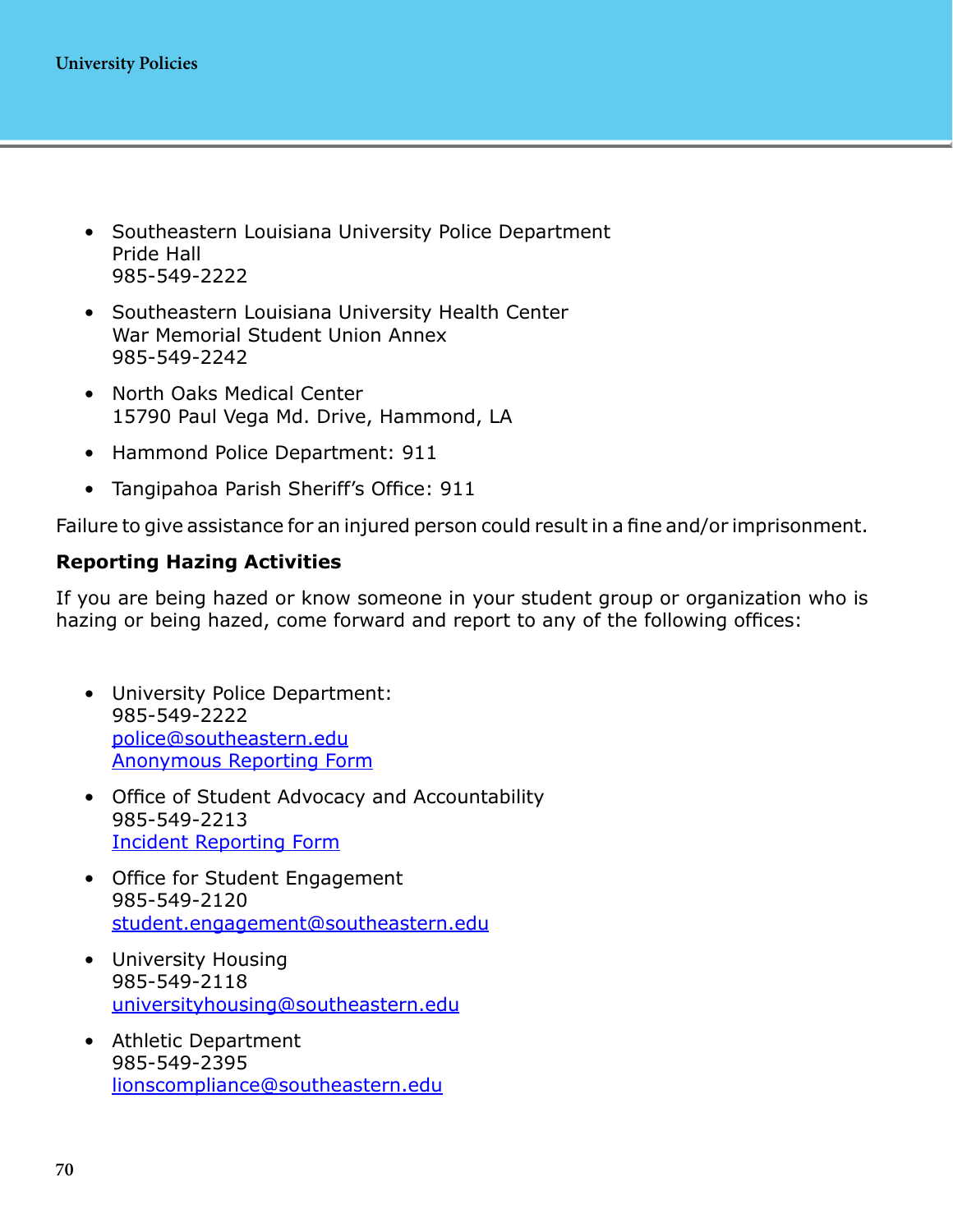• University of Louisiana System [Louisiana System Anonymous Reporting Form](https://www.ulsystem.edu/hazing/)

Many organizations and groups also have internal procedures for reporting hazing anonymously. Please see your advisors and/or coaches for information specific to your organization or group.

Additionally, any faculty member or staff member that becomes aware of possible hazing of Southeastern Louisiana University students must immediately report the matter to one of the offices listed above.

#### **Enforcement of Hazing Policy**

Any violation of the hazing policy shall be deemed a violation of the University's Student Code of Conduct and applicable laws. Thus, all allegations of hazing will be investigated by the Office of Student Advocacy and Accountability and/or other appropriate law enforcement agencies. Individuals or groups found responsible for violating the Hazing Policy may face disciplinary action including expulsion from the University. The Vice President for Student Affairs, Chief Conduct Officer, the Dean of Students and Assistant Director of Advocacy and Accountability or designee may impose interim sanctions immediately upon notice of charge of violation of the Hazing Policy.

The University will not tolerate retaliation by any individual or group (whether or not that person was directly involved in the original incident) against any faculty, staff or student who reports, participates in an investigation of, or is a complainant in a disciplinary proceeding involving the allegation of hazing. Claims of retaliation will be investigated as a breach of the University's Hazing policy and may result in University sanctions.

#### **Sanctions**

If an organization has taken disciplinary action against one of its members for hazing or has reason to believe that any member of the organization has participated in an incident of hazing, the organization shall report the incident to the proper University authority (listed under "Reporting Hazing Activities).

If an organization or any of its members has been disciplined by a parent organization for hazing, the organization shall report the hazing for which the organization was disciplined to the institution with which it is affiliated.

If any person serving as a representative or officer of an organization, including any representative, director, trustee, or officer of any national or parent organization of which any of the underlying entities is sanctioned or a recognized member at the time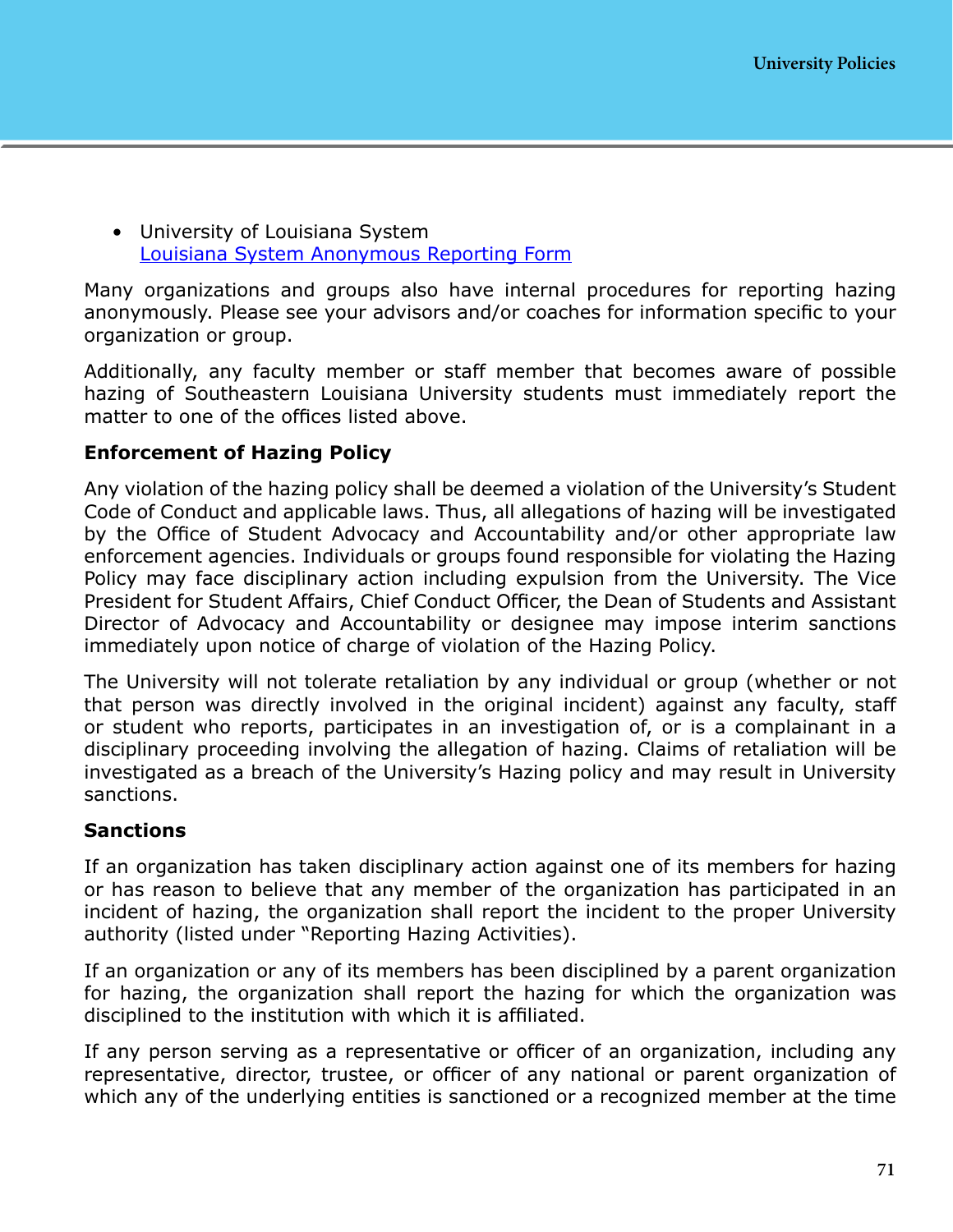of the hazing knew and failed to report the incident to the proper authorities that one or more of the organization's members were hazing another person, the organization may be subject to penalties under R.S. 14:40.8 including fines, criminal prosecution, and loss of funding for your organization.

#### **Prevention and Education Program Requirement**

Each organization (as defined in R.S. 17:1801.1) shall provide annually at least one hour of hazing prevention education to all members and prospective members. Training must include the following:

- Criminal penalties for hazing including fines and potential incarceration
- Information about how to report if hazing activities are suspected
- The individual/organization's duty to seek assistance if someone has suffered bodily injuries caused by an act of hazing
- The potential loss of organizational funding and other penalties if found responsible

The education may be provided in person, electronically, or both. Each organization shall submit a report annually to the Office for Student Engagement. The report must include an acknowledgement from each student that they understand the dangers and prohibition of hazing and will abide by the policies and procedures set forth by the University. *All groups and organizations are responsible for knowing, understanding, and following the university Hazing Policy in addition to any specific governing organizational or departmental requirements.*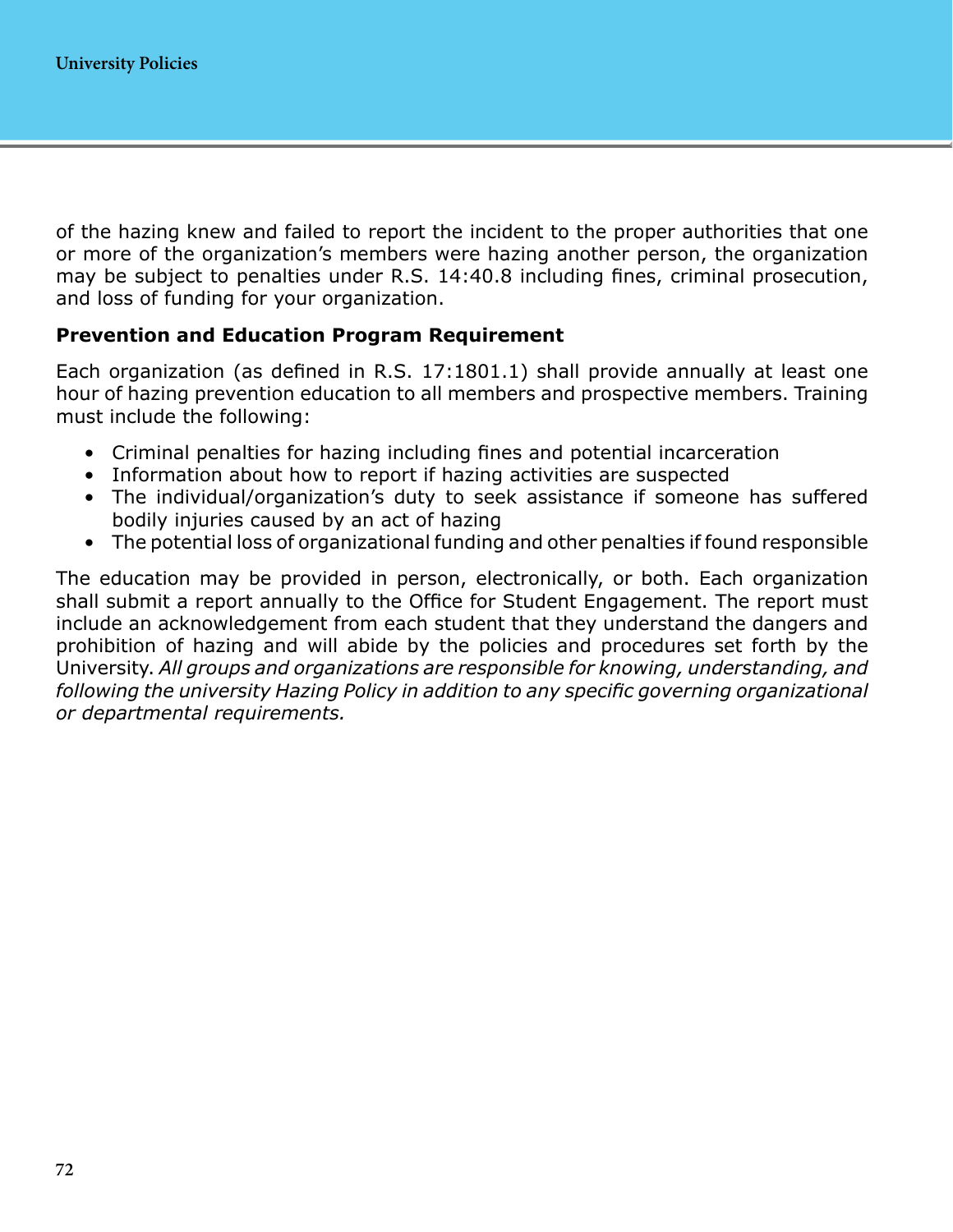### **Sexual Misconduct Policy and Procedure**

#### **1. Introduction**

Southeastern Louisiana University is committed to creating and maintaining an educational community where all individuals who participate in University programs and activities can work and learn together in an atmosphere free of sexual misconduct. Every member of the University community should be aware that the University prohibits sexual misconduct, including but not limited to sexual harassment and sexual violence, and that such behavior violates both law and University policy. The University will respond promptly and effectively to reports of sexual misconduct, and will take appropriate action to prevent, to correct, and when necessary, to discipline behavior that violates this policy.

This Policy was designed to ensure a safe and non-discriminatory educational and work environment and to meet legal requirements. As a recipient of federal funds, the University is required to comply with Title IX of the Higher Education Amendments of 1972, which prohibits discrimination on the basis of sex in education programs or activities. Sexual misconduct, as defined in this policy, is a form of sex discrimination prohibited by Title IX.

This Policy applies to all University employees, students, and third parties both on campus as well as at off campus locations. This policy prohibits sexual misconduct committed by or against students, faculty, staff, or third parties. This Policy applies to sexual misconduct on University premises; at University-affiliated educational, athletic, or extracurricular programs or activities that have an adverse effect on the education or employment of a member of the University community; or that otherwise threatens the health and/or safety of a member of the University community.

#### **2. Prevention and Education.**

Southeastern Louisiana University is committed to education and increasing awareness of students, faculty, and staff about preventing incidents of sexual misconduct. The Sexual Misconduct Task Force is a standing committee responsible for coordinating the university's sexual misconduct education and prevention programs. Members include representatives from the University Counseling Center, University Housing, Student Activities, Student Health Services, Student Conduct, the University Police Department, Athletics, Student Government, Human Resources, the Title IX Officer and other individuals deemed important by the University President. Education and prevention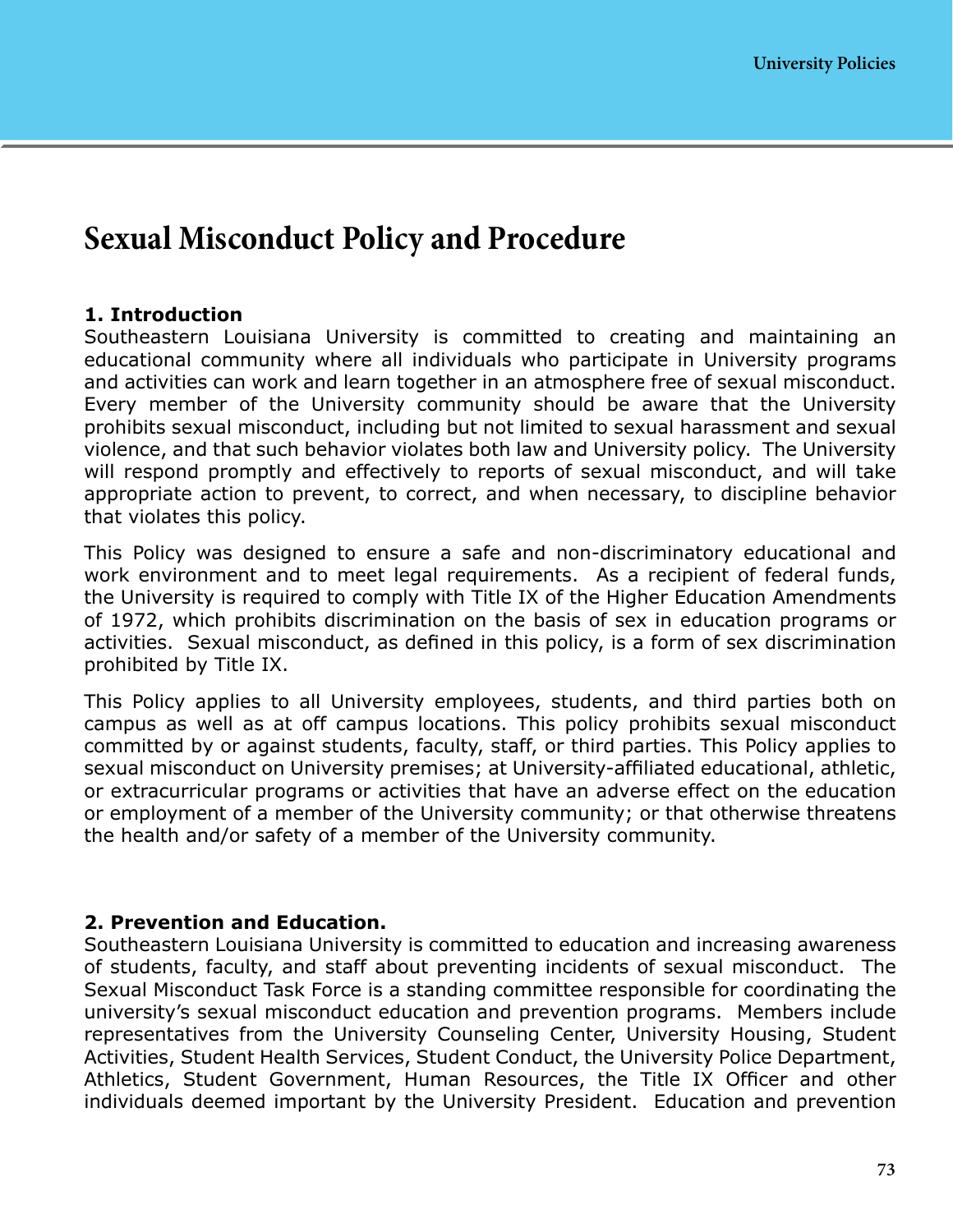initiatives are conducted throughout campus on a regular basis.

#### **3. Definitions**

- **a. Coercion** is the use of express or implied threats, intimidation, or physical force which places an individual in fear of immediate harm or physical injury or causes a person to engage in unwelcome sexual activity. Coercion also includes administering a drug, intoxicant, or similar substance with the intent to impair that person's ability to Consent prior to engaging in sexual activity.
- **b. Confidential Advisor.** The confidential advisor primarily serves to aid the complainant in the resolution process. The "confidential" terminology may suggest that communications with the advisor will be kept confidential in all circumstances except where the institution or advisor may be required to disclose the communications under state reporting and federal laws. For example, Southeastern may be compelled by law to disclose communications between a victim and a confidential advisor if directed by the court in civil litigation Also, communications between a victim and a confidential advisor may be "education records" under the Family Educational Rights and Privacy Act ("FERPA"); to the extent those records reference another student, such as an alleged perpetrator, that student would be entitled under FERPA to access portions of the records that relate to him or her.
- **c. Consent.** Consent to engage in sexual activity must exist from beginning to end of each instance of sexual activity. Consent is demonstrated through mutually understandable words and/or actions that clearly indicate a willingness to engage in a specific sexual activity. Silence alone, without actions evidencing permission, does not demonstrate consent. Consent must be knowing and voluntary. To give consent, a person must be of legal age. Assent does not constitute consent if obtained through coercion or from an individual whom the alleged offender knows or reasonably should know is incapacitated. The responsibility of obtaining consent rests with the person initiating sexual activity. Use of alcohol or drugs does not diminish one's responsibility to obtain consent. Consent to engage in sexual activity may be withdrawn by any person at any time. Once withdrawal of consent has been expressed, the sexual activity must cease. Consent is automatically withdrawn by a person who is no longer capable of giving consent. A current or previous consensual dating or sexual relationship between the parties does not itself imply consent or preclude a finding of responsibility.
- **d. Cyber-stalking** means using electronic mail or electronic communication for the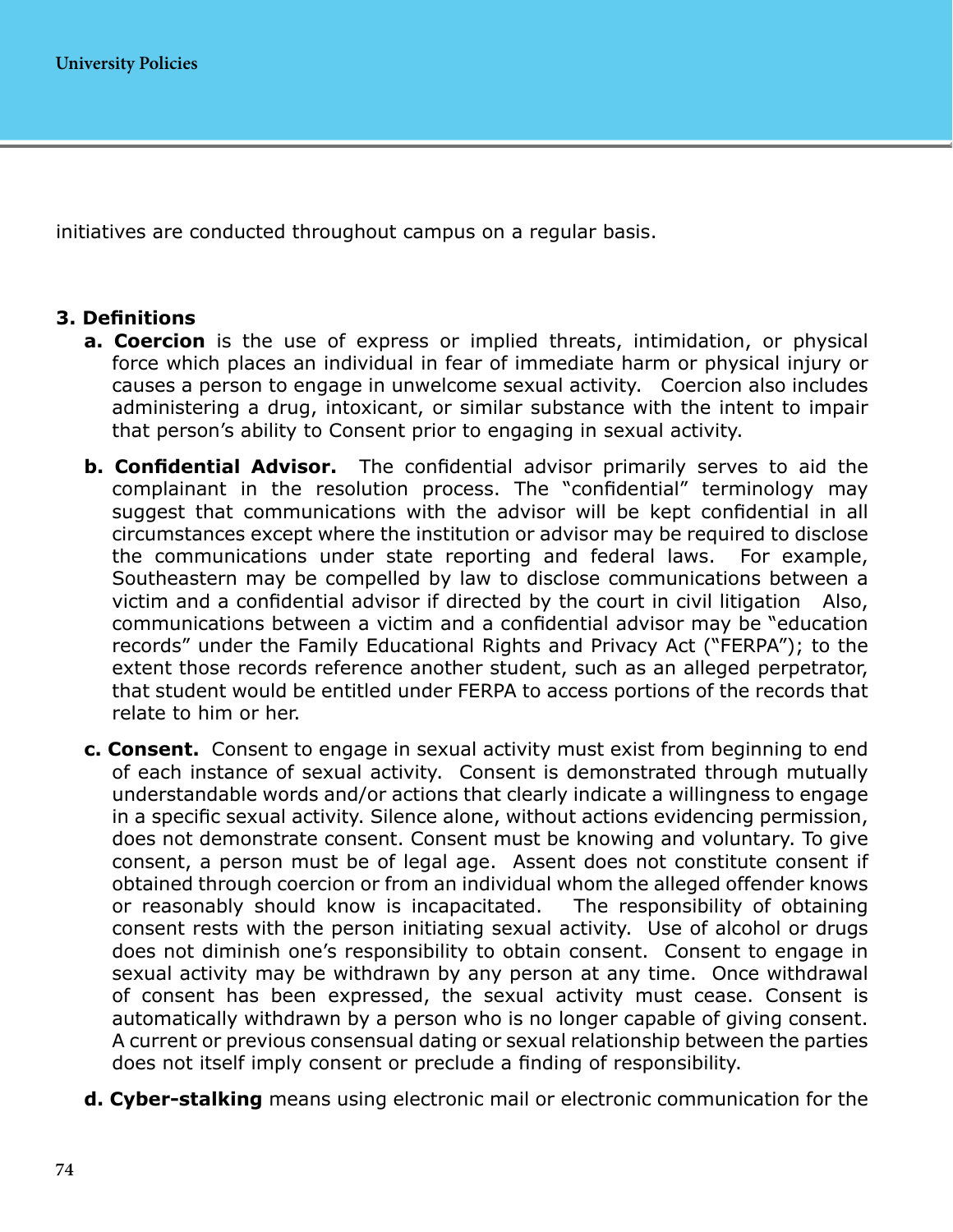purpose of threatening, terrifying or harassing another person.

#### **e. Dating Violence,**

Dating Violence, as defined in the Clery Act: Includes, but is not limited to, sexual or physical abuse or the threat of such abuse, committed by a person who is or has been in a social relationship of a romantic or intimate nature with the Alleged Victim. The existence of such a relationship will be determined based on a consideration of the length and type or relationship and the frequency of interaction.

Dating Violence, as defined in Louisiana state law: Includes but is not limited to physical or sexual abuse and any offense against the person as defined in the Criminal Code of Louisiana, except negligent injury and defamation, committed by one dating partner against the other. La RS 46:2151(C). For purposes of this Section, "dating partner " means any person who is or has been in a social relationship of a romantic or intimate nature with the victim and where the existence of such a relationship shall be determined based on a consideration of the following factors:

- (1) The length of the relationship.
- (2) The type of relationship.
- (3) The frequency of interaction between the persons involved in the relationship
- **f. Domestic Abuse**, as defined in Louisiana state law: Includes, but is not limited to, physical or sexual abuse and any offense against the person as defined in the Criminal Code of Louisiana, except negligent injury and defamation, committed by one family or household member against another. La. RS 46:2132(3).

#### **g. Domestic Violence**

Domestic Violence, as defined by the Clery Act: Includes, but is not limited to, sexual or physical abuse or the threat of such abuse, committed by a current or former spouse or intimate partner or any other person from whom the alleged victim is protected under federal or Louisiana law.

Domestic violence is further defined by the Clery Act as: a felony or misdemeanor crime of violence committed:

- By a current or former spouse or intimate partner of the victim;
- By a person with whom the victim shares a child in common;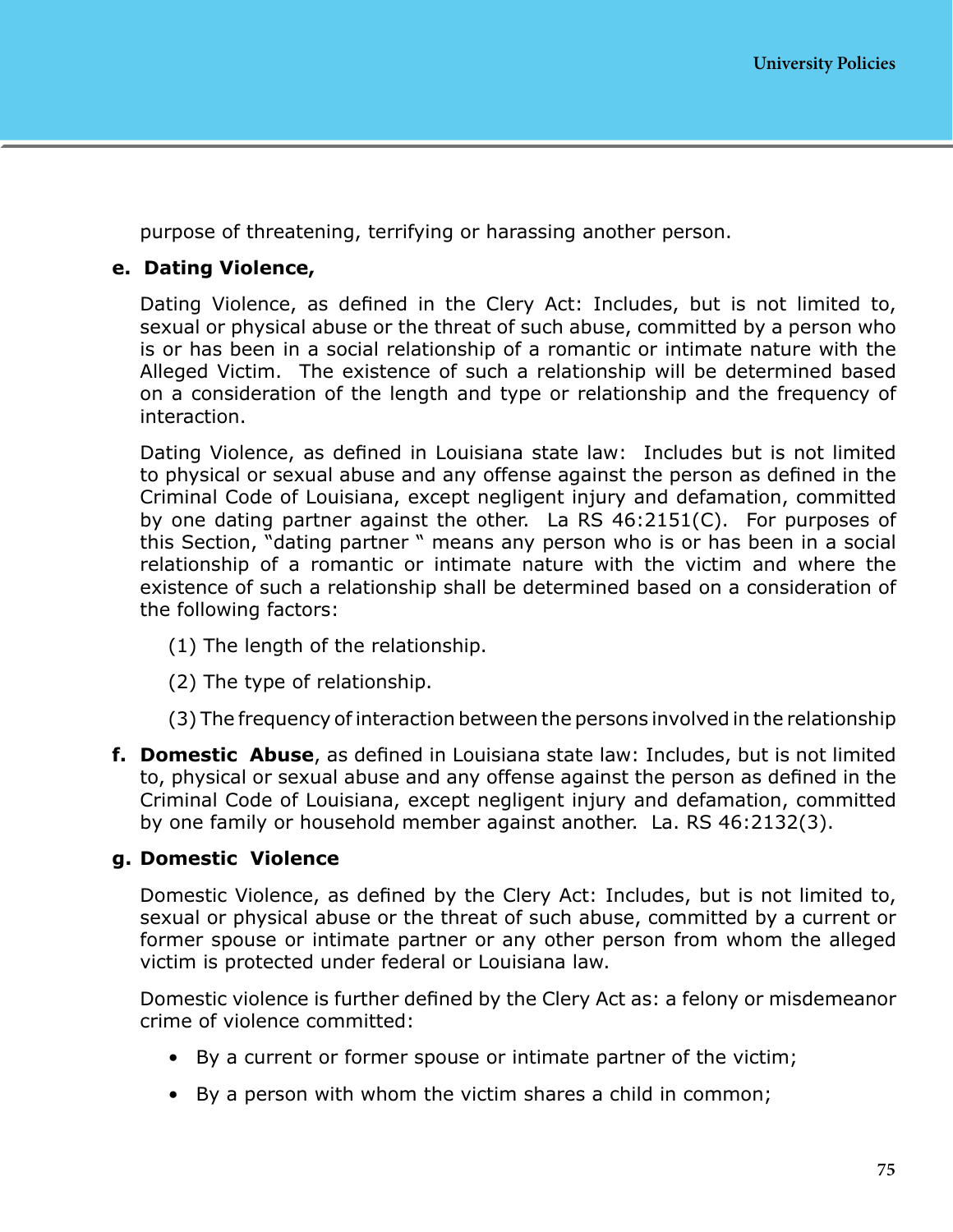- By a person who is cohabitating with, or has cohabitated with, the victim as a spouse or intimate partner;
- By a person similarly situated to a spouse of the victim under the domestic or family violence laws of the jurisdiction in which the crime of violence occurred; or
- By any other person against an adult or youth victim who is protected from the\at person's acts under the domestic or family violence laws of the jurisdiction in which the crime of violence occurred.
- **h. Family Violence**, as defined by Louisiana state law: Includes, but is not limited to, physical or sexual abuse and any offense against the person as defined in the Criminal Code of Louisiana, except negligent injury and defamation, committed by one family or household member against another. La. RS 46:2121(2)
- **i. Incapacitation**, an individual is considered to be incapacitated if, by reason of mental or physical condition, the individual is manifestly unable to make a knowing and deliberate choice to engage in sexual activity. Being drunk or intoxicated can lead to incapacitation; however, someone who is drunk or intoxicated is not necessarily incapacitated, as incapacitation is a state beyond drunkenness or intoxication. Individuals who are asleep, unresponsive or unconscious are incapacitated. Other indicators that an individual may be incapacitated include, but are not limited to, inability to communicate coherently, inability to dress/ undress without assistance, inability to walk without assistance, slurred speech, loss of coordination, vomiting, or inability to perform other physical or cognitive tasks without assistance.
- **j. Responsible Employee.** Responsible employees are those individuals who have the authority to take action to redress sexual violence and have been given the duty of reporting incidents of sexual violence or any other misconduct by students to the Title IX Coordinator/Officer or other appropriate school designee. However, an institutional decision to make all institution employees mandatory reporters of suspected or known sexual harassment or sexual misconduct to the Title IX Coordinator/Officer or other appropriate school designee does not render all institutional employees to be responsible employees. Employees who are authorized or required by law to keep information confidential by virtue of the employee's professional role such as Counseling staff or similar shall not be designated as mandated reporters of sexual harassment or as responsible employees.
- **k. Retaliation.** Acts or attempted acts for the purpose of interfering with any report,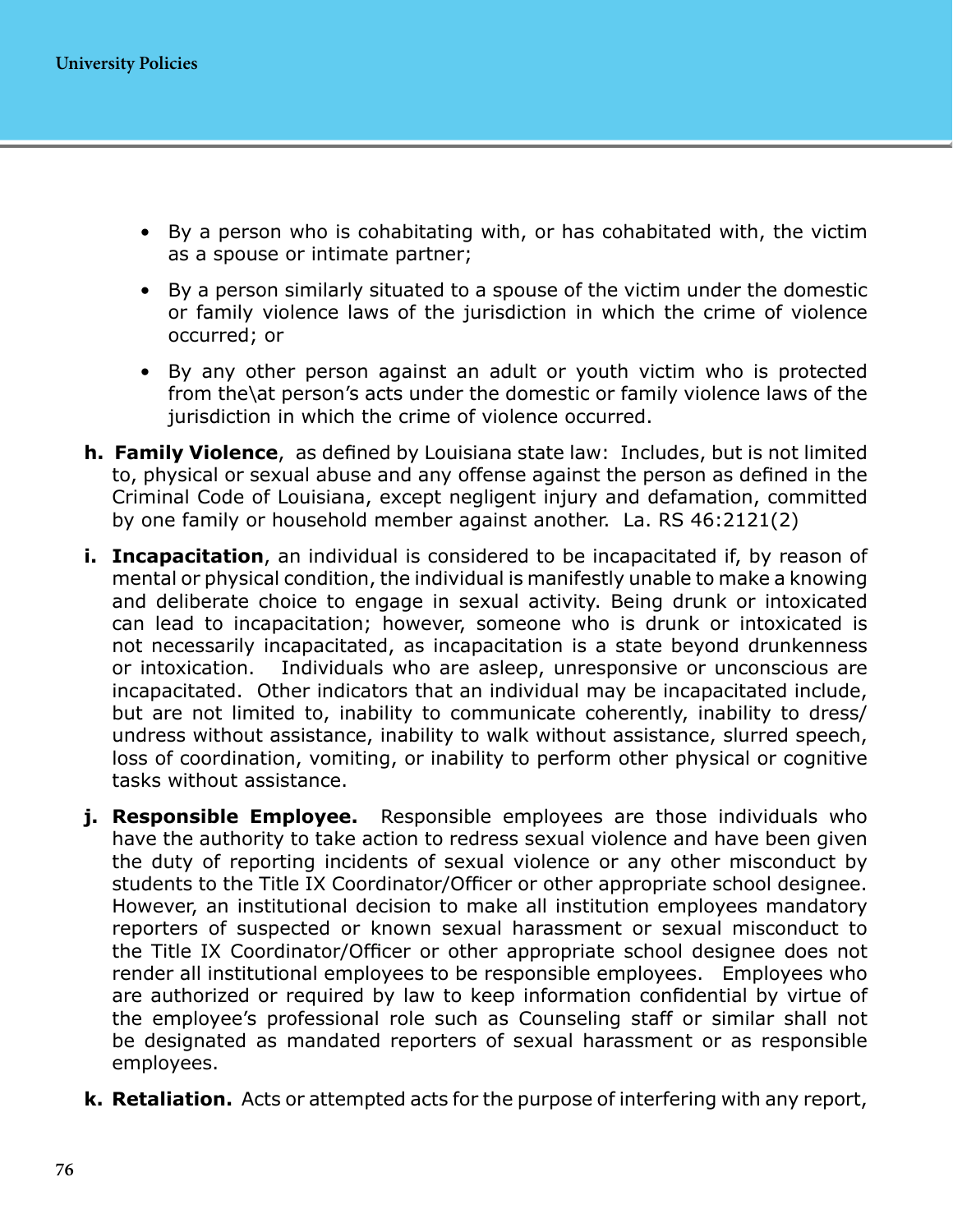investigation, or proceeding under this policy, or as retribution or revenge against anyone who has reported sexual misconduct or relationship violence or who has participated (or is expected to participate) in any manner in an investigation, or proceeding under this Policy. Prohibited retaliatory acts include, but are not limited to, intimidation, threats, coercion, or discrimination. Title IX prohibits retaliation. For purposes of this Policy, an attempt requires a substantial step towards committing a violation.

#### **l. Sexual Assault**

Sexual Assault, as defined by the Clery Act; An offense that meets the definition of rape, fondling, incest, or statutory rape as used in the FBI's UCR program.

Sexual Assault, as defined by Louisiana State Law, falls into two categories:

Non-Consensual Sexual Intercourse: Having or attempting to have sexual intercourse, cunnilingus, or fellatio without consent. Sexual intercourse is defined as anal or vaginal penetration by a penis, tongue, finger or inanimate object.

Non-Consensual Sexual Contact: Any intentional sexual touching, or attempted sexual touching, without consent.

- **m. Sexual Discrimination** is defined as any discrimination on the basis of gender or actual or perceived sexual orientation or gender identity.
- **n. Sexual Exploitation** is defined as an act attempted or committed by a person for sexual gratification, financial gain, or other advancement through the abuse or exploitation of another person's sexuality. Examples of sexual exploitation include, but are not limited to, non-consensual observation of individuals who are undressed or engaging in sexual acts, non-consensual audio-or videotaping of sexual activity, prostitution of another person, allowing others to observe a personal consensual sexual act without the knowledge or consent of all involved parties, and knowingly exposing an individual to a sexually transmitted infection without that individual's knowledge.
- **o. Sexual Harassment**: Unwelcome conduct of a sexual nature when (i) submission to such conduct is made either explicitly or implicitly a term or condition of a person's employment or education; (ii) submission to or rejection of such conduct by a person is used as the basis for a decision affecting that person's employment or education; or (iii) such conduct has the purpose or effect of unreasonably interfering with a person's employment or education, or creating an intimidating, hostile, or offensive employment or educational environment, and has no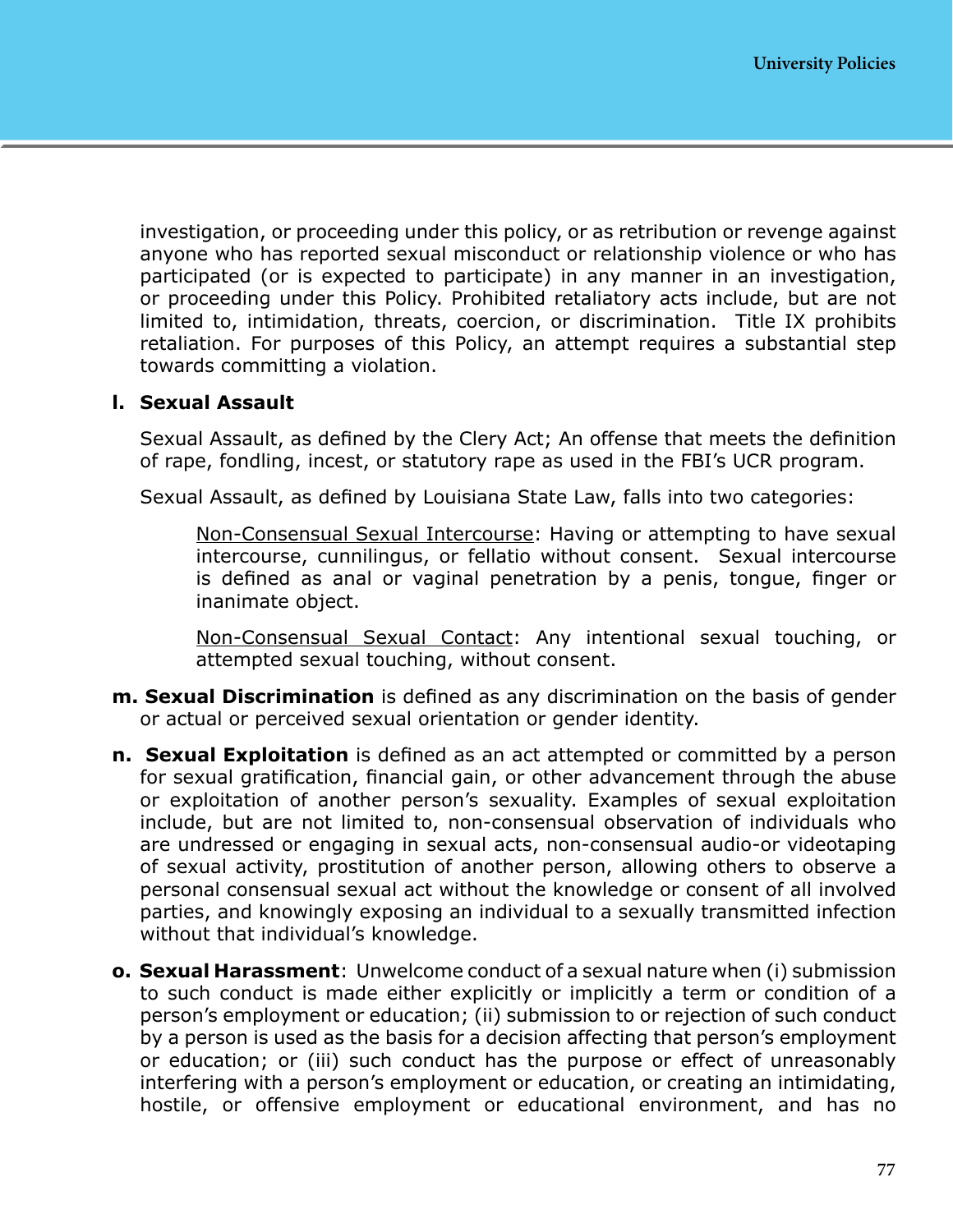legitimate relationship to the subject matter of a course or academic research. Sexual harassment also includes non-sexual harassment or discrimination of a person because of the person's sex and/or gender, including harassment based on the person's nonconformity with gender stereotypes. For purposes of this Policy, the various forms of prohibited sexual harassment are referred to as "sexual misconduct."

- **p. Sexual Misconduct** is defined as a sexual act or contact of a sexual nature that occurs, regardless of personal relationship, without the consent of the other person(s), or that occurs when the person(s) is unable to give consent or whose consent is coerced or obtained in a fraudulent manner. For the purpose of this Policy, sexual misconduct includes, but is not limited to, sexual assault, sexual abuse, violence of a sexual nature, sexual harassment, non-consensual sexual intercourse, sexual exploitation, video voyeurism, contact of a sexual nature with an object, or the obtaining, posting or disclosure of intimate descriptions, photos, or videos without the express consent of the persons depicted therein, as well as dating violence, domestic violence and stalking.
- **q. Sexual Violence** is defined as physical sexual acts engaged in without the consent of the other person or when the other person is unable to consent to the activity. Sexual violence includes sexual assault, rape, battery, and sexual coercion; domestic violence; dating violence; and stalking.

#### **r. Stalking**

Stalking, as defined by the Clery Act, is: (1) intentional and repeated following or harassment that would cause a reasonable person to feel alarmed or that would cause a reasonable person to suffer emotional distress or (2) intentional and repeated uninvited presence at another person's home, work place, school, or any other place which would cause a reasonable person to be alarmed or would cause a reasonable person to suffer emotional distress as a result of verbal or behaviorally implied threats of death, bodily injury, sexual assault, kidnapping or any other statutory criminal act to the victim or any member of the victim's family or any person with whom the victim is acquainted.

Stalking, as defined by Louisiana state law: The intentional and repeated following or harassing of another person that would cause a reasonable person to feel alarmed or to suffer emotional distress. Stalking shall include but not be limited to the intentional and repeated uninvited presence of the perpetrator at another person's home, workplace, school, or any place which would cause a reasonable person to be alarmed, or to suffer emotional distress as a result of verbal or behaviorally implied threats of death, bodily injury, sexual assault, kidnapping,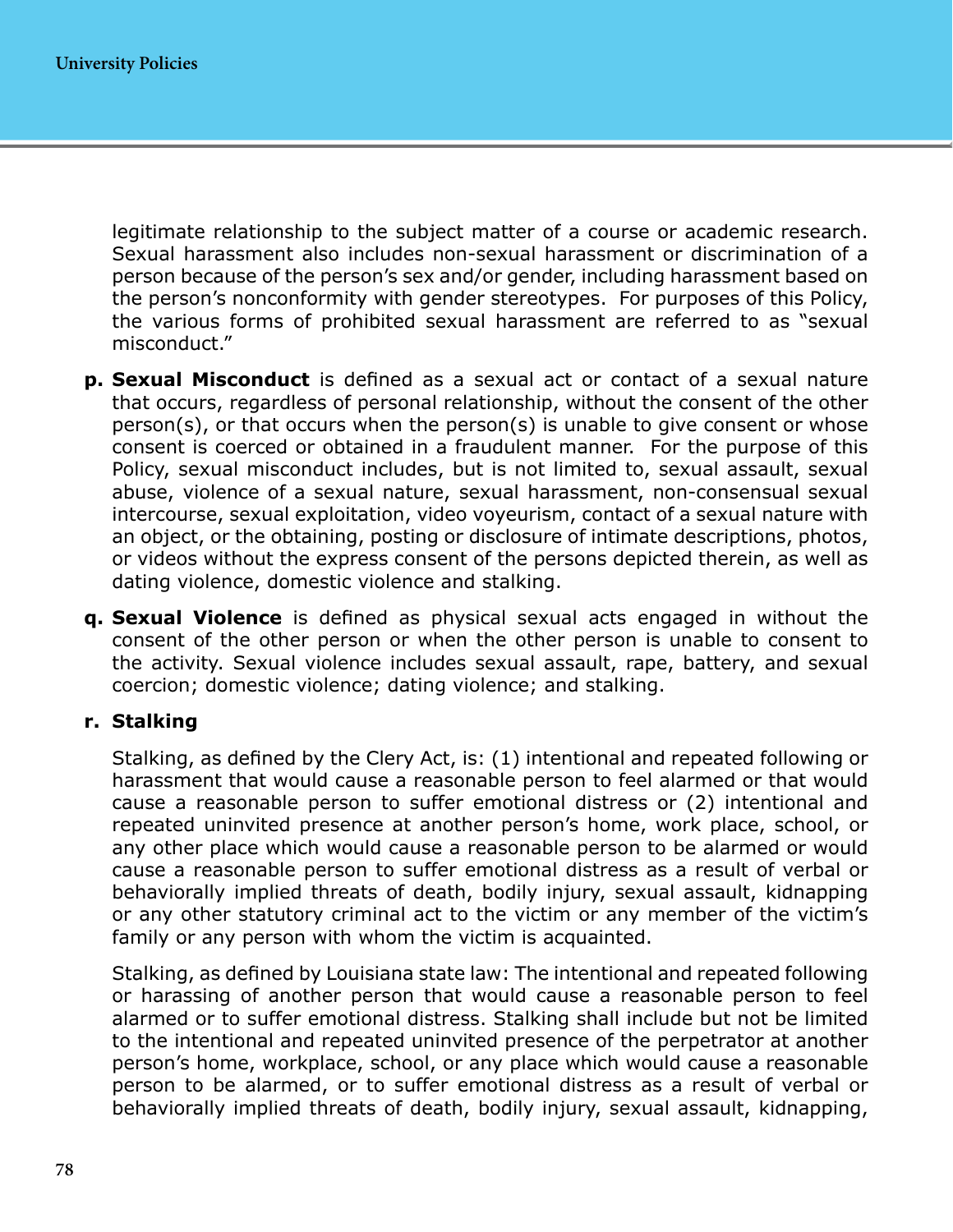or any other statutory criminal act to himself or any member of his family or any person with whom he is acquainted. La. RS 14:40.2(A) "Harassing" means the repeated pattern of verbal communications or nonverbal behavior without invitation which includes but is not limited to making telephone calls, transmitting electronic mail, sending messages via a third party or sending letters or pictures. "Pattern of conduct" means a series of acts over a period of time, however short, evidencing an intent to inflict a continuity of emotional distress upon the person. Constitutionally protected activity is not included within the meaning of pattern of conduct. La. RS 14:40.2(C).

**s. Sexually Oriented Criminal Offense**: Any sexual assault offense as defined in La. R.S. 44:51 and any sexual abuse offense as defined in R.S. 14:403

#### **4. Options for Assistance**

All members of the University community are encouraged to contact the Title IX Officer if they observe or encounter conduct that may be subject to this policy. This includes conduct by employees, students, or third parties. Reports of sexual misconduct may be brought to the Title IX Officer or to any manager, supervisor, or other designated employee responsible for responding to reports of sexual misconduct. If the person to whom misconduct normally would be reported is the individual accused of misconduct, reports may be made to another manager, supervisor, or designated employee or directly to the Title IX Coordinator. Managers, supervisors, and designated employees are required to notify the Title IX Officer or other appropriate official designated to review and investigate sexual misconduct complaints when a report is received.

Reports of sexual misconduct should be brought forward as soon as possible after the alleged conduct occurs. While there is no stated time frame for reporting, prompt reporting will better enable the University to respond to the report, determine the issues, and provide an appropriate remedy and/or action. All incidents should be reported even if a significant amount of time has passed. However, delaying a report may impede the University's ability to conduct an investigation and/or to take appropriate remedial actions.

**a. Reporting Options.** A victim of sexual misconduct is encouraged to report to any of the sources below. Although the victim of sexual misconduct may decline to report the incident, the University supports, encourages and will assist those who have been the victim of sexual misconduct to report the incident to any individual or entity listed below: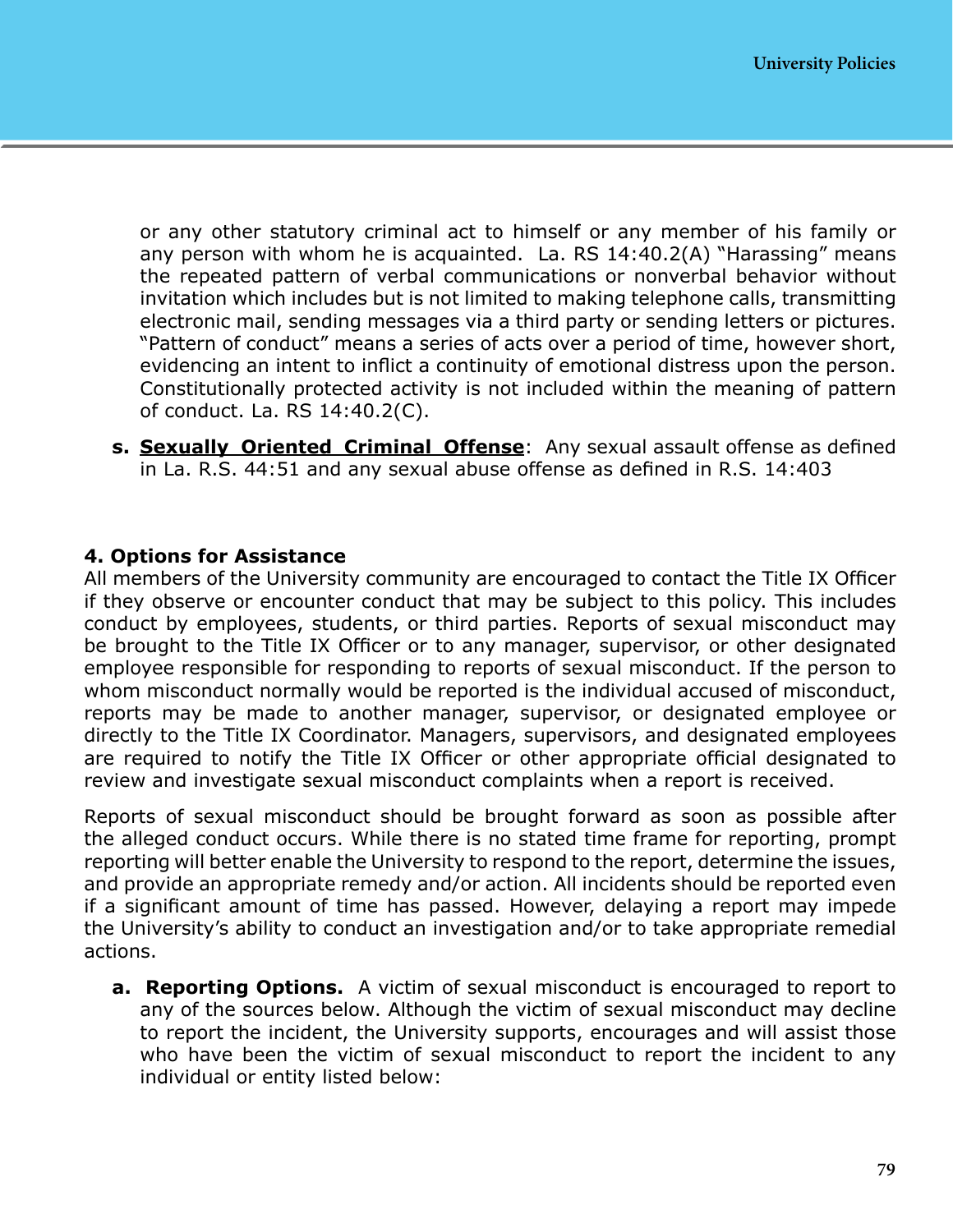- i. University Police Department. An individual may report an incident of sexual misconduct directly with campus law enforcement by dialing (985) 549-2222. Reporting to such officials helps protect others from future victimization; apprehend the alleged assailant; and maintain future options regarding criminal prosecution, University disciplinary action and/or civil action against the alleged wrongdoer. A complainant may request that his or her identity be kept confidential when reporting sexual misconduct to a sworn peace officer. Filing a police report does not obligate the complainant to continue with criminal proceedings or disciplinary action.
- ii. Title IX Officer. Any incident of sexual misconduct can be brought to the attention of the Title IX Officer. Although the University strongly encourages reporting sexual misconduct to the police, a complainant may request administrative action by the Title IX Officer with or without filing a police report. The Title IX Officer can grant interim accommodations such as changing academic, living, transportation or working situations; and, any interim disciplinary action to protect the safety of the complainant.

The Title IX Officer and his contact information is as follows:

Gene Pregeant Rm. 120 Dyson Hall Telephone number: 985/549-5888 Email address: gpregeant@selu.edu

- iii. The Office of Student Advocacy and Accountability. When a student is accused of sexual misconduct, regardless of the status of the alleged victim (i.e., another student, a faculty member, etc.), the relevant student disciplinary procedures set forth in the Student Conduct Code ([www.southeastern.edu/](http://www.southeastern.edu/code) [code](http://www.southeastern.edu/code)) shall constitute the formal investigation process. Any student victim of sexual misconduct may request disciplinary action by the Office of Student Advocacy and Accountability with or without filing a police report. A complaint can be filed with the Office of Student Advocacy and Accountability by dialing (985) 549-2213 or reporting at [www.southeastern.edu/reportit](http://www.southeastern.edu/reportit). The Office of Student Advocacy and Accountability may impose interim actions such as a no contact order or an interim suspension to protect the safety of the victim. The Office of Student Advocacy and Accountability extends additional rights in disciplinary procedures to victims of Sexual Misconduct which can be found at [www.southeastern.edu/code](http://www.southeastern.edu/code).
- iv. Human Resources. A complaint of sexual misconduct when a University employee is the respondent may be brought to the Human Resources Department, which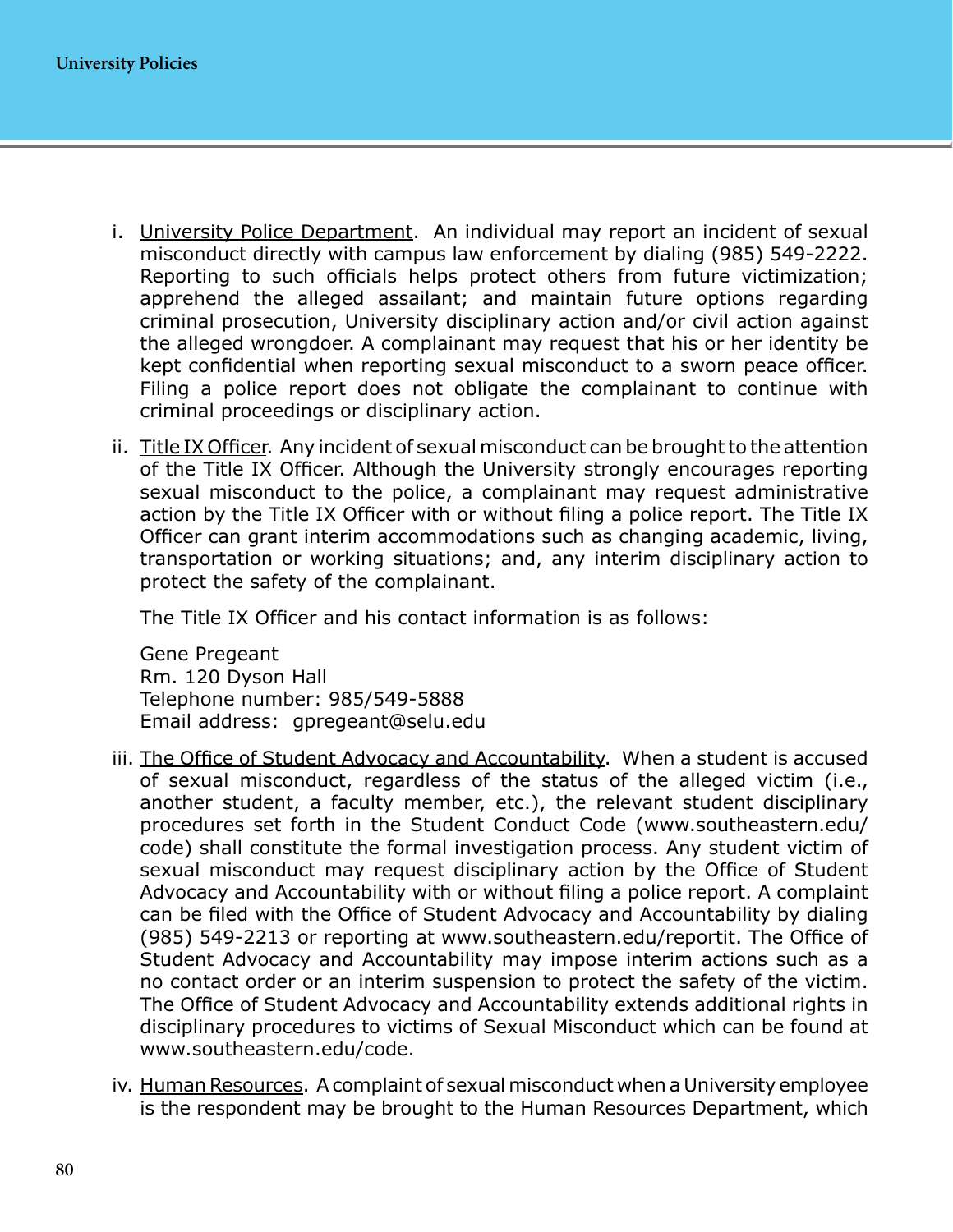will promptly inform the Title IX Officer of the complaint. Human Resources can be contacted by dialing (985) 549-2001 or by email, tara.dupre@selu.edu.

- v. Responsible Employee. An individual may report alleged sexual misconduct to a Responsible Employee or any employee serving in an administrative role at the University. Responsible Employees must report the incident to the Title IX Officer. No employee is authorized to investigate or resolve complaints without the involvement of the Title IX Officer. Responsible employees shall include all administrators, unclassified staff, and resident assistants. Employees with confidentiality obligations as described in section 5d below are not included.
- vi. Anonymous Reports. Anonymous reports can be made at [http://www.](http://www.southeastern.edu/admin/police/anonymous_reporting/index.html) [southeastern.edu/admin/police/anonymous\\_reporting/index.html](http://www.southeastern.edu/admin/police/anonymous_reporting/index.html). Individuals who choose to file anonymous reports are advised that it may be very difficult for the University to follow up and/or take action on anonymous reports, where corroborating information is limited. Anonymous reports may be used for Clery Act data collection purposes and shall be forwarded to the Title IX Officer.
- vii.Confidential Advisors. Southeastern has designated trained individuals who shall serve as confidential advisors. Confidential Advisors may, as appropriate, serve as a liaison between an alleged victim and the institution or local law enforcement when directed to do so in writing by an alleged victim who has been fully and accurately informed about what procedures shall occur if information is shared, and assist an alleged victim in contacting and reporting to a responsible employee or local law enforcement. Confidential Advisor is authorized to liaise with appropriate staff at the institution to arrange reasonable accommodations through the institution to allow the alleged victim to change living arrangements or class schedules, obtain accessibility services, or arrange other accommodations. Requests to a Confidential Advisor for accommodations shall not trigger an investigation by the institution. The confidential advisor is authorized to accompany the alleged victim when requested to do so by the alleged victim, to interviews and other proceedings of a campus investigation and institutional disciplinary proceedings. The confidential advisor is authorized to advise the alleged victim of, and provide written information regarding, both the alleged victim's rights and the institution's responsibilities regarding orders of protection, nocontact orders, restraining orders, or similar lawful orders issues by a court of competent jurisdiction or by the institution. The confidential advisor is not be obligated to report crimes to the institution or law enforcement in a way that identifies an alleged victim or an accused individual, unless otherwise required to do so by law.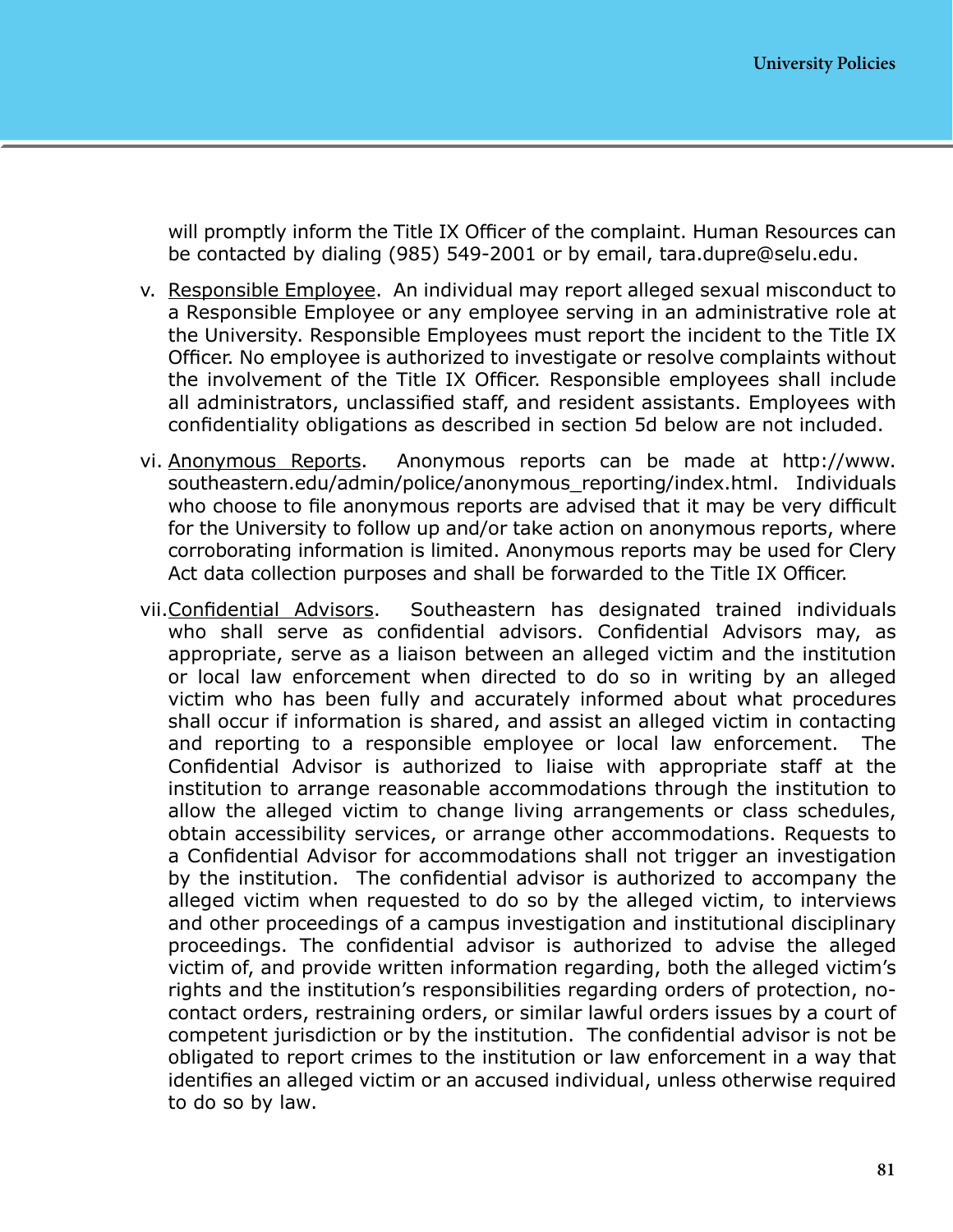#### **5. Confidentiality**

The University will respect the confidentiality of victims of sexual misconduct and the alleged offender(s) as much as possible, consistent with the University's legal obligations. Individuals who wish to report or discuss incidents of sexual misconduct should be aware that employees on campus have different reporting responsibilities and different abilities to maintain confidentiality or privacy, depending on their roles at the University.

- **a. Limited Confidentiality of Reports to Employees.** When considering reporting options, complainants should be aware that certain University personnel can maintain strict confidentiality, while others have mandatory reporting and response obligations. University personnel who are not confidential reporters and who receive a report of alleged sexual misconduct are required to share the information with appropriate administrative authorities for investigation and follow up. The University will protect a complainant's confidentiality by refusing to disclose his or her information to anyone outside the University to the maximum extent permitted by law. As for confidentiality of information within the University, the University must balance a victim's request for confidentiality with its responsibility to provide a safe and non-discriminatory environment for the University community.
- **b. Confidentiality Requests and Interim Measures/Accommodations.** The University's inability to take disciplinary action against a respondent accused of sexual misconduct because of a complainant's insistence of confidentiality will not restrict the University's ability to provide appropriate measures for the reasonable safety of the Complainant or the University community. The University may also use the information as an anonymous report for data collection purposes under the Clery Act.
- **c. Victim Identity Protected from Open Records.** The identity of those complaining of sexual misconduct will be withheld unless mandated by court order or otherwise required to be released by law.
- **d. Employees Required to Maintain Confidentiality.** The following individuals are not required to report information about an incident to the Title IX Officer without a complainant's permission. Non-reporters include physical and mental health professionals, including licensed counselors who provide mental health counseling to members of the University community and those who act under the supervision of a health care employee. Those offices are: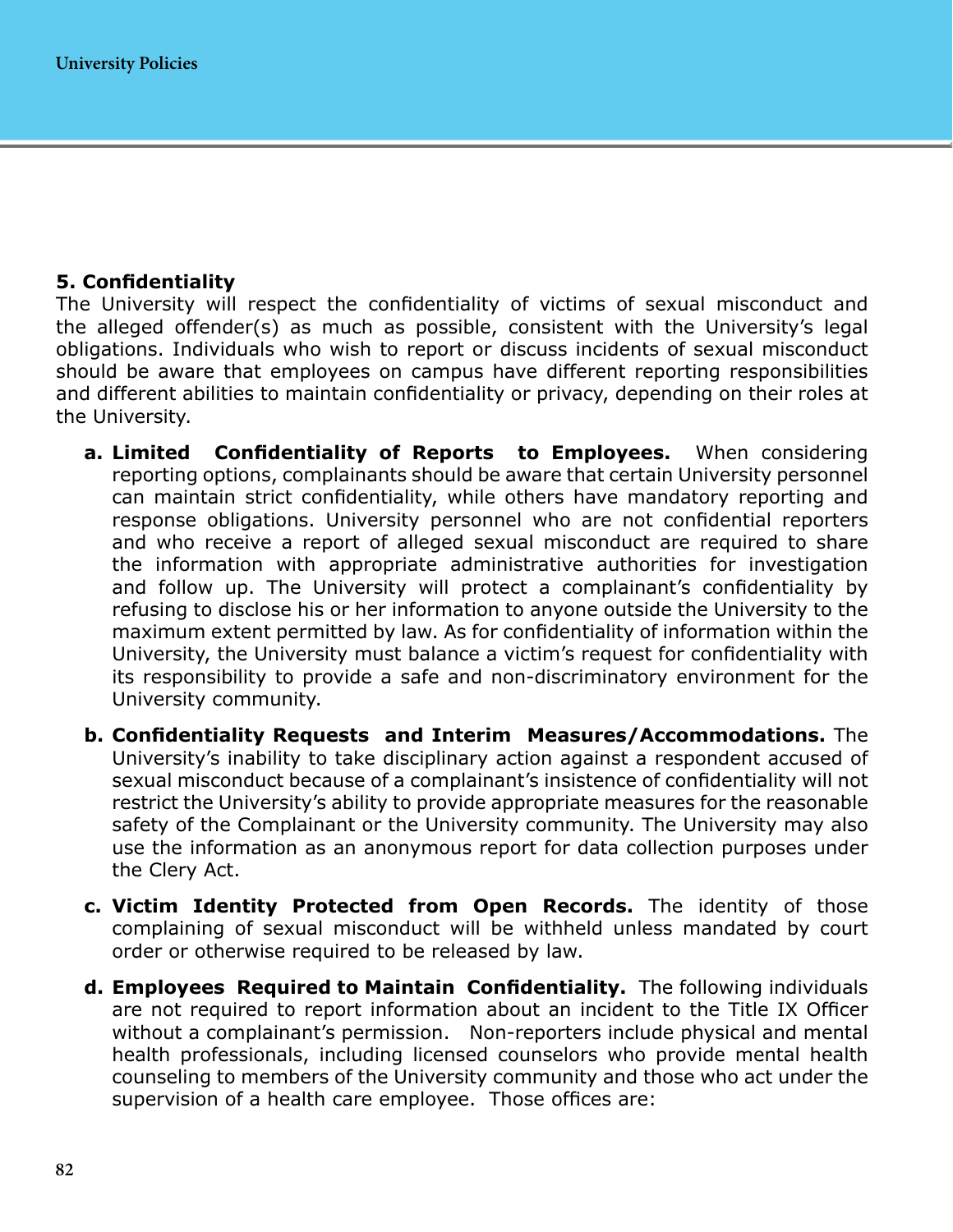- i. University Counseling Center Location: 303A Texas Ave., Student Union Annex Phone: (985) 549-3894 Fax: (985) 549-5007 Email: [slucc@selu.edu](mailto:slucc@selu.edu) Website: <http://www.southeastern.edu/admin/counseling/>
- ii. Vera W. Thomason Health Center Location: 303A Texas Ave., Student Union Annex Phone: 985-549-5718 Fax: 985-549-2093 Email: [health@selu.edu](mailto:health@selu.edu) Website: [http://www.southeastern.edu/admin/health\\_ctr/](http://www.southeastern.edu/admin/health_ctr/)

These offices will maintain confidentiality in accordance with the law and their professional rules of conduct. They will assist in a crisis situation and provide information about possible resources, some of which may include law enforcement, medical assistance, psychological counseling, victim advocacy assistance, legal assistance, University disciplinary action, immigration services and criminal prosecution. They will not reveal the complainant's identity to anyone without the complainant's permission except under very limited exceptions (e.g., if an immediate threat to the complainant or others is present, or if the complainant is a minor). Complainants need not reveal their names if calling these individuals for information. Confidential Advisors described in 4.vii. are also not obligated to report crimes to Southeastern or law enforcement in a way that identifies an alleged victim or an accused individual unless otherwise required to do so by law.

**e. Employees Who Must Report – Responsible Employees.** A responsible employee who receives a report of sexual misconduct must report to the Title IX Officer all relevant details about the alleged sexual misconduct shared by the complainant. A responsible employee should not share information with law enforcement without the complainant's consent, or unless the complainant has also reported the misconduct to law enforcement.

Before a complainant reveals any information to a responsible employee, the employee should ensure that the victim understands the employee's reporting obligations - and, if the complainant wants to maintain confidentiality, direct the complainant to confidential resources.

If the complainant chooses to tell the responsible employee what happened but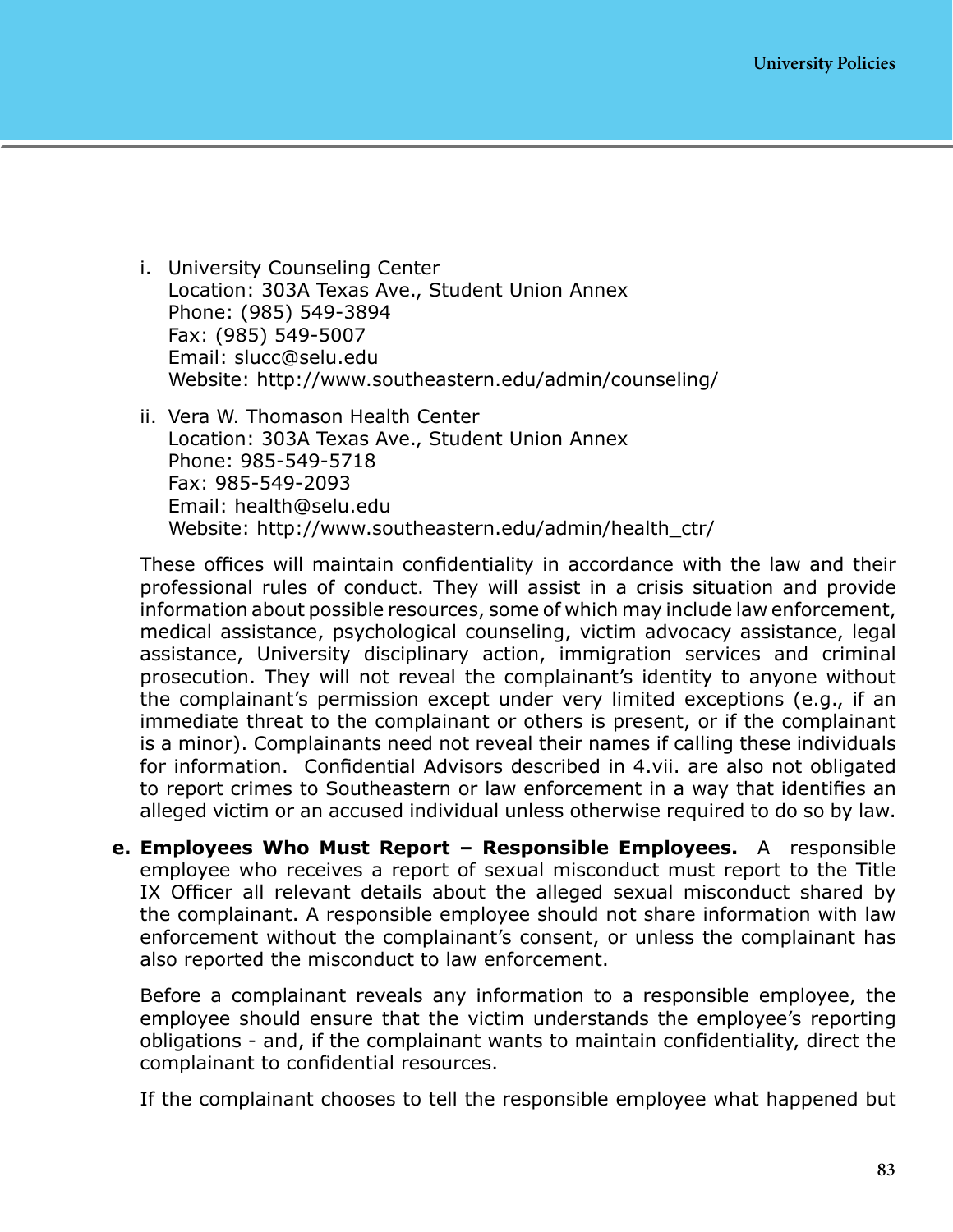also states that she or he wants to maintain confidentiality or does not want the matter investigated, the employee should tell the complainant that the University will consider the request but cannot guarantee that the University will be able to honor it. The responsible employee should explain his/her duty to report the incident to the Title IX Officer and that the report may be used for Clery Act data collection purposes. In reporting the details of the incident to the Title IX Officer, the responsible employee will also inform the Title IX Officer of the complainant's request for confidentiality.

When weighing a complainant's request for confidentiality or that no investigation or discipline be pursued, the University will consider a range of factors, including:

- i. The increased risk that the alleged perpetrator will commit additional acts of sexual misconduct or other violence;
- ii. Whether there have been other sexual misconduct complaints about the same alleged perpetrator;
- iii. Whether the alleged perpetrator has a history of arrests or records from a prior school indicating a history of violence;
- iv. Whether the alleged perpetrator threatened further sexual misconduct or other violence against the complainant or others;
- v. Whether the alleged sexual misconduct was committed by multiple perpetrators;
- vi. Whether the alleged sexual misconduct was perpetrated with a weapon;
- vii. Whether the complainant was a minor at the time of the alleged conduct;
- viii. Whether the University possesses other means to obtain relevant evidence of the alleged sexual misconduct (e.g., security cameras or personnel, physical evidence); or
- ix. Whether the complainant's report reveals a pattern of conduct (e.g., via illicit use of drugs or alcohol) at a given location or by a particular group.
- **f. Breaches of Confidentiality.** Breaches of confidentiality or privacy committed by anyone receiving a report of alleged sexual misconduct or investigating the report of alleged sexual misconduct may be considered a separate violation of this Policy and may result in disciplinary sanctions.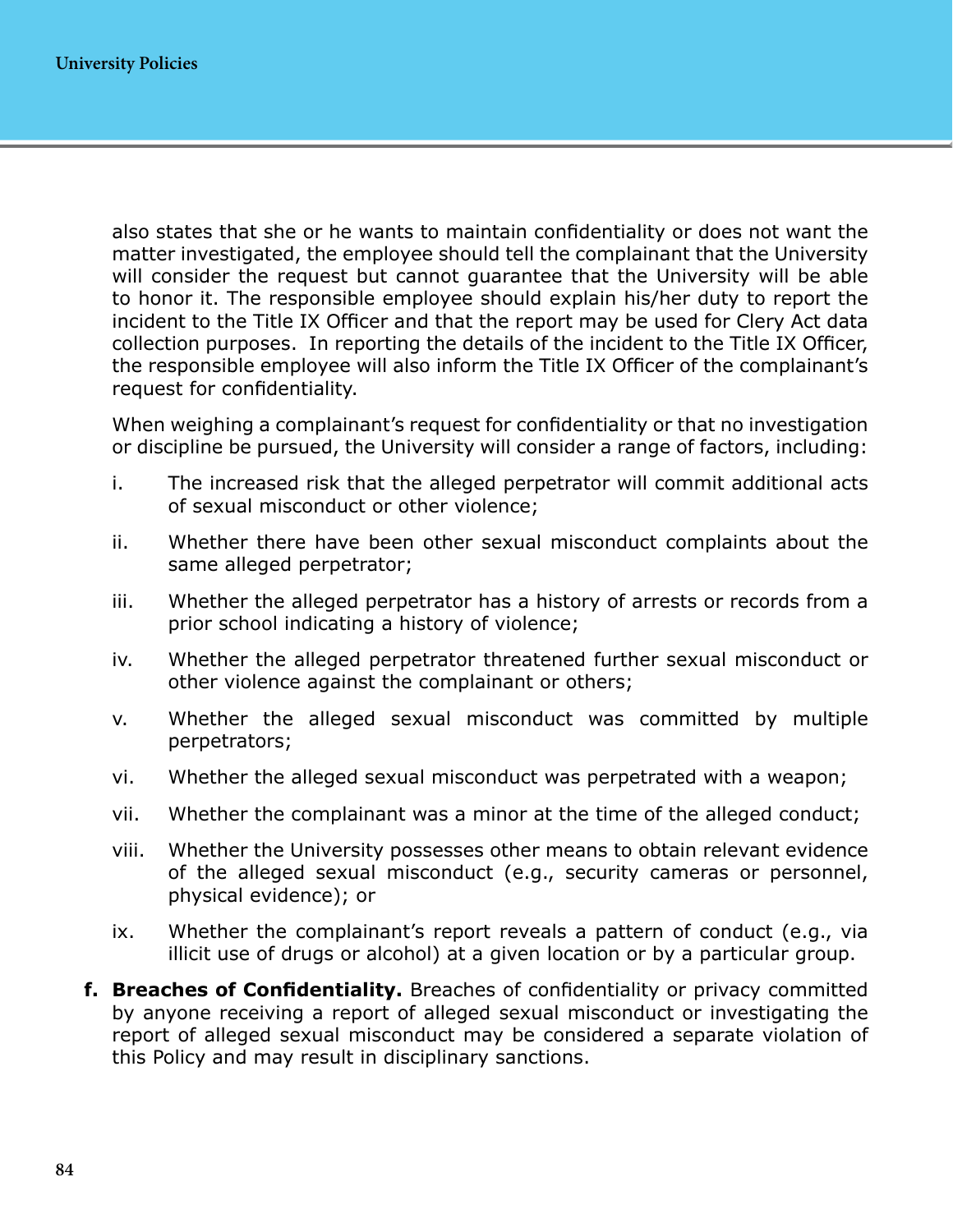#### **6. Investigation Procedures and Protocols**

Generally, upon receipt of a report of sexual misconduct the Title IX Officer will:

- **a. Assignment.** The Title IX Officer will review the complaint and investigate the matter. Alternatively, the Title IX Officer may assign the investigation to a Deputy Coordinator or Investigator and advise the complainant of the name and contact information of the individual assigned. If a student complainant requests a disciplinary review the Title IX Officer may also assign the investigation to the Office of Student Advocacy and Accountability. The procedures and protocols for the Office of Student Advocacy and Accountability can be found at [www.](http://www.southeastern.edu/code) [southeastern.edu/code.](http://www.southeastern.edu/code)
- **b. Initial Meeting with Complainant.** As soon as is practicable, the individual investigating the complaint shall contact the complainant and schedule an initial meeting. At the initial meeting the Investigator will:
	- i. Provide a copy of this policy which explains the process and rights of all parties;
	- ii. Request additional information regarding the reported incident;
	- iii. Explain the investigatory process;
	- iv. Explain the options for reporting to law enforcement authorities (whether on campus or local police) and the Office of Student Advocacy and Accountability;
	- v. Discuss confidentiality standards and concerns with the complainant and advise that confidentiality may impact the University's ability to investigate fully;
	- vi. Determine whether the complainant wishes to pursue a resolution (formal or informal) through the University and that the decision to begin with an informal resolution does not preclude formal resolution;
	- vii. Refer the complainant, as appropriate, to the Counseling Center or other resources which may include law enforcement, medical assistance, psychological counseling, victim advocacy resources, legal resources, University disciplinary action, immigration services, and criminal prosecution; and,
	- viii. Inform the complainant that they have the right to utilize the confidential advisor and/or any other advisor of their choosing throughout the process;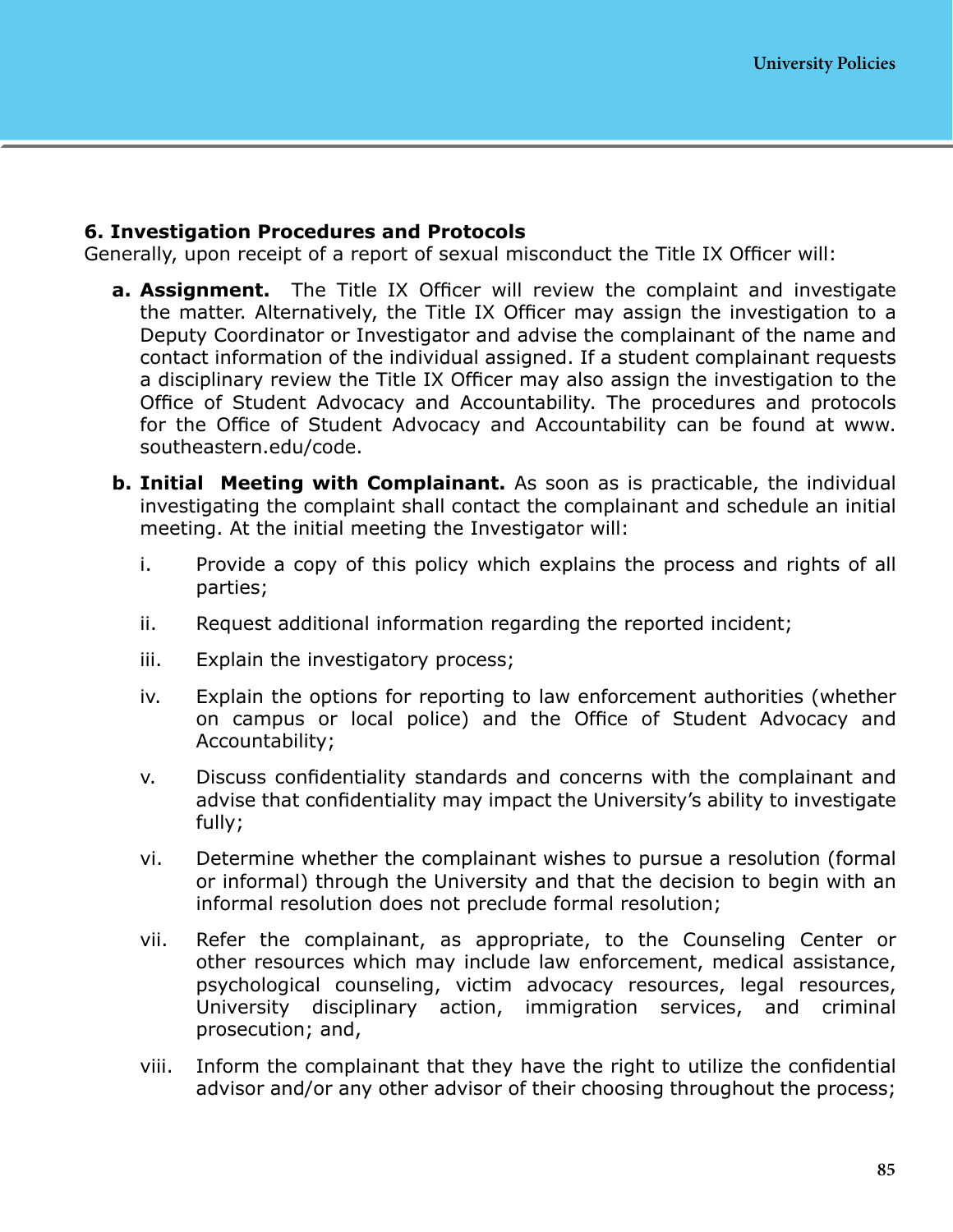- ix. Discuss with the complainant, as appropriate, possible interim accommodations/measures including but not limited to campus no-contact orders, reassignment of housing or work assignments, and modification of class schedules.
- **c. Notice of Allegations to Respondent.** At the outset of an investigation, the investigator will provide the respondent prompt notice of the allegations against him or her in writing together with a copy of/link to this Policy. A written notice of all documents will be provided to the complainant concurrently with respondent.
- **d. Equitable Treatment.** The investigator will remain neutral throughout the investigation and provide both the complainant and respondent opportunities to respond in person and in writing, to submit relevant documents, and to produce relevant witnesses. Both parties shall also be afforded simultaneous notices, an opportunity to have a representative or advisor present at all meetings, and the ability to inspect any information that will be used after the investigation during informal and formal disciplinary meetings. At no time will either party be offered mediation as an option to resolve a sexual misconduct case that involves violent or criminal conduct.
- **e. Report of Investigation.** The investigator will complete a written investigative report that includes summaries of interviews conducted; photographs, if any; documents and materials received; descriptions of relevant evidence; summaries of relevant electronic records; and a detailed report of the events related to the incident. When the investigator is not the Title IX Officer, the investigative report will be submitted to the Title IX Officer for review and findings. The Title IX Officer will review the report of investigation using a "preponderance of the evidence" standard and make a finding as to whether it is more likely than not that respondent violated the Sexual Misconduct Policy, and which specific sections of the Policy were violated.

If the investigation was coordinated by the Office of Student Advocacy and Accountability a formal hearing will be coordinated as outlined at [www.](http://www.southeastern.edu/code) [southeastern.edu/code.](http://www.southeastern.edu/code)

If a student accused of a sexually-oriented criminal offense seeks to transfer to another institution during an investigation, the institution shall withhold the student's transcript until such investigation or adjudication is complete and a final decision has been made.

**f. Sanctions.** Both the complainant and respondent will be informed in writing of the results of any disciplinary proceedings no later than ten (10) business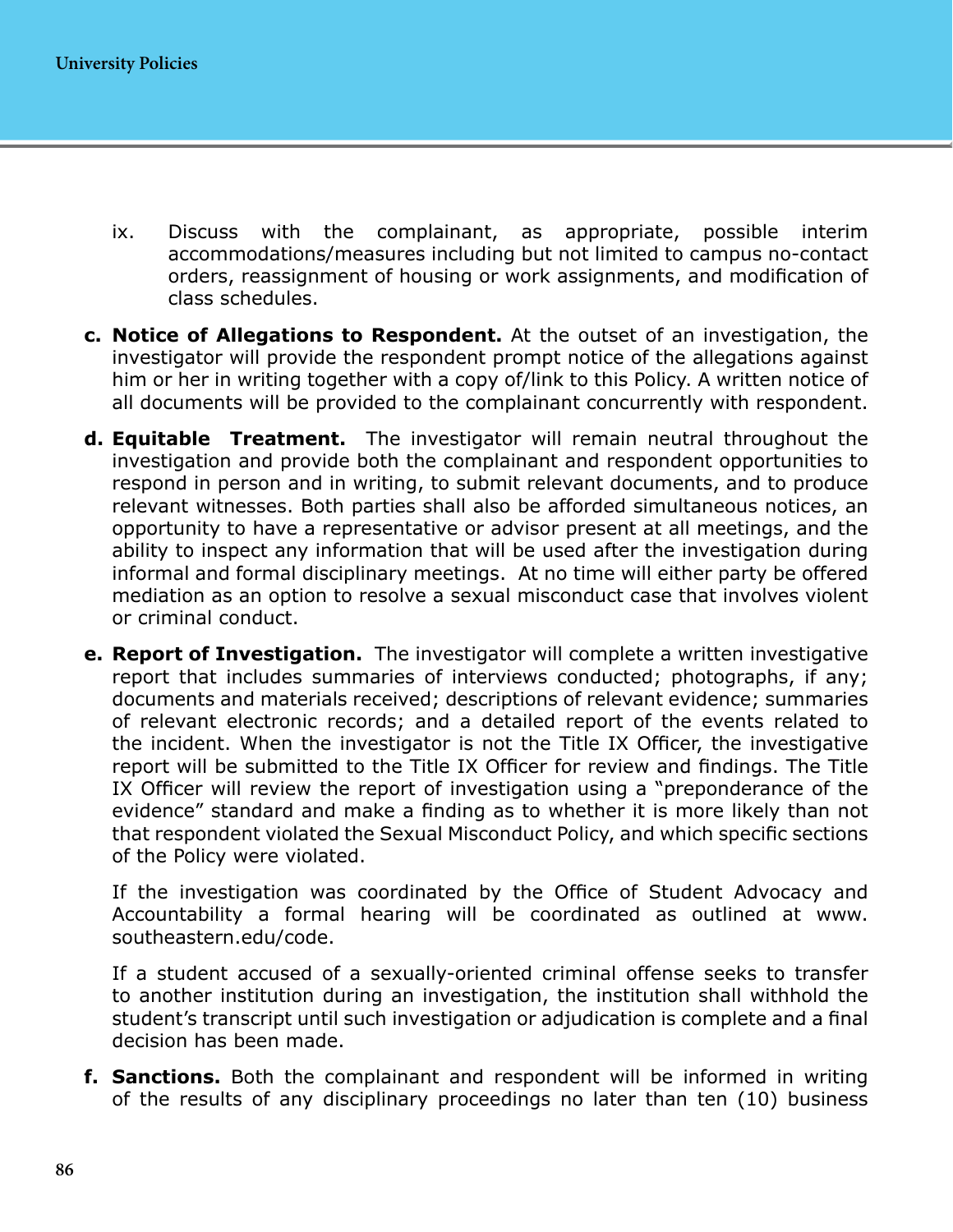days after the resolution. If the Respondent is found responsible for sexual misconduct, the University will initiate a sanctioning process designed to eliminate the misconduct, prevent its recurrence, and remedy its effects, while supporting the University's educational mission and Title IX obligations. Sanctions or interventions may also serve to promote safety or deter students from similar future behavior. Some behavior is so harmful to the University community or so detrimental to the educational process that it may require more serious sanctions or interventions, such as removal from University housing, removal from specific courses or activities, suspension or expulsion from the University, or employment termination. Sanctions or interventions may include, but are not limited to, one or more of the following:

- i. Formal Reprimand: A formal notice that the respondent has violated University policy and that future violations may be dealt with more severely.
- ii. Disciplinary Probation: A designated period of time during which the respondent is not in good standing with the University. The terms of probation may involve restrictions of student privileges and/or set specific behavioral expectations.
- iii. Restitution: Reasonable and limited compensation for loss, damage, or injury to the appropriate party in the form of money or material replacement.
- iv. Restriction from Employment at the University: Prohibition of, termination from, or limitation on University employment.
- v. Class/Workshop/Training/Program Attendance: Enrollment in and completion of a class, workshop, training, or program that could help the respondent or the University community.
- vi. University Housing Transfer or Removal: Placement in another room or housing unit or removal from University housing. Housing transfers or removals may be temporary or permanent depending on the circumstances.
- vii. Professional Assessment: Completion of a professional assessment that could help the respondent or the University ascertain the respondent's ongoing supervision or support needs to successfully participate in the University community.
- viii. Removal from Specific Courses or Activities: Suspension or transfer from courses or activities at the University for a specified period of time.
- ix. No Contact: Restriction from entering specific University areas and/or from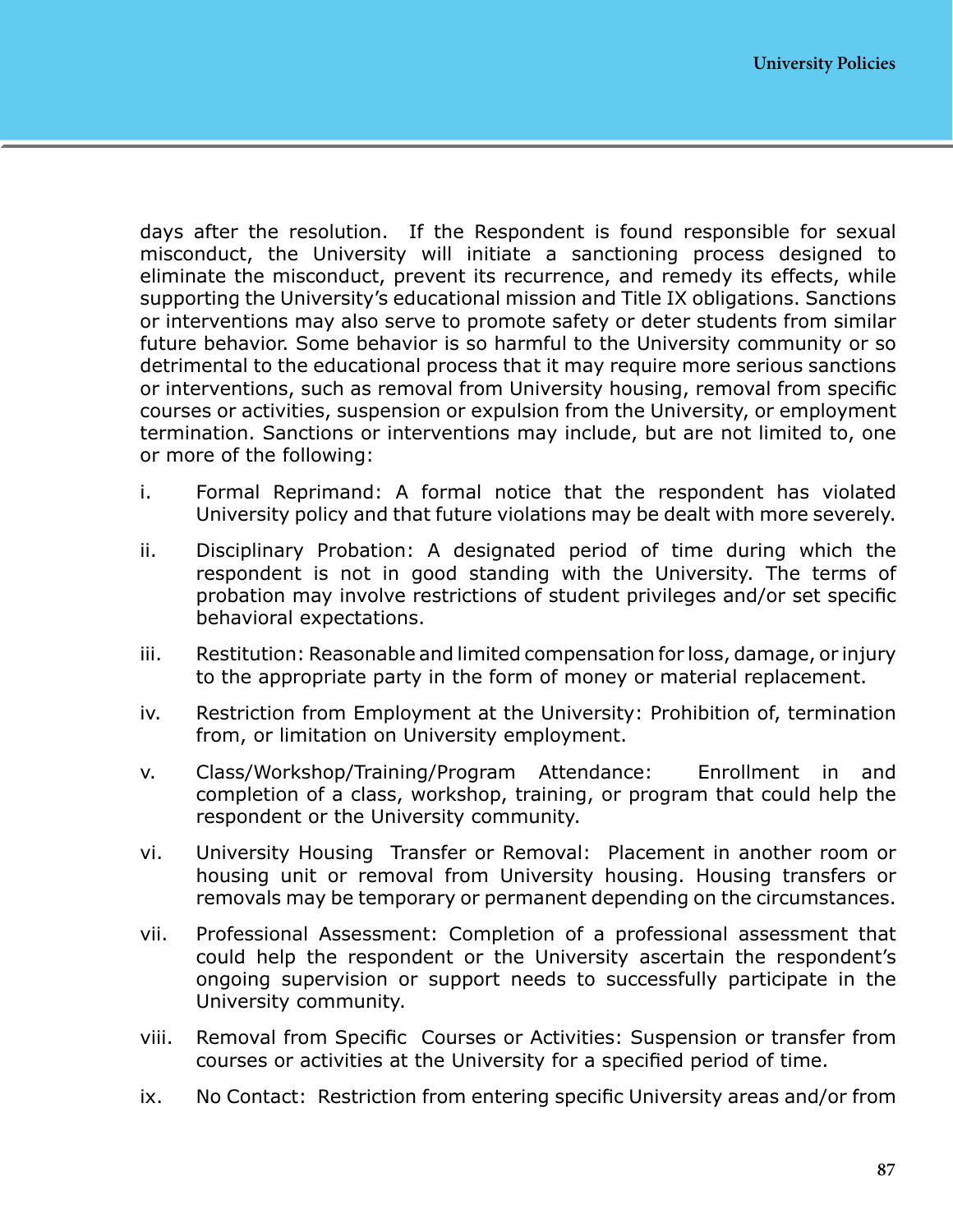all forms of contact with certain persons.

- x. Suspension: Separation from the University for a specified period of time or until certain conditions are met.
- xi. Expulsion: Permanent separation from the University.
- xii. Transfer Notification: If a student is found responsible for a sexuallyoriented criminal offense upon the completion of such investigation and/ or adjudication and seeks to transfer to another institution, the institution is required to communicate such a violation, when the institution becomes aware of the student's attempt to transfer, with the institution(s) to which the student seeks to transfer or has transferred.
- **g. Appeals.** Either party may appeal the outcome of the matter except where a respondent has accepted an agreement under the sanctioning process outlined above. A review of the matter will be efficient and narrowly tailored. In student on student matters adjudicated by the Office of Student Advocacy and Accountability a party may appeal a Student Conduct Hearing Board's decision based on the appeals procedures outlined in the Student Code of Conduct which can be found at [www.southeastern.edu/code](http://www.southeastern.edu/code). For those cases adjudicated by the Title IX Officer or his/her designee, a party may seek review only on the following grounds:
	- i. A material deviation from the procedures affected the outcome of the case; and/or
	- ii. There is new and relevant information that was unavailable, with reasonable diligence and effort, at the time of the investigation that could reasonably affect the investigation findings; and/or
	- iii. The sanctions/interventions are inappropriate or disproportionate to the determined violation(s)

To request a review from a case adjudicated by the Title IX Officer or his/her designee, a party must submit a written appeal to the University President within ten (10) calendar days of the date of the notification of the decision. The University President or his/her designee will assign an Appeals Board to review the appeal. The University President may deem a late submission reasonable under certain extraordinary and extenuating circumstances.

The Appeals Board will strive to complete review of an appeal within fifteen (15) days of its receipt. In a closed session, the Appeals Board will review the matter based on the issues identified in the request for appeal. The Appeals Board may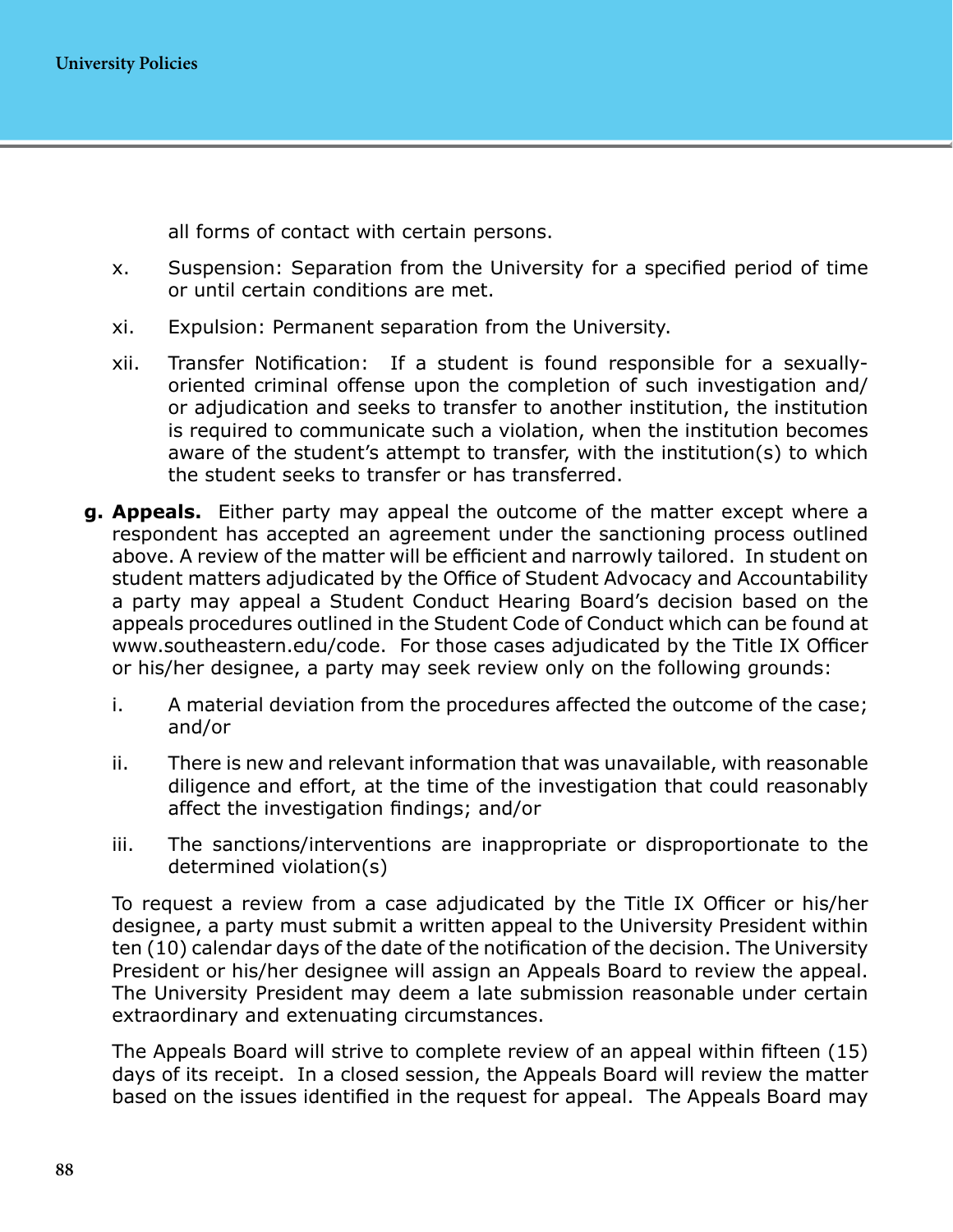conclude that there are no relevant issues of concern and therefore recommend that the University President affirm the final decision and any sanctions/ interventions. If the Appeals Board identifies issues of concern, the Board will provide the University President with one of the following recommended actions and any additional instructions or recommendations it deems appropriate under the circumstances:

- i. If there was a material deviation from procedure, remand the matter to the Title IX Officer and/or a new investigator with corrective instructions from the Appeals Board.
- ii. If new information appears relevant, refer the matter to the Title IX Officer and/ or the original investigator if available, to determine whether any modifications may need to be made to the original investigative report.
- iii. If the new evidence clearly does not support the finding(s) and provides firm and definite support for modification, the matter will be submitted to the University President or designee to review, in consultation with the Title IX Officer, and make any necessary modifications to the report.
- iv. If the sanctions are clearly inappropriate or disproportionate, alter the sanctions or interventions accordingly.

After necessary consideration and consultation with others, as appropriate, including the Title IX Officer, the University President or the designee may accept or modify the recommendations made by the Appeals Board. The University President's final and unreviewable decision will be made available to the participating parties, in writing, simultaneously.

#### **7. Additional Information**

- **a. Prevention and Awareness Programs** Southeastern offers education and prevention programs that include, but are not limited to: (a) awareness programs; (b) bystander intervention programs; (c) ongoing prevention and awareness campaigns; (d) primary prevention programs; and (e) education on risk reduction on an annual basis.
- **b. Preservation of Evidence.** Preservation of evidence is critical in instances of sexual misconduct. Prompt reporting may preserve options that delayed reporting does not, including the preservation of physical evidence (which may be necessary to prove sexual misconduct or to obtain a judicial order of protection),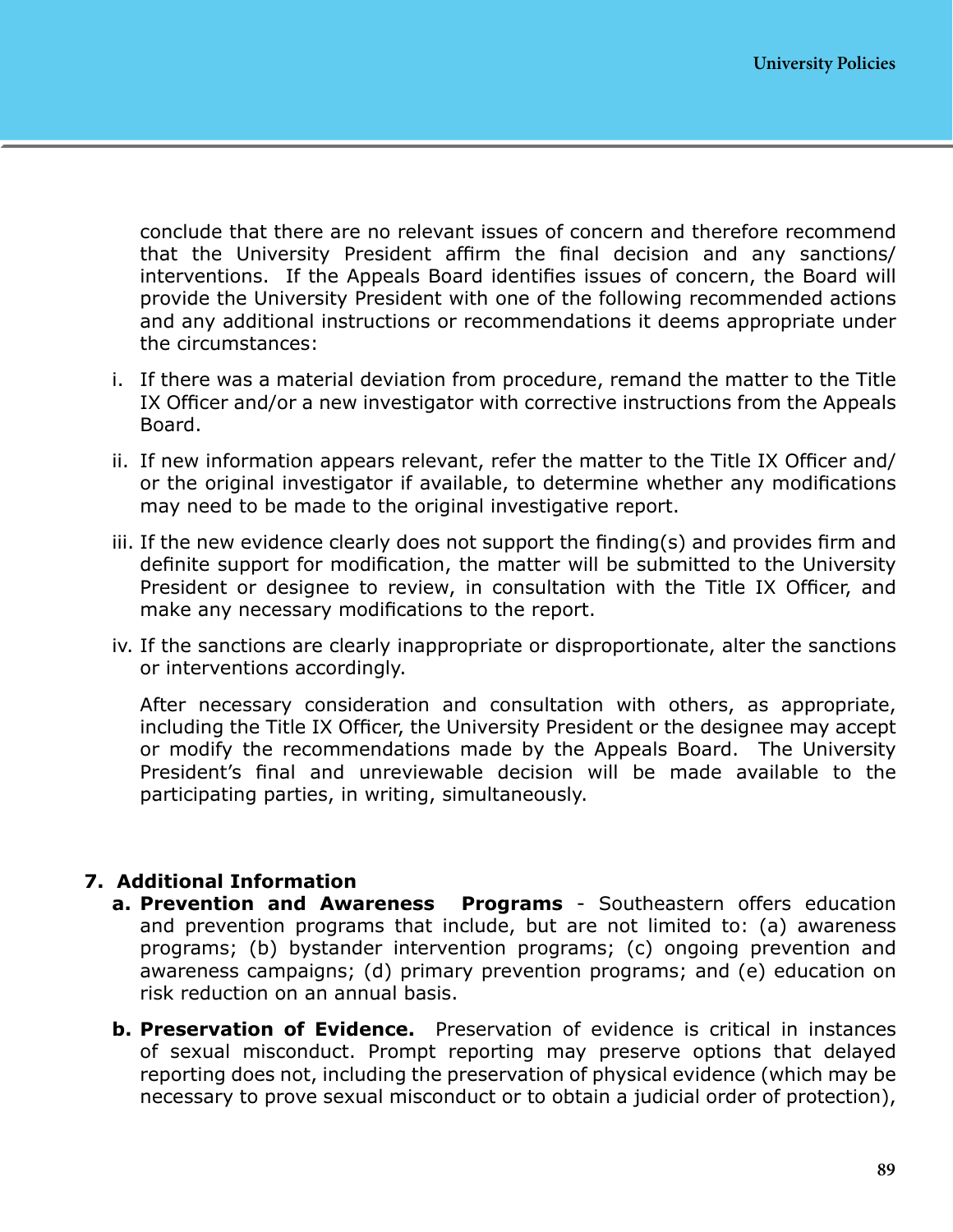the support of crisis counseling, and immediate police response.

- **c. Amnesty from Student Discipline for the Reporting Party.** Assisting students who are reporting sexual misconduct is the University's primary interest. In order to facilitate reporting, the University may choose not to charge students who report sexual misconduct and any material witnesses with Student Code of Conduct violations for behavior that otherwise would be considered violations (for example consuming alcohol underage or consuming illegal drugs).
- **d. Retaliation.** Retaliation against an individual for making a good faith complaint of unlawful discrimination, harassment or other unlawful practice, or for using or participating in the complaint process, is a violation of University policy and is strictly prohibited. More about the University's retaliation policy can be found at <http://www.southeastern.edu/resources/policies/assets/retaliation.pdf>.
- **e. Support Services.** Upon receiving a report of sexual misconduct, Southeastern will immediately provide to complainants and respondents the following: on- and off-campus resources, including but not limited to local advocacy, counseling, health and mental health services, as applicable. These are offered regardless of whether the complainant chooses to formally report the incident. Southeastern has developed and distributed contact information for this purpose as well as provide such information on-line.
- **f. Campus Climate Survey.** As per BoR and ULS Policy and in accordance with ACT 172, each institution will administer a campus climate survey annually to their students with the intention of assessing campus safety and identify vulnerabilities. This will be coordinated by the BoR and institutions will be required to submit results of the survey to the BoR. Nicholls State University may supplement the statewide survey by collecting additional information that can be utilized to develop prevention and intervention strategies appropriate for its institution.
- **g. Coordination with Local Law Enforcement.** University Police, in accordance with BoR and ULS Policy as well as best practices, has established agreements with local law enforcement agencies that enhance the coordination of training, information sharing in investigations, evidence preservation, and responsibilities. A copy of the MOU describing these factors in detail is maintained in the University Police Department.
- **h. Freedom of Speech.** This policy and procedures will be implemented in a manner that does not infringe upon anyone's First Amendment Rights.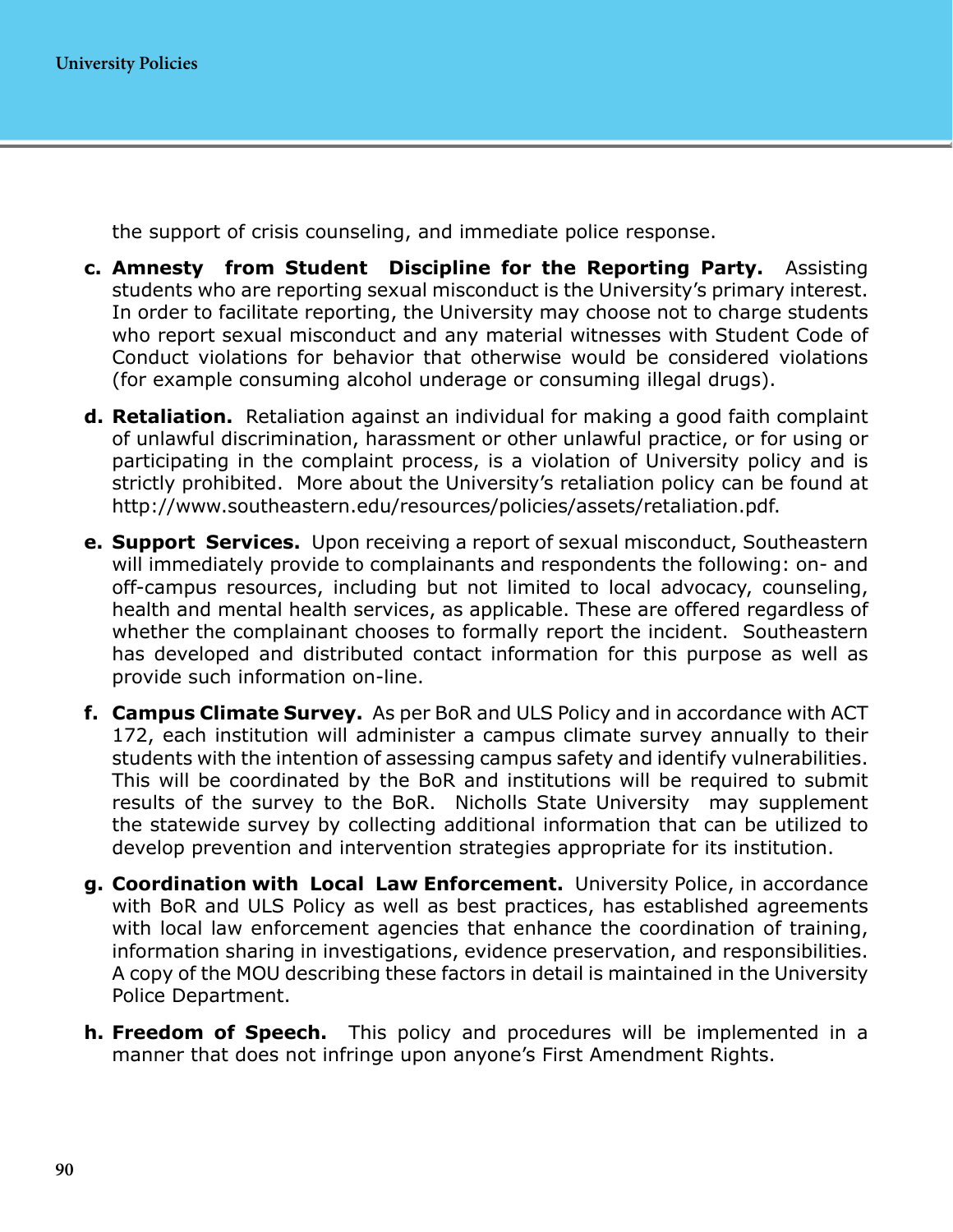#### **Confidential Advisors**

Confidential advisors are available to help victims of sexual misconduct. Confidential advisors are designated individuals who have been trained to aid a person involved in a sexual misconduct complaint in the resolution process as a confidential resource. Southeastern's confidential advisors are the licensed counselors employed by the University Counseling Center. Their contact information follows:

Peter Emerson, [slucc@southeastern.edu](mailto:slucc%40southeastern.edu?subject=)

Annette Baldwin-Newton, [slucc@southeastern.edu](mailto:slucc%40southeastern.edu?subject=)

Emily Moise, [slucc@southeastern.edu](mailto:slucc%40southeastern.edu?subject=)

Paige LeBleu Moody, [slucc@southeastern.edu](mailto:slucc%40southeastern.edu?subject=)

Curtis Meyer, [slucc@southeastern.edu](mailto:slucc%40southeastern.edu?subject=)

#### **The University Counseling Center** is located at:

The University Counseling Center Building 303A Texas Ave., Student Union Annex SLU Box 10310 Hammond, LA 70402 985/549-3894.

#### **The Process of Investigation and Adjudication of the Criminal Justice System**

For useful information concerning what to expect should you choose to pursue the criminal court process RAINN (Rape, Abuse & Incest National Network) provides useful information. Log on to [www.rainn.org/get-info/legal-information/working-with-the](http://www.rainn.org/get-info/legal-information/working-with-the-criminal-justice-system)[criminal-justice-system](http://www.rainn.org/get-info/legal-information/working-with-the-criminal-justice-system)

For information regarding programs offered by the District Attorney's Office for the 21st Judicial District Court dealing with Victim's Assistance, Rape Crisis and Domestic Violence log on to [www.21jdda.org](http://www.21jdda.org)

#### **The National Sexual Assault Telephone Hotline**

If you need immediate help, call 800.656.HOPE(4673) to be connected with a trained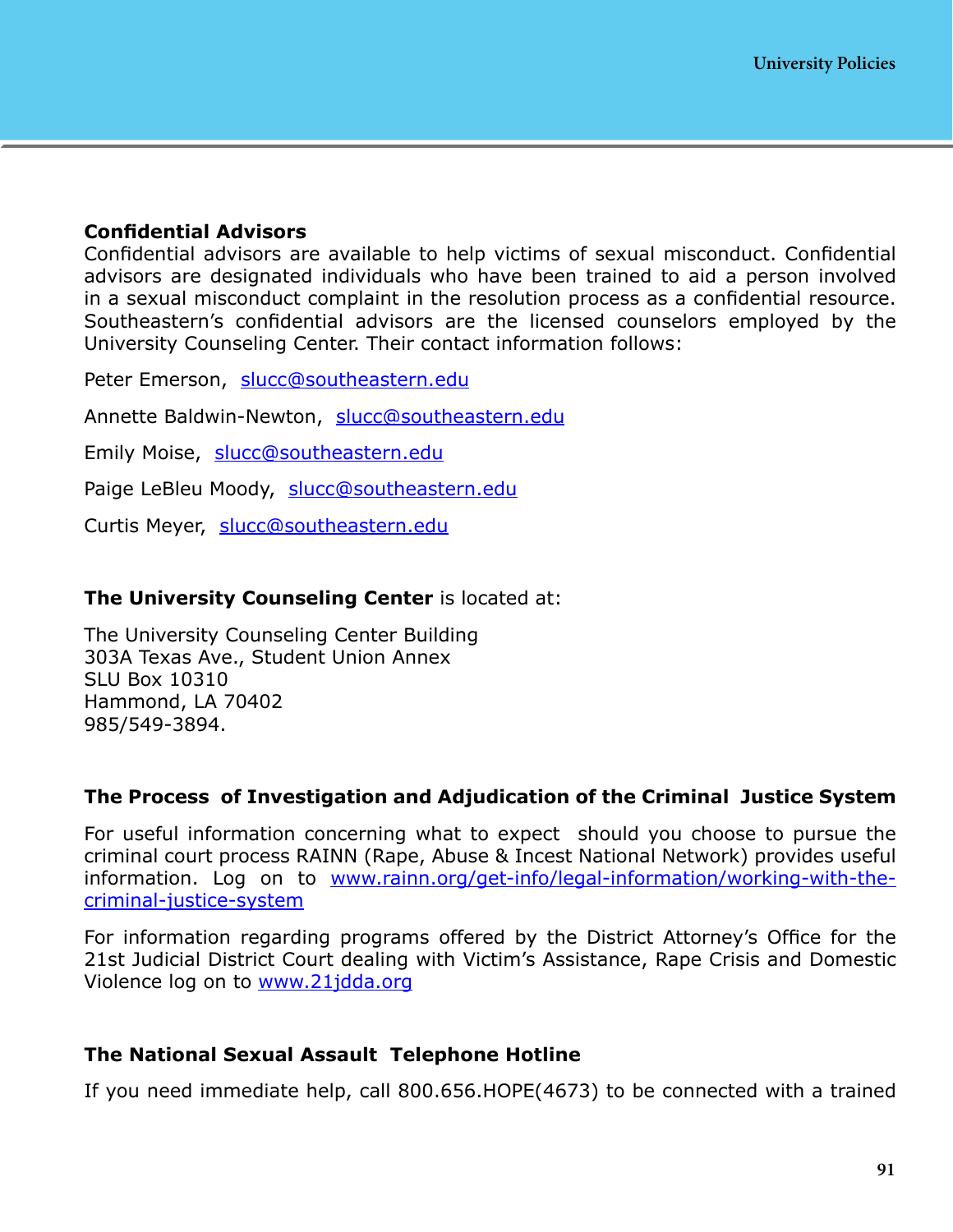staff member from a sexual assault service provider in your area.

#### **RAINN Online Chat Information**

Visit online.rainn.org to chat one on one with a trained support specialist with RAINN (Rape, Abuse,& Incest National Network) anytime 24/7.

#### **Medical Information**

The hospital nearest to the University where a victim may have a rape kit administered by an individual trained in sexual assault forensic medical examination and evidence collection is North Oaks Medical Center located at 15790 Paul Vega, M.D. Drive, Hammond, LA. Information regarding transportation to North Oaks can be obtained by contacting the University Counseling Center (549-3894) located in the first floor of Pride Hall.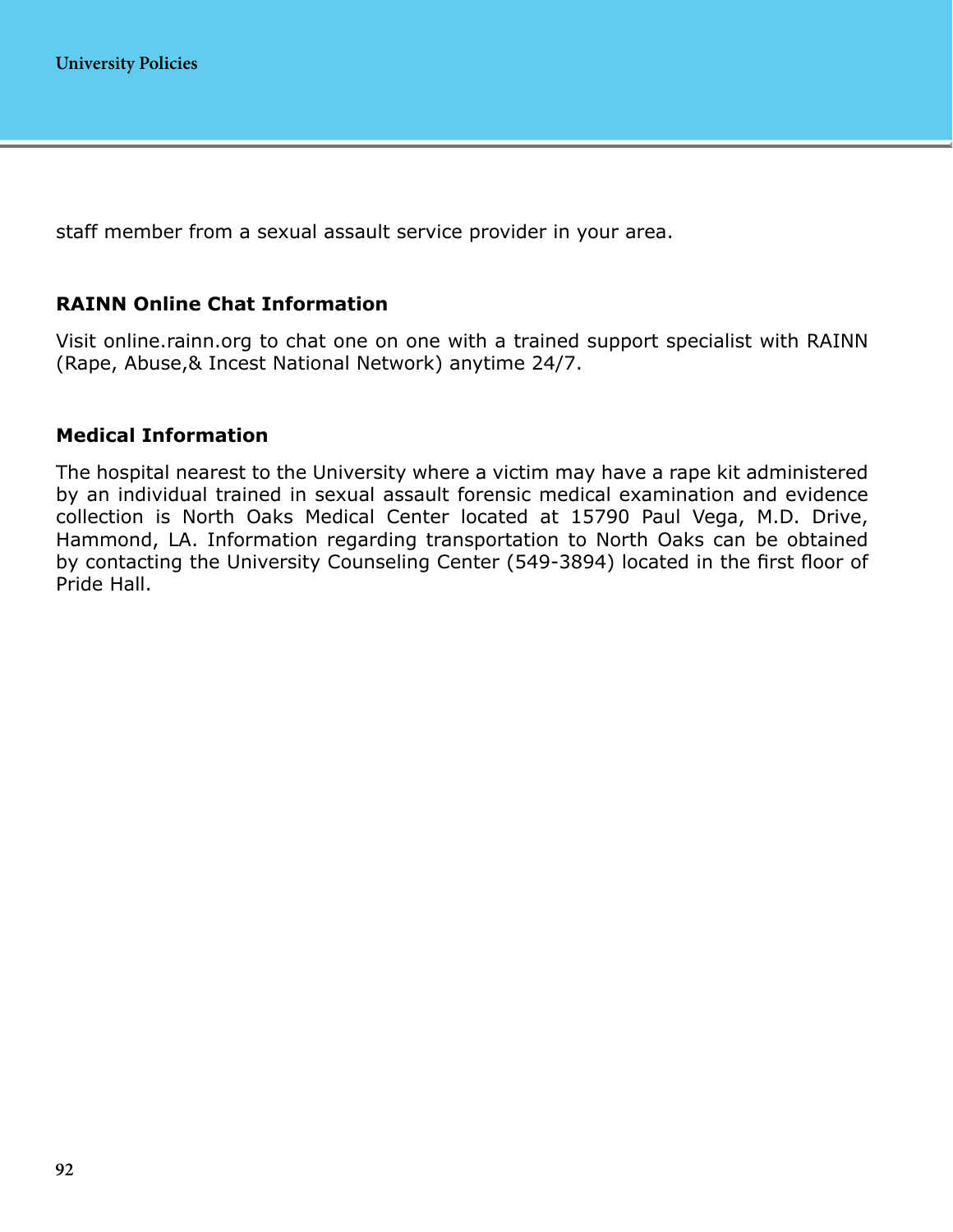### **Registration of Activities Policy Guidelines**

To ensure that the registration of your activity goes as smoothly as possible, please read the information listed below and take all the proper steps before using the following links: **[www.southeastern.edu/admin/stu\\_dev/reg\\_activities/index.](https://www.southeastern.edu/admin/stu_dev/reg_activities/index.php) [php](https://www.southeastern.edu/admin/stu_dev/reg_activities/index.php)** activities and **[www.selu.edu/admin/stu\\_dev/services](www.selu.edu/admin/stu_dev/services)**

- 1. Use of this link in no way guarantees the requester that the facility and/or services will be available.
- 2. The following activities and events must use the Registration of Activity Form before approval will be granted by the various departments affected:
	- A. Any event where alcohol will be present.
	- B. Any event sponsored by a student organization.
	- C. Any event where departments will utilize other facilities not in their jurisdiction.
	- D. Any event where services are provided by one or more of the following:
		- 1. University Police. (This will be determined by the Dean of Students in conjunction with the Chief of University Police. Contract must be signed 10 days before the event.)
		- 2. Campus Dining.
		- 3. Physical Plant.

\* A service request must be turned into the Physical Plant Department two weeks prior to the event. Any organization making a request must have the signature of their faculty advisor.

- 4. Any other required service.
- E. Any event sponsored by an off-campus group/individual(s).
- F. Any continuing education class.
- G. Any event where admission is charged.
- 3. Requesters are strongly encouraged to check with the proper Building Head prior to completing the Registration of Activity Form to ensure availability. Click here for a list of facilities and the individual(s) to contact for use of that facility. Holding an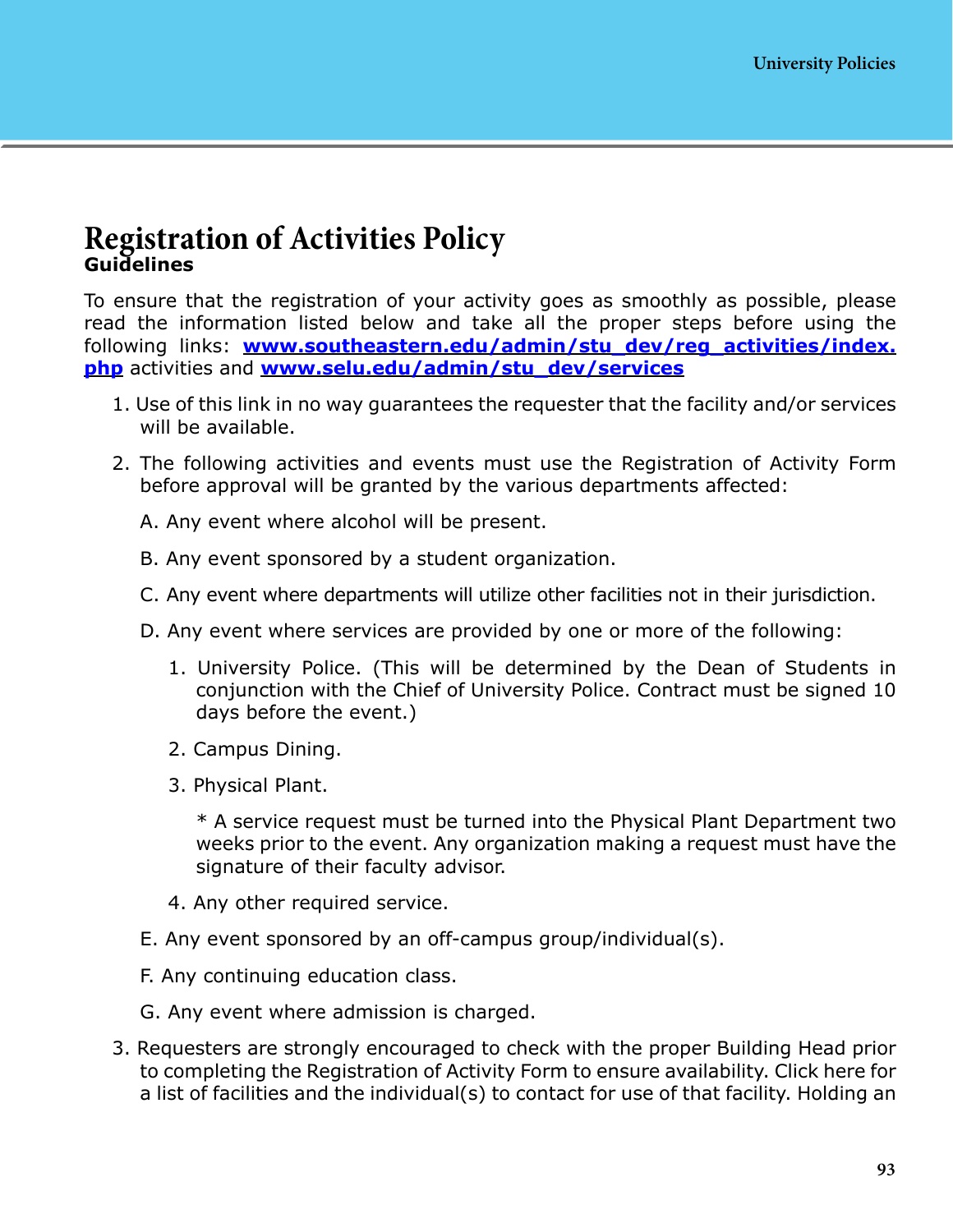event that has not been approved through this channel is a violation of University policy and may result in disciplinary sanctions for the organization or individuals involved.

- 4. Please be reminded that the maximum number of people allowed at an event is determined by the Fire Marshal and will be monitored by the University Police Department. Once that number has been reached, no other individuals will be allowed admittance.
- 5. Any request for additional services from any university department needs to be handled in person with the department providing the services. Use of the Registration of Activity Form in no way sets up or guarantees the services requested.
- 6. All off-campus groups/individual(s) must contact Continuing Education at (985) 549-2301 to use university facilities.
- 7. All requests are approved in accordance with University regulations regarding use of facilities and are subject to cancellation if conditions make it necessary.
- 8. Faculty advisors, sponsoring departments, and/or requesting groups are responsible for their group's activities and conduct during the event and may be required to pay for damages.
- 9. For approval, this form must be completed and submitted to the Dean of Students (deanofstudents@southeastern.edu) by NOON ON THE MONDAY OF THE WEEK PRECEDING THE EVENT unless other departments or facilities' policies come into play such as, but not limited to, alcohol events, off campus groups, etc. Requesters are urged to contact the facility head early to avoid any problems stemming from university policies. Organizers must present a copy of the approved event e-mail to University Police if requested.
- 10. Cancellations are to be made no later than forty-eight (48) hours in advance of the event. Failure to notify all concerned parties may result in loss of scheduling privileges and liability for charges for service or personnel.
- 11. Student organizations may not advertise an event until approval has been granted by the Dean of Students.
- 12. Disapproval of facilities usage will be immediately reported to the requesting party.
- 13. Disapprovals may be appealed in writing to the Building Head's immediate supervisor.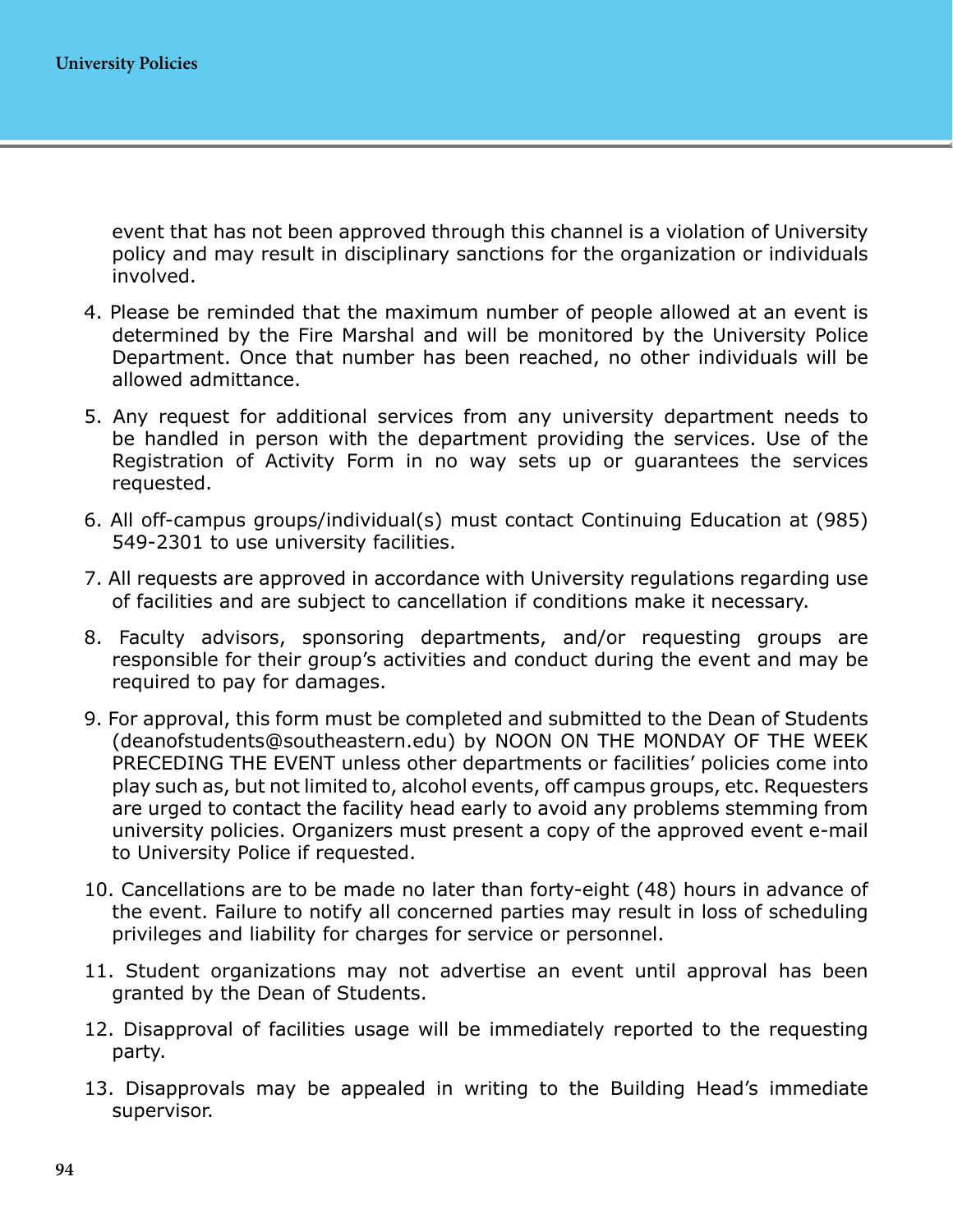- 14. All parties will be notified by e-mail when the event has been approved. An event is not approved until the organization or individuals requesting the space have been notified by e-mail that the event has been approved.
- 15. Requester must check the box below stating that he/she has read and understands the guidelines listed above before they will be allowed to use the Registration of Activity Form.
- 16. The policies for use of Southeastern Louisiana University facilities by third party groups/organizations can be found https://www.southeastern.edu/admin/conf\_ services/facility\_usage/policies\_for\_facility\_use\_updated\_11\_11\_12.pdf.
- 17. Any comments, questions, or concerns should be addressed to the Dean of Students Office, 985-549-3792, deanofstudents@southeastern.edu.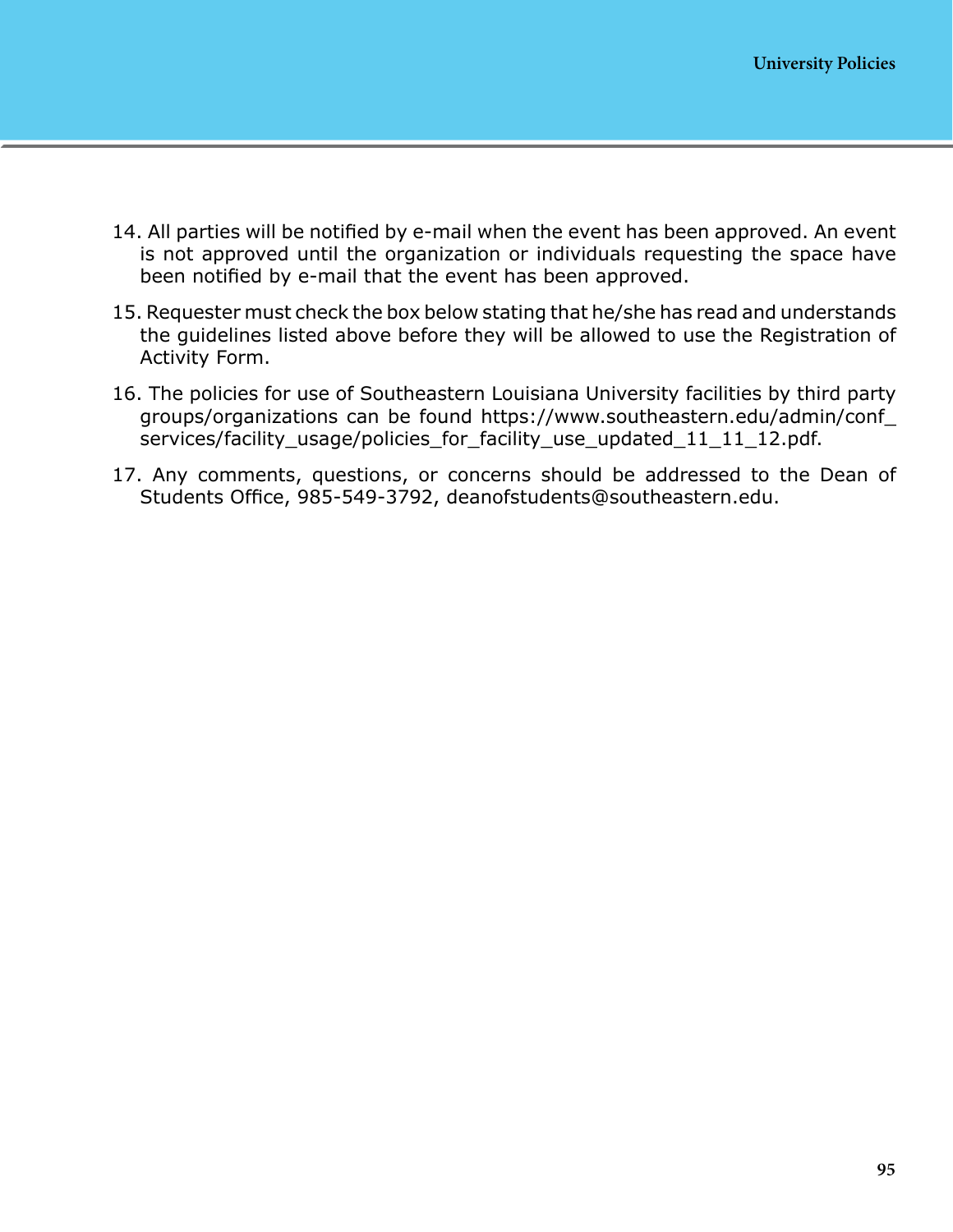# **University Policy on Public Speech, Assembly and Demonstrations**

#### **Policy Statement**

Southeastern Louisiana University recognizes that freedom of speech and assembly are basic and essential

to both intellectual and social development. These freedoms, guaranteed by the First Amendment to the United States Constitution, shall be enjoyed by the university community. It is not the role of Southeastern Louisiana University to shield individuals from speech protected by the First Amendment of the Constitution of the United States or Article I, Section 7 of the Louisiana Constitution; or, prohibit ideas or opinions that some may find unwelcome, disagreeable, or offensive.

#### **Purpose of Policy**

To that end, Southeastern faculty, staff, and students have the freedom to assemble and engage in spontaneous expressive activity as long as it is lawful, does not disrupt the functioning of the institution, and participants do not violate other university policies.

#### **Applicability**

This policy applies to all Southeastern students, faculty, staff, and visitors.

#### **Demonstration and Assembly Locations**

Southeastern has designated the following sites as preferred locations for public discussion and/or peaceful public assembly or demonstration: (1) Student Union Annex; (2) Student Union Plaza; and, (3) the grassy area of Friendship Circle. Although other campus locations may be available for public speech and assemblies by students without prior administrative approval, these locations are recommended due to the high volume of student traffic.

Groups and organizations who choose to engage in expressive activity outside of one of the preferred locations may be asked to re-locate should the expressive activity interfere with normal operations of the university.

Students, faculty, and staff may use these areas of campus without prior permission from the University as long as: (1) The area has not been previously reserved or scheduled for a particular activity; (2) No sound amplification is used; and, (3) Participants do not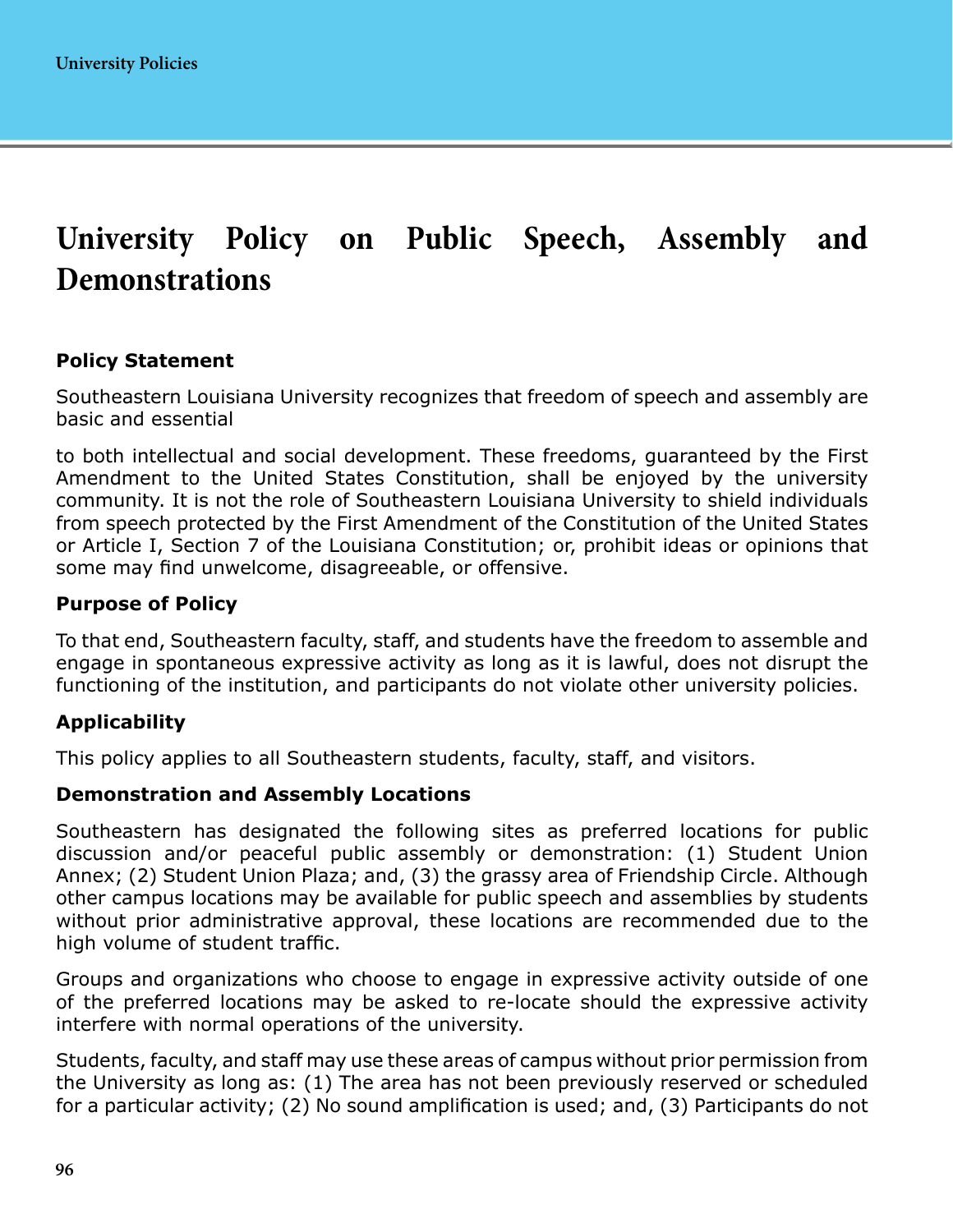violate university policies.

Although faculty, staff, and students are permitted to assemble and engage in expressive activity without obtaining prior permission, registration with the Office of the Dean of Students is encouraged to ensure adequate arrangements and minimize possible scheduling conflicts.

#### **Outside Groups: Registration of Activities**

Groups and organizations not affiliated with the university are required to register activities with the Office of the Dean of Students and/or Event and Conference Services at least two business days prior to the event date.

Office of the Dean of Students Phone: 985-549-3792 Email: [deanofstudents@southeastern.edu](mailto:deanofstudents%40southeastern.edu?subject=)

Office of Event and Conference Services Phone: 985-549-2094 Email: [conf\\_services@southeastern.edu](mailto:conf_services%40southeastern.edu?subject=)

Flash demonstrations (spontaneous gatherings) or demonstrations that have not been approved are prohibited. The Office of the Dean of Students will make every effort to approve applications quickly; however, applicants may not take action until an application is processed and approved. A requested event may not interfere with another approved event, interfere with University operations, be scheduled during other major university events and must not have amplified sound.

Nothing in the above sections shall be interpreted as limiting the right of free expression elsewhere on campus as long as the expressive activities or related conduct do not violate any other applicable university policies.

#### **Guidelines**

The following will generally be considered to be disruptive of University activities and functions:

(1) The use of amplified sound and/or obstructing building entrances, walkways, and rights-of-way; (2) Obstructing vehicular or pedestrian traffic on or adjacent to campus; (3) Interfering with classes scheduled activities; or, (4) Interfering with other essential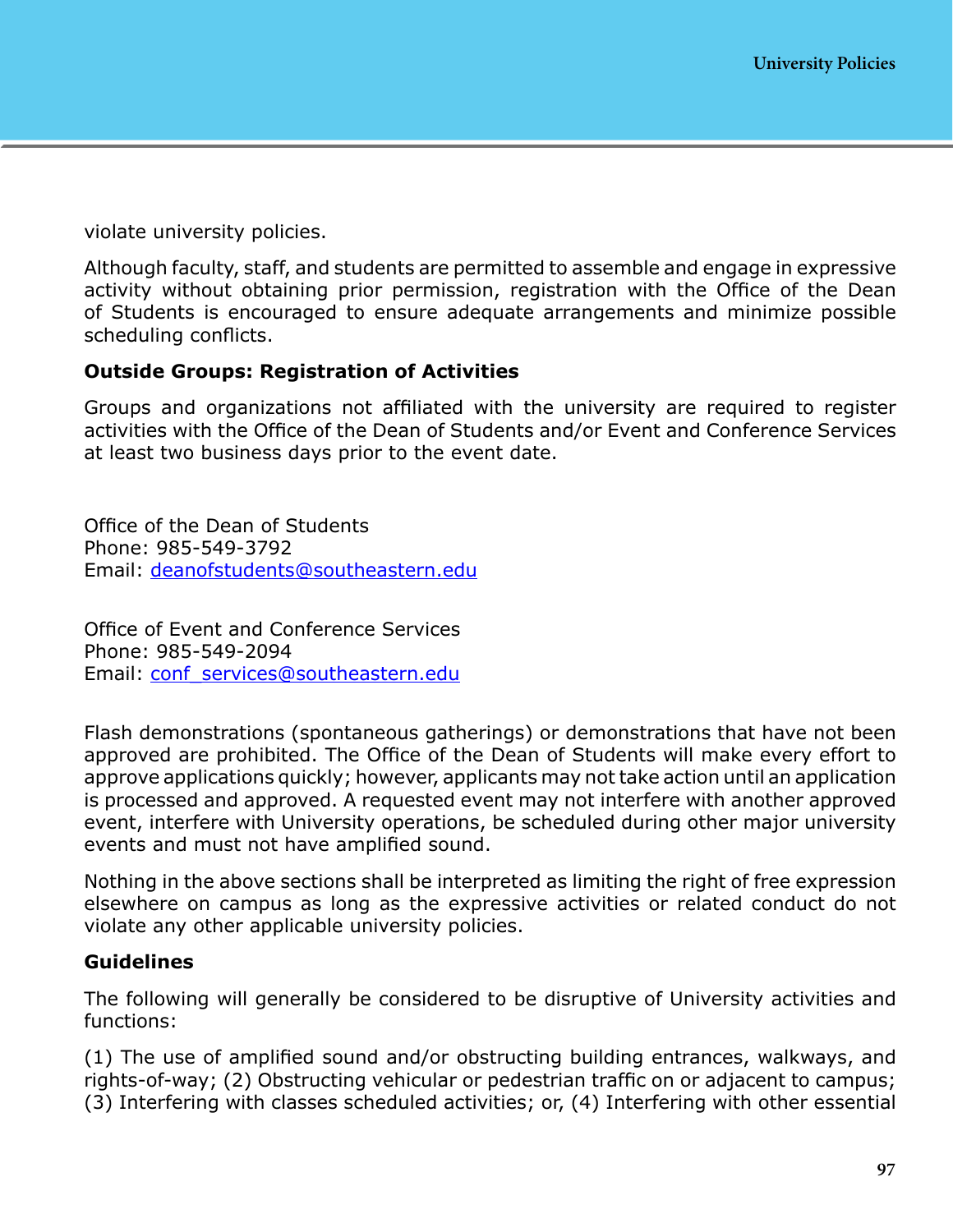processes of the University. Use of areas on campus shall not include activities that could constitute non-permissible solicitation; or, would be an infraction of the university sign policy in regards to indiscriminately handing out materials to passers-by.

#### **Masks, Props, Disguise Material**

As a reasonable restriction on the time, place, and manner of expression and to ensure personal safety, the University reserves the right to prohibit the wearing of masks, personal disguises, other means of concealing one's identity, the possession of weapons, props, or items that may be used as weapons or protective gear on the University campus and/or at University events.

#### **Sanctions**

Students who interfere, disrupt, or attempt to intimidate others while engaging in their First Amendment right will be subject to disciplinary action and sanctions as outlined in the Student Code of Conduct. Disciplinary cases arising out of violations of the University policy on public speech, assembly, and demonstrations shall follow the normal disciplinary proceedings outlined in the Student Code of Conduct.

Visitors, guests, and outside groups engaging in disruptive action or disorderly conduct shall be subject to charges of violations of the law and subsequently barred from campus.

#### **Reporting**

Students who feel their First Amendment rights have been violated in any manner should file a grievance with the Office of the Dean of Students. Reports can be made online at www.southeastern.edu/reportit.

#### **Non-endorsement / Non-Guarantee**

All views expressed by any individual or organization are those of the speaker and not, necessarily, of Southeastern Louisiana University. References made to any products and/or services are not guaranteed by the University.

#### **Video / Audio Taping**

All views expressed by any individual or organization are those of the speaker and not, necessarily, of Southeastern Louisiana University. References made to any products and/or services are not guaranteed by the University.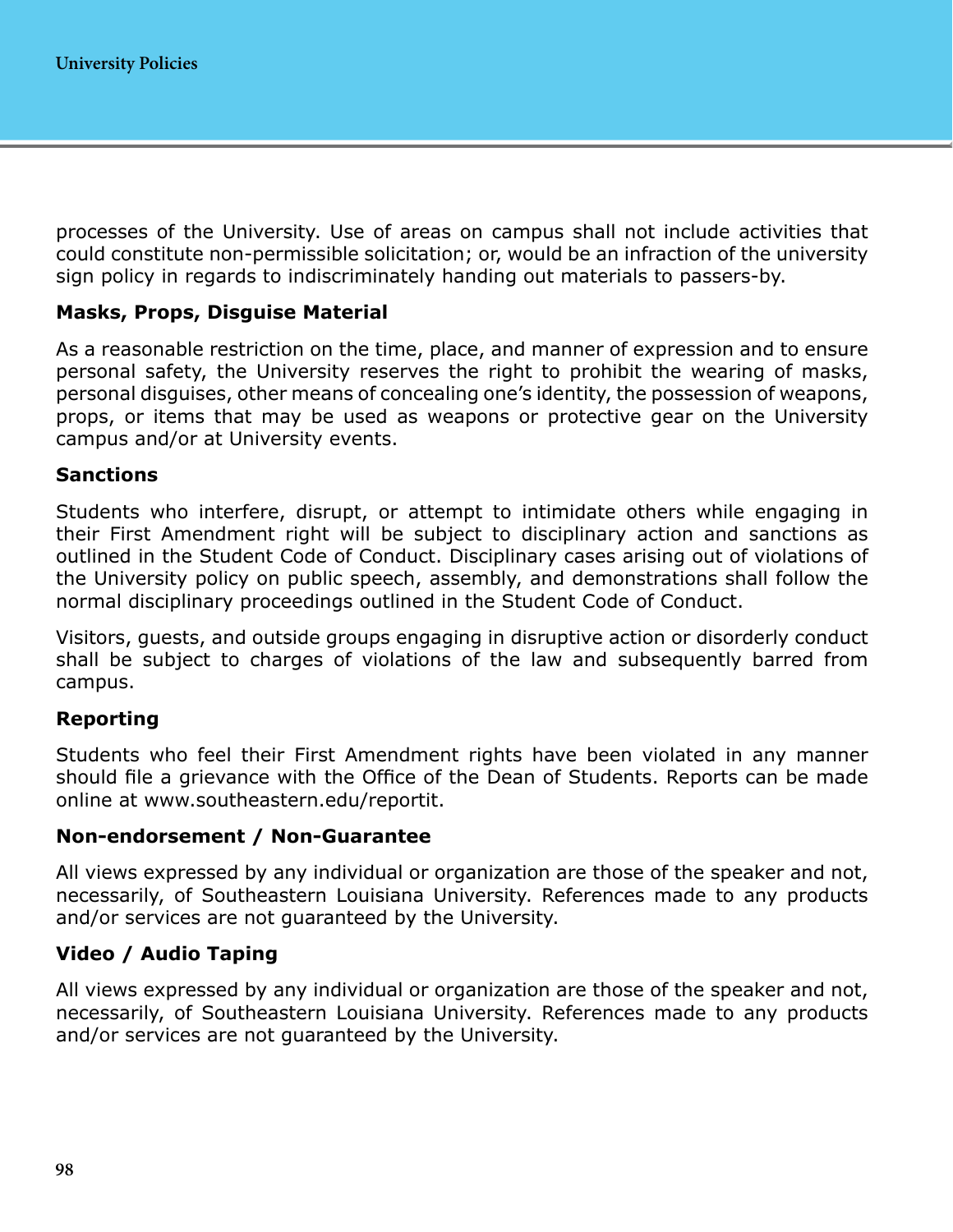## **Sign Posting Policy**

The posting of signs, notices, and/or advertisements on other than University bulletin boards by individuals and/or organizations is **PROHIBITED**. This includes doors, windows, hallways, walls of buildings, poles, and trees. Permission to post signs on the outside of buildings must be obtained from the building coordinator. A list of building head coordinators is located at [www.selu.edu/admin/safety/bldg\\_coor/](http://www.selu.edu/admin/safety/bldg_coor/). Yard signs and signs on wooden frames are not permissible on Southeastern's campus with the exception of those promoting major University events such as Graduation, Orientation, Athletics, etc. Permission for University approved yard signs must be obtained from the Dean of Students. Display of sexually suggestive objects or pictures and/or discriminatory portrayal of individuals are not allowed. Chalking on buildings and sidewalks is not allowed. Advertisements/flyers may not, under any circumstances, be placed on automobile windshields or indiscriminately handed out to passers-by. University Police, Physical Plant, and building coordinators are authorized to remove improperly posted signs/flyer, notices, and/or advertisements in accordance with this policy. Authorized signs, once approved, will be allowed 2 days prior to the event, the day(s) of the event, and must be removed the day after the event, even if the event is a weekly occurrence. Failure to adhere to this policy may result in loss of future sign privileges. Sign approval forms can be picked up in the Dean of Students Office or at **[www.selu.edu/admin/stu\\_dev/services/index.html](http://www.selu.edu/admin/stu_dev/services/index.html)**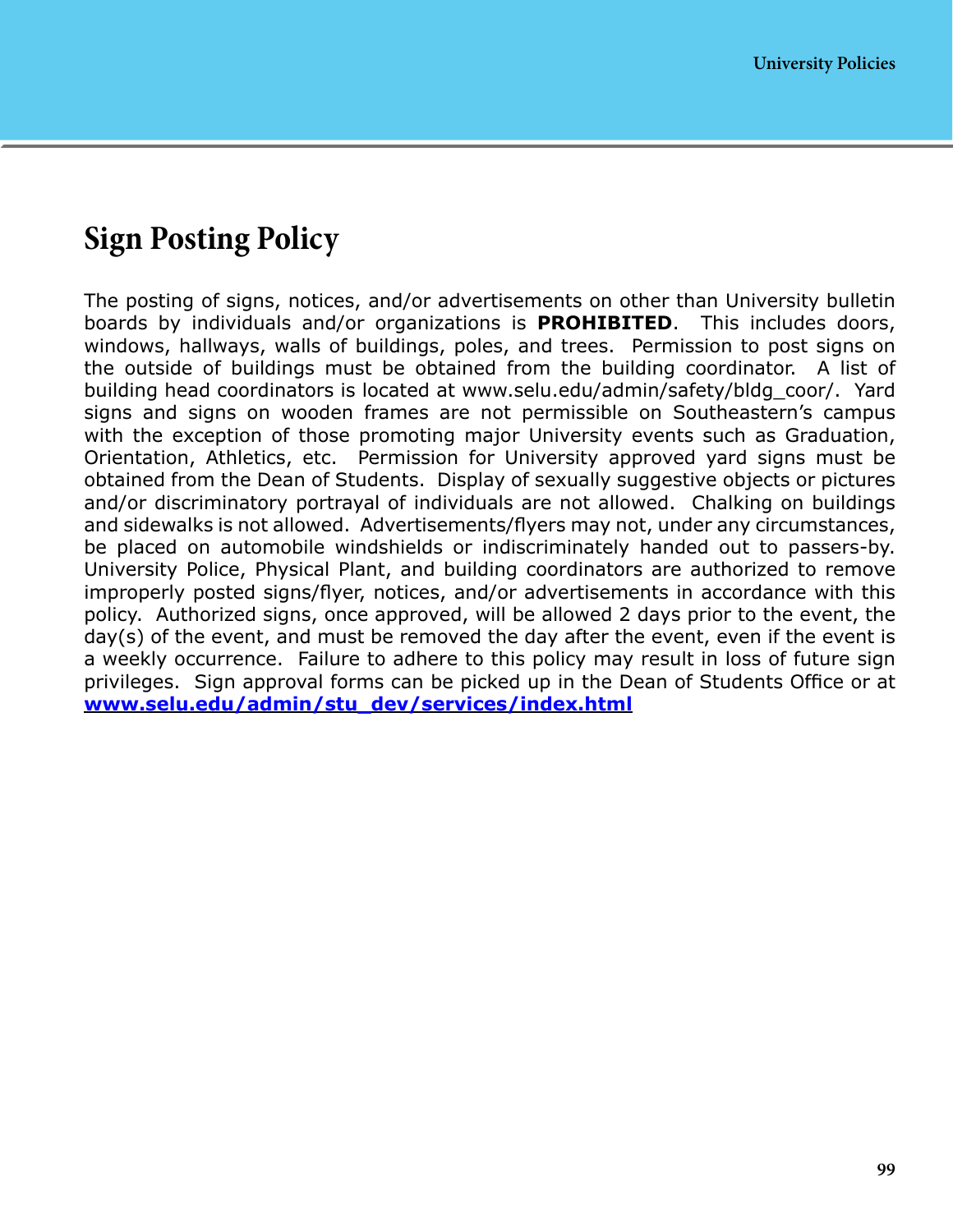### **Selling or Soliciting on Campus Policy**

Selling or soliciting on University grounds or in University buildings is permissible only with the approval of the Vice President for Student Affairs or his/her designee when solicitations of or by students are involved, and by the Vice President for Administration and Finance when students are not involved in these activities. University employees should feel free to ask agents who call on campus whether such permission has been secured.

### **Credit Card Solicitation Policy**

Southeastern does not allow the active solicitation of credit cards applications on campus. Student groups may not use this type of activity as a fund raiser.

Additional information may be found in the Dean of Students Office or at **[www.](http://www.southeastern.edu/admin/stu_dev/) [southeastern.edu/admin/stu\\_dev/](http://www.southeastern.edu/admin/stu_dev/)**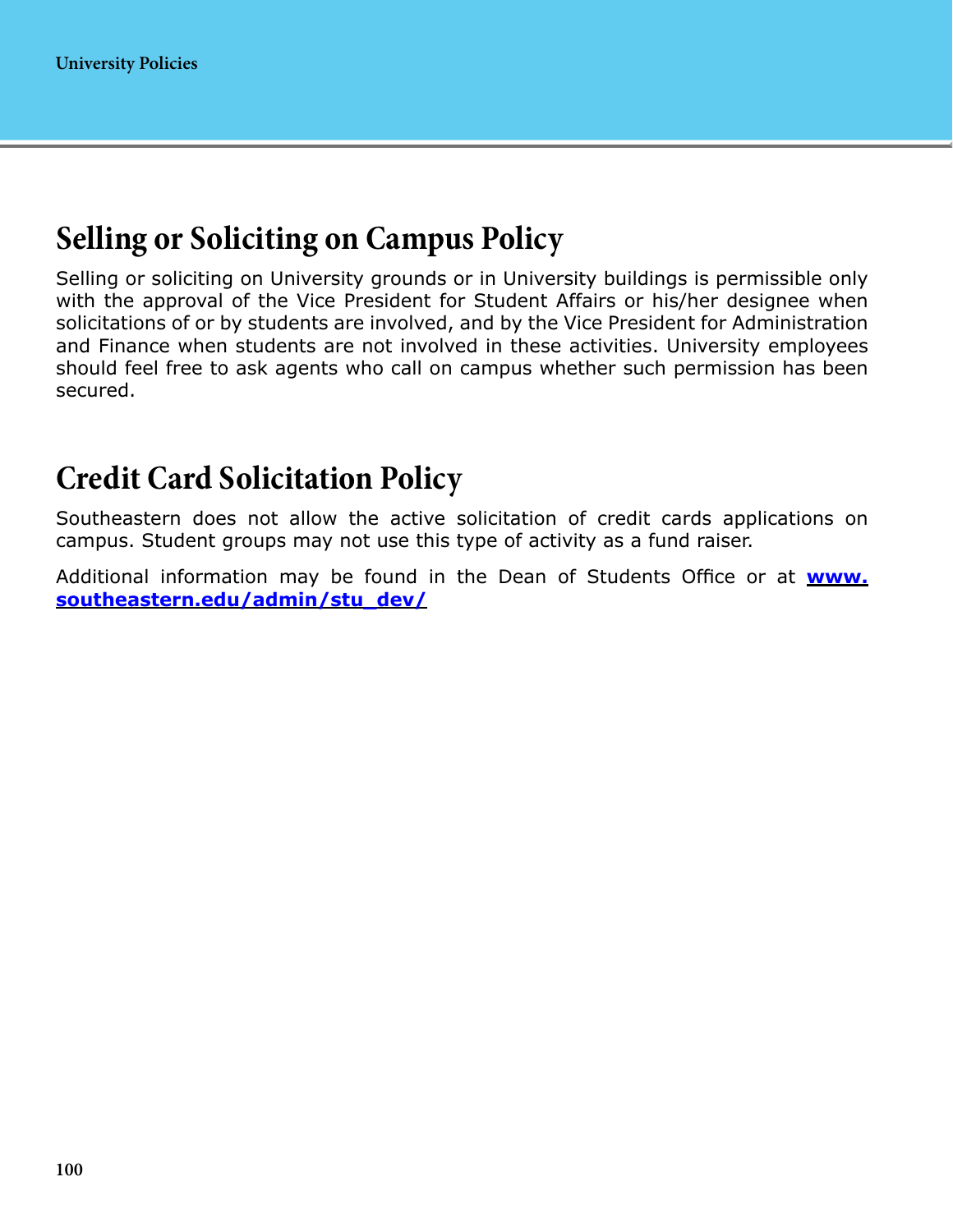### **Tobacco Free Policy**

**Purpose** - Southeastern Louisiana University is committed to promoting and maintaining a healthy and academic environment. To enable the University to fulfill this commitment and to be in compliance with Louisiana Act 211, it is necessary that a policy be implemented to provide a tobacco free environment. This policy becomes effective August 1, 2014.

**Scope** - This policy applies to all University students, faculty, staff, visitors and contractors. Tobacco use includes, but is not limited to cigarettes, cigars, cigarillos, pipes, hookah-smoked products, electronic cigarettes, and oral tobacco products such as dips, chews, etc.

**Policy** - The use of tobacco products is prohibited on all University property (indoors and outdoors) and in all Southeastern Louisiana University vehicles; this applies to all licensed and unlicensed vehicles owned, leased, and rented by the University. The sale, distribution, or advertisement of tobacco products is prohibited in University buildings and public areas. Disposal of used tobacco products (butts, spittoon contents, dip wads, etc.) on campus in anything other than appropriate trash bins will be considered littering and subject to appropriate fines.

**Exceptions** - There are certain exemptions to the Tobacco Free Policy, they include:

- A research project involving tobacco products as part of an educational or clinical objective once approved by Institutional Review Board (IRB).
- A University authorized theatrical or entertainment performance that requires tobacco use as part of the artistic production.
- Other requests as granted by the University President or his/her designee on a case by case basis.

**Enforcement** - Student violators will be ticketed by University Police personnel and referred to the Office of Student Advocacy and Accountability for disciplinary action as appropriate. Faculty, staff, contractors or visitors who violate this policy will be ticketed, and as appropriate may be reported to the relevant university department/office.

**Sanctions** - The penalty shall be a choice of either payment of a \$50 fine or 10 hours of Community Service (litter pickup). Egregious or repeat offenders may be subject to additional sanctions as determined by the Office of Student Advocacy and Accountability or other relevant university department/office as appropriate.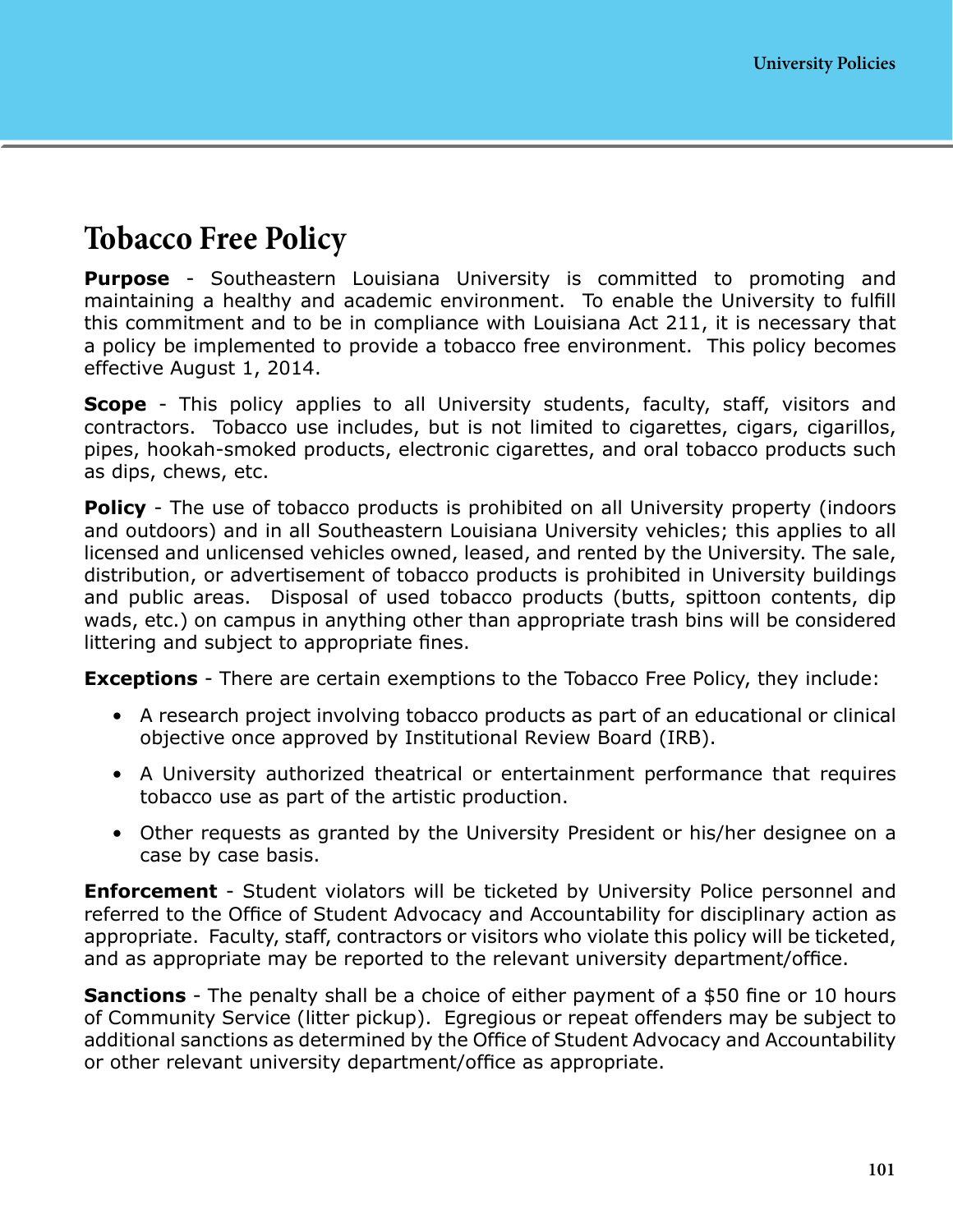## **Food Policy and Procedures for Student Organizations and Departmental Units**

POLICY:

The food policy shall apply to all student organizations and budgeted departmental units on the Southeastern campus and its associated off-campus sites and foster the following:

- 1. Protect the health and safety of students, faculty, staff and its guests.
- 2. Encourage food storage, preparation and handling in Campus Dining facilities whenever possible. Facilities include the Cafeteria and the Lion's Den in the Student Union.
- 3. Ensure external providers contracted to prepare and serve food at University facilities are adequately insured. (See outlined in procedure #3)
- 4. Ensure student organizations or departmental units exercise and understand their responsibility through the Food Safety Course if Campus Dining or an insured provider are not used.

#### PROCEDURE:

- 1. Student organizations and departmental units intending to sponsor or host events involving purchasing food items requiring preparation and/or handling of raw or perishable food items, shall secure approval for the event and the purchase from the Dean of Students (See Food Policy Approval Form). This waiver form only applies to events not held in Campus Dining facilities and catered by Campus Dining.
- 2. Student organizations and departmental units are encouraged to solicit the services of Campus Dining in the preparation, cooking and/or serving of raw and/ or perishable food products. In the event Campus Dining is unable to respond to a food activity need or event in the time required, or within budgetary allowances, and written approval is secured from the Dean of Students for an exception, the student organization or departmental unit may proceed to other requirements hereinafter stated.
- 3. Student organizations and departmental units may solicit the services of an external provider in the preparation, cooking and/or serving of raw and/or perishable food products. An external provider must provide Certificate of Insurance verification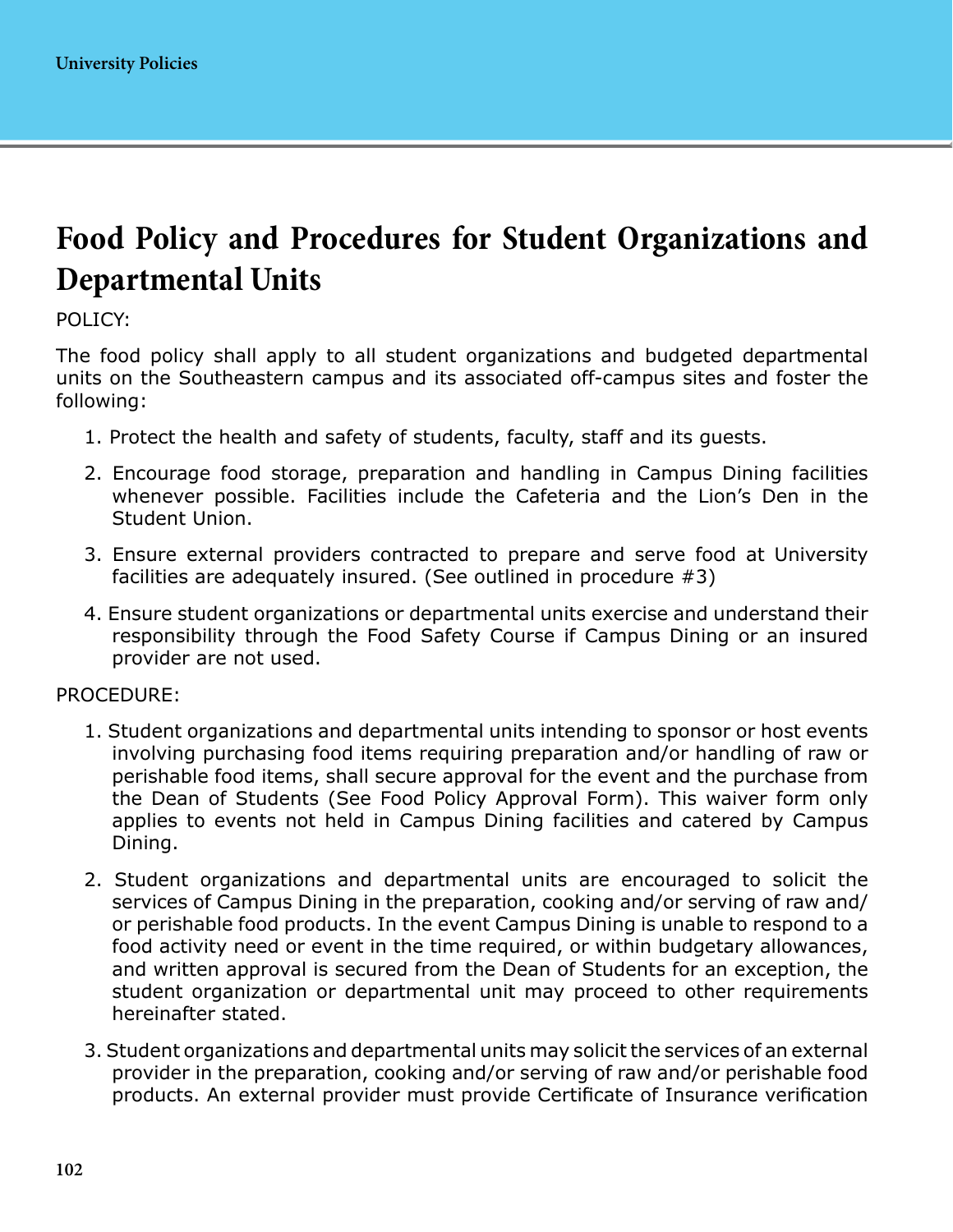of General Liability coverage in the amount of \$1,000,000. In addition, Workers' Compensation coverage must also be provided by qualified providers for any provider employees performing services at a University facility. All Certificates of Insurance must reflect current coverage and list Southeastern Louisiana University as a Certificate Holder. Departmental units are responsible to ensure appropriate bid laws are followed in contracting any external providers.

- 4. Student organizations and departmental units may requisition and purchase raw and/or perishable food products from Campus Dining or external suppliers for preparation and handling provided the following criteria are met:
	- **A.** At least one individual from the student organization or departmental unit must have attended and completed the Food Safety Course. These classes will be held roughly twice (2) a semester and the certification will be good for two calendar years. At least one certified individual must be present during the entire event.
	- **B.** Written approval by the Dean of Students has been secured. (See Food Policy Approval Form)
	- **C.** Adequate cold storage and/or refrigeration is available for perishable food products.
	- **D.** Perishable food items are refrigerated in a timely manner after purchase or processed timely after removal from refrigeration.
	- **E.** Preparation and/or cooking is performed under sanitary conditions preferably in a kitchen location. Exception: Food cooked on a barbecue grill or in a kettle.
	- **F.** Items not consumed upon conclusion of the event are refrigerated, contained in a timely manner, or thrown away within a reasonable time immediately after the event.
	- **G.** The certified individual designated to supervise the food event fully understands his/her responsibility to ensure items C-F above are met.
- 5. Food may be provided for consumption that is prepared and/or provided at no cost to a student organization or departmental unit for the purpose of goodwill, fund raising, or the saving of funds. A Certificate of Insurance will not be required of the donor, but the University person coordinating and accepting the donation and the responsibility to ensure the health, safety and welfare of those to consume the food items must have attended and completed the Food Safety Course.
- 6. Requests For Special Meals In accordance with Section VII-C of the Louisiana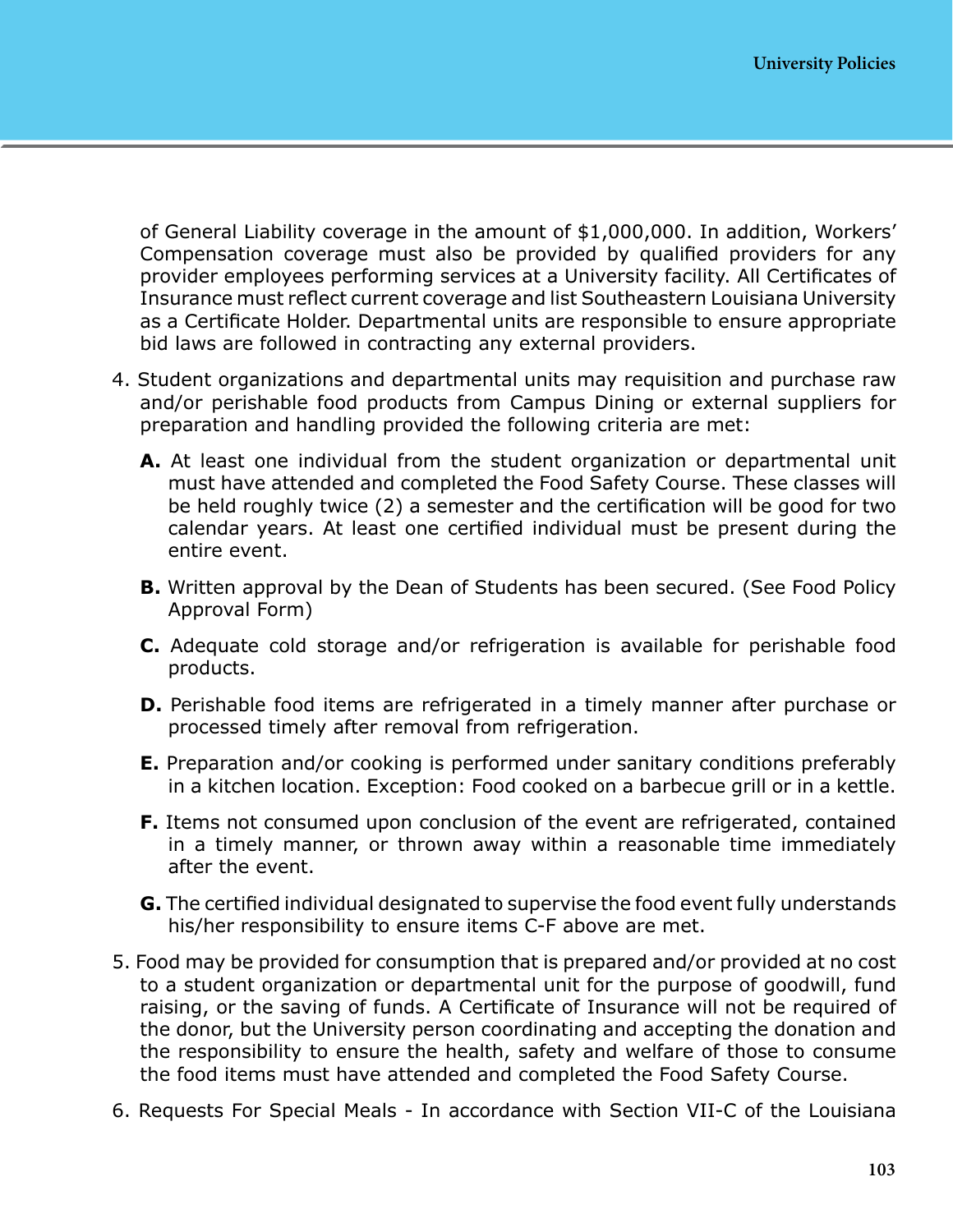Travel Guide: "A department head may authorize a special meal within allowable rates to be served in conjunction with a working meeting of the departmental staff" (department head in this phrase is Dr. John L. Crain, the head of our agency). This request must be fully completed and approved prior to each event. Meal cost per person should fall within the PPM limit. PPM In State meal cost:

Breakfast \$ 9.00

Lunch \$13.00

Dinner \$29.00

The form that must be completed for Requests For Special Meals can be found on the Controller's Web page at: **[www.southeastern.edu/admin/stu\\_dev/assets/](http://www.southeastern.edu/admin/stu_dev/assets/food_application_for.pdf) [food\\_application\\_for.pdf](http://www.southeastern.edu/admin/stu_dev/assets/food_application_for.pdf)**

This policy does not apply to:

- **A.** Packaged food purchases requiring no preparation, i.e. chips, cookies, crackers, canned dips, donuts, microwave products, etc.
- **B.** Food purchases prepared and served at the location of the provider, i.e. Burger King, McDonald's, Picadilly, Wendy's, etc.
- **C.** Food purchases prepared and cooked at the provider's establishment and delivered to the student organization or departmental unit for immediate consumption, i.e. pizza, etc.

### **Student Newspaper Distribution Bin Policy**

The University's official student newspaper, The Lion's Roar, is distributed on and off campus in various types of newspaper distribution bins, racks, and displays. Maintained by personnel with the Office of Student Publications, these bins are solely for the distribution of materials approved by the Director of Student Publications. No other materials may be placed in or on these bins for distribution. This includes all other publications, flyers, advertisements, applications, objects, or materials.

Some of the bins maintained by the Office of Student Publications have spaces for advertising. All advertising on these bins is coordinated and controlled by Student Publications. No advertisements should be placed in or on these bins without prior approval from the Director of Student Publications.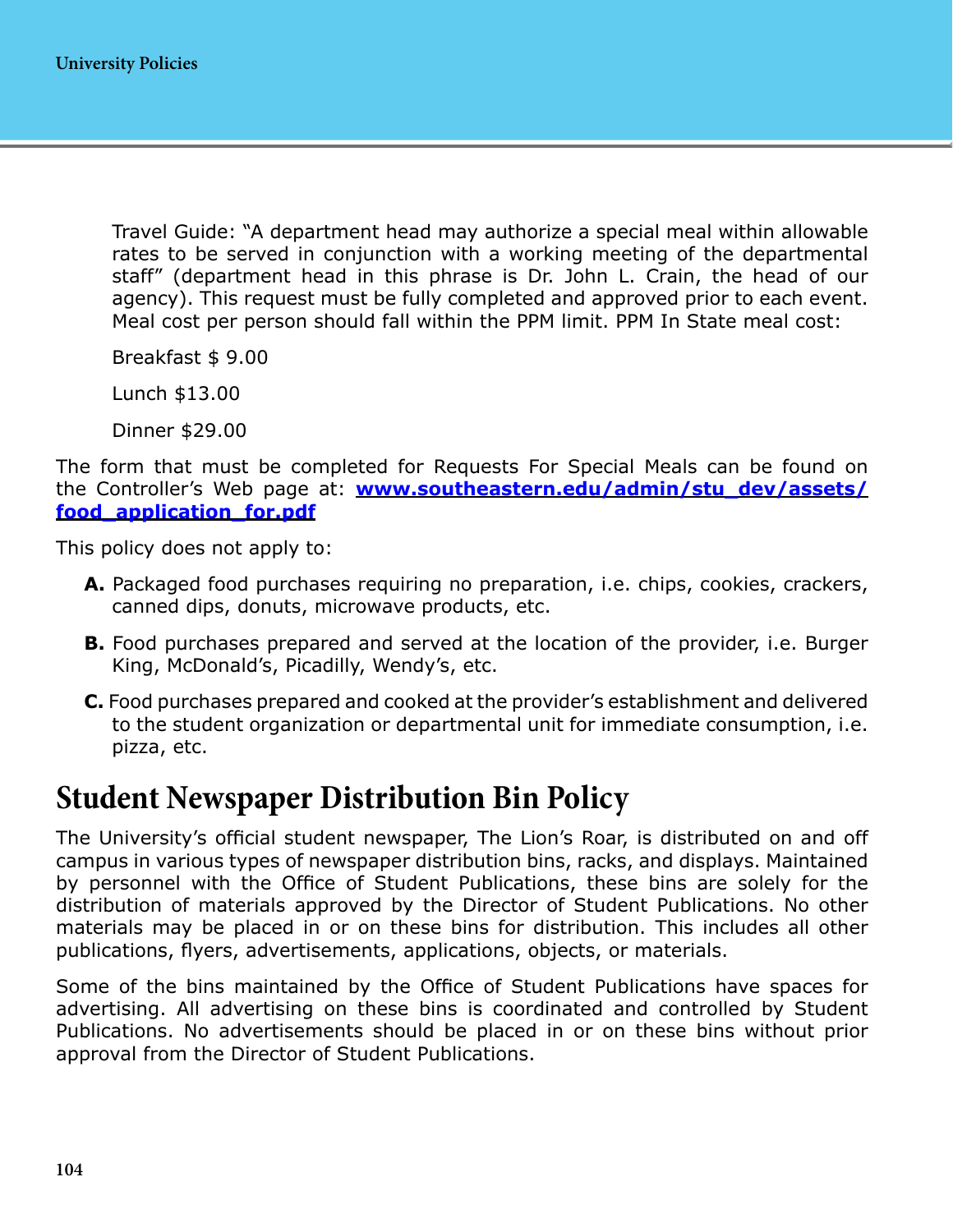## **Policy on Skateboards, Roller Skates, Rollerblades, Scooters, and Other Coasting Devices**

Skateboards (non-electronic), roller skates, rollerblades, scooters and other coasting devices may be used as a form of point-to-point transportation on sidewalks; they are not vehicles and are prohibited from roadways (except at marked pedestrian crossings) and parking lots on campus. They are also prohibited in all other areas on campus including but not limited to:

- All steps and handrails
- All flower planters
- All residence hall balconies and walkways
- Residence hall rooms
- All sit walls
- All curbs and benches
- All ramps including handicap
- Inside of buildings
- University Residence and driveway
- Student Union Mall
- Fayard Sallie Port
- Library Breezeway
- Loading Areas
- Parking Garage
- University Center
- Elevators
- Tennis courts
- Beyond the inner fence of Kinesiology and Health Studies Track Facility
- Lab school area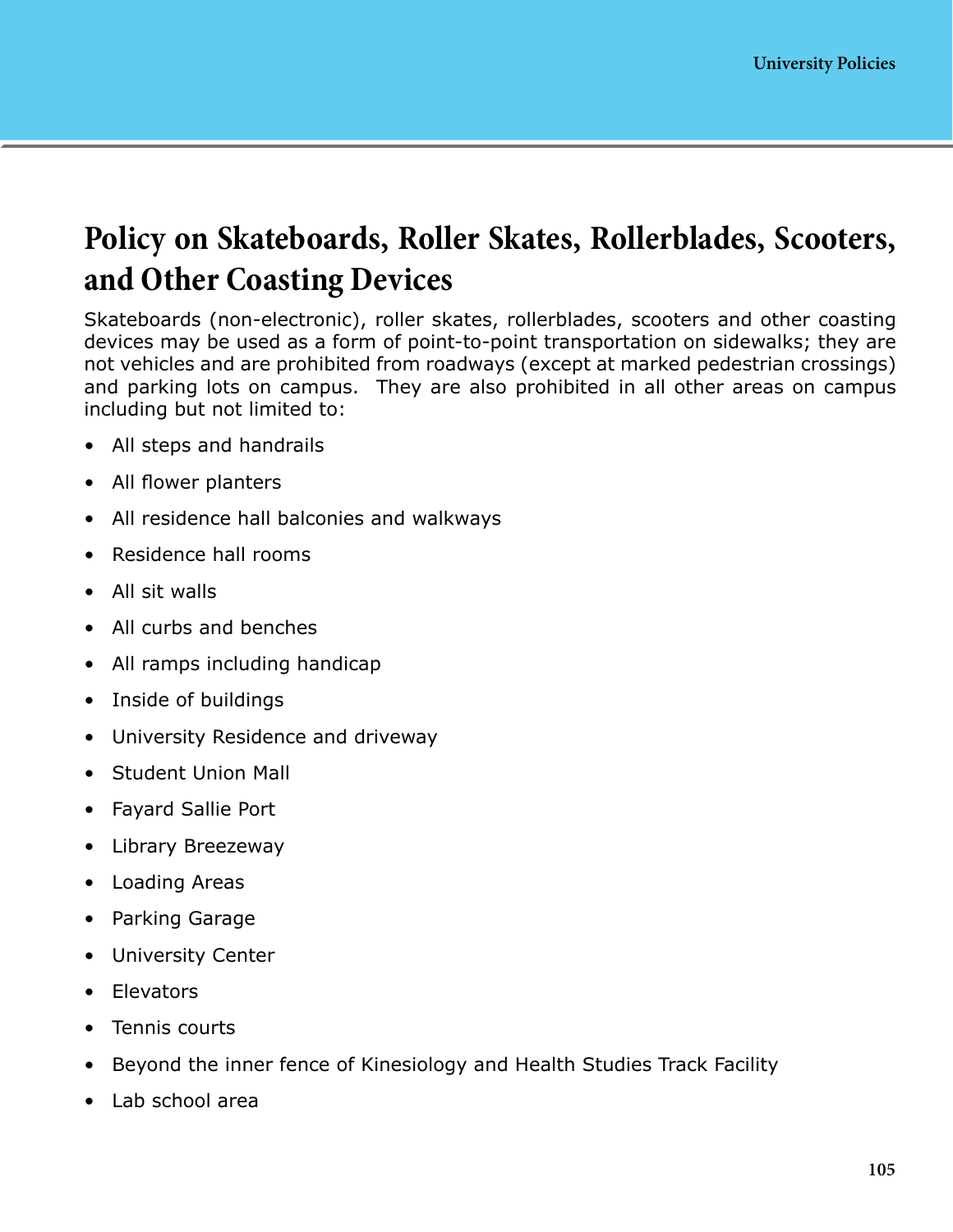- Construction areas
- Porches (*i.e. Pennington Center*)
- Brick patios
- Walkway between stadium and parking garage

Skateboards, roller skates, rollerblades, scooters and other coasting devices should be used in courteous manner and shall not be used in any manner that places pedestrians at risk. Recreational use including but not limited to acrobatics, tricks, racing, or other stunts is strictly prohibited and a violation of the Student Code of Conduct under Endangerment. People using roller skates or rollerblades must remove them before entering all university buildings.

Electronic skateboards, including self-balancing boards/scooters, hoverboards and any other similar equipment are prohibited from being used, stored, and/or charged in any University building/community. This includes campus grounds and all residence halls, apartments, and organization/Greek houses.

## **Anti-Litter Policy**

Southeastern Louisiana University takes pride in maintaining the beauty of its campus. Improper disposal of any form of litter is strictly prohibited on its main campus and all regional locations. Litter is any waste material, garbage, or rubbish, including but not limited to food, food wrappers, paper, cans, bottles, cigarette butts, ashes, or discarded debris. All members of the University community and visitors are required to utilize trash receptacles to dispose of any unwanted items or debris. Intentional disposal of waste material except in designated receptacles is a violation of the law, university policy, and the Student Code of Conduct. Compliance with this policy is expected from all University students, faculty, staff, visitors and contractors.

Student violators will be ticketed by University Police personnel and referred to the Office of Student Advocacy and Accountability for disciplinary action as appropriate. Faculty, staff, contractors or visitors who violate this policy will be ticketed, and as appropriate may be reported to the relevant university department/office.

The penalty shall be a choice of either payment of a \$50 fine or 10 hours of Community Service (litter pickup). Egregious or repeat offenders may be subject to additional sanctions as determined by the Office of Student Advocacy and Accountability or other relevant university department/office as appropriate.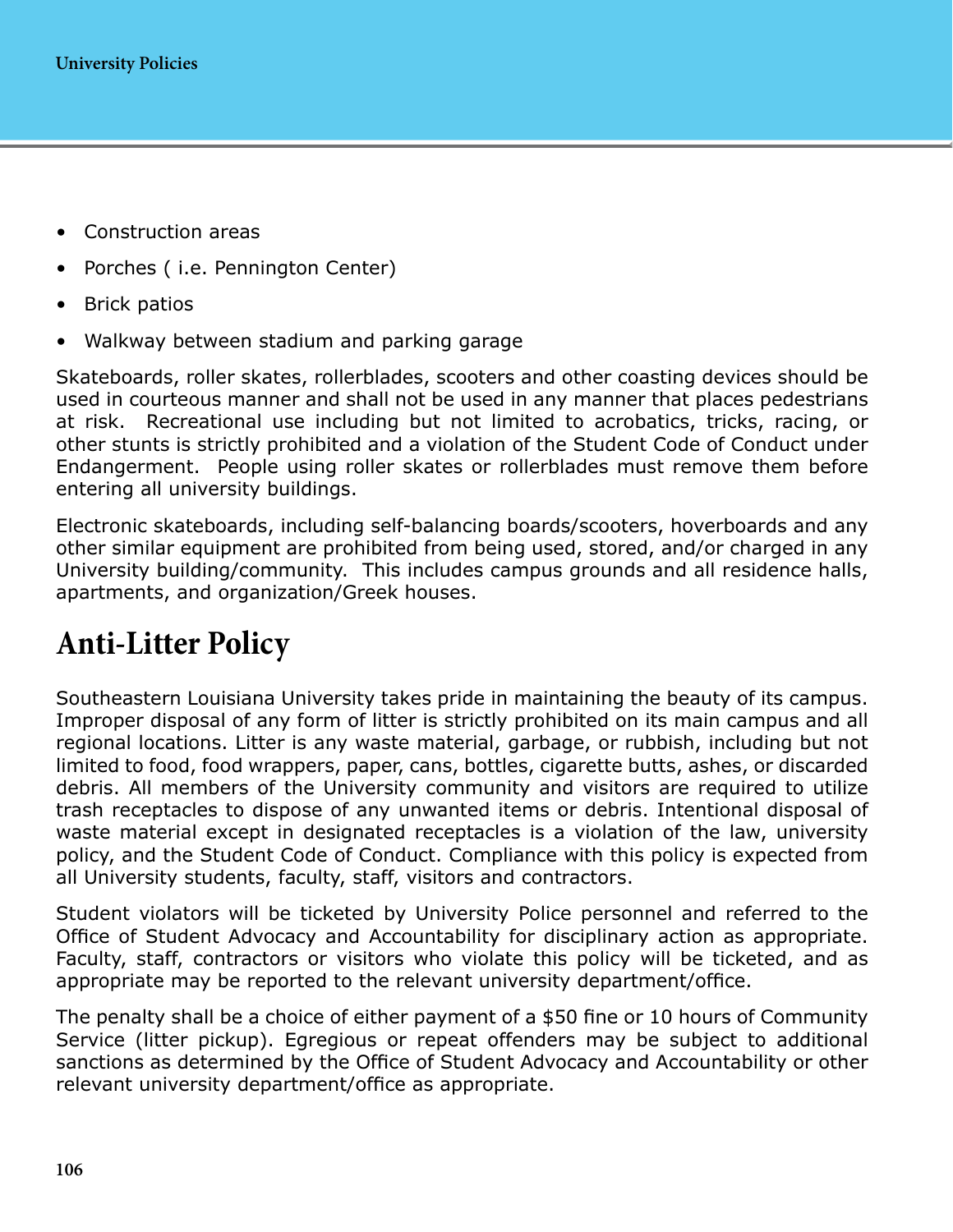## **ANNUAL SECURITY AND FIRE SAFETY REPORT**

According to the Jeanne Clery Disclosure of Campus Security Policy and Campus Crime Statistics Act (Clery Act), institutions which participate in Federal student financial aid programs are required to provide information to the public regarding campus safety and security policies and procedures. Statistics regarding crimes related to their campuses must also be reported. The definition set used for this format is according to the FBI Uniform Crime Reporting (UCR)/National Incident-Based Reporting System (NIBRS).

Southeastern Louisiana University is dedicated to providing a safe, secure and crimefree environment for students, faculty, staff and visitors to our Hammond Campus, Baton Rouge Nursing Center, St. Tammany Center, and Livingston Parish Literacy and Technology Center. Many individuals and departments are involved in campus safety and security. This information can help keep you and others safe at Southeastern.

At Southeastern Louisiana University, we endeavor to consistently provide accurate information to our community regarding the safety of our campus. In furtherance of these efforts, we make our policies, procedures, and statistics available electronically on this site (links below).

These documents are in .pdf format for easy printing and saving, in case you would like your own copy. You may also contact the University Police Department and request a printed copy.

**[http://www.southeastern.edu/admin/police/annual\\_security\\_and\\_fire\\_](http://www.southeastern.edu/admin/police/annual_security_and_fire_safety_report/index.html) [safety\\_report/index.html](http://www.southeastern.edu/admin/police/annual_security_and_fire_safety_report/index.html)**